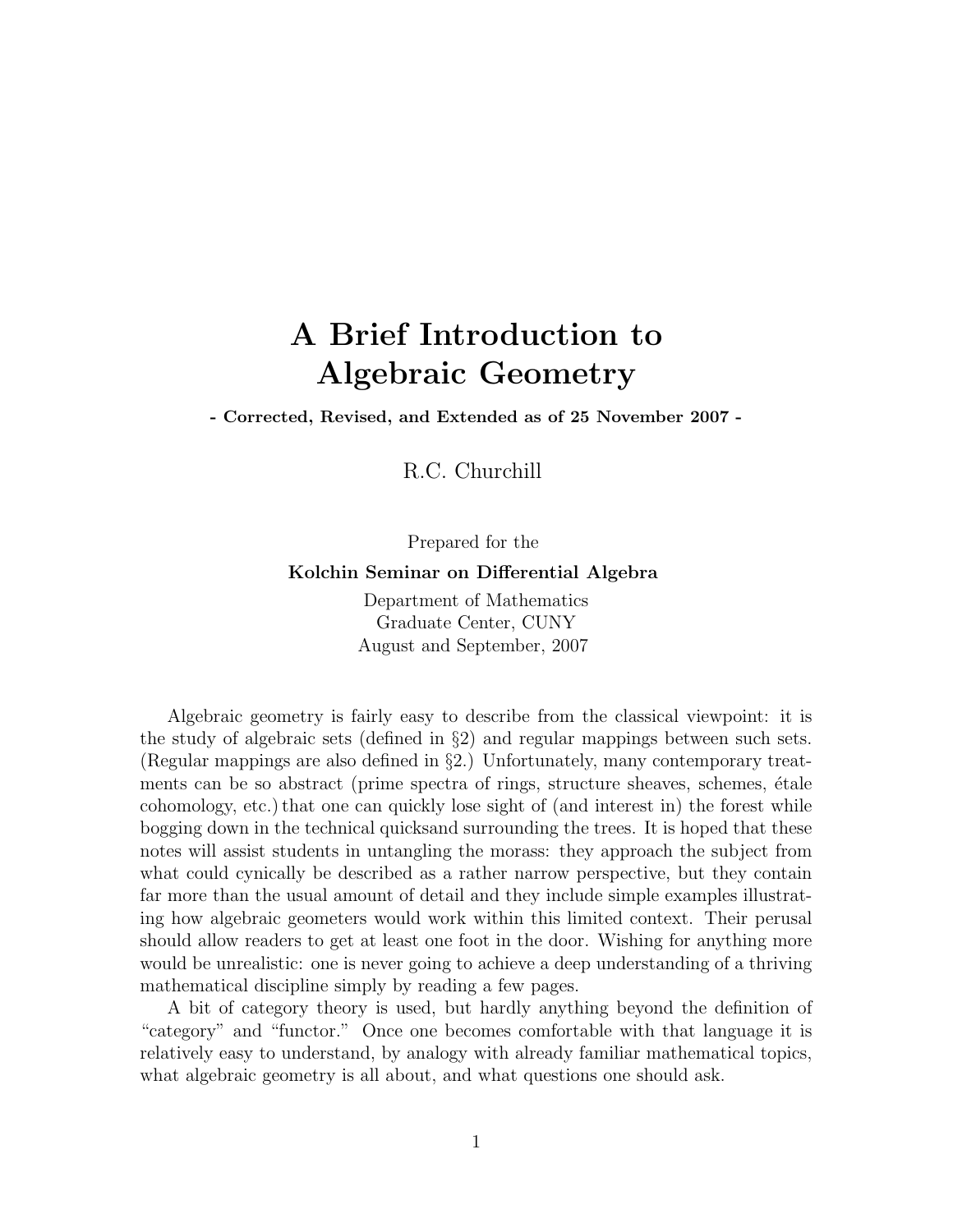A cautionary note regarding our narrow perspective: One can do classical algebraic geometry locally (on the "affine" level, i.e., within vector spaces), or projectively (i.e., within projective spaces). In these notes we only work locally, whereas many of the most elegant results in the subject are at the projective level (e.g., Bezout's  $Theorem<sup>1</sup>$  on the intersection of projective varieties).

<sup>&</sup>lt;sup>1</sup>See, e.g., [Mum, Chapter 5,  $\S 5.B$ , pp. 80-85].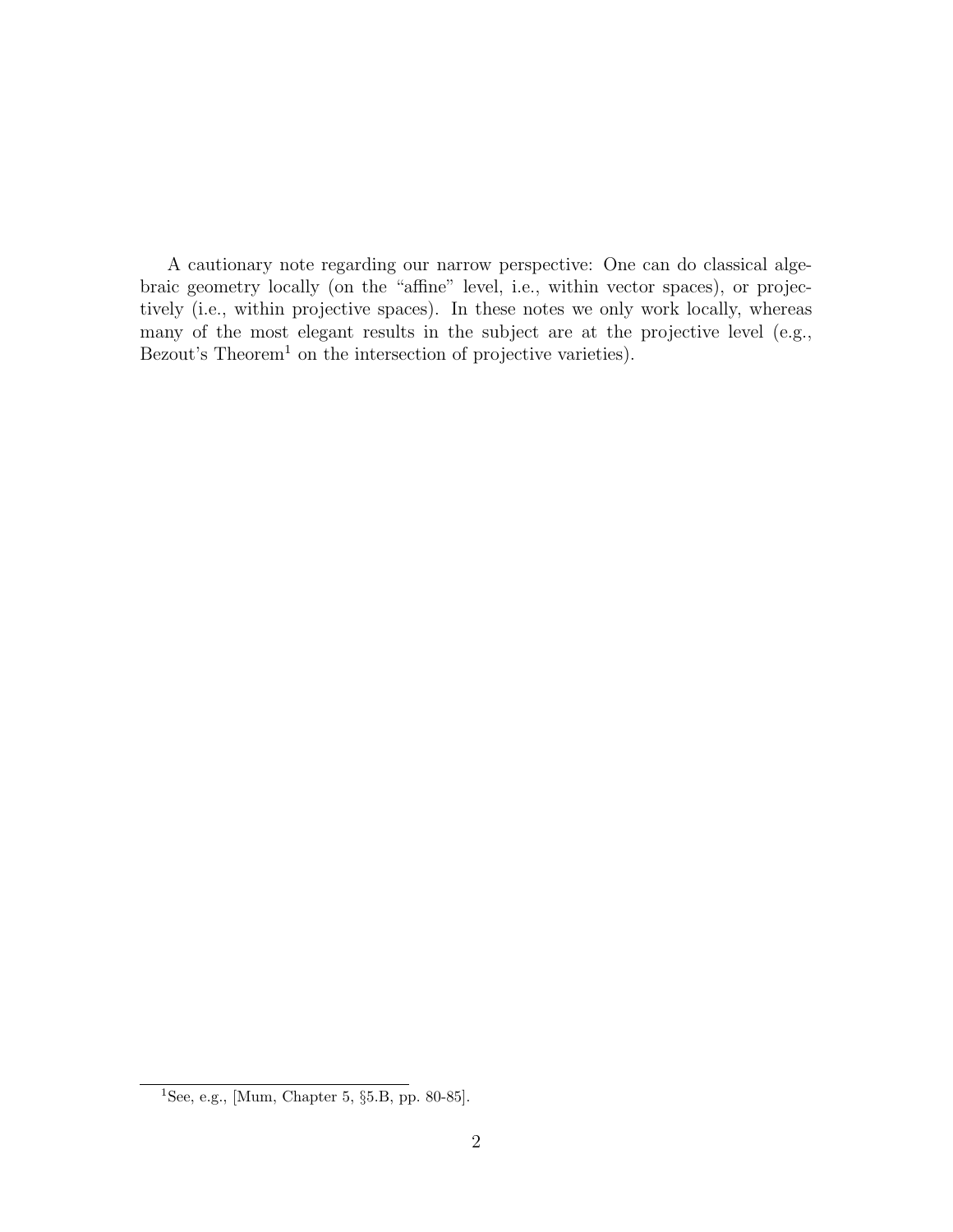### Contents

#### Part I - Basics

- §1. Motivation: Fermat's Last Theorem as a Geometry Problem
- §2. Classical Affine Algebraic Geometry
- §3. The Ring-Theoretic Approach
- §4. The Topological Approach
- §5. The Contemporary Combined Approach
- §6. Viewing an Algebraic Set  $\mathcal V$  within Spec $(A_B[\mathcal V])$
- §7. Maximal Ideals
- §8. A Generalization of Affine Algebraic Sets

Part II - Topological Considerations

- §9. Zariski Closures The Case of Affine Algebraic Sets The Case of the Prime Spectrum of a Ring
- §10. Irreducible Spaces
- §11. Noetherian Spaces
- §12. Closed Points
- §13. An Application of the Prime Spectrum The Infinitude of Primes
- §14. Specializations and Generic Points
- §15. Compactness
- §16. Connectedness
- §17. Trés Dense Subspaces

#### Part III - Algebraic Considerations

- §18. The Weak Nullstellensatz
- §19. The Nullstellensatz
- §20. Localization
- §21. Finishing Touches

Appendix: Schemes Notes and Comments References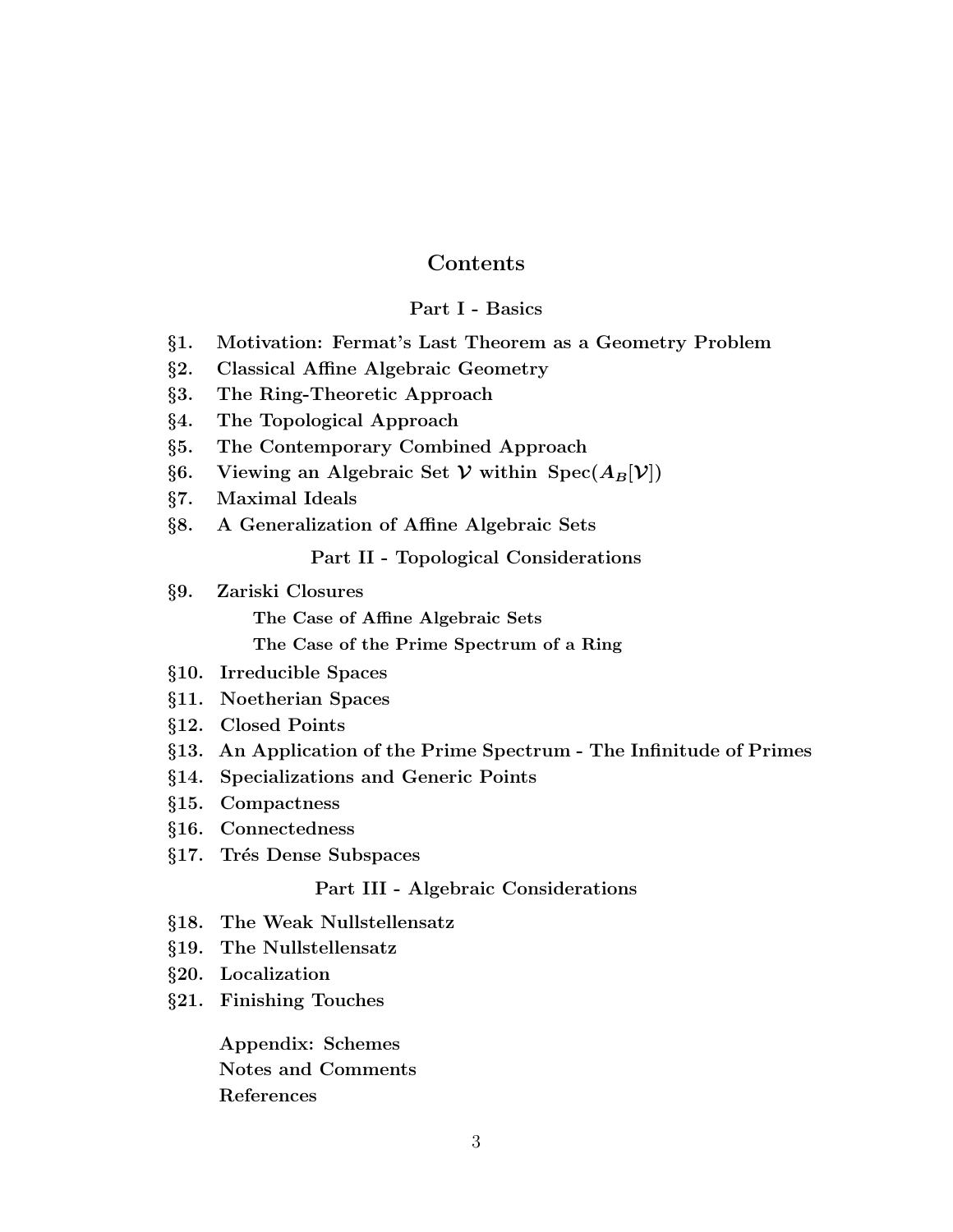### Part I - Basics

In Part I we describe the subject matter of Algebraic Geometry, introduce the basic ring-theoretic and topological methods of the discipline, and then indicate how and why these two methods were combined midway through the past century.

## 1. Motivation: Fermat's Last Theorem as a Geometry Problem

Fermat's Last Theorem, which dates from the 1630s, is:

The equation  $x^n + y^n = z^n$  has no solution in non-zero integers for any integer  $n \geq 3$ .

In other words, there are no integers  $a, b, c$  satisfying both  $a^n + b^n = c^n$  and  $abc \neq 0$ when the exponent  $n$  is an integer greater than 2. Despite the name the problem was treated historically as a conjecture rather than as a theorem: Fermat never communicated a proof for arbitrary  $n \geq 3$ , and for 360 years no one else was able to produce a proof except in special cases, e.g., Fermat did successfully handle the case  $n = 4$ , and Lagrange completed a proof formulated by Euler for  $n = 3$ . The general result was finally established in<sup>2</sup> 1995 by Andrew Wiles, of Princeton University, with help from his former student Richard Taylor ([W, W-T]). We are not going to pursue Wiles' solution: our only interest in the theorem is to illustrate how algebraic sets arise in mathematical pursuits. It seems a reasonable candidate for this purpose since practically anyone with a mathematical inclination has given the theorem some thought.

It has been long known that it suffices to prove Fermat's Last Theorem when  $n \geq 3$  is a prime number. To see this suppose  $n \geq 3$  and that  $a, b, c$  are non-zero integers satisfying  $a^n + b^n = c^n$ . First consider the case when n is multiple of 4, say  $n = 4\ell$  for some integer  $\ell$ . Under this assumption we see from from

$$
(c^{\ell})^4 = c^{4\ell} = c^n = a^n + b^n = (a^{\ell})^4 + (b^{\ell})^4
$$

that  $a^{\ell}, b^{\ell}, c^{\ell}$  would be a solution of  $x^4 + y^4 = z^4$  in non-zero integers, and this contradicts Fermat's result for  $n = 4$ .

<sup>2</sup>Success was first reported in 1993; full details were first published in 1995.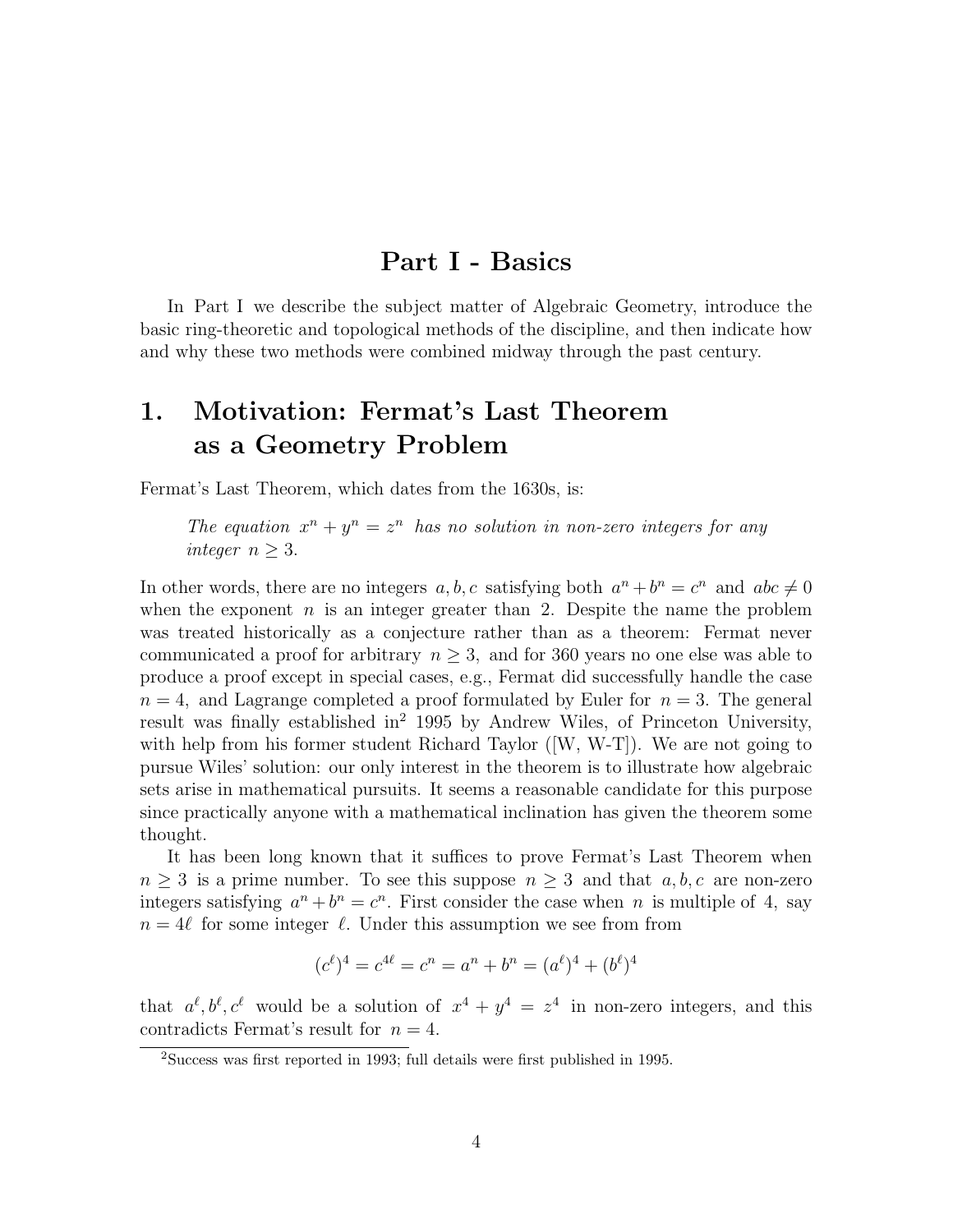If n is not a multiple of 4 then from  $n \geq 3$  we see from the Fundamental Theorem of Arithmetic that n must have an odd prime factor  $p$ , and we can therefore write  $n = mp$  for some positive integer m. From

$$
(cm)p = cmp = cn = an + bn = (am)p + (bm)p
$$

we then conclude that  $a^m, b^m, c^m$  is a solution of  $x^p + y^p = z^p$  in non-zero integers. If one can show that  $x^p + y^p = z^p$  has no such solutions for any prime  $p \geq 3$ , the arguments of this and the previous paragraph show that  $x^n + y^n = z^n$  can have no non-zero integer solutions for any integer  $n \geq 3$ .

There are various ways to reformulate Fermat's theorem geometrically. We develop the ideas in greater generality to avoid later digressions.

Let K be a field and let  $2 \leq n \in \mathbb{Z}$ . A subset  $S \subset K^n$  is a hypersurface if there is a polynomial  $q \in K[x_1, x_2, \ldots, x_n]$  such that  $S := \{(r_1, r_2, \ldots, r_n) \in K^n :$  $q(r_1, r_2, \ldots, r_n) = 0$ . Any such q is a defining polynomial of S. Example: the unit  $(n-1)$ -sphere  $S^{n-1} := \{ v \in \mathbb{R}^n : |v|^2 = 1 \} \subset \mathbb{R}^n$  is a hypersurface with defining polynomial  $q = (\sum_{j=1}^n x_j^2) - 1$ . When  $n = 3$  hypersurfaces are called *surfaces*; when  $n = 2$  they are called (*planar* or *plane*) curves.

Consider the case  $K = \mathbb{Q}$  and  $n = 3$  of the previous paragraph, write  $(x_1, x_2, x_3)$ as  $(x, y, z)$ , let  $p \ge 3$  be a prime, and let  $q = x^p + y^p - z^p$ . Then q is the defining polynomial of a surface  $S_p \subset \mathbb{Q}^3$  called the<sup>3</sup> Fermat surface (corresponding to p). The reason for the name should be evident: Fermat's Last Theorem is equivalent to the assertion that this surface contains no "non-trivial integer points", i.e., points  $(a, b, c) \in \mathbb{Z}^3 \subset \mathbb{Q}^3$  satisfying  $abc \neq 0$ .

The Fermat curve<sup>4</sup> associated with a prime  $p \geq 3$  is the curve in  $\mathbb{Q}^2$  with defining polynomial  $x^p + y^p - 1$ , i.e.,  $\{(x, y) \in \mathbb{Q}^2 : x^p + y^p = 1\}$ . The number-theoretic connection with the Fermat surface is as follows. If the Fermat surface contains the non-trivial integer point  $(a, b, c)$ , the curve contains the "rational point"  $(\frac{a}{c}, \frac{b}{c})$  $(\frac{b}{\varsigma})\in\mathbb{Q}^2$ with  $\frac{a}{c} \neq 0 \neq \frac{b}{c}$  $\frac{b}{c}$ . Indeed,  $a^p + b^p = c^p$  and  $abc \neq 0$  certainly imply  $(\frac{a}{c})^p + (\frac{b}{c})^p = 1$ . Conversely, suppose the Fermat curve contains a rational point  $(\frac{a}{c}, \frac{b}{d})$  $\frac{b}{d}$ )  $\in \tilde{\mathbb{Q}}^2$  with a  $\frac{a}{c} \neq 0 \neq \frac{b}{d}$  $\frac{b}{d}$ , where w.l.o.g. the integer pairs a, c and b, d are relatively prime. Then  $a^p d^p + b^p c^p = c^p d^p$ , hence  $c^p (d^p - b^p) = a^p d^p$ , and from the unique factorization of

<sup>&</sup>lt;sup>3</sup>This terminology is not standard. However, the "Fermat curve" terminology about to be introduced is standard, although for technical reasons one often regards that curve as a subset of  $\mathbb{C}^2$ .

<sup>&</sup>lt;sup>4</sup>The definition varies from author to author, e.g., in [Lang<sub>aaf</sub>, Chapter II, §1, p. 36] the field  $\mathbb Q$ is replaced by C, and in [Hart, Chapter IV, §6, Example 4.6.2, p. 320] one finds a slightly different definition. When one becomes familiar with algebraic geometry the distinctions are easily explained, and for that reason are generally ignored (if noticed at all).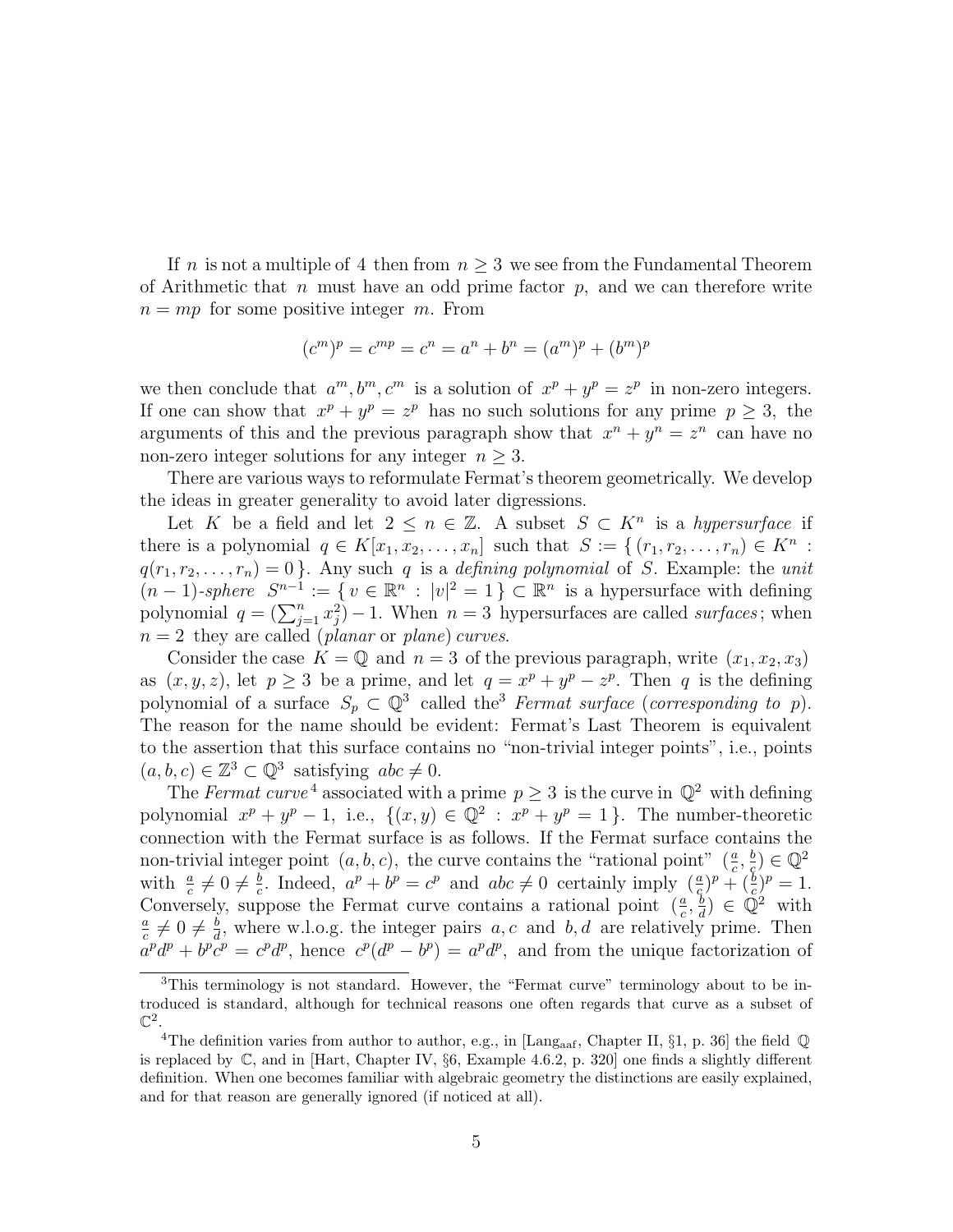integers into primes we conclude that  $c|d$  (i.e., that c divides d). A similar argument shows that  $d|c$ , hence  $d = \pm c$ , and it follows that  $(a, \pm b, c) \in \mathbb{Z}^3 \setminus \{(0, 0, 0)\}\$  provides a counterexample to Fermat's Last Theorem. The theorem is therefore equivalent to the non-existence of rational points with all non-zero coordinates on the Fermat curves corresponding to primes  $p \geq 3$ .

The "all non-zero coordinates" restriction ending the last paragraph is a nagging qualification which is easily eliminated by pushing the relevant portion of the Fermat curve into one higher dimension. Specifically, consider the subset  $\mathcal{V} \subset \mathbb{Q}^3$  consisting of points  $(x, y, z)$  satisfying the two conditions

$$
(1.1) \t\t xp + yp = 1 \t and \t xyz = 1.
$$

Then a point  $(r, s, t) \in \mathbb{Q}^3$  is in V if and only if  $(r, s)$  is a point of the Fermat curve with non-zero coordinates and  $t = (rs)^{-1}$ . Algebraic geometers would again refer to V as a "curve," since it can be viewed as the intersection of two surfaces in  $\mathbb{Q}^3$ , but it is not a "plane curve" since it is not within the  $xy$ -plane. We will call it the *non-planar Fermat curve*<sup>5</sup>. When  $(r, s, t) \in V$  and  $(r, s, t) \in \mathbb{Q}^3$  one refers to this triple as a *rational point* of  $V$ . Fermat's Last Theorem is now seen to be equivalent to: the non-planar Fermat curve corresponding to any prime  $p \geq 3$  has no rational points.

The eventual resolution of Fermat's Last Theorem was actually based on curves, but not the Fermat curves associated with the various primes  $p$ . To indicate the idea that eventually succeeded assume Fermat was wrong, i.e., that for some prime  $p \geq 5$ there are non-zero integers  $a, b, c$  such that  $a^p + b^p = c^p$ , and in conjunction with this triple  $(a, b, c)$  introduce the Frey curve, i.e., the set of solutions in  $\mathbb{C}^2$  of the equation<sup>6</sup>

(1.2) 
$$
y^2 = x(x - a^p)(x + b^p).
$$

This curve is *elliptic*, i.e., topologically a torus<sup>7</sup>, and quite a bit is known about such entities. But the Frey curve did not conform to the usual expectations for an elliptic

<sup>5</sup>The terminology is not standard, but proves convenient.

<sup>&</sup>lt;sup>6</sup>The equation appears to ignore the integer c, but it is hidden within. Specifically, define the discriminant of a monic cubic polynomial  $x^3 + Bx^2 + Cx + D$  to be the square of the product of the differences of the roots, i.e.,  $-4C^2 - 27D^2 - 4B^3D + B^2C^2 + 18BCD$ , and check that the discriminant of  $x(x - a^p)(x + b^p)$  is given by  $(abc)^{2p}$ .

<sup>7</sup>Technically, only after projectivizing; we are merely attempting to convey the flavor of the argument. A heuristic justification of our geometric description of the curve will be given in Example  $2.2(c)$ .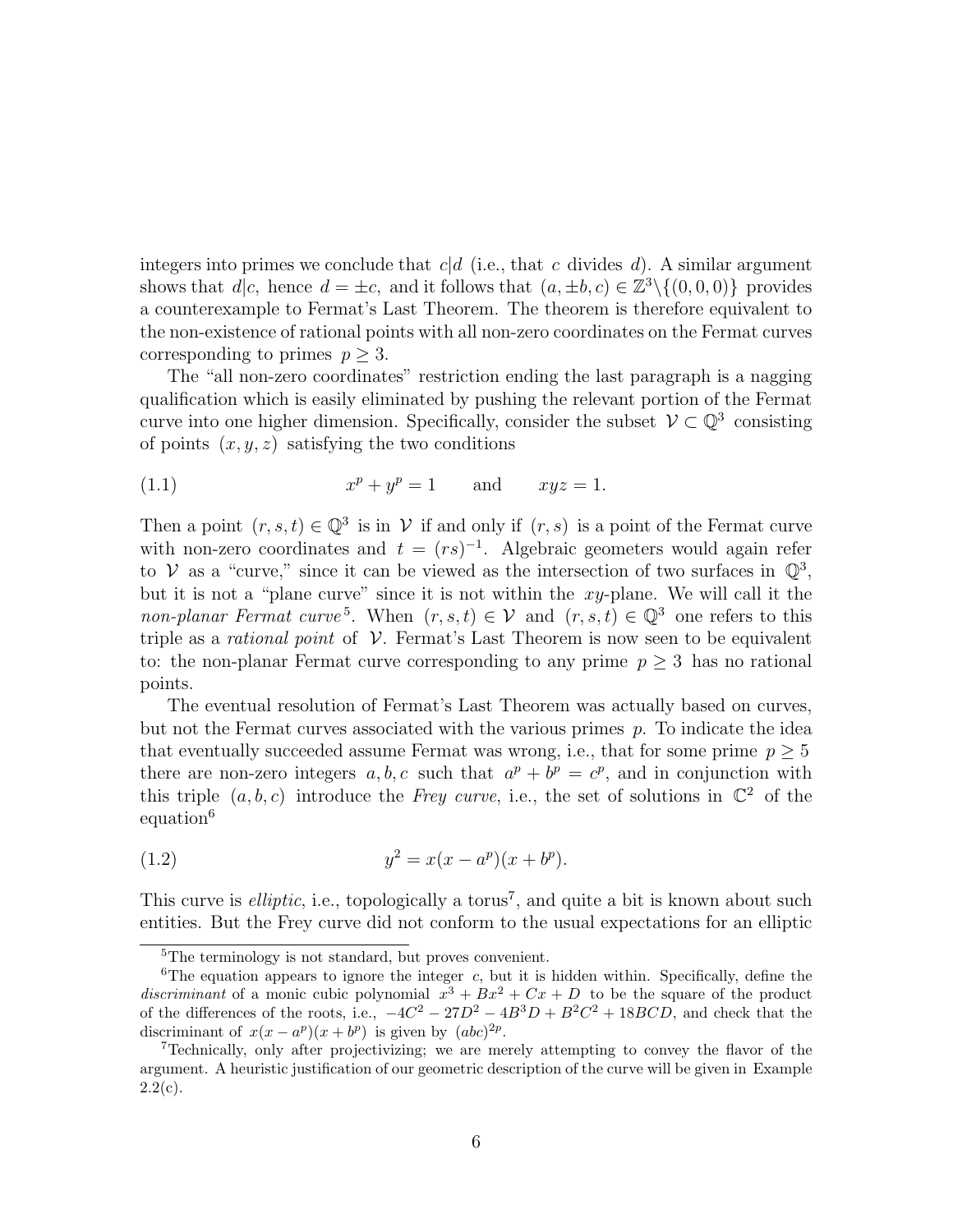curve, and mathematicians quickly became suspicious. In 1990 K. Ribet proved the curve would be counterexample to the "Tanayama conjecture" if it truly existed [Ribet], and Wiles then established enough of that conjecture to prove Fermat's Last Theorem<sup>8</sup> from Ribet's result.

<sup>8</sup>For an elementary introduction to the Tanayama conjecture, as well as a clear explanation of the implications for Fermat's Last Theorem, see [Maz]. Notice that the article appeared before Wiles' proof was announced.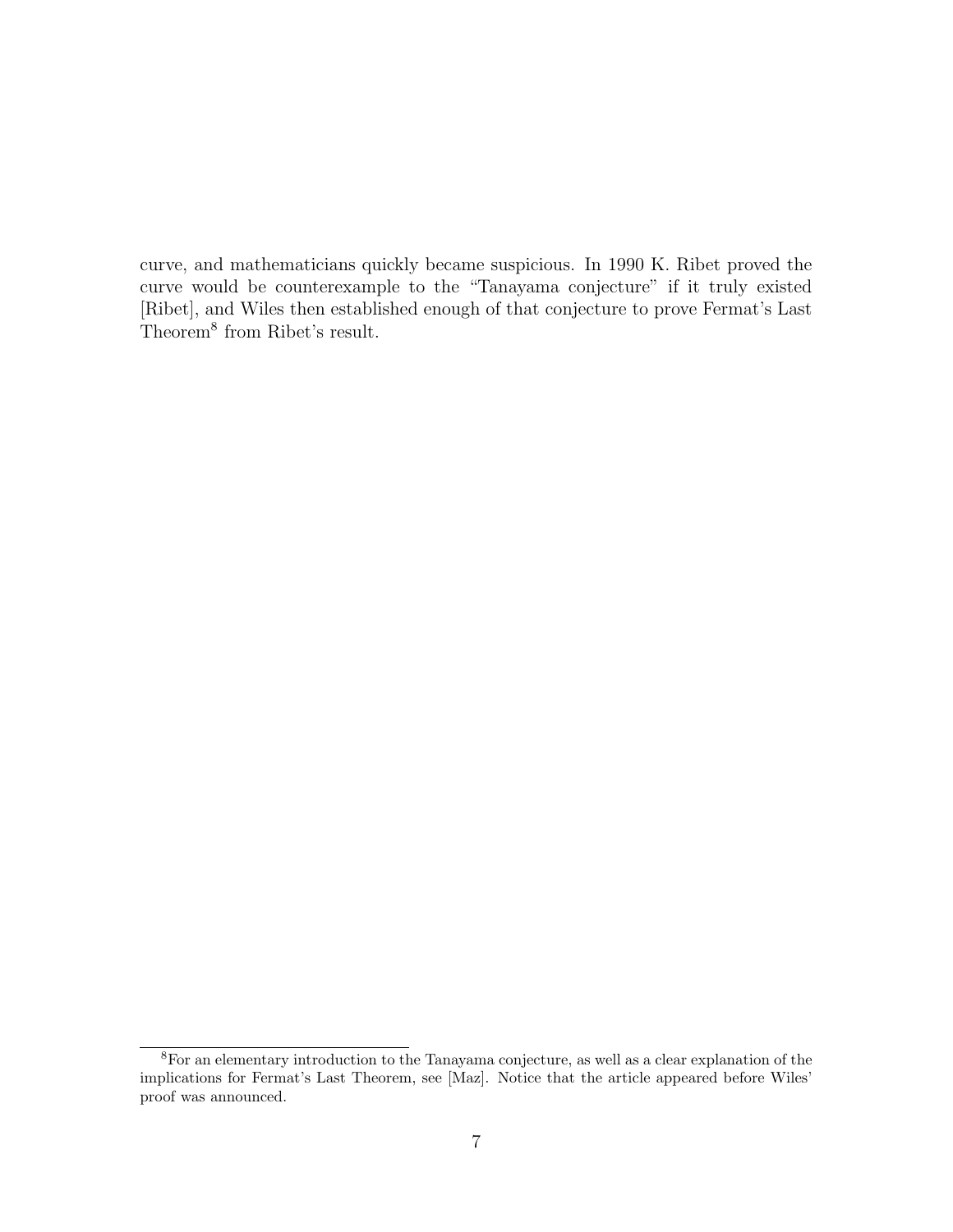### 2. Classical Affine Algebraic Geometry

Throughout the notes rings are assumed commutative with unities unless specifically stated to the contrary, and ring homomorphisms are assumed to carry unities to unities.

The hypersurfaces and curves discussed in the previous section are examples of affine algebraic sets. To give the precise definition suppose  $B \supset A$  is an extension of rings,  $n \in \mathbb{Z}^+$ , and  $\mathcal{P} = \{p_\alpha\}_{\alpha \in \Omega} \subset A[x] = A[x_1, x_2, \ldots, x_n]$  is a collection of polynomials. Then the collection  $V = V(\mathcal{P}) \subset B^n$  of points  $(b_1, \ldots, b_n) \in B^n$ satisfying  $p_{\alpha}(b_1,\ldots,b_n) = 0$  for all  $\alpha$ , i.e., the collection of solutions of the system of equations

$$
(2.1) \t\t\t p_{\alpha}(x_1,\ldots,x_n)=0, \t\t \alpha \in \Omega,
$$

is the classical  $(A, B)$ -affine algebraic set determined by  $\mathcal{P}$ , the  $(A, B)$ -affine algebraic set in the classical sense determined by  $P$ , or simply the zero set of  $P$  (in  $B<sup>n</sup>$ ). When  $n = 2$  a classical  $(A, B)$ -affine algebraic set is called a  $(A, B)$ -planar curve. When  $A = B$  a classical  $(A, B)$ -affine algebraic set is called a *classical* Baffine algebraic set, or simply a classical affine algebraic set when B is clear from context.

#### Examples 2.2 :

- (a) Take  $A = \mathbb{Z}$ ,  $B = \mathbb{R}$ ,  $n = 3$ , and let  $P$  denote the two-element subset  $\{x_1^2 + x_2^2 - 1, x_1^2 + x_2^2 + x_3^2 - 2\} \subset \mathbb{Z}[x] = \mathbb{Z}[x_1, x_2, x_3]$ . The collection of points in  $\mathbb{R}^3$  satisfying  $x_1^2 + x_2^2 - 1 = 0$  is a cylinder, and the collection satisfying  $x_1^2 + x_2^2 + x_3^2 - 2 = 0$  is a sphere with radius exceeding that of the cylinder. The classical  $(\mathbb{Z}, \mathbb{R})$ -affine algebraic set determined by  $\mathcal P$  is the intersection of these two figures: it consists of two circles, one above and one below the  $x_1x_2$ -plane. The given cylinder and sphere provide further examples of classical  $(\mathbb{Z}, \mathbb{R})$ -affine algebraic sets.
- (b) The non-planar Fermat curve corresponding to a fixed prime  $p \geq 3$  is a classical  $(\mathbb{Z}, \mathbb{Q})$ -affine algebraic subset of  $\mathbb{Q}^3$ : take  $\mathcal P$  to be the two-element collection  $\{x_1^p + x_2^p - 1, x_1x_2x_3 - 1\} \subset \mathbb{Z}[x_1, x_2].$

 $9$ We have added the qualification "classical" for reference purposes. It is not standard terminology. The "(A,B)" prefix is adapted from [Mac, p. 4]; it is somewhat awkward, and as a result not common, but can be quite helpful when first learning the subject.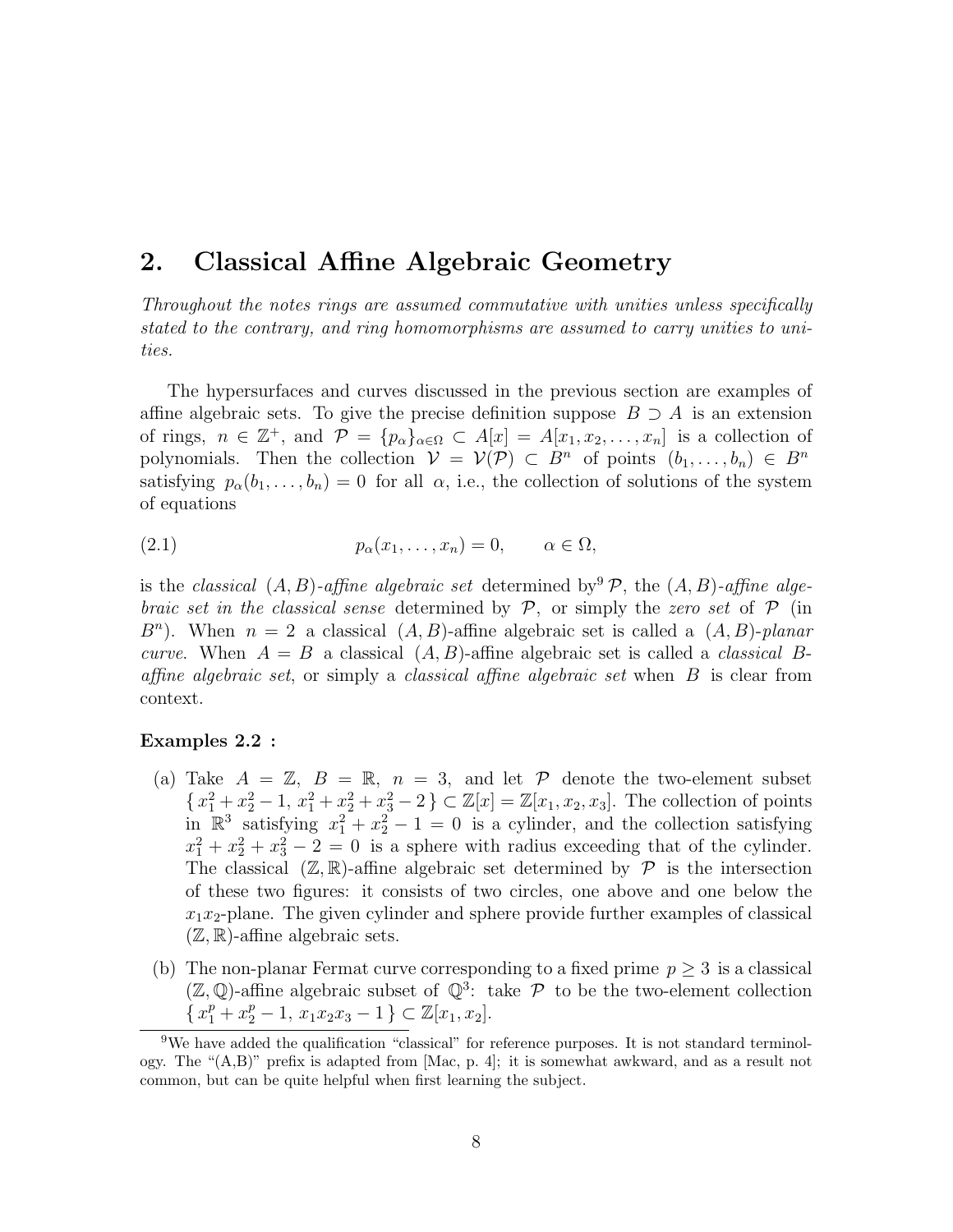(c) The plane Fermat and Frey curves provide examples of classical  $(A, B)$ -algebraic sets in which the corresponding collections  $P$  are singletons, i.e.,  $P = \{x_1^p +$  $x_2^p-1$  } with  $(A, B) = (\mathbb{Z}, \mathbb{Q})$  and  $\mathcal{P} = \{x_2^2 - x_1(x_1 - a^p)(x_1 + b^p)\}$  (with  $(A, B) = (\mathbb{Z}, \mathbb{C})$  respectively.

To satisfy the curious we briefly (and non-rigorously) indicate how the Frey curve can be viewed as an elliptic curve<sup>10</sup> (i.e., as a torus). This is also done to convince readers that the geometric aspects of algebraic sets need not be lost when one moves to the complex domain.

Write the defining polynomial as

(i) 
$$
y^2 = x(x - a^p)(x + b^p),
$$

and begin with the observation that  $(x, y) = (0, 0), (a^p, 0)$  and  $(-b^p, 0)$  are three distinct<sup>11</sup> points on curve, i.e., they provide three solutions of (i). We can visualize the remaining solutions by first imagining three copies of the complex plane C stacked one above the other, with the middle plane regarded as the "actual" C. Label the planes above and below C as  $\mathbb{C}_A$  and  $\mathbb{C}_B$ . For each choice of  $x \in \mathbb{C} \setminus \{0, a^p, -b^p\}$  there are evidently two distinct choices for y such that  $(x, y)$  satisfies (i), with one choice being the negative of the other. Imagine these two choices as being represented by the points of  $\mathbb{C}_A$  and  $\mathbb{C}_B$  directly above and below  $x$  respectively (ignoring the fact that these two points, when regarded as complex numbers, would generally not correspond to the complex numbers y of the two solution pairs  $(x, \pm y)$ . The totality of solutions is then seen to be represented by the union of  $\mathbb{C}_A \setminus \{0, a^p, -b^p\} \subset \mathbb{C}_A$ ,  $\mathbb{C}_B \setminus \{0, a^p, -b^p\} \subset$  $\mathbb{C}_B$ , and the three-point subset  $\{0, a^p, -b^p\} \subset \mathbb{C}$ . Put another way: the totality of solutions can be regarded as  $\mathbb{C}_A \cup \mathbb{C}_B$  with the understanding that the three particular solutions  $(0,0)$ ,  $(a^p,0)$  and  $(-b^p,0)$  (and no others) have been represented twice.

To achieve a more aesthetically pleasing description let  $S^2 \subset \mathbb{R}^3$  denote the unit sphere centered at the origin, i.e.,  $\{x = (x_1, x_2, x_3) \in \mathbb{R}^3 : x_1^2 + x_2^2 + x_3^2 = 1\},\$ designate  $(0,0,1) =: np \in S^2$  as the "north pole" of this sphere, and identify each of  $\mathbb{C}_A$  and  $\mathbb{C}_B$  with disjoint copies of  $S^2 \setminus \{np\}$  by means of stereographic

<sup>&</sup>lt;sup>10</sup>For a rigorous and far more general treatment of this situation see, e.g., [Gunn,  $\S10(b)$ , pp. 229-240]. For a brief discussion restricted to the Riemann surface perspective see, e.g., [Fors, Chapter 1, §8, Example 8.10, pp. 55-6].

 $1^1a^p \neq 0 \neq b^p$  since a, b and c are assumed non-zero integers, and  $a^p \neq -b^p$  for the same reason: otherwise  $a^p + b^p = c^p$  implies  $c = 0$ .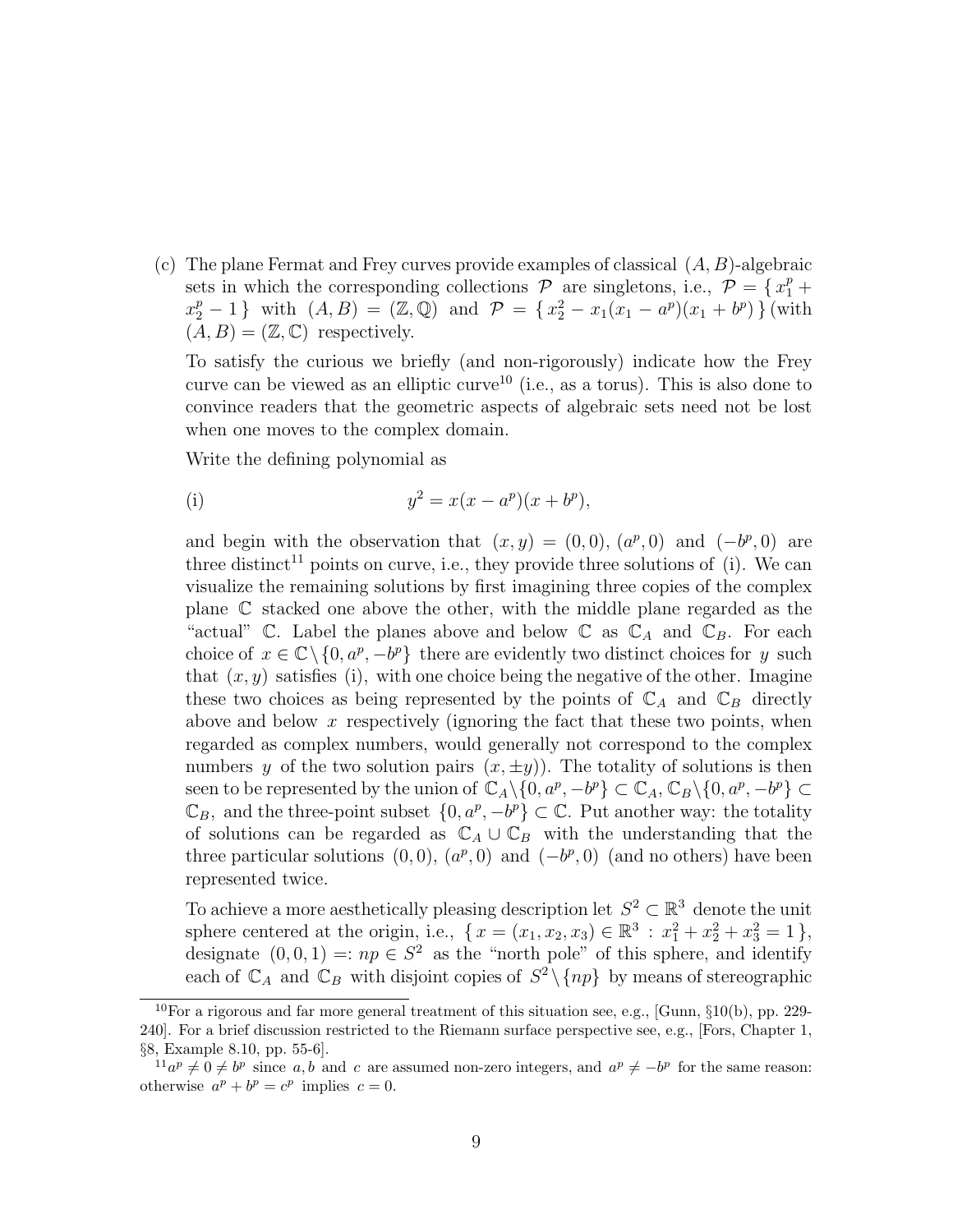projection from np. The totality of solutions of (i) is then represented by two copies of  $S^2 \setminus \{np\}$ , again with the understanding the the three specific solutions mentioned above have duplicate representations.

We can do slightly better by first agreeing that the pair  $(\infty, \infty)$  also provides a solution<sup>12</sup> to (i). By associating this pair with  $np \in S^2$  the totality of solutions can then be viewed as the disjoint union  $S_A^2 \cup S_B^2$  of two 2-spheres, although now four solutions have duplicate representations, i.e.,  $(0,0)$ ,  $(a^p,0)$ ,  $(-b^p,0)$ and  $(\infty, \infty)$ .

Now slit each of  $S_A^2$  and  $S_B^2$  between<sup>13</sup> 0 and  $a^p$  and between  $-b^p$  and  $np$ , force each of the slits open<sup>14</sup>, and reshape each into a circle<sup>15</sup> with 0 and  $a^p$ diametrically opposite on one circle and  $-b^p$  and  $np$  diametrically opposite on the other. Now pucker small neighborhoods of each of these circles slightly outward. The result will be two spheres with two volcanic peaks on each, with the peaks labeled by the base pairs  $(0, a^p)$  and  $(-b^p, np)$  respectively. Glue corresponding crater rims together, i.e., glue  $S_A^2$  to  $S_B^2$  along the craters corresponding to  $(0, a^p)$ , and then along the craters corresponding to  $(-b^p, np)$ . Notice that duplications have now been eliminated<sup>16</sup>. The totality of solutions of (i), with  $(\infty, \infty)$  tossed in for good measure, is thereby given the appearance of two spheres connected by two tubes. Anyone with a bit of topological training will immediately recognize this as a torus<sup>17</sup>.

(d) Each space  $B<sup>n</sup>$  is a classical  $(A, B)$ -affine algebraic set, no matter what the

<sup>17</sup>Others might think of it this way: if you blow enough air into the figure it will eventually begin to look like an inner tube.

<sup>&</sup>lt;sup>12</sup>For those seeking a rigorous treatment: this is where projective space enters the picture.

<sup>&</sup>lt;sup>13</sup>That is, think of each sphere as the skin of a hollow orange, and use a sharp knife to cut one slice in each from 0 to  $a^p$ , and another, again in each, from  $-b^p$  to np.

<sup>&</sup>lt;sup>14</sup>In terms of the hollow orange skin analogy, pull each of the four slits open with two fingers or both thumbs.

<sup>&</sup>lt;sup>15</sup>That is, reshape the forced-opened slits so that each of the two spheres now appears with two circular holes in the surface.

<sup>&</sup>lt;sup>16</sup>Provided one is sufficiently careful when slitting, reshaping, and gluing. Specifically, when making the prescribed slits in  $S_A^2$  and  $S_B^2$  and re-forming these slits into circles an edge will appear on half of each circle, e.g., running clockwise from 0 to  $a^p$ , but not on the other half. A simple analogy would be: if you are sufficiently careful when slitting the plane along the x-axis, and if you then pull the two resulting half-planes apart, one of the half-planes will have an edge (i.e., it will be closed when regarded as a subset of the plane) and the other will not (i.e., it will be open when so regarded). When the craters are glued together one must glue the closed edge on one crater to the open edge on the other. Moreover, one must glue 0 to 0,  $a^p$  to  $a^p$ ,  $-b^p$  to  $-b^p$ , and  $\infty$  to  $\infty$ . Otherwise duplication will not be eliminated.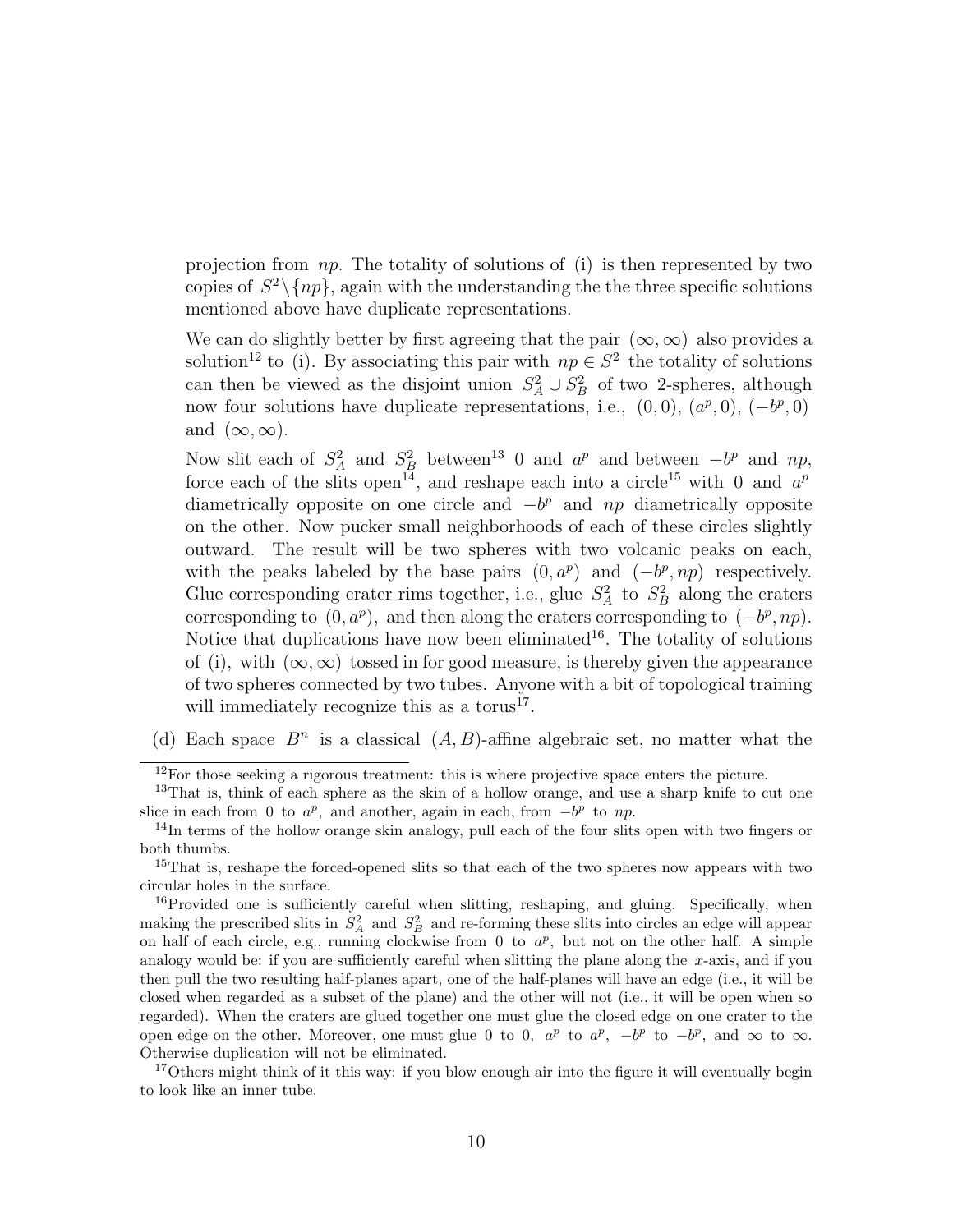extension  $B \supset A$ : take  $\mathcal{P} = \{0\}$ . When viewed in this manner  $B^n$  is called A-affine n-space and is written as<sup>18</sup>  $\mathbb{A}_{A}^{n}(B)$ . When this notation is employed a classical  $(A, B)$ -affine algebraic set within  $\mathbb{A}_{A}^{n}(B)$  is sometimes called<sup>19</sup> an A-algebraic set in<sup>20</sup>  $\mathbb{A}^n_B(B)$ .

When the manner of regarding  $B<sup>n</sup>$  is not of consequence we ease notation by writing  $B^n$  in place of  $\mathbb{A}_A^n(B)$ . For example, when dealing with functions between such spaces we generally write  $f: B^n \to B^m$  rather than  $f: \mathbb{A}_A^n(B) \to$  $\mathbb{A}_A^m(B)$ .

- (e) When A is not the trivial ring the empty set, regarded as a subset of  $B^n$ , is also a classical  $(A, B)$ -affine algebraic set: take  $\mathcal{P} = A[x]$  and note that  $(2.1)$ has no solutions when  $p_{\alpha}$  is a non-zero constant polynomial.
- (f) To better understand the role of the extension  $B \supset A$  take  $A = \mathbb{Z}$ ,  $n = 1$  and  $\mathcal{P} := \{x^2 - 2\} \subset A[x]$ . When  $B = \mathbb{Z}$  or  $\mathbb{Q}$  we have  $\mathcal{V}(\mathcal{P}) = \emptyset$ , since the polynomial  $x^2 - 2$  as no rational roots. However, when  $B = \mathbb{R}$  or  $\mathbb{C}$  we have polynomial  $x^2 - 2$  as no ra<br> $\mathcal{V}(\mathcal{P}) = \{\pm \sqrt{2}\} \subset B^1 = B.$
- (g) A singleton set  ${c} = {(b_1, b_2, \ldots, b_n)} \subset B^n$  need not be classically  $(A, B)$ affine algebraic. To see a specific example take  $A = \mathbb{Z}$ ,  $B = \mathbb{R}$  and  $n = 1$ . amne algebraic. To see a specific example take  $A = \mathbb{Z}$ ,  $B = \mathbb{R}$  and  $n = 1$ .<br>Then any polynomial  $p \in \mathbb{Z}[x]$  which vanishes at  $\sqrt{2}$  must also vanish at  $\mathbb{Z}^2$ Then any polynomial  $p \in \mathbb{Z}[x]$  which vanishes at  $\sqrt{2}$  must also vanish at  $-\sqrt{2}$ , and we conclude that any zero set of a subset  $\mathcal{P} \subset \mathbb{Z}[x]$  containing  $\sqrt{2}$ must also contain  $-\sqrt{2}$ . In particular, the singleton set  $\{\sqrt{2}\}\subset\mathbb{R}=\mathbb{R}^1$  is not a classical  $(\mathbb{Z}, \mathbb{R})$ -affine algebraic set. This singleton set is, however, a classical  $(\mathbb{R}, \mathbb{R})$ -affine algebraic set: it is the zero set of the polynomial  $x - \sqrt{2} \in \mathbb{R}[x]$ .

The reader needs to be aware of certain terminology associated with a classical  $(A, B)$ -affine algebraic set  $\mathcal{V} \subset B^n$ .

•  $B<sup>n</sup>$  is the *ambient space* of  $V$ . When specific reference to this space proves useful the notations V and  $V(\mathcal{P})$  are replaced by  $\mathcal{V}_{\mathbb{A}_{A}(B)}$  and  $\mathcal{V}_{\mathbb{A}_{A}(B)}(\mathcal{P})$  respectively.

<sup>&</sup>lt;sup>18</sup>The symbol A within the notation  $\mathbb{A}_{A}^{n}(B)$  is an abbreviation for the term "affine." In particular, it has no connection with the subscript A.

<sup>&</sup>lt;sup>19</sup>Particularly when  $A$  and  $B$  are fields.

<sup>&</sup>lt;sup>20</sup>Many authors assume from the outset that B is a field, that  $A = B$ , and that B is algebraically closed. Put another way, they impose hypotheses which exclude many important examples from number theory.

mber theory.<br><sup>21</sup> Argue as follows. Assuming  $p \in \mathbb{Z}[x]$  vanishes at  $\sqrt{2}$  use the Euclidean algorithm to write p as  $p = q \cdot (x^2 - 2) + r$ , with  $q, r \in \mathbb{Z}[x]$  and r of the form  $ax + b$ . Then  $0 = p(\sqrt{2}) = a\sqrt{2} + b$  and as  $p = q \cdot (x^2 - 2) + r$ , with  $q, r \in \mathbb{Z}[x]$  and r of the form  $ax + b$ . Then  $0 = p(\sqrt{2})$ <br>  $a, b \in \mathbb{Z}$  force  $a = b = 0$  (because  $\sqrt{2} \notin \mathbb{Q}$ ), hence  $p(-\sqrt{2}) = q \cdot ((-\sqrt{2})^2 - 2) = 0$ .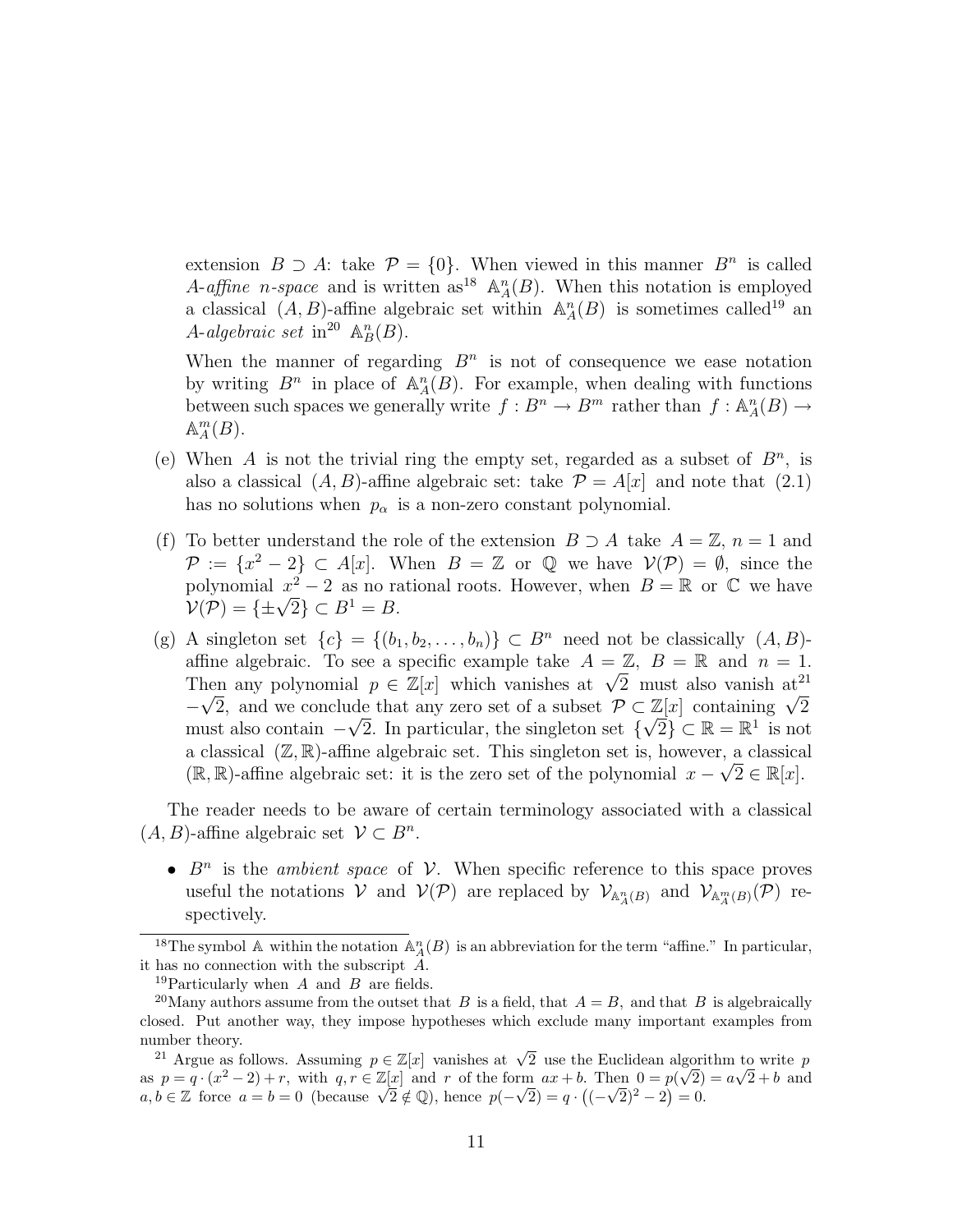- When C is a ring intermediate to A and B the points of  $V \cap C<sup>n</sup>$  are called<sup>22</sup> *C*-rational points of  $V$ . This generalizes the definition of "rational point" given in the paragraph surrounding (1.1). The definition given there corresponds to the case  $A = \mathbb{Z}$  and  $C = B = \mathbb{Q}$ , whereas we can now speak, for example, of Q-rational points of the classical  $(\mathbb{Z}, \mathbb{C})$ -affine algebraic curve  $x^p + y^p = 1$ within  $\mathbb{C}^2$ .
- When  $B$  is an algebraically closed field the points of a classical  $B$ -affine algebraic set  $\mathcal{V} \subset B^n$  are called *geometric points*<sup>23</sup> of  $\mathcal{V}$ .
- Suppose  $B \supset A$  is a ring extension. An element  $b \in B$  is *integral*<sup>24</sup> over A if b is a zero of a monic polynomial  $p \in A[x]$ . (Example: Take  $B \supset A$  to be  $\mathbb{R} \supset \mathbb{Z}$ ,  $b = \sqrt{2}$ , and  $p = x^2 - 2$ .) Now suppose  $A = \mathbb{Z}$ , that B is an integral domain, that  $n \geq 1$  is an integer, and that  $\mathcal{V} \subset B^n$  is a classical  $(\mathbb{Z}, B)$ -affine algebraic set. A point  $c = (b_1, b_2, \ldots, b_n) \in \mathcal{V}$  is an *arithmetic point* <sup>25</sup> of  $\mathcal{V}$  if each coordinate  $b_i$  of c is integral over  $\mathbb{Z}$ . Note this will be the case if and only if there is a finite algebraic extension field  $C \supset \mathbb{Q}$  contained in the quotient field of B such that  $b_i \in C$  for  $j = 1, 2, ..., n$ . In algebraic number theory a finite extension field of  $\mathbb Q$  is called an *algebraic number field*, and a great deal of the work in that subject is done within such fields.
- Suppose that B is an algebraically closed field,  $A = B$ ,  $C \subset B$  is a subfield, and V is the zero set of a collection of polynomials in  $C[x_1, x_2, \ldots, x_n]$ . Then one says that V is defined over C and that C is a field of definition  $26$  for V. This definition is rather subtle. It appears that one could simply assume  $A = C$ , and this is indeed the case regarding our work up to this point. However, the

<sup>&</sup>lt;sup>22</sup>The terminology is generally restricted to the case when  $A, B$  and  $C$  are fields, e.g., see [EDM, §16.A, p. 68].

<sup>&</sup>lt;sup>23</sup>The definition is adapted from [Mac, Chapter 6, p. 49].

<sup>&</sup>lt;sup>24</sup>The "integral" terminology is used because when  $B = \mathbb{Q}$  and  $A = \mathbb{Z}$  the defining condition characterizes those rational numbers which are integers, i.e., a rational number  $r \in \mathbb{Q}$  is integral over  $\mathbb Z$  if and only if  $r \in \mathbb Z$ . See, e.g., [Sw-D, Chapter I, §1, Theorem 1, pp. 1-2].

Of course when  $B \supseteq A$  is a field extension the definition of b being integral over A is equivalent to that of b being algebraic over A. Readers are assumed familiar with the latter concept.

 $^{25}$ This definition is, admittedly, a guess on the part of this author. I have heard the terminology used quite frequently, but none of the many references I have consulted (including [EDM]) offers a definition of an arithmetic point. Arithmetic schemes, however, are another matter: see, e.g., [E-H, Chapter II, §4, pp. 81-89]. The definition I offer was motivated by this particular reference, but does not appear there explicitly.

<sup>&</sup>lt;sup>26</sup>These definitions are taken from [EDM,  $\S16.A$ , p. 68].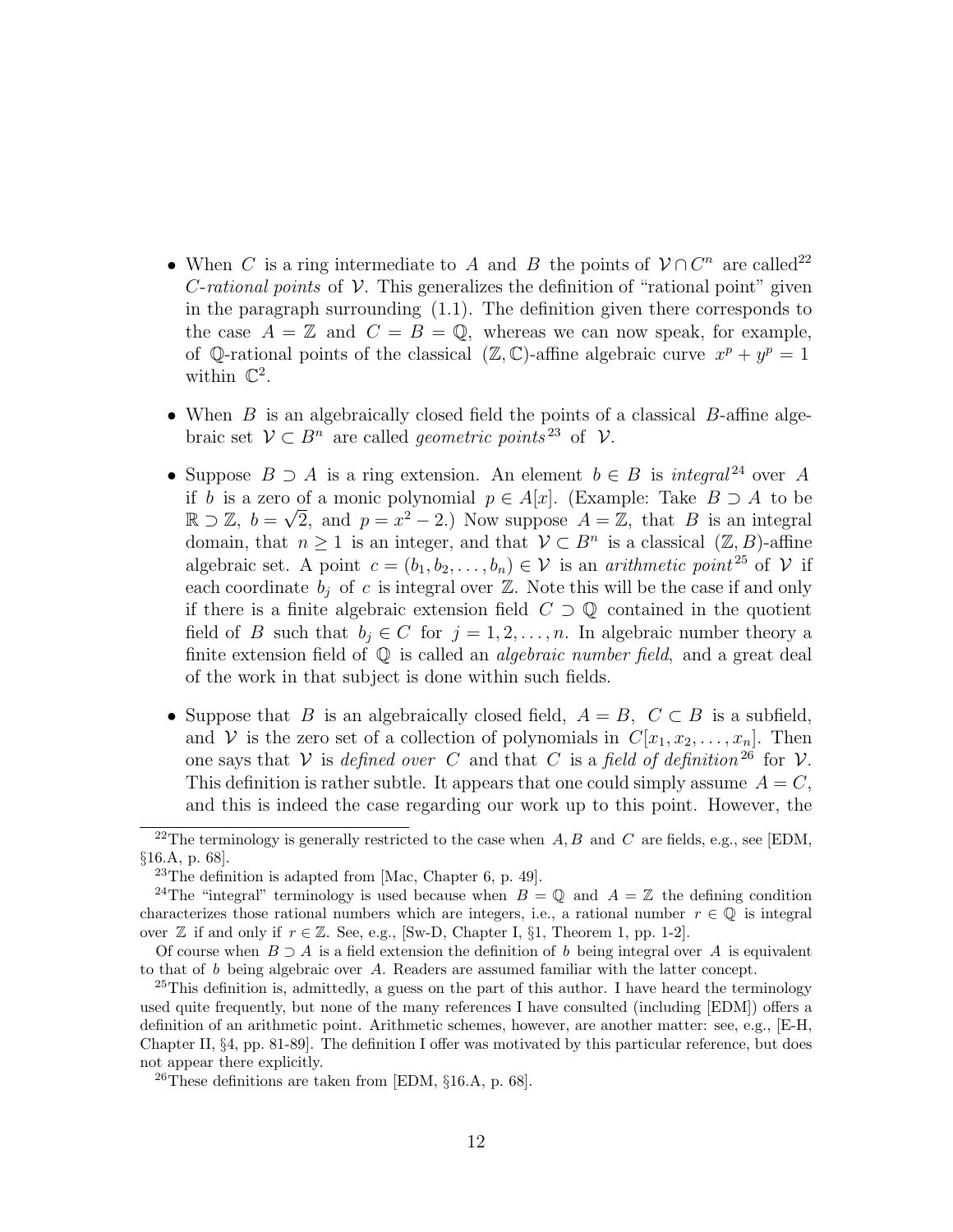choice  $A = C$  would change the morphisms we will be associating with  $V$  (see Example 2.5).

In practice affine algebraic sets are generally indicated with less formality than employed thus far. For example, the two-circle classical affine algebraic subset of  $\mathbb{R}^3$ introduced in Example 2.2(a) might be described as "the intersection of the cylinder  $x_1^2 + x_2^2 = 1$  with the sphere  $x_1^2 + x_2^2 + x_3^2 = 2$ ." Similarly, the Fermat curve in  $\mathbb{Q}^2$ corresponding to a prime number  $p \geq 3$  might be described as "the curve (in  $\mathbb{Q}^2$ ) defined by the polynomial  $x_1^p + x_2^p = 1$ ," or simply as "the curve  $x_1^p + x_2^p = 1$ ."

In the study of affine algebraic geometry one must distinguish between polynomials and the "polynomial functions" they define. For our purposes a polynomial in the "variables"  $x_1, \ldots, x_n$  having coefficients in the ring A simply means an element of the particular extension ring  $A[x_1, \ldots, x_n]$  of A; there is no requirement that such an entity be regarded as a function. But of course any such element  $p$  does define a function  $p(x) : B^n \to B$  in the usual way: the value  $p(b)$  of  $p(x)$  at a point  $b = (b_1, \ldots, b_n)$  is obtained by substituting  $b_j$  for  $x_j$  in  $p, j = 1, \ldots, n$ . In particular, the precise meaning of a point  $c = (b_1, \ldots, b_n) \in B^n$  being a solution of the system of polynomial equations (2.1) is that each of the associated polynomial functions  $p_{\alpha}(x)$  maps c to  $0 \in B$ .

One distinguishes between the polynomial  $p \in A[x]$  and the function  $p(x) : B^n \to$ B for two reasons.

- Distinct p can define the same function  $p(x): B<sup>n</sup> \to B$ . To see an example take  $A = B = \mathbb{Z}/2\mathbb{Z}, n = 1, p = x^2 + x \in \mathbb{Z}[x]$  and  $q = 0 \in (\mathbb{Z}/2\mathbb{Z})[x]$ . Then  $p \neq q$ , but  $p(x) = q(x)$  does hold; each is the zero function  $[b] \in \mathbb{Z}/2\mathbb{Z} \mapsto [0] \in B$ .
- A polynomial can define many functions, e.g.,  $x^2 \in \mathbb{Z}[x]$  defines the function  $n \in \mathbb{Z} \mapsto n^2 \in \mathbb{Z}$ , the function  $q \in \mathbb{Q} \mapsto q^2 \in \mathbb{Q}$ , and the function  $M \mapsto M^2$ in the Z-algebra of  $k \times k$  matrices with entries in Z for any integer  $k \geq 1$ .

In practice the polynomial/polynomial function distinction discussed in the previous two paragraphs is often blurred. Indeed, strict adherence to precision can result in lengthy explanations of basically trivial matters<sup>27</sup>. For such reasons we will write an element  $p \in A[x_1, \ldots, x_n]$  as  $p(x)$  when this proves convenient.

Suppose  $V \subset B^n$  and  $W \subset B^m$  are classical  $(A, B)$ -affine algebraic sets. A mapping  $q : \mathcal{V} \to \mathcal{W}$  is a classical  $(A, B)$ -morphism, or a classical  $(A, B)$ -regular function, if it is the restriction to V of a polynomial mapping  $h : B^n \to B^m$ ,

<sup>&</sup>lt;sup>27</sup>For example, it is far easier to say "replace  $p(x)$  by  $p(x + 1)$ " than to describe the result in a manner which avoids any reference to the symbol  $x$ .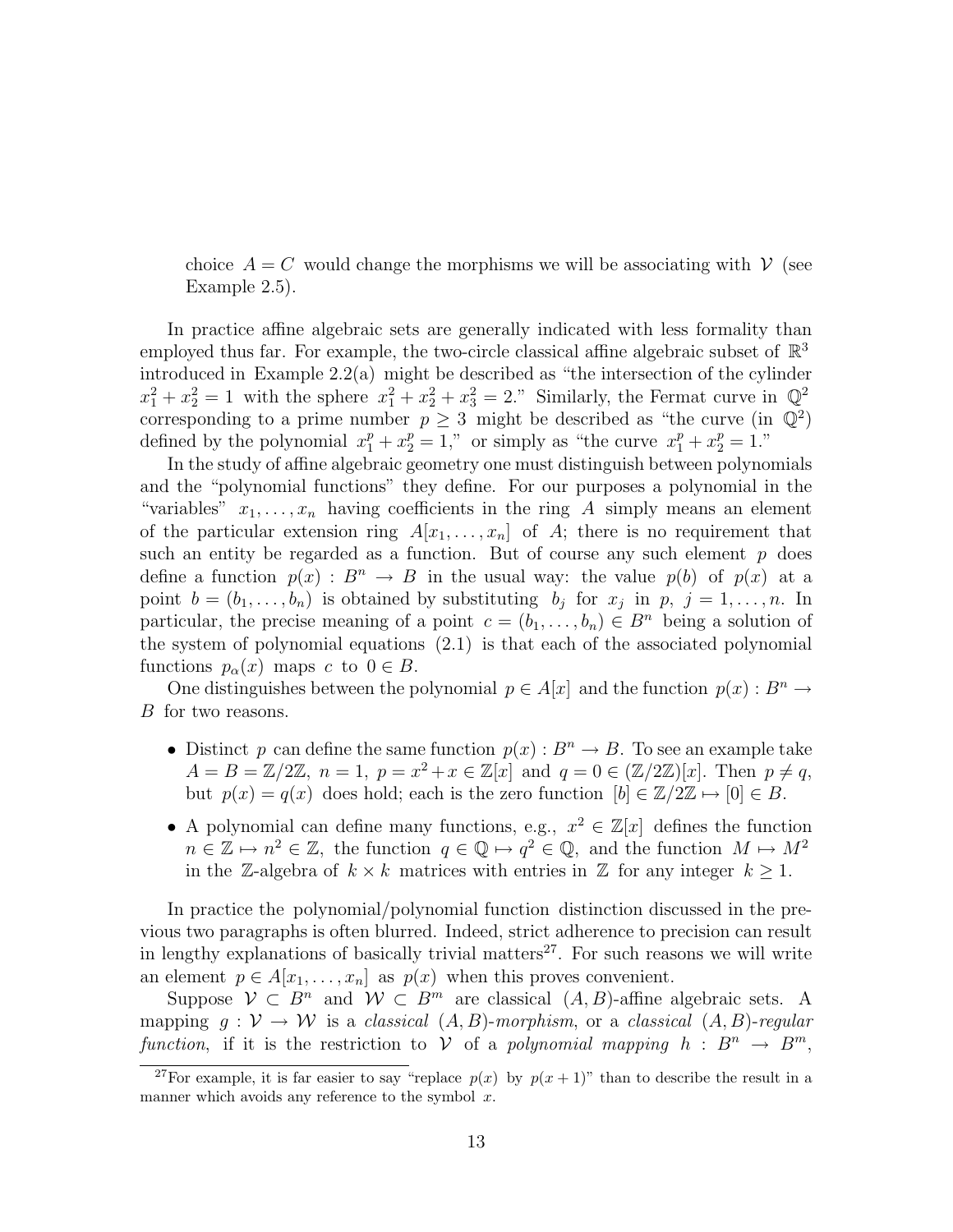i.e., a mapping  $h = (h_1(x), \ldots, h_m(x))$  with with polynomial component functions  $h_j(x) = h_j(x_1, \ldots, x_n)$  arising from elements  $h_j \in A[x]$  for  $j = 1, \ldots, m$ . An  $(A, B)$ morphism  $g: V \to W$  is an  $(A, B)$ -isomorphism, or simply an isomorphism when A and B are understood, if there is an  $(A, B)$ -morphism  $r : W \to V$  such that<sup>28</sup>  $r \circ g = id_{\mathcal{V}}$  and  $g \circ r = id_{\mathcal{W}}$ . When  $A = B$  an  $(A, B)$ -morphism is called a *classi*cal B-morphism or a classical B-regular function, or simply a morphism or regular function when  $B (= A)$  is clear from context.

#### Examples 2.3 :

(a) Choose a prime  $p \geq 3$  and let  $\mathcal{V} \subset \mathbb{Q}^3$  and  $\mathcal{W} \subset \mathbb{Q}^2$  denote the associated non-plane and plane Fermat curves respectively. Then the projection

$$
y_1 = x_1,
$$
  

$$
y_2 = x_2,
$$

restricts to a  $(\mathbb{Z}, \mathbb{Q})$ -morphism from  $\mathcal V$  into  $\mathcal W$ , i.e., the mapping  $(x_1, x_2, x_3) \in$  $\mathcal{V} \mapsto (x_1, x_2) \in \mathcal{W}$  is a  $(\mathbb{Z}, \mathbb{Q})$ -morphism. It is not an isomorphism since the image does not contain the points  $(1, 0)$  and  $(0, 1)$  of W.

- (b) Let  $\mathcal{V} \subset \mathbb{R}^2$  denote the hyperbola defined by the polynomial  $x_1^2 x_2^2 = 1$ and let  $W \subset \mathbb{R}^3$  denote the intersection of the hyperbolic paraboloid defined by  $x_1^2 - x_2^2 = x_3$  and the plane  $x_3 = 1$ . Then the polynomial mapping h:  $(x_1, x_2) \in \mathbb{R}^2 \mapsto (x_1, x_2, 1) \in \mathbb{R}^3$  restricts to a morphism  $g := h|_{\mathcal{V}} : \mathcal{V} \to \mathcal{W}$ . In fact this is an isomorphism: the inverse is the restriction to  $W$  of the polynomial mapping  $(x_1, x_2, x_3) \in \mathbb{R}^3 \mapsto (x_1, x_2) \in \mathbb{R}^2$ .
- (c) We have seen that  $\mathbb{R} = \mathbb{R}^1$  is an affine algebraic set (within  $\mathbb{R}$ ). Let  $\mathcal{W} \subset \mathbb{R}^2$  be defined by the polynomial  $x_1^2 - x_2^2$ , i.e., the union of lines  $x_1 = x_2$  and  $x_1 = -x_2$ . Then the mappings  $x \in \mathbb{R} \mapsto (x, x) \in \mathcal{W}$  and  $x \in \mathbb{R} \mapsto (x, -x) \in \mathcal{W}$  are morphisms.
- (d) Let  $\mathcal{V} \subset \mathbb{R}^3$  denote the unit sphere, i.e., the classical affine algebraic set defined by the polynomial  $x_1^2 + x_2^2 + x_3^2 = 1$ , and let  $W \subset \mathbb{R}^2$  denote the unit circle, i.e., the classical affine algebraic set define by  $x_1^2 + x_2^2 = 1$ . Then the restriction of the polynomial mapping  $(x_1, x_2, x_3) \in \mathbb{R}^3 \mapsto (x_1, x_2) \in \mathbb{R}^2$  to V is not a morphism from  $V$  to  $W$  since the latter is a proper subset of the image of  $V$ .

One of the major reasons for involving only polynomial mappings in the definition of a morphism is that preimages of affine algebraic sets under such functions again have that structure. Here is the precise result.

<sup>&</sup>lt;sup>28</sup>Here and throughout the notes id<sub>X</sub> denotes the identity mapping  $x \in X \mapsto x \in X$  of a set X.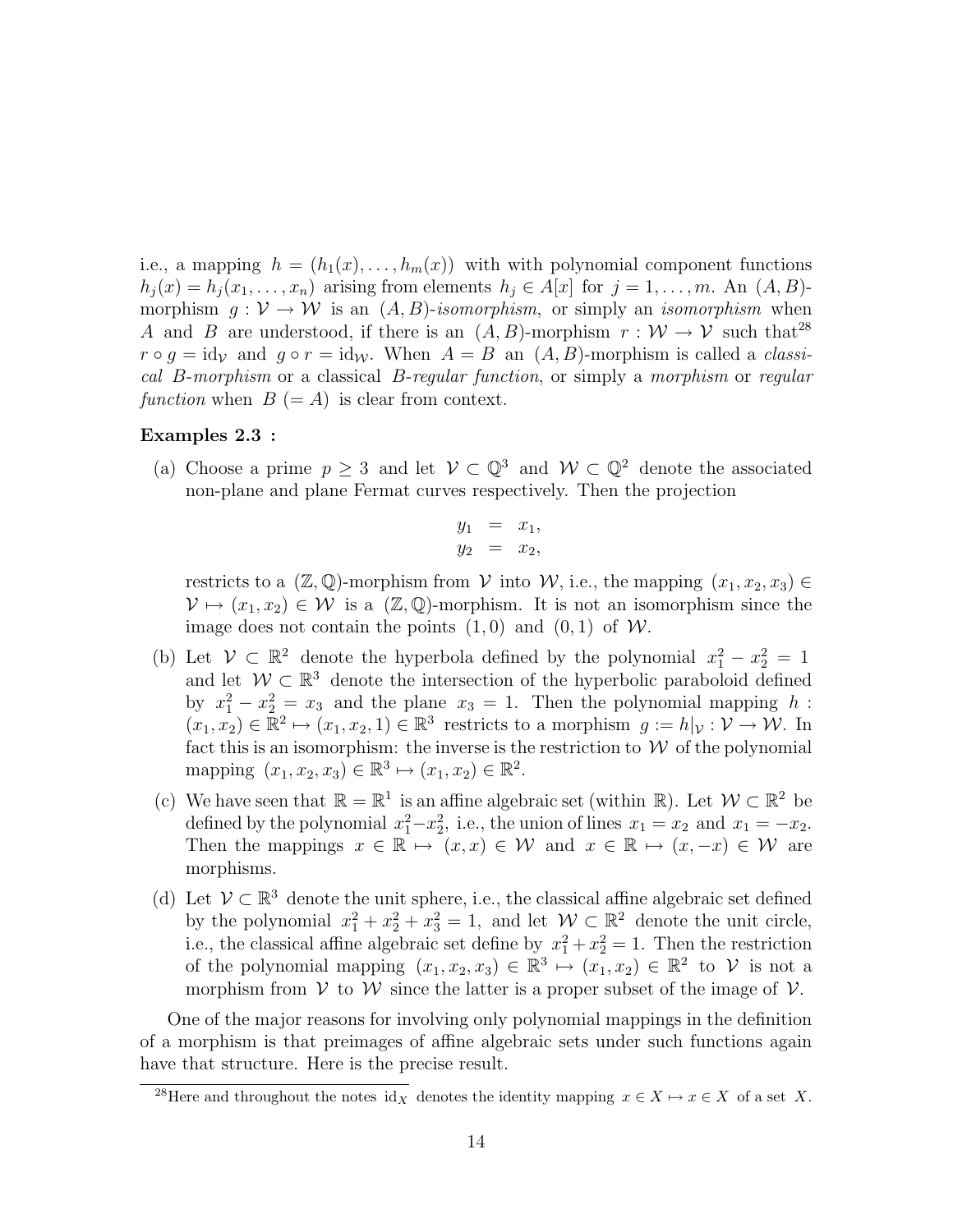**Proposition 2.4 :** Suppose  $f : B^n \to B^m$  is a polynomial mapping and  $Q \subset$  $A[y_1, y_2, \ldots, y_m]$ . Define  $f^*(\mathcal{Q}) \subset A[x_1, x_2, \ldots, x_n]$  by

$$
f^*(\mathcal{Q}) := \{ q \circ f : q \in \mathcal{Q} \},
$$

where  $q \circ f \in A[x_1, x_2, \ldots, x_n]$  denotes the polynomial obtained from  $q(y_1, y_2, \ldots, y_m)$ by replacing  $y_j$  with  $f_j(x_1, x_2, \ldots, x_n)$ ,  $j = 1, 2, \ldots, m$ . Then

$$
f^{-1}(\mathcal{V}_{\mathbb{A}^m(B)}(\mathcal{Q}))=\mathcal{V}_{\mathbb{A}^n_A(B)}(f^*(\mathcal{Q})).
$$

**Proof :** For any point  $c = (b_1, b_2, \ldots, b_n) \in B^n$  we have

$$
c \in f^{-1}(\mathcal{V}_{\mathbb{A}^m(B)}(\mathcal{Q})) \Leftrightarrow f(c) \in \mathcal{V}_{\mathbb{A}^m(B)}(\mathcal{Q})
$$
  
\n
$$
\Leftrightarrow q(f(c)) = 0 \text{ for all } q \in \mathcal{Q}
$$
  
\n
$$
\Leftrightarrow (q \circ f)(c) = 0 \text{ for all } q \in \mathcal{Q}
$$
  
\n
$$
\Leftrightarrow (q \circ f)(c) = 0 \text{ for all } q \circ f \in f^*(\mathcal{Q})
$$
  
\n
$$
\Leftrightarrow c \in \mathcal{V}_{\mathbb{A}^n_A(B)}(f^*(\mathcal{Q})).
$$

q.e.d.

Example 2.5 : The singleton set  $\{2\} \subset \mathbb{R}$  is a classical  $(A, B)$ -affine algebraic subset of  $\mathbb{R} = \mathbb{R}^1$ , both for  $(A, B) = (\mathbb{Z}, \mathbb{R})$  and  $(A, B) = (\mathbb{R}, \mathbb{R})$ , whereas  $\{\sqrt{2}\} \subset$ **R** is only classically (**R**, **R**)-affine algebraic. If  $\{2\}$  and  $\{\sqrt{2}\}$  were  $(\mathbb{Z}, \mathbb{R})$ -isomorphic then  $\{\sqrt{2}\}\$  would be a classical  $(\mathbb{Z}, \mathbb{R})$ -affine algebraic subset of  $\mathbb{R}$  by Proposition 2.4, which we have just seen is not the case. On the other hand, these two singleton sets are  $(\mathbb{R}, \mathbb{R})$ -isomorphic: such an isomorphism is given by the restriction to  $\{\sqrt{2}\}\$ sets are  $(\mathbb{R}, \mathbb{R})$ -isomorphic: such an isomorphism is given by the restriction to  $\{\sqrt{2}\}$  of the mapping defined by the polynomial  $\sqrt{2}x \in \mathbb{R}[x]$ . The moral is: *the choice of* A makes a difference regarding which functions are morphisms.

Classical affine algebraic geometry is now easily described (assuming a fixed ring extension  $B \supseteq A$ ): it is the study of the category having classical  $(A, B)$ -affine algebraic sets as objects and classical  $(A, B)$ -morphisms as morphisms. The goal, as in other familiar categories (e.g., the category of topological spaces and continuous functions or the category of groups and group homomorphisms), is to classify the objects up to isomorphism<sup>29</sup>. Unfortunately, that goal has yet to achieved. Moreover, attaining that goal within the near future seems totally unrealistic; the correct

<sup>&</sup>lt;sup>29</sup>In other words, to create a list  $\{O_\alpha\}_{\alpha \in \Omega}$  of objects of the category which satisfies the following two conditions: (i) any object of the category is isomorphic to an object on the list; and (ii) no two objects on the list are isomorphic.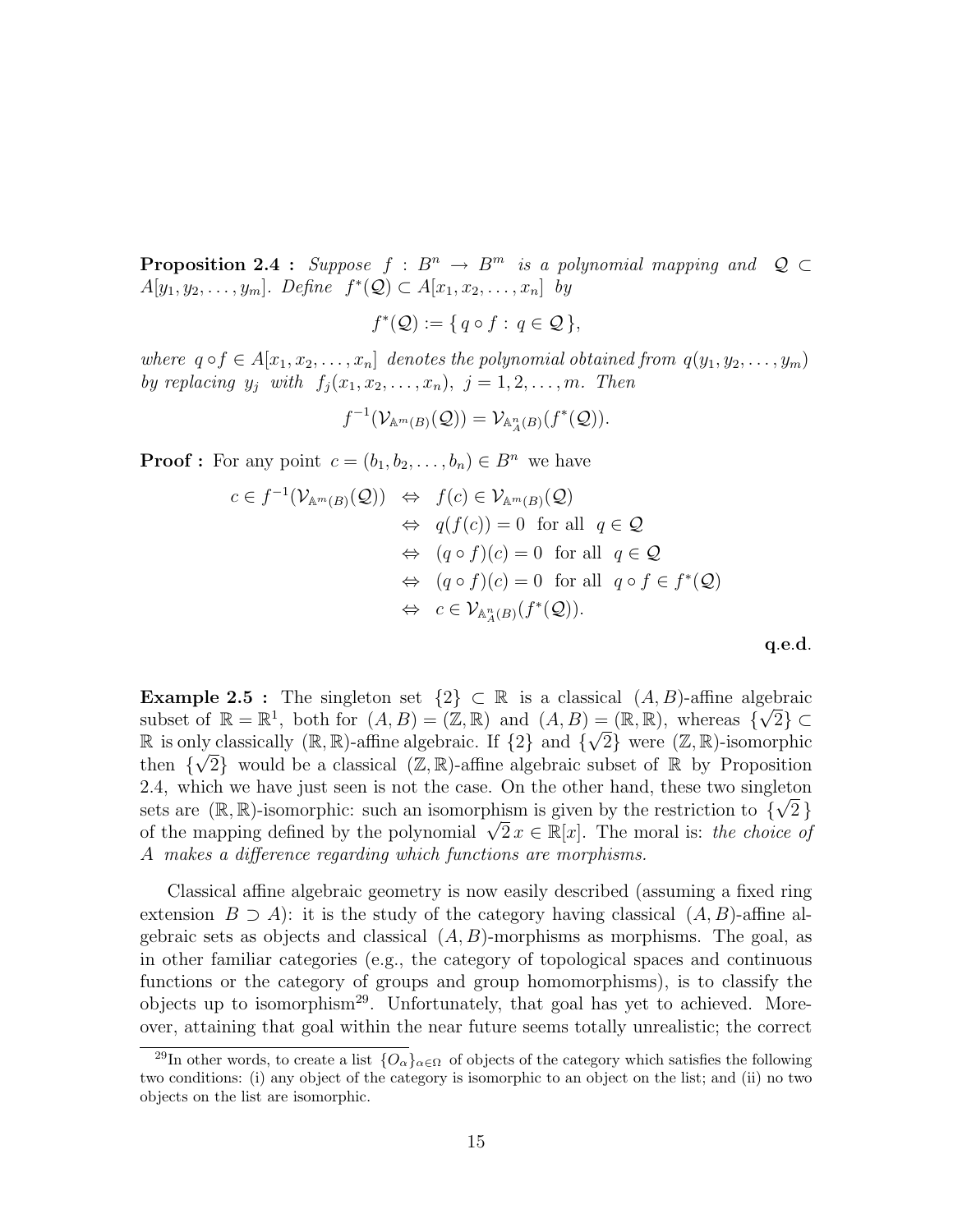mathematical tools for the job seem lacking<sup>30</sup>. As a result one is often (but not always) forced to settle for less, e.g., one seeks invariants (e.g., dimension, cohomology, . . .) which enable one to distinguish isomorphism classes. The construction of these invariants, more often than not, is most easily achieved with functors.

We close the section by introducing some terminology which the reader might encounter when consulting other references, but which might well be formulated in those references with slightly different notation. Let  $B \supset A$  be an extension of fields, let  $n \geq 1$  be an integer, and let  $V \subset B^n$  be a classical B-affine algebraic set. Suppose there is a classical A-affine algebraic set  $W \subset A^m$  such that W, when considered as a subset of  $B^m$ , is both classically  $(A, B)$ -affine algebraic and  $(A, B)$ isomorphic to V. Then one says that W can be (or "is") obtained from V by <sup>31</sup> descending the base field of V from B to A. Example:  $\{2\} \subset \mathbb{R}$  is defined as a classical ( $\mathbb{R}, \mathbb{R}$ )-affine algebraic set by the polynomial  $x - 2 \in \mathbb{R}[x]$ , and  $\{3\} \subset \mathbb{Q}$ is defined as a classical  $(\mathbb{Q}, \mathbb{Q})$ -affine algebraic set by the polynomial  $x - 3 \in \mathbb{Q}[x]$ . However, since  $\mathbb{R} \supset \mathbb{Q}$ , and since the defining polynomials are both in  $\mathbb{Q}[x]$ , each of these sets can be considered as classical  $(\mathbb{Q}, \mathbb{R})$ -affine algebraic sets, and as such they are  $(\mathbb{Q}, \mathbb{R})$ -isomorphic by means of the mapping of  $\{3\} \rightarrow \{2\}$  associated with the polynomial  $p = (2/3)x \in \mathbb{Q}[x]$ . In other words,  $\{3\}$  can be obtained from  $\{2\}$ by descending the base field from  $\mathbb R$  to  $\mathbb Q$ .

<sup>&</sup>lt;sup>30</sup>One familiar context in which the goal is achieved is elementary linear algebra. Specifically, fix a field  $K$  and consider the category having finite-dimensional vector spaces over  $K$  as objects and K-linear mappings between such spaces as morphisms. In this instance the classification assumes the following form. Theorem: A finite-dimensional vector space  $V$  over  $K$  is isomorphic to  $K<sup>n</sup>$  if and only if V has dimension n. In other words: Any finite dimensional vector space over K is isomorphic to one of the spaces on the list  $\{K^n\}_{n>0}$ , and no two distinct spaces on this list are isomorphic. From the categorical viewpoint it is quite remarkable that the invariant  $n$  is all one needs. Among the categories of wide mathematical interest, this is by far the easiest to handle. This is one of many reasons why a solid background in elementary linear algebra is crucial for understanding contemporary higher mathematics.

 $31$ The definition is adapted from [S, Chapter V,  $\S 4.20$ , p. 102].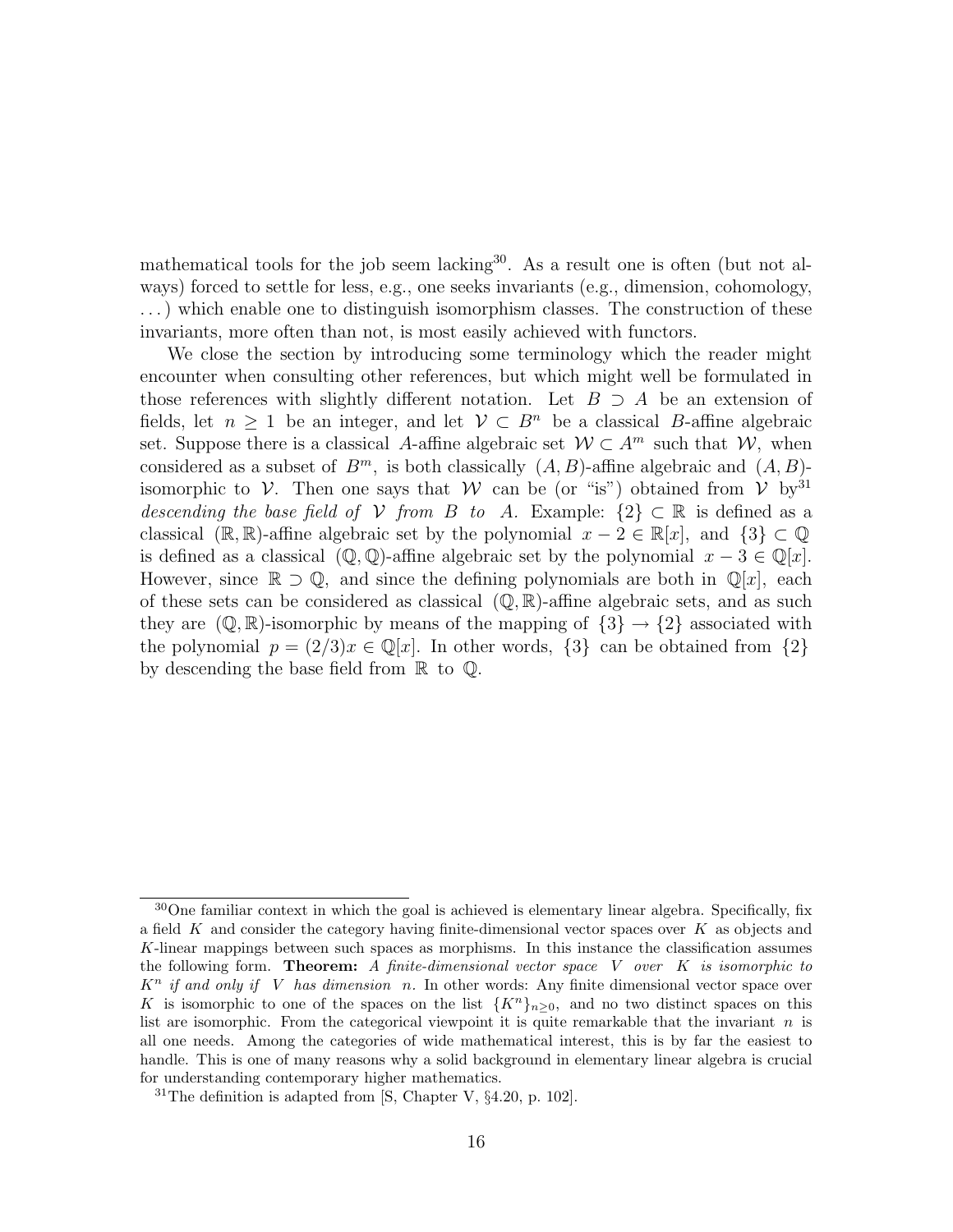### 3. The Ring-Theoretic Approach

In this section  $B \supset A$  is an extension of rings, n is a positive integer, and  $A[x] :=$  $A[x_1, x_2, \ldots, x_n]$ . To ease terminology and notation the "classical," " $(A, B)$ ," and "affine" prefixes will henceforth<sup>32</sup> be omitted when there is little risk of confusion, e.g., "algebraic set" will mean "classical (A, B)-affine algebraic set."

Readers are reminded that all rings are assumed commutative with unities unless specifically stated to the contrary, and that all ring homomorphisms are assumed to preserve unities.

Let  $\mathcal{V} \subset B^n$  be an algebraic set and let<sup>33</sup>

$$
(3.1) \qquad \mathfrak{i}(\mathcal{V}) := \{ \, p \in A[x] \, : \, p(b_1, b_2, \dots, b_n) = 0 \, \text{ for all } \, (b_1, b_2, \dots, b_n) \in \mathcal{V} \, \}.
$$

This is an ideal of  $A[x]$ , as is easily verified; it is the *defining*  $(A, B)$ -ideal of  $V$ , or simply the *defining ideal* of  $V$  when A and B are understood. The factor ring<sup>34</sup>

$$
(3.2) \t\t AB[ $\mathcal{V}$ ] := A[x]/i( $\mathcal{V}$ )
$$

is the  $(A, B)$ -coordinate ring of  $\mathcal{V}$ , or simply the coordinate ring of  $\mathcal{V}$ , and is generally identified with the collection of regular functions<sup>35</sup> from  $V$  into B. Indeed, for any  $p \in A[x]$  the restriction  $p(x)|_y$  is such a function, and the functions corresponding to polynomials  $p, q \in A[x]$  have the same restriction if and only if the difference  $p(x) - q(x)$  vanishes on V, i.e., if and only if  $p - q \in i(\mathcal{V})$ .

Despite the function-theoretic interpretation of the coordinate ring, several of our examples will have a number-theoretic flavor. We do this to suggest the sweeping viewpoint that the contemporary approach to algebraic geometry achieves.

#### Examples 3.3 :

(a) Take  $(A, B) = (\mathbb{Z}, \mathbb{Q})$ ,  $n = 1$ , and  $\mathcal{P} = \{x^2 - 2\}$ . Then  $\mathcal{V} = \mathcal{V}(\mathcal{P}) = \emptyset$ (because  $x^2 - 2$  has no roots in Q). The condition  $b \in \mathcal{V} \Rightarrow p(b) = 0$  is

<sup>32</sup>I.e., for the remainder of the notes; not simply within this section.

<sup>33</sup>The definitions in this section are patterned after those in [Mac, Introduction, pp. 3-5], but there  $A$  and  $B$  are assumed fields.

<sup>&</sup>lt;sup>34</sup>The notation  $A_B[\mathcal{V}]$  is not standard. The standard notation, when  $A = B$ , is  $B[\mathcal{V}]$ , and when that is used  $B$  is usually assumed a field.

<sup>&</sup>lt;sup>35</sup>I.e.,  $(A, B)$ -regular functions.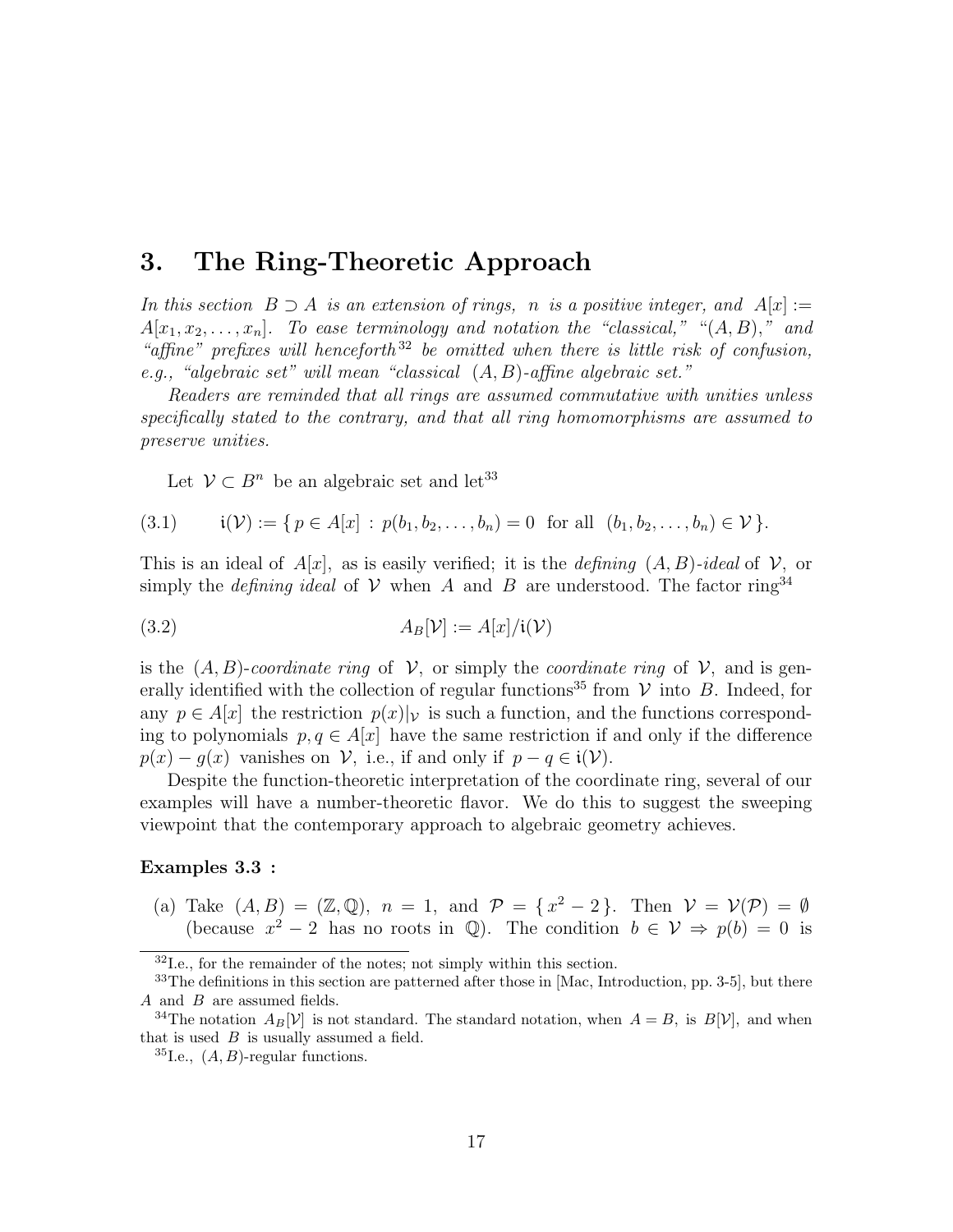vacuously satisfied for all  $p \in A[x]$ , and  $\mathfrak{i}(\mathcal{V}) = A[x]$  follows. The coordinate ring  $A_B[\mathcal{V}]$  is the trivial (i.e., one element) ring<sup>36</sup>.

- (b) Take  $(A, B) = (\mathbb{Z}, \mathbb{R}), n = 1, \text{ and } \mathcal{P} = \{x^2 2\}.$  (Except for  $B$ , these are the Take  $(A, B) = (\mathbb{Z}, \mathbb{K})$ ,  $n = 1$ , and  $P = \{x^2 - 2\}$ . (Except for B, these are the same choices made in (a).) Then we obviously have  $\mathcal{V} = \{-\sqrt{2}, \sqrt{2}\}$ ; what might not be quite so obvious is that  $i(\mathcal{V}) = (x^2 - 2)$  (i.e., the principal ideal  $(x^2-2)\mathbb{Z}[x]$ . To see this first note that  $x^2-2 \in i(\mathcal{V})$ ; then use the Euclidean algorithm<sup>37</sup> to prove that any polynomial p vanishing at both points must be a multiple of  $x^2 - 2$ . The coordinate ring is therefore  $\mathbb{Z}[x]/(x^2 - 2)$ , which is immediately identified with the subring  $\mathbb{Z}[\sqrt{2}] := \{a + b\sqrt{2} : a, b \in \mathbb{Z}\}\$  of R.
- (c) Replace  $\mathcal{P} = \{x^2 2\}$  and  $B = \mathbb{R}$  in (b) with  $\mathcal{P} = \{x^2 + 1\}$  and  $B = \mathbb{C}$ . Then  $\mathcal{V} = \{-i, i\}$ ,  $\mathfrak{i}(\mathcal{V}) = (x^2 + 1) \subset \mathbb{Z}[x]$ , and the coordinate ring can be identified with the ring  $\mathbb{Z}[\sqrt{-1}] := \{a + ib : a, b \in \mathbb{Z}\}\$  of Gaussian integers. This ring is useful for producing infinitely many non-zero integer solutions of the Pythagorean equation  $x^2 + y^2 = z^2$ . (For a curious variation of this application, involving the quotient field  $\mathbb{Q}(i)$  of the ring of Gaussian integers, see [El].)
- (d) When  $p \geq 3$  is prime number the  $p^{th}\text{-}cyclotomic polynomial \Phi_p(x) \in \mathbb{Z}[x]$  is defined by

(i) 
$$
\Phi_p(x) := x^{p-1} + x^{p-2} + \cdots + x + 1.
$$

It is well-known<sup>38</sup> that this polynomial is irreducible over  $\mathbb{Z}[x]$ . From the factorization

$$
x^p - 1 = (x - 1)\Phi_p(x)
$$

one sees that the roots of  $\Phi_p(x)$  are the p-1 distinct  $p^{th}$ -roots  $\mathcal{V} := \{e^{j \cdot 2\pi i/p}\}_{j=1}^{p-1}$  $j=1$ of unity (i.e., of 1). In particular,  $\mathcal{V} = \mathcal{V}(\{\Phi_p(x)\}) \subset \mathbb{C}^1 = \mathbb{C}$  is a classical  $(\mathbb{Z}, \mathbb{C})$ -affine algebraic set<sup>39</sup>. We follow custom and write  $\mathcal V$  as  $\{\zeta^j\}_{j=1}^{p-1}$ , where  $\zeta := e^{2\pi i/p}.$ 

<sup>37</sup>As in Footnote 21.

 $36$ Note that this is consistent with the set-theoretical result that for any non-empty set Y there is precisely one function from  $\emptyset$  into Y. Indeed, in set theory one defines a function from a set X to a set Y to be a subset of  $X \times Y$  having certain properties. If  $X = \emptyset$  then  $X \times Y = \emptyset$ , and  $\emptyset \subset X \times Y$  vacuously satisfies the properties required of a function, and even those of a regular function. Since  $\emptyset$  is the only subset of  $\emptyset \times Y$  it is the unique function mapping  $\emptyset$  into Y.

<sup>38</sup>This is generally established as a first or second application of the Eisenstein irreducibility criterion, as in [L, Chapter IV, §3, p. 184].

<sup>&</sup>lt;sup>39</sup>The "cyclotomic" terminology arises from the observation that  $\mathcal{V} \cup \{1\}$  is a cyclic group (under complex multiplication). Geometrically this group is the set of vertices of a regular  $p$ -gon inscribed in the unit circle, positioned so as to have one vertex at 1.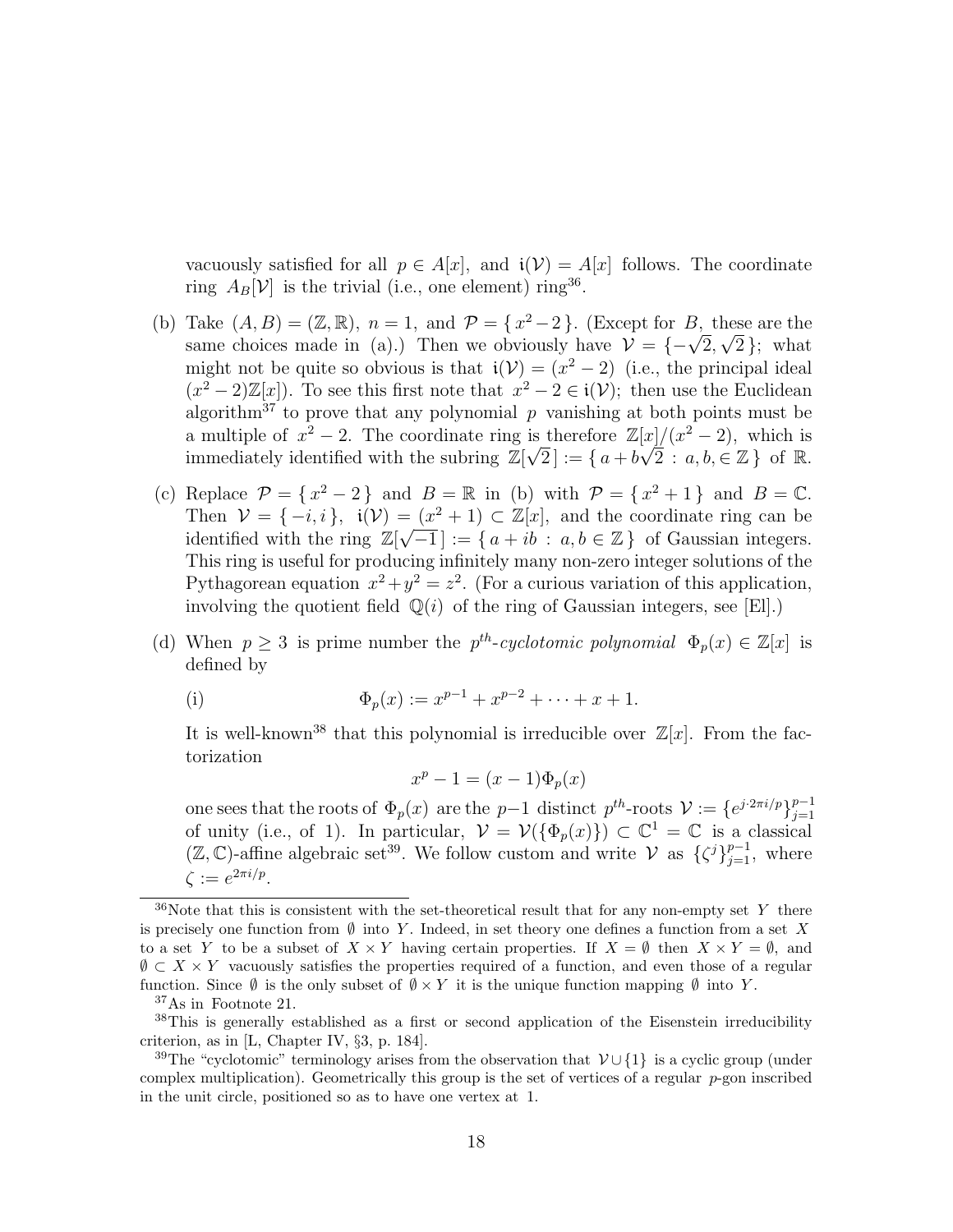Choose any polynomial  $q \in \mathbb{Z}[x]$  and (once again use the Euclidean algorithm to) write  $q = s \cdot \Phi_p(x) + r$ , where  $\deg(r) < p - 1 = \deg(\Phi_p(x))$  if  $r \neq 0$ . If q vanishes on  $V$  then r must also vanish on  $V$  (because this is the case for  $\Phi_p(x)$ , and if  $r \neq 0$  this is impossible since r can have at most  $p-2$  roots. We conclude that q is divisible by  $\Phi_p(x)$ , hence that  $i(\mathcal{V}) = (\Phi_p(x)) \subset \mathbb{Z}[x]$ . Since  $\Phi_p(x)$  is irreducible it follows that the coordinate ring  $\mathbb{Z}_{\mathbb{C}}[\mathcal{V}] = \mathbb{Z}[x]/i(\mathcal{V})$ can be identified with the subring

(ii) 
$$
\mathbb{Z}[\zeta] := \{ a_0 + a_1 \zeta + \cdots + a_{p-2} \zeta^{p-2} : a_0, a_1, \ldots, a_{p-2} \in \mathbb{Z} \}
$$

of C.

In algebraic number theory this is the ring of  $p$ -cyclotomic integers. E.E. Kummer investigated these rings in the mid-nineteenth century in connection with Fermat's Last Theorem, and was able to prove many new cases of that result based on his investigations<sup>40</sup>.

(e) Suppose  $B = A$ ,  $n \ge 1$ , and  $c = (b_1, b_2, \ldots, b_n)$  is a point of  $B^n$ . Then the singleton set  $\{c\}$  is the zero set of the collection  $\{x_j - b_j\}_{j=1}^n$ , and is therefore algebraic. We claim that

$$
\mathbf{i}(\{c\}) = (x_1 - b_1, x_2 - b_2, \dots, x_n - b_n),
$$

where the right-hand-side denotes the ideal of  $A[x] = A[x_1, x_2, \ldots, x_n]$  "generated" by the collection  $\{x_j - b_j\}_{j=1}^n$ , i.e.<sup>41</sup> the ideal consisting of all sums  $\sum_{j=1}^n q_j(x_1, x_2, \ldots, x_n)(x_j - b_j)$  with  $q_j \in A[x]$ . To see this first note that each of the polynomials  $x_j - b_j \in B[x] = A[x]$  vanishes on c, and therefore belongs to  $\mathfrak{i}(\{c\})$ . If  $p \in \mathfrak{i}(\{c\})$  is arbitrary write each occurrence of  $x_n$  in p in the form  $(x_n - b_n) + b_n$ , expand associated powers  $x_n^m = ((x_n - b_n) + b_n)^m$  using the binomial theorem, and then collect coefficients so as to express  $p$  as a polynomial in  $x_n - b_n$  with coefficients in  $A[x_1, x_2, \ldots, x_{n-1}],$  say

$$
p = q_0(x_1, x_2, \dots, x_{n-1}) + \sum_{j=1}^{\ell} q_j(x_1, x_2, \dots, x_{n-1})(x_n - b_n)^j
$$
  
\n
$$
= o(x_1, x_2, \dots, x_{n-1}) + \left(\sum_{j=1}^{\ell} q_j(x_1, x_2, \dots, x_{n-1})(x_n - b_n)^{j-1}\right) \cdot (x_n - b_n)
$$
  
\n
$$
= q_0(x_1, x_2, \dots, x_{n-1}) + q(x_1, x_2, \dots, x_n) \cdot (x_n - b_n).
$$

<sup>40</sup>For a quick and entertaining sketch of Kummer's work see, e.g., [Riben, Chapter 5, §1, pp. 223-7].

<sup>&</sup>lt;sup>41</sup>The concept of generating sets of ideals is defined formally in the paragraph following the proof

of Proposition 3.8. However, the description given here should suffice for present purposes.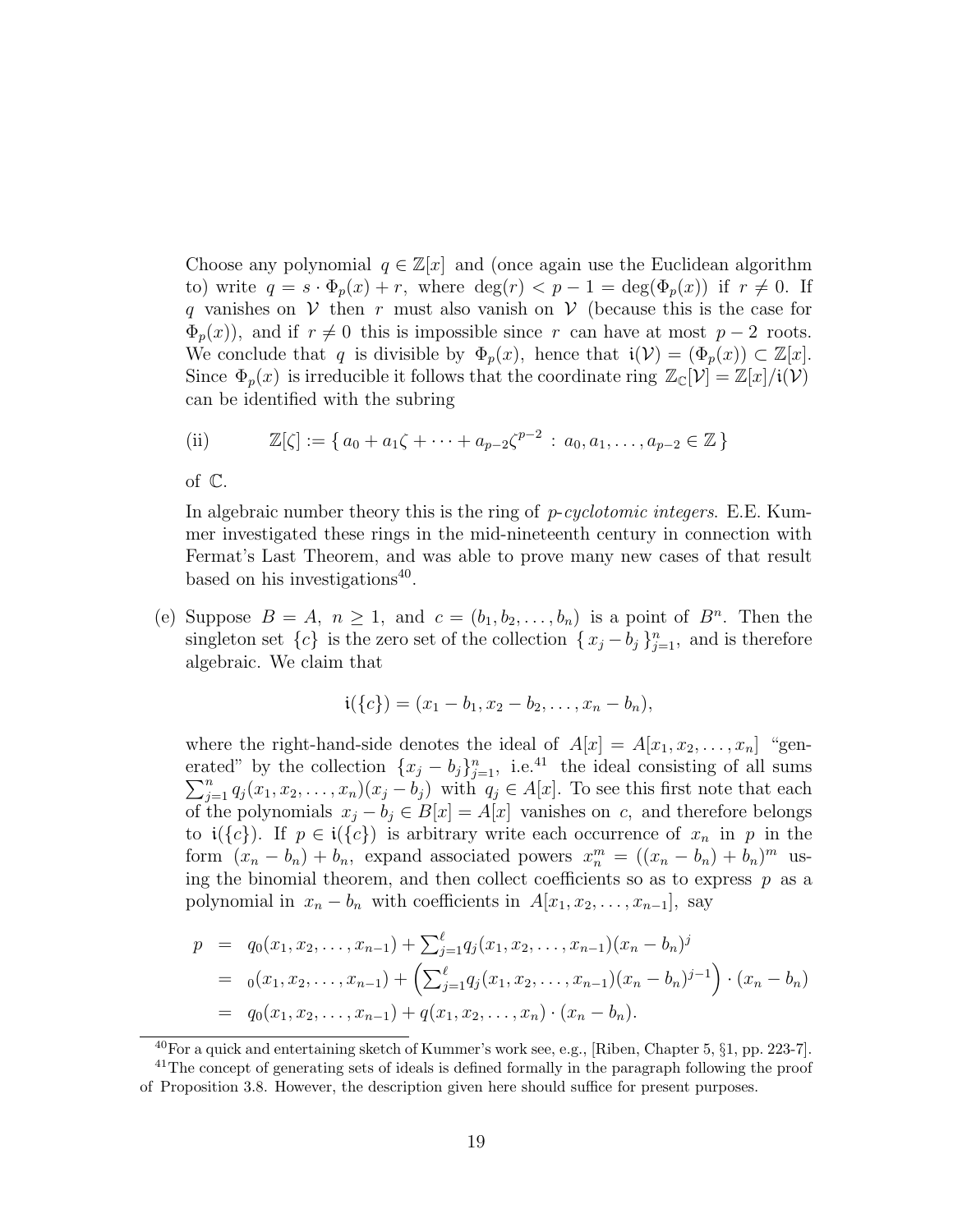Since p and  $x_n - b_n$  vanish at c, the polynomial  $q_0$  must vanish at the point  $(b_1, b_2, \ldots, b_{n-1}) \in B^{n-1}$ . If  $n = 1$  this forces  $q_0$  to be the zero polynomial, and we conclude that p is a multiple of  $x_1 - b_1 = x - b_1$  as claimed. If  $n \ge 2$ and the result holds for  $n - 1$  then  $q_0$  must be in the ideal generated by  $x_1 - b_1, x_2 - b_2, \ldots, x_{n-1} - b_{n-1}$ , and from  $p = q_0 + q \cdot (x_n - b_n)$  we then see that  $p \in (x_1 - b_1, x_2 - b_2, \ldots, x_n - b_n)$ .

As for the coordinate ring, note from from the definition of the defining ideal that

(i) 
$$
i({c}) = ker(f_c),
$$
 where  $f_c : p \in B[x] \mapsto p(c) \in B.$ 

Since  $f_c$  is a surjection we see from the First Isomorphism Theorem of Ring Theory<sup>42</sup> that

(ii) 
$$
B[\{c\}] = B_B[\{c\}] := B[x]/i(\{c\}) \simeq B.
$$

With the benefit of hindsight we can see that this identification should have been expected: since  $\{c\}$  consists of a single point, the collection of functions  $r : \{c\} \to B$  is in one-one correspondence with the collection of values  $r(c) \in B$ ; since any  $b \in B$  is such a value (because  $A = B$ ), the collection is in one-one correspondence with B.

**Theorem :** Let  $f: R \to S$  be a ring homomorphism and let  $i \subset R$  be an ideal contained in ker(f). Then f factors uniquely through the canonical homomorphism  $g: R \to R/i$ , i.e., there is a unique ring homomorphism  $h: R/\mathfrak{i} \to S$  which makes the diagram

$$
\begin{array}{ccc}\nR & \xrightarrow{f} & S \\
g \downarrow & \nearrow & \\
R/i & & & \n\end{array}
$$

commute. Moreover, h is an isomorphism if and only if f is an epimorphism and  $i = \text{ker}(f)$ .

Corollary (The First Isomorphism Theorem of Ring Theory) : Any homomorphism  $f$ :  $R \to S$  of rings induces an isomorphism between  $R/\text{ker}(f)$  and the image of f in S.

For proofs of both result see, e.g., [H, Chapter III, §2, Theorem 2.9 and Corollary 2.10, pp. 125-66].

<sup>&</sup>lt;sup>42</sup> The First Isomorphism Theorem is a consequence of a more general result which we will also find useful. (As usual, "ring" means "commutative ring with unity," and homomorphisms are assumed to carry unities to unities.)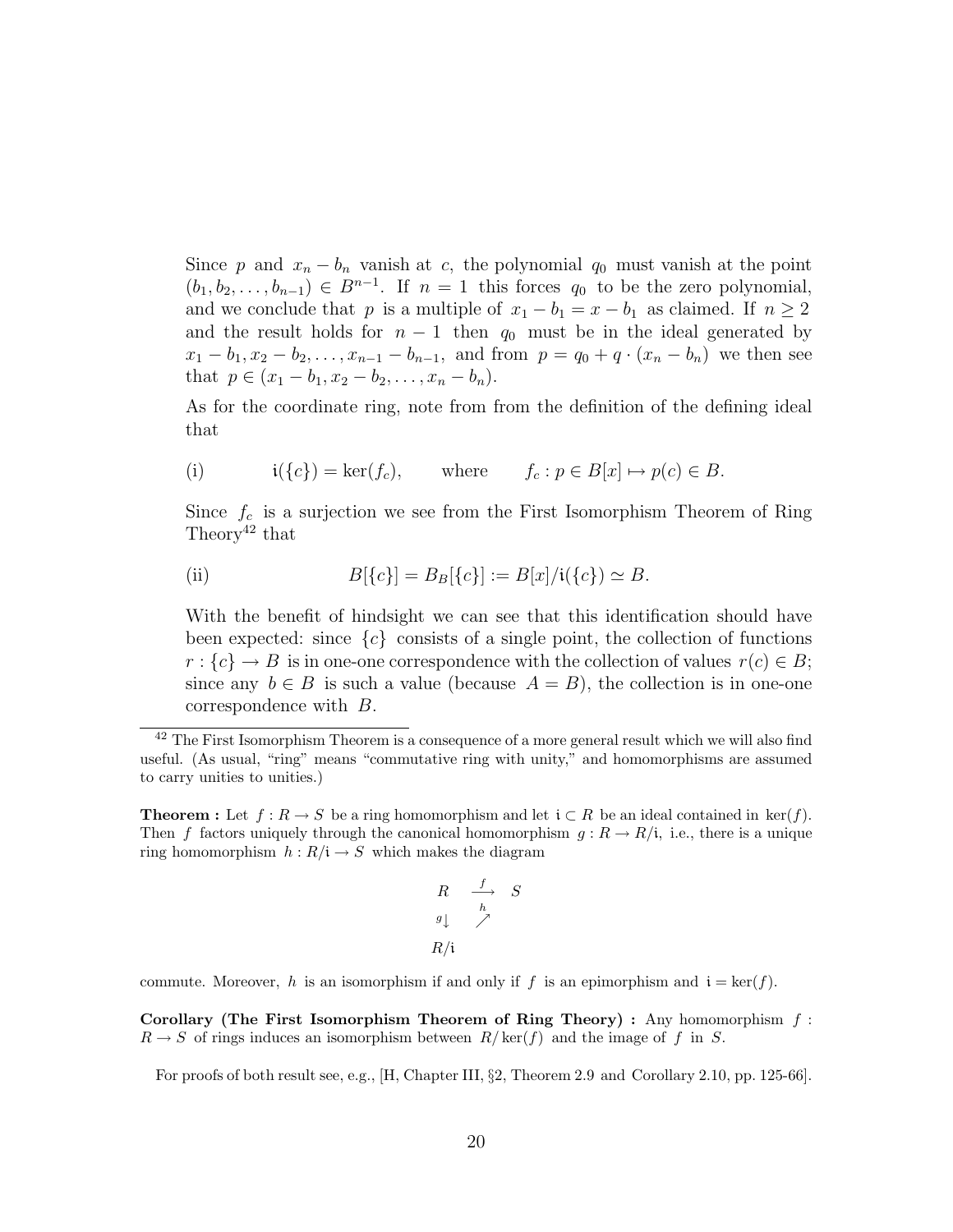(f) By taking  $V = B<sup>n</sup>$  in (3.1) we see that

(i) 
$$
\mathfrak{i}(B^n) := \{ p \in A[x] : p(x) : B^n \to B \text{ is the zero function } \}.
$$

Suppose  $B$  is a field. Since a polynomial with coefficients in a field has at most finitely many roots,  $\mathfrak{i}(B^n) = \{0\}$  when B is infinite, in which case<sup>43</sup>  $A_B[B^n] = A[x]/\{0\} \simeq A[x].$ 

(g) The usual unit circle  $S^1$  of the Euclidean plane, i.e., the planar curve  $x^2 + y^2 =$ 1, is obviously a  $(\mathbb{Z}, \mathbb{R})$ -algebraic subset of  $\mathbb{R}^2$ . To determine the defining ideal and coordinate ring make the identification  $\mathbb{Z}[x, y] = R[x]$ , where R is the polynomial ring  $\mathbb{Z}[y]$ . Now choose any  $p \in R[x]$  and use the Euclidean algorithm to write

(i) 
$$
p(x,y) = q(x,y) \cdot (x^2 + y^2 - 1) + r(y)x + s(y),
$$

where  $q(x, y) \in R[x]$  and  $r(y), s(y) \in R$ . Finally, choose any  $t \in \mathbb{R}$  such that  $\sin t$  is transcendental<sup>44</sup> over Q. If p vanishes on the circle then in particular p vanishes on  $(\cos t, \sin t)$ , whereupon from (i) we see that  $r(\sin t) \cos t +$  $s(\sin t) = 0 \Rightarrow s(\sin t) = -\cos t \cdot r(\sin t) \Rightarrow s^2(\sin t) = \cos^2 t \cdot r^2(\sin t) \Rightarrow$  $s^2(\sin t) - (1 - \sin^2 t)r^2(\sin t) = 0$ . If  $r(y)$  and/or  $s(y)$  is not the zero polynomial this last equality exhibits a non-zero polynomial in  $\mathbb{Z}[x]$  satisfied by sin t, contradicting the transcendency of  $\sin t$ . Thus  $r[y] = s[y] = 0$ , and we conclude that  $p(x, y)$  is divisible by  $x^2 + y^2 - 1$  when p vanishes on the unit circle. The defining ideal  $\mathfrak{i}(S^1)$  of  $S^1$  is therefore the principal ideal  $(x^2+y^2-1) \subset \mathbb{Z}[x,y],$ and the coordinate ring must then be

(ii) 
$$
\mathbb{Z}_{\mathbb{R}}[S^1] = \mathbb{Z}[x, y]/(x^2 + y^2 - 1).
$$

One should think of this coordinate ring as the polynomial ring  $\mathbb{Z}[x, y]$  subject to the relation

(iii) 
$$
y^2 = 1 - x^2
$$
.

For example, the product  $(1+x^2y)(y+x^2y^3)$  in the ring would then be computed

<sup>&</sup>lt;sup>43</sup>Read the symbol " $\simeq$ " as "(which) is (being) identified with."

<sup>&</sup>lt;sup>44</sup>Since the elements of R which are algebraic over Q form a countable set, "most"  $t \in \mathbb{R}$  will have the required property.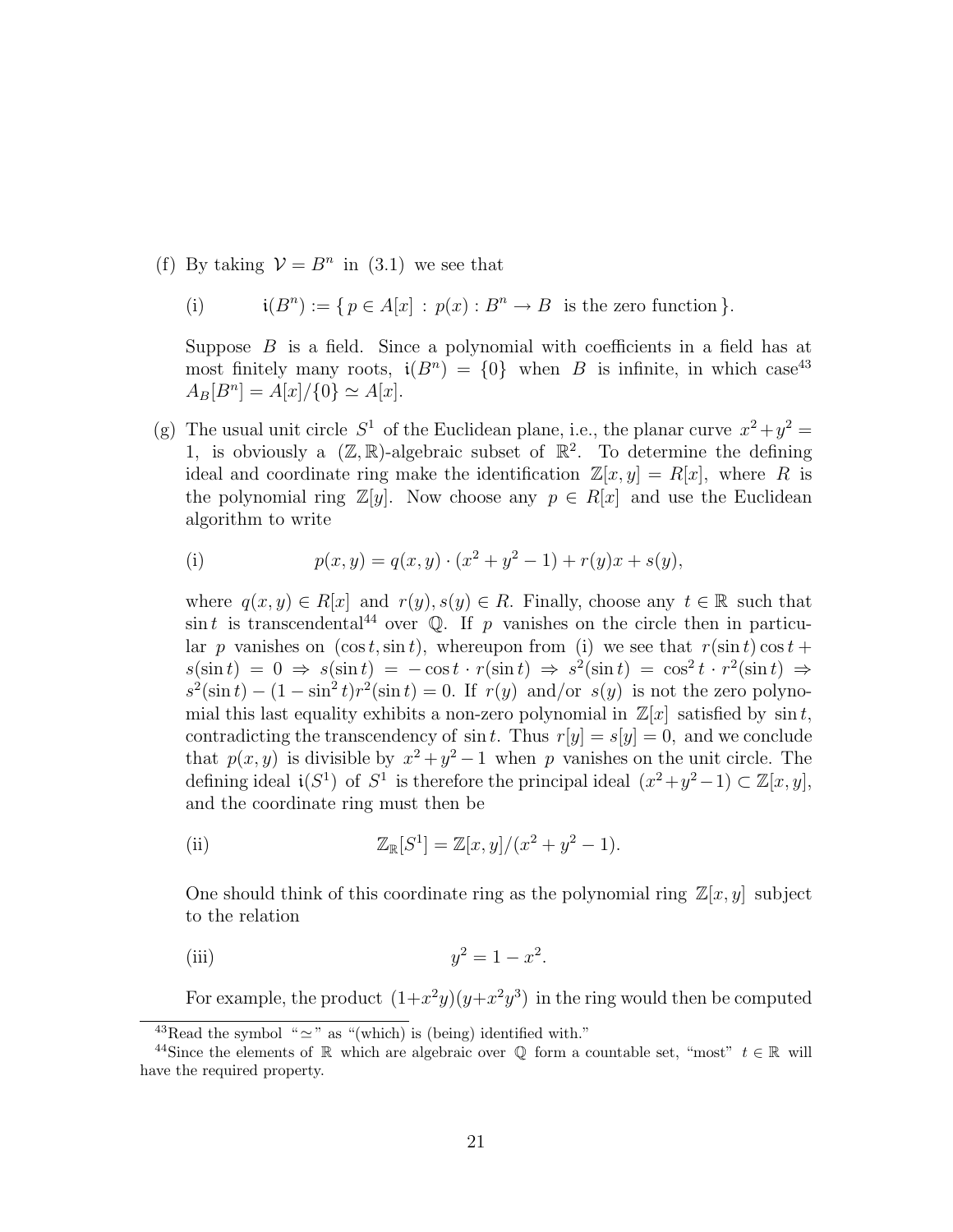as

$$
(1+x^2y)(y+x^2y^3) = y+x^2y^2+x^2y^3+x^4y^4
$$
  
= y+x^2y^2+x^2y^2y+x^4(y^2)^2  
= y+x^2(1-x^2)+x^2(1-x^2)y+x^4(1-x^2)^2  
= x^2-2x^6+x^8+(1+x^2-x^4)y.

The argument concluding with (ii) actually establishes more than the structure of the defining ideal and coordinate ring of the unit circle, and for later use<sup>45</sup> we record the additional result: if  $t \in \mathbb{R}$  is such that sint is transcendental over Q, and if  $p \in \mathbb{Z}[x, y]$  vanishes on the point  $(\cos t, \sin t) \in S^1$ , then p vanishes on  $S^1$ .

(h) The parabola  $P \subset \mathbb{R}^2$  given by the graph of  $y = x^2$  is a  $(\mathbb{Z}, \mathbb{R})$ -algebraic set, and we can determine the coordinate ring with a minor variation of the argument used in the previous example. Specifically, in this case we define  $R := \mathbb{Z}[x]$  (rather than  $R := \mathbb{Z}[y]$ ), make the identification  $\mathbb{Z}[x, y] \simeq R[y]$ , and use the Euclidean algorithm to to write any polynomial  $p \in R[y]$  as

$$
p(x, y) = q(x, y) \cdot (y - x^2) + r(x),
$$

where  $q(x, y) \in R[y]$  and  $r(x) \in R$ .

Assuming p vanishes on P choose any real number t transcendental over  $\mathbb{Q}$ . Then p vanishes on the point  $(t, t^2)$ , hence  $r(t) = 0$ , and this contradicts transcendency unless  $r(x) = 0$ . We conclude that

(i) 
$$
\mathbb{Z}_{\mathbb{R}}[P] = \mathbb{Z}[x, y]/(y - x^2) \simeq \mathbb{Z}[x, x^2] \simeq \mathbb{Z}[x].
$$

Just as in the previous example, we have established more than the structure on the defining ideal and coordinate ring: we have shown that if  $t \in \mathbb{R}$  is transcendental over  $\mathbb{Q}$ , and if  $p \in \mathbb{Z}[x, y]$  vanishes on the point  $(t, t^2) \in P$ , then p vanishes on P.

(i) The usual "y-axis" of the Euclidean plane is a classical  $(\mathbb{R}, \mathbb{R})$ -affine algebraic set: it is the zero set of the singleton  $\mathcal{P} = \{x\}$ . By using the Euclidean algorithm in a manner similar to that seen in several previous examples it is a simple matter to show that defining ideal is the principal ideal  $(x)$ , and the coordinate ring is therefore  $\mathbb{R}[x]/(x) \simeq \mathbb{R}$ .

 $45$ See Example  $14.3$ (e).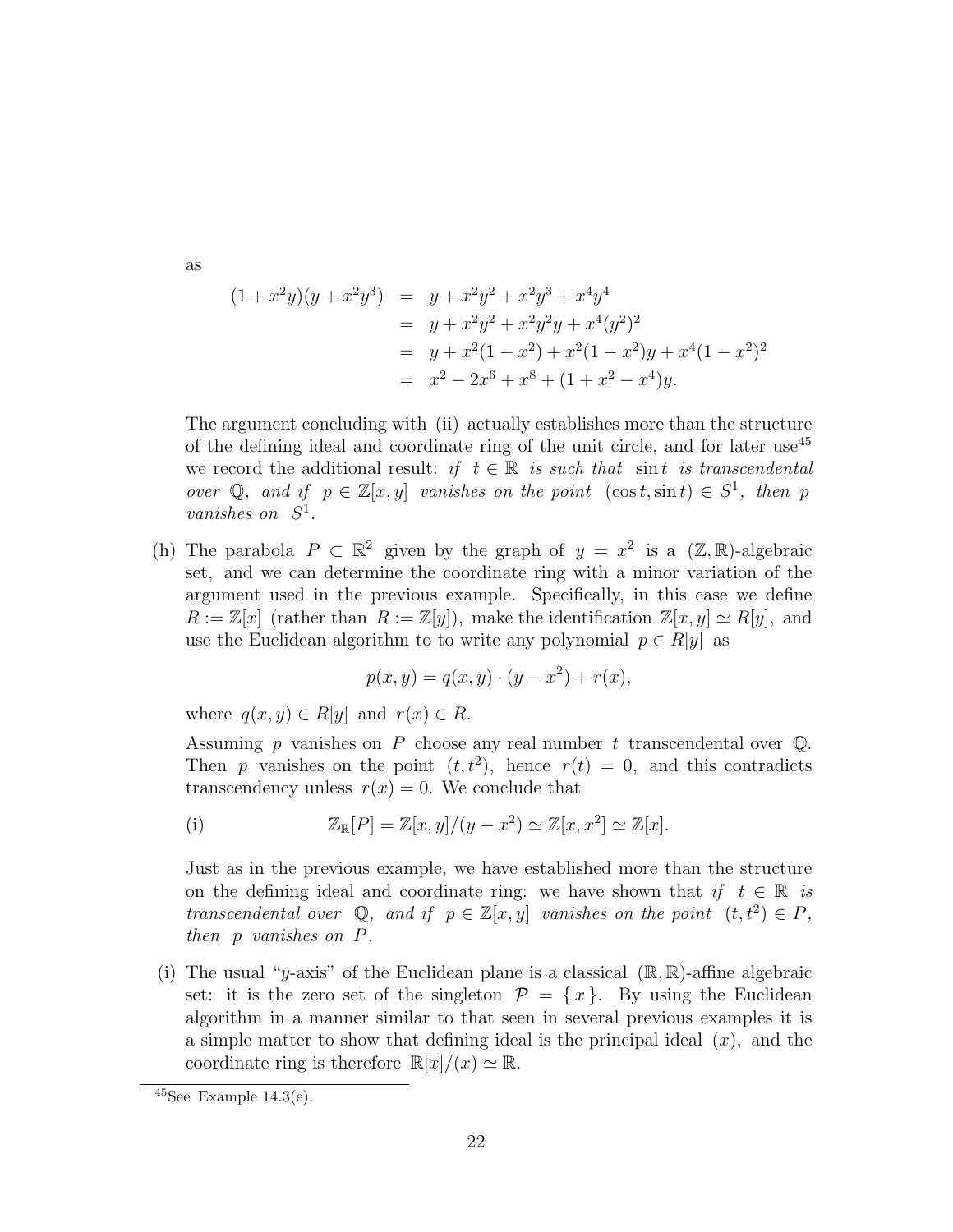(j) Thus far the examples of defining ideals and coordinate rings have involved only the empty set, finite sets of points, and curves. To construct "higher dimensional" examples choose any integer  $n \geq 2$  and note that the *n*-sphere  $S^n :=$ sional examples choose any integer *n*<br> ${x = (x_1, x_2, ..., x_{n+1}) \in \mathbb{R}^{n+1} : \sum_{i=1}^{n+1}$  $j=1}^{n+1} x_j^2 = 1$  } is a classical  $(\mathbb{Z}, \mathbb{R})$ -affine algebraic subset of  $\mathbb{R}^{n+1}$ . Following the idea seen in Examples (g) and (h) define  $R := \mathbb{Z}[x_1, x_2, \ldots, x_n],$  make the identification  $\mathbb{Z}[x] := \mathbb{Z}[x_1, x_2, \ldots, x_{n+1}] \simeq$  $R[x_{n+1}]$ , choose any  $p \in \mathbb{Z}[x]$  and write

$$
p(x) = q(x) \cdot \left( \sum_{j=1}^{n+1} x_j^2 - 1 \right) + r(x_1, x_2, \dots, x_n) x_{n+1} + s(x_1, x_2, \dots, x_n).
$$

(Note that  $r, s \in R$ .) Choose any  $t \in (0, 1)$  which is transcendental over  $\mathbb Q$  and (Note that  $r, s \in R$ .) Choose any  $t \in (0, 1)$  which is transcendental over  $\mathcal Q$  and<br>consider the point  $c := (t, t, \ldots, t, \sqrt{1 - nt^2}) \in S^n$ . If p vanishes on  $S^n$  then in particular p vanishes on c, hence  $r(t, t, \ldots, t) \cdot \sqrt{1 - nt^2} + s(t, t, \ldots, t) = 0$ , and therefore

$$
r^{2}(t, t, \ldots, t) \cdot (1 - nt^{2}) - s^{2}(t, t, \ldots, t) = 0.
$$

As before, the transcendency of t over  $\mathbb Q$  then forces  $r[x_1, x_2, \ldots, x_n] =$  $s[x_1, x_2, \ldots, x_n] = 0$ . It follows that

(i) 
$$
\mathfrak{i}(S^n) = (\sum_{j=1}^{n+1} x_j^2 - 1)
$$

and that

(ii) 
$$
\mathbb{Z}_{\mathbb{R}}[S^n] = \mathbb{Z}[x_1, x_2, \dots, x_{n+1}]/(\sum_{j=1}^{n+1} x_j^2 - 1).
$$

Note that in Example 3.3(b) the element  $\sqrt{2}$  is integral<sup>46</sup> over  $\mathbb Z$  (because  $\sqrt{2}$ is a zero of the monic polynomial  $t^2 - 2 \in \mathbb{Z}[t]$ ; in Example (c) the element i is is a zero of the monic polynomial  $t^2 - 2 \in \mathbb{Z}[t]$ ; in Example (c) the element t is<br>integral over  $\mathbb{Z}$  (because  $i := \sqrt{-1}$  is a zero of the monic polynomial  $t^2 + 1 \in \mathbb{Z}[t]$ ); in Example (d) the element  $\zeta$  is integral over  $\mathbb Z$  (because it is a zero of the (monic) third cyclotomic polynomial); in Example (g) the element y is integral over  $R[x]$ (because y is a zero of the monic polynomial  $t^2 + (x^2 - 1) \in (R[x])[t]).$ 

The following observation is immediate from the definition of the canonical mapping of a factor ring, but is useful to record for later reference.

**Proposition 3.4** : Suppose  $W \subset B^n$  is an algebraic set and  $f : A[x] \to A_B[W]$  is the canonical homomorphism. Then

$$
\mathfrak{i}(\mathcal{W}) = \ker(f).
$$

<sup>46</sup>The concept was defined in the fourth bulleted item following Examples 2.2.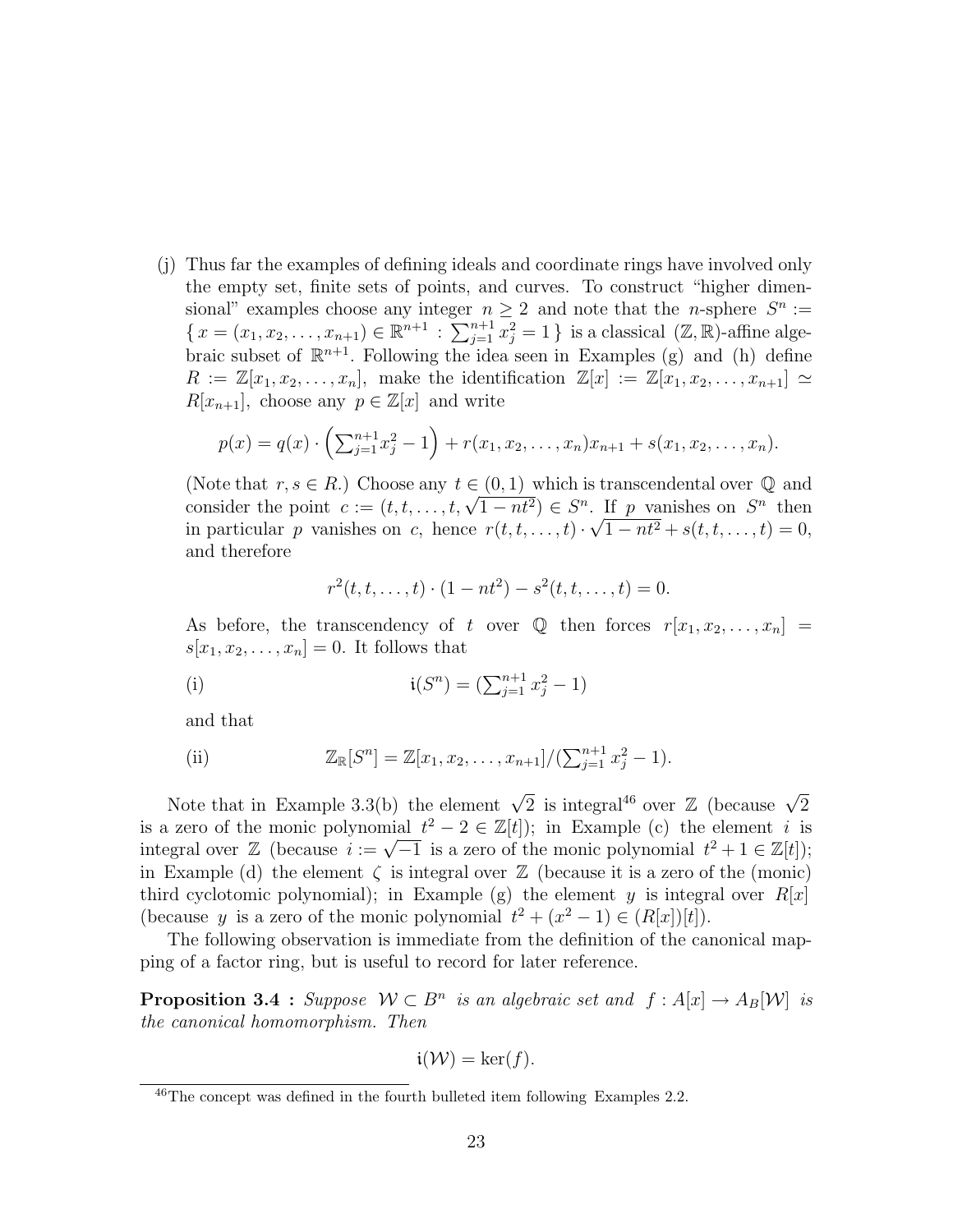When B is an integral domain the defining ideals of algebraic sets have a rather special structure, and that structure is worth introducing in a more general setting. For this purpose let R be a ring and let  $\mathfrak{i} \subset R$  be an ideal. The *radical* of  $\mathfrak{i}$ , denoted i, is the collection of all elements  $r \in R$  such that  $r^m \in \mathfrak{i}$  for some positive integer  $\forall$  i, is the collection of all elements  $r \in R$  such that  $r^m \in i$  for some positive integer  $m$  (generally depending on r). One checks easily that  $\sqrt{i}$  is an ideal containing i; m (generally depending on r). One chechoical ideal when  $\sqrt{i} = i$ .

Our first example of a radical ideal is given as a proposition for later reference. For the statement recall that an ideal p of a ring R is prime if  $p \neq R$  and  $R/p$  is an integral domain. An equivalent definition<sup>48</sup>, which is the one used in the proof of Proposition 3.5, is: if  $r, s \in R$  and  $rs \in \mathfrak{p}$  then  $r \in \mathfrak{p}$  or  $s \in \mathfrak{p}$  (or both). Example: When A is an integral domain and x is a single indeterminate the principal ideal  $(x) \in A[x]$  is prime (because  $A[x]/(x) \simeq A$  is an integral domain).

#### Proposition 3.5 : Any prime ideal is radical.

**Proof :** Suppose **p** is a prime ideal of a ring R and  $r \in R$  satisfies  $r^m \in \mathfrak{p}$  for some positive integer m. We need to prove that  $r \in \mathfrak{p}$ , which we note is obvious if  $m = 1$ . Proceeding by induction, suppose  $m > 1$  and write  $r<sup>m</sup> = rr<sup>m-1</sup>$ . Since p is prime this forces either  $r \in R$ , as desired, or  $r^{m-1} \in R$ , whence  $r \in R$  by induction. q.e.d.

To see further examples of radicals of ideals and radical ideals let  $R = \mathbb{Z}$ , and for any  $k \in \mathbb{Z}$  let  $(k)$  denote the principal ideal  $k\mathbb{Z} \subset \mathbb{Z}$  generated by k (i.e.,  $(k) := k\mathbb{Z}$ . Readers are assumed familiar with origin of the terminology "prime" ideal": a non-zero ideal  $(k) \in \mathbb{Z}$  is prime if and only if  $|k|$  is a prime number. Fix a positive integer n and let  $n = \prod_{i=1}^{k}$  $_{j=1}^{k} p_j^{n_j}$  be the unique factorization of n into a positive integer *n* and let  $n - \prod_{j=1}^{n} p_j$  be the unique ractorization of *n* into<br>non-zero positive integer powers of distinct primes. Then  $\sqrt{(n)} = (\prod_{j=1}^{k} p_j)$ , and non-zero positive integer powers of distinct primes. Then  $\sqrt{(n)} - \Pi_{j=1} p_j$ , and  $(n)$  is radical if and only if all  $n_j = 1$ . Specific examples:  $\sqrt{(250)} = (10)$  (because

(i) 
$$
[r][s] = [rs] = [0] \qquad \Leftrightarrow \qquad rs \in \mathfrak{p}.
$$

 $^{47}$ In the older literature radical ideals were also called *perfect ideals*, e.g., see [Kol, Chapter 0, §5, p. 7], and that terminology is still used by some authors. Unfortunately, "perfect ideal" now has another meaning, e.g., see [Eis, Chapter 19, §5, Exercise 19.9, p. 489].

<sup>&</sup>lt;sup>48</sup>For completeness we recall the proof of this equivalence. Let  $\mathfrak{p} \subset R$  be an ideal and for each  $r \in R$  let  $[r] \in R/\mathfrak{p}$  denote the coset  $r + \mathfrak{p}$  of r. Then for any  $r, s \in R$  we have

If  $rs \in \mathfrak{p}$  and  $R/\mathfrak{p}$  is an integral domain the left hand equality in (i) forces  $[r] = [0]$  or  $[s] = [0]$ , hence  $r \in \mathfrak{p}$  or  $s \in \mathfrak{p}$ . Conversely, if  $rs \in \mathfrak{p}$  implies  $r \in \mathfrak{p}$  or  $s \in \mathfrak{p}$  then (i) implies  $[r] = [0]$  or  $[s] = [0]$ , and  $R/\mathfrak{p}$  is therefore an integral domain.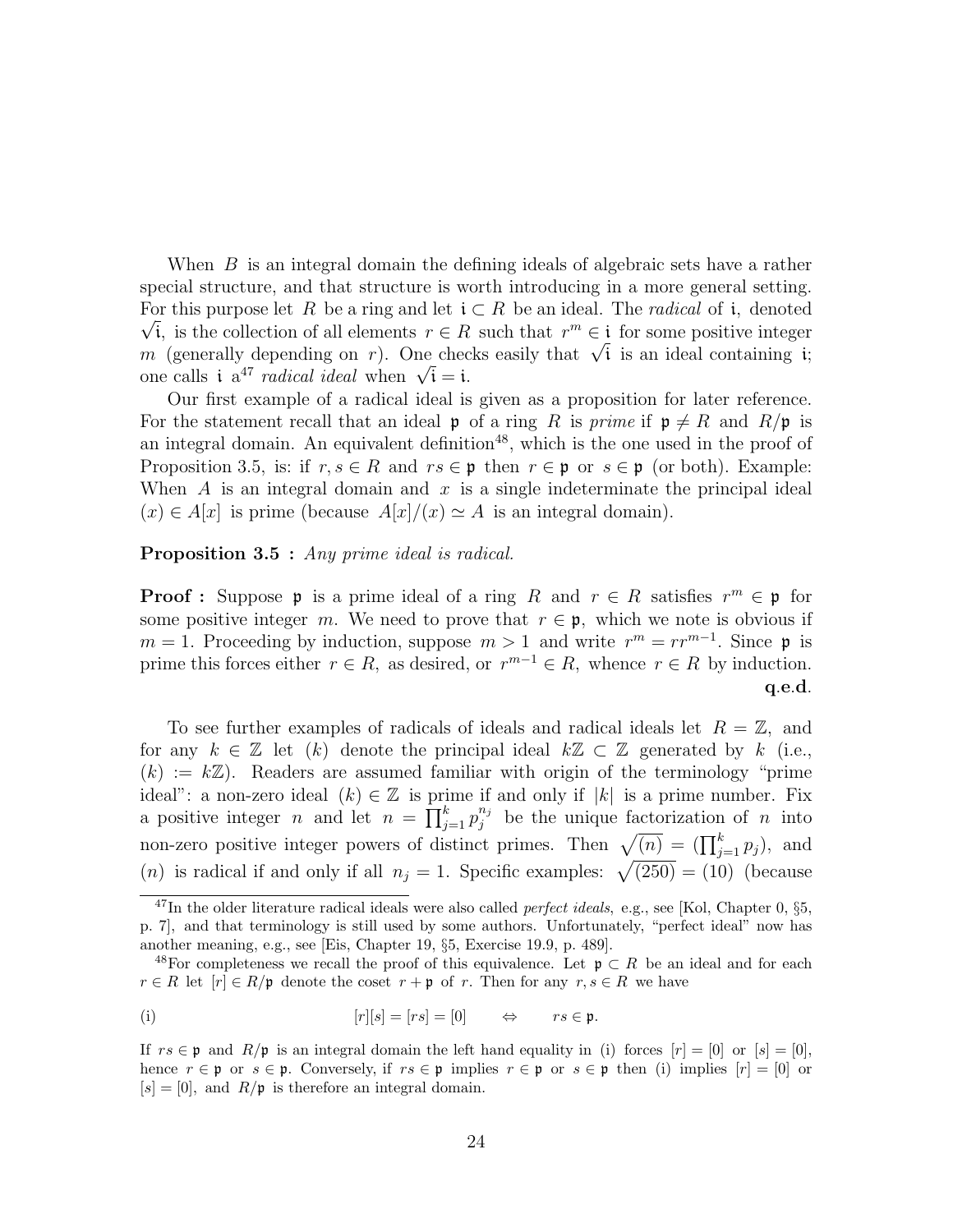the prime factorization of 250 is  $2 \cdot 125 = 2^1 \cdot 5^3$  and  $2 \cdot 5 = 10$ ; the ideal (30) is radical (because  $30 = 2 \cdot 3 \cdot 5$ ).

**Proposition 3.6** : The radical of any ideal of a ring R is a radical ideal, i.e., for **Proposition 3.6** : The radical of an<br>all ideals  $i \subset R$  one has  $\sqrt{\sqrt{i}} = \sqrt{i}$ .

**Proof :** The inclusion  $\sqrt{\textbf{i}} \subset$  $\sqrt{ }$ i is immediate from the definition of the radical. To prove the opposite inclusion choose any  $q \in \sqrt{\sqrt{i}}$ . Then  $q^n \in \sqrt{i}$  for some integer  $n \geq 1$ , hence  $q^{n+m} = (q^n)^m \in \mathfrak{i}$  for some integer  $m \geq 1$ , and  $q \in \sqrt{\mathfrak{i}}$  follows. **q.e.d.** 

Again let R be a ring. An element  $r \in R$  is *nilpotent* if there is a positive integer m such that  $r^m = 0$ , e.g., the coset  $[2] \in \mathbb{Z}/8\mathbb{Z}$  is nilpotent<sup>49</sup>. Equivalently,  $r \in R$ is nilpotent if and only if  $r \in \sqrt{(0)}$ .

A reduced ring is a ring with no nilpotents other than 0 (which is always nilpotent). Any integral domain is a reduced ring, but the converse is false, e.g.,  $\mathbb{Z}/6\mathbb{Z}$ is reduced, but is not an integral domain. Of course any field is a reduced ring. As is evident from the previous paragraph, an example of a ring which is not reduced is provided by  $\mathbb{Z}/8\mathbb{Z}$ .

**Proposition 3.7** : Let R be a ring and let  $i \subset R$  be an ideal. Then R/i is reduced if and only if i is radical.

**Proof**: For any  $r \in R$  the coset  $[r] \in R/i$  satisfies  $[r]^m = [0]$  for some positive integer m if and only  $r^m \in \mathfrak{i}$ . It follows that  $R/\mathfrak{i}$  has no non-zero nilpotent elements if and only if for all  $r \in R$  the condition  $r^m \in \mathfrak{i}$  for some positive integer m implies  $r \in \mathfrak{i}$ , i.e., if and only if  $\mathfrak{i}$  is radical. q.e.d.

Radical ideals and reduced rings enter algebraic geometry though the follow result.

**Proposition 3.8** : When  $B$  is reduced the defining ideal of any algebraic set is a radical ideal and the associated coordinate ring is reduced.

**Proof**: Assume, in the notation of (3.1), that  $q \in A[x]$  is contained in  $\sqrt{\mathfrak{i}(\mathcal{V})}$ . Then for some positive integer m we have  $q^m \in \mathfrak{i}(\mathcal{V})$ , hence  $0 = q^m(c) = (q(c))^n$  for all  $c = (b_1, b_2, \ldots, b_n) \in \mathcal{V}$ . Since B is assumed reduced we must have  $q(c) = 0$  for all such c, and  $q \in i(\mathcal{V})$  follows. This proves that  $i(\mathcal{V})$  is radical; the final assertion is then immediate from Proposition 3.7.  $q.e.d.$ 

<sup>&</sup>lt;sup>49</sup>As is the coset  $[2] \in \mathbb{Z}/4\mathbb{Z}$ . The simultaneous conditions  $[2]^3 = [0]$  and  $[2]^2 \neq [0]$  are somehow more interesting to this author than the single condition  $[2]^2 = [0]$ .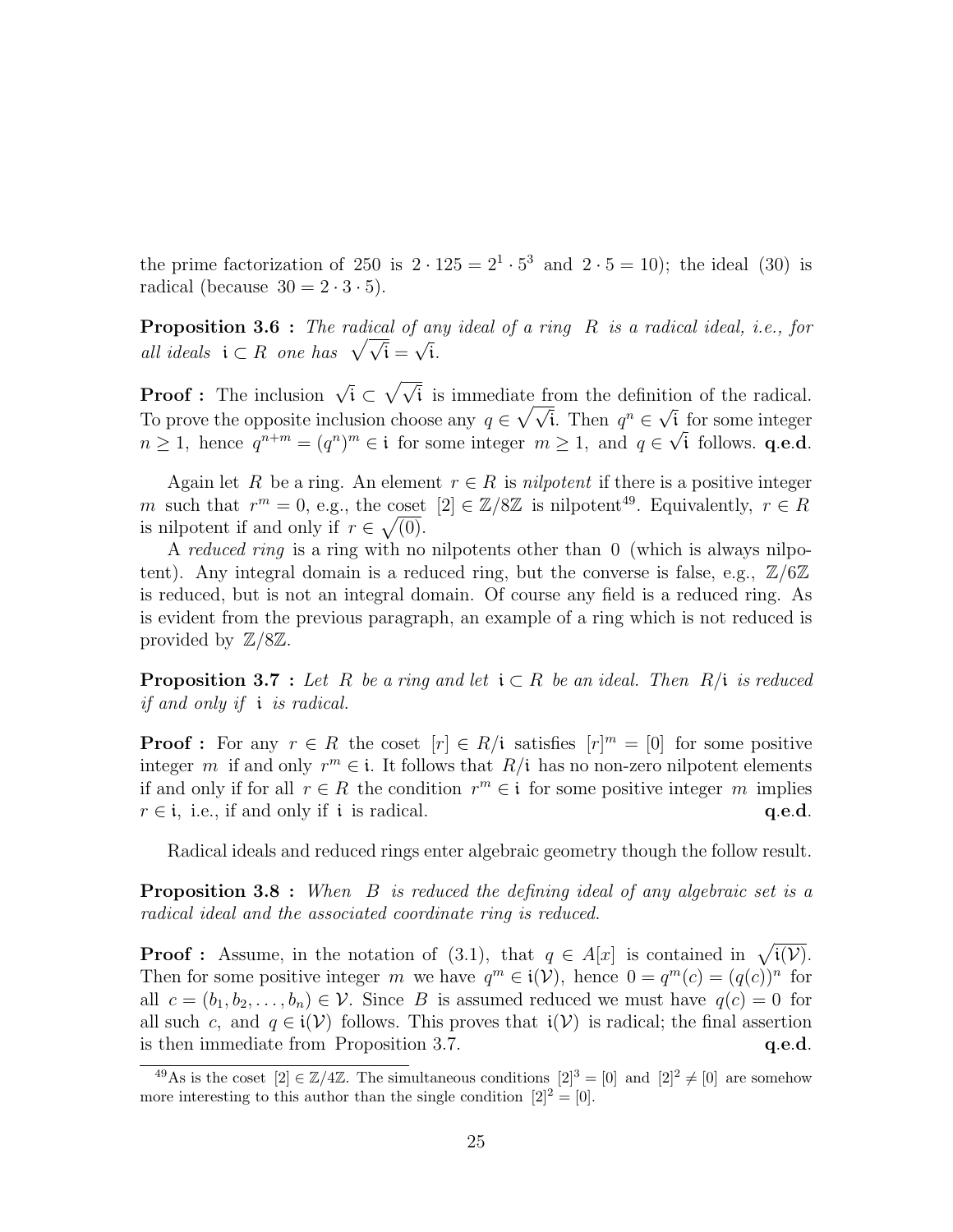Coordinate rings have an additional structure which will play a crucial role later in the notes. To give details we need a few preliminaries, and to avoid later digressions with analogous constructions these are presented in greater generality than our current needs require.

Let R be a (commutative) ring (with unity) and let S be either:

- (a) a ring containing  $R$  as a subring;
- (b) a (left)  $R$ -module; or
- (c) an R-algebra.

Note that (a) may be regarded as a special case of (c); nevertheless, it proves useful to list them separately. Also note that (b) includes the case when  $S \subset R$  is an ideal and, by taking  $R = \mathbb{Z}$ , the case when S is an abelian group (written additively). To treat the three possibilities simultaneously we introduce provisional terminology, valid only in this paragraph: we refer structures assumed in each of the three cases as "algebraic structures" of types (a)-(c) respectively. Let (d) denote any one of (a), (b) and (c) and let  $E \subset S$  be any non-empty subset. Then the intersection  $E_R \subset S$  of all the algebraic structures of type (d) containing E is again such a structure, with  $E_R = S$  a distinct possibility.  $E_R$  is said to be *generated* by  $E$ , the collection E is a *generating set* of  $E_R$ , and the elements of E are said to be *generators* of  $E_R$ . (Generators need not be unique, as one learns from the study of bases in elementary linear algebra.) When  $E$  is finite one says that  $E_R$  is finitely generated (over  $R$ ). In particular, one says that  $S$  is finitely generated (over  $R$ ) when  $S = E_R$  for some finite set E. In case (a) the algebraic structure  $E_R$  consists when  $s = E_R$  for some finite set E. In case (a) the algebraic structure  $E_R$  consists of all finite sums  $\sum_j r_j e_j$  with  $r_j \in R$  and  $e_j \in E \subset S$ . This is immediately evident from two observations: this collection is a subring of R containing  $E$ ; this collection must be contained in any subring containing  $E$ . In case (b) the algebraic structure  $E_R$  has the same description (for virtually the same reasons). In case (c)  $E_R$  consists of polynomials in the elements of E with coefficients in R (again for virtually the same reasons). In cases (a) and (c) one writes  $E_R$  as  $R[E]$ , or simply as  $R[e_1, e_2, \ldots, e_n]$  when  $E = \{e_1, e_2, \ldots, e_n\}$  is finite. In particular, one writes  $E_R$ as  $R[e]$  when  $E = \{e\}$  is a singleton<sup>50</sup>. Note that in (c) the R-algebra  $R[E]$  can also be considered as an R-module (by ignoring multiplication amongst the elements of E). In these circumstances it is quite possible that  $R[E]$  is finitely generated as an R-algebra while not being finitely generated as an R-module. For example, the usual polynomial ring  $\mathbb{R}[x]$  in one indeterminate is finitely generated as an  $\mathbb{R}$ -algebra (it is generated by the singleton  $\{x\}$ ), but is not finitely generated as an R-module

 $50$ This notation has already been employed in Examples 3.3(b)-(d).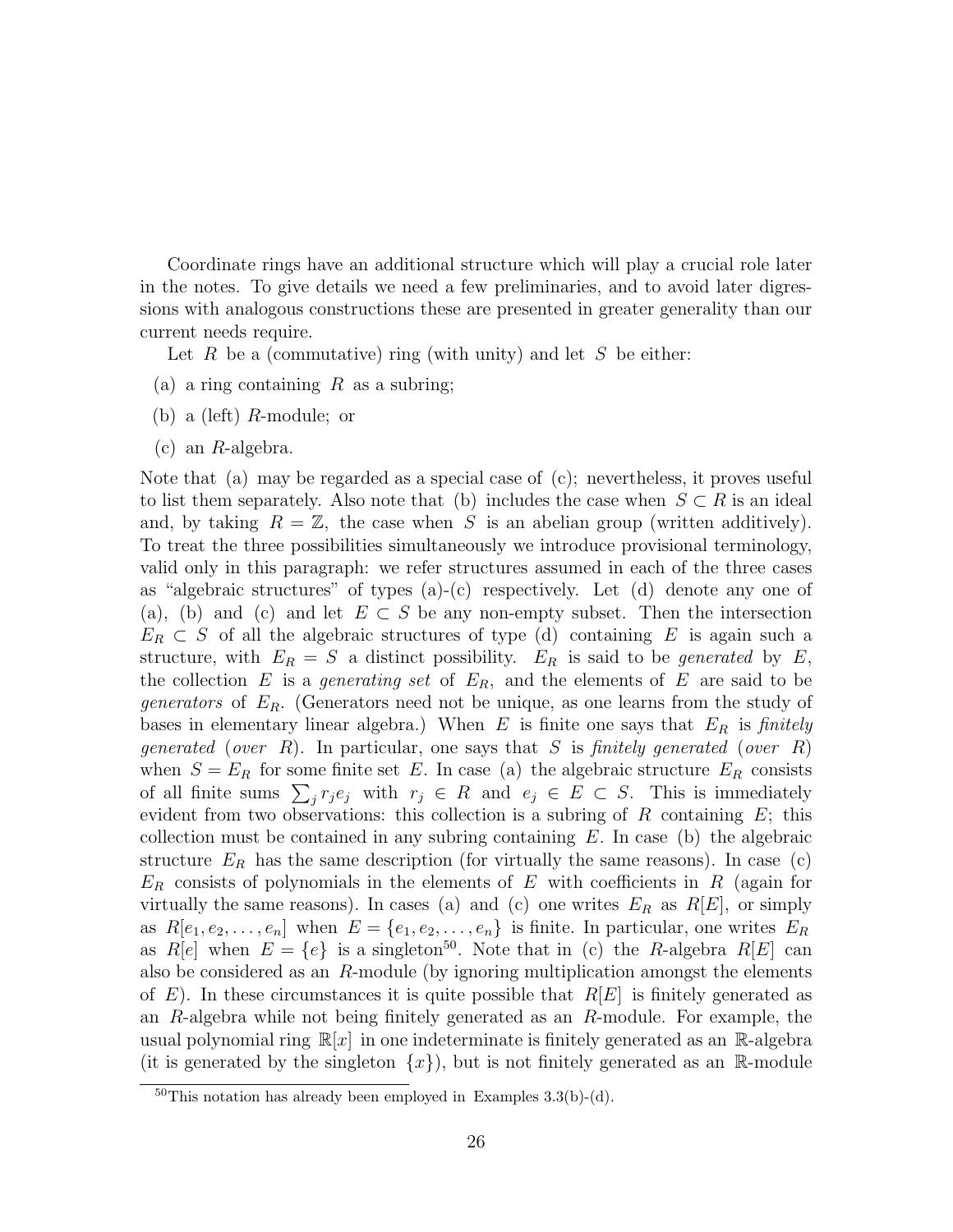(because  $\{1, x, x^2, x^3, \dots\}$  is a basis). When an R-algebra is finitely generated as an R-module one says that the R-algebra is  $a^{51}$  finite R-algebra, or, when R is understood, that it is finite.

**Proposition 3.9** : Let R be a ring and let S be an R-algebra. Then S is finitely generated as an R-algebra, by a generating set consisting of n elements, if and only if there is a surjective R-algebra homomorphism  $f: R[x_1, x_2, \ldots, x_n] \to S$  from the usual polynomial ring  $R[x_1, x_2, \ldots, x_n]$  onto S. Moreover, when this is the case there is a ring isomorphism

(i) 
$$
S \simeq R[x_1, x_2, \dots, x_n] / \ker(f).
$$

To indicate that the stated conditions hold one often writes S as  $R[a_1, a_2, \ldots, a_n]$ , where  $a_j := f(x_j)$  for  $j = 1, 2, ..., n$ , although any particular  $a_j$  would generally not appear if that element could be expressed as an R-coefficient polynomial in the  $a_i$  with<sup>52</sup>  $1 \leq i \leq j$ . In particular, the integer n is not unique. We have already encountered this notational convention in Examples 3.3, e.g., in denoting the ring of 3-cyclotomic integer by  $\mathbb{Z}[\zeta]$  (see Example 3.3(d)).

#### Proof :

 $\Rightarrow$  By assumption we have  $S = E_R$  for some finite set  $E = \{e_1, e_2, \ldots, e_n\}$ . Consider the polynomial algebra  $R[x_1, x_2, \ldots, x_n]$  and recall, from standard properties of such algebras, that the assignment  $x_j \mapsto e_j$  for  $j = 1, 2, ..., n$  lifts to an R-algebra homomorphism  $f: R[x_x, x_2, \ldots, x_n] \to S$ . To see that f is surjective recall from the paragraph preceding the proposition that any  $s \in S$  can be written as a polynomial  $p(e_1, e_2, \ldots, e_n)$  with coefficients in R, hence  $s = f(p)$ .

 $\Leftarrow$  By assumption any  $s \in S$  can be written  $s = f(p)$  for some polynomial  $p \in R[x_1, x_2, \ldots, x_n]$ . Since  $f(r \prod_j x_j^{n_j})$  $j^{n_j}$ ) =  $r \prod_j (f(x_j))^{n_j}$  it follows that any element of S can be written as a polynomial in the elements  $f(x_i) \in S$ , hence that S is generated by this finite collection.

The identification (i) is a consequence of the First Isomorphism Theorem of Ring Theory<sup>53</sup>. . The contraction of the contraction of  $\mathbf{q}.\mathbf{e}.\mathbf{d}$ .

**Corollary 3.10** : The coordinate ring of any classical  $(A, B)$ -affine algebraic set is finitely generated as an A-algebra.

<sup>&</sup>lt;sup>51</sup>Our definition is taken from [A-M, Chapter 2, p. 30].

<sup>&</sup>lt;sup>52</sup>For example, one would most likely write  $\mathbb{Z}[\sqrt{2}, -\sqrt{2}]$  as  $\mathbb{Z}[\sqrt{2}]$ √  $2$  ].

<sup>53</sup>See Footnotefirstiso.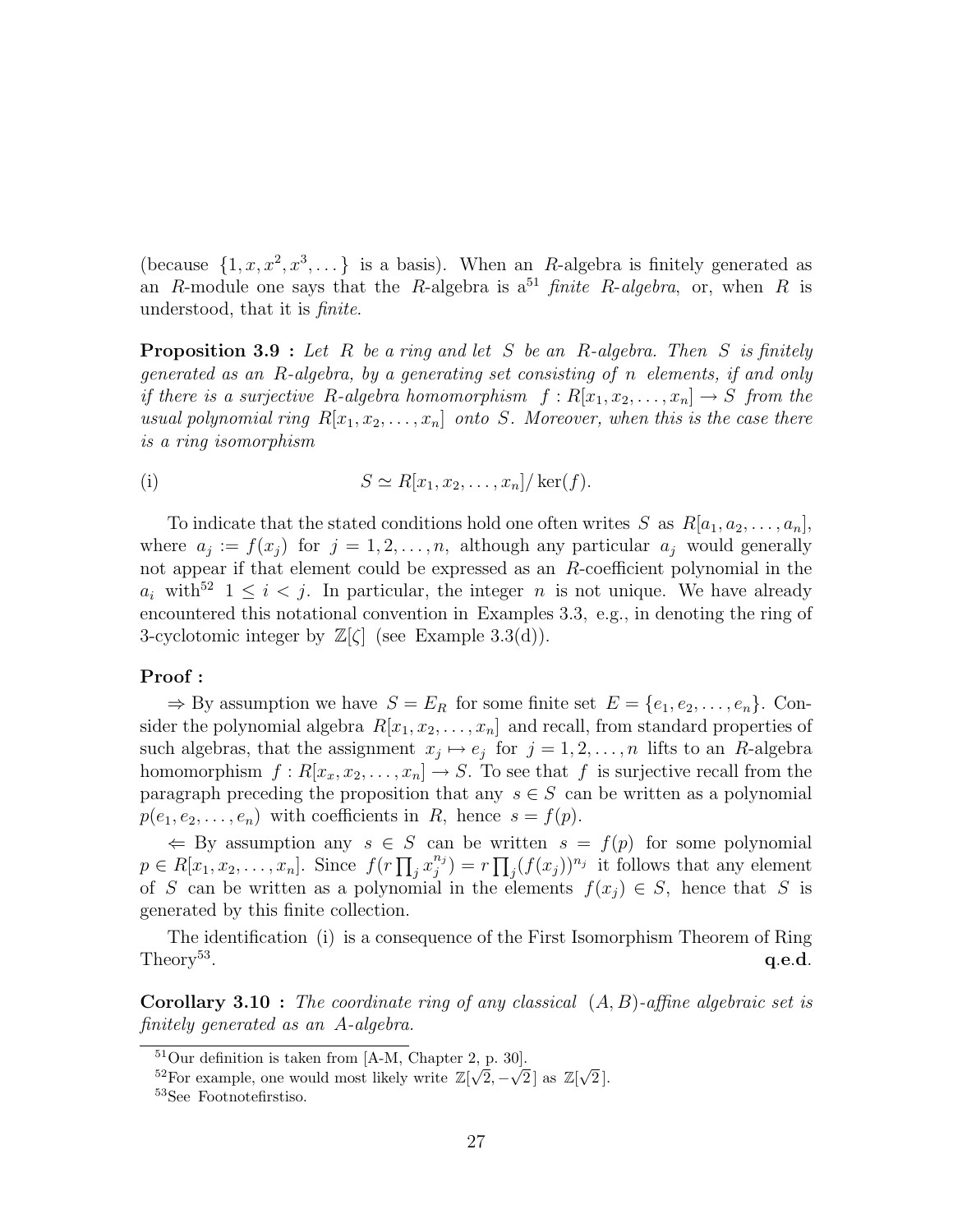**Proof :** Immediate from (3.2). **q.e.d. q.e.d.** 

Any finitely generated A-algebra is called an affine A-algebra. (One is tempted to say "affine  $(A, B)$ -algebra," but the definition has nothing to do with  $B$ .)

**Corollary 3.11 :** When B is reduced the coordinate ring of any classical  $(A, B)$ affine algebraic set is a reduced affine A-algebra.

**Proof :** Recall Proposition 3.8. **q.e.d.** 

One easily checks that the collection of all affine A-algebras, together with all A-algebra homomorphisms between such rings, forms a category, and that the collection of reduced affine  $A$ -algebras<sup>54</sup> and homomorphisms between such rings is a subcategory thereof.

Assume the notation of the paragraph surrounding (3.1), suppose  $W \subset B^m$  is a second algebraic set, and suppose that  $g: V \to W$  is a regular function, i.e., the restriction to V of a polynomial function  $h = (h_1, h_2, \ldots, h_m) : B^n \to B^m$  with component polynomials  $h_j \in A[x]$ ,  $j = 1, 2, ..., m$ . Then a ring homomorphism  $\tilde{h}^* : A[y] := A[y_1, y_2, \dots, y_m] \to A[x] = A[x_1, x_2, \dots, x_n]$  is defined by

(3.12) 
$$
\tilde{h}^* : q \in A[y] \mapsto q \circ h \in A[x].
$$

If  $q \in i(\mathcal{W})$  and  $x \in \mathcal{V}$  it is then evident that  $(q \circ h)(x) = q(h(x)) = 0$  (because  $h(x) = g(x) \in W$ , whence from (3.12) that  $\tilde{h}^* q \in \mathfrak{i}(\mathcal{V})$ . In this way we see that g induces a ring homomorphism  $h^*: A_B[\mathcal{W}] := A[y]/i(W) \rightarrow A_B[\mathcal{V}] := A[x]/i(\mathcal{V})$ between the associated coordinate rings. Specifically,

(3.13) 
$$
h^*([q]) := [q \circ h], \qquad q \in A[y],
$$

wherein the left and middle square brackets denote equivalence classes (w.r.t. the equivalence relation "have the same restriction to  $\mathcal{V}$ ").

Suppose  $g: V \to W$  in the previous paragraph is also the restriction to V of a second polynomial function  $f = (f_1, f_2, \ldots, f_m) : B^n \to B^m$ . Then for any  $x \in V$  we have

$$
(q \circ h)(x) = q(h(x)) = q(g(x)) = q(f(x)) = (q \circ f)(x),
$$

<sup>&</sup>lt;sup>54</sup>Affine A-algebras are not automatically reduced, e.g., the non-reduced ring  $\mathbb{Z}/4\mathbb{Z}$  is an affine Z-algebra. Nor is the reverse inclusion true: the polynomial ring  $\mathbb{Z}[x_1, x_2, x_3, \dots]$  in infinitely many variables is reduced, but is not finitely generated.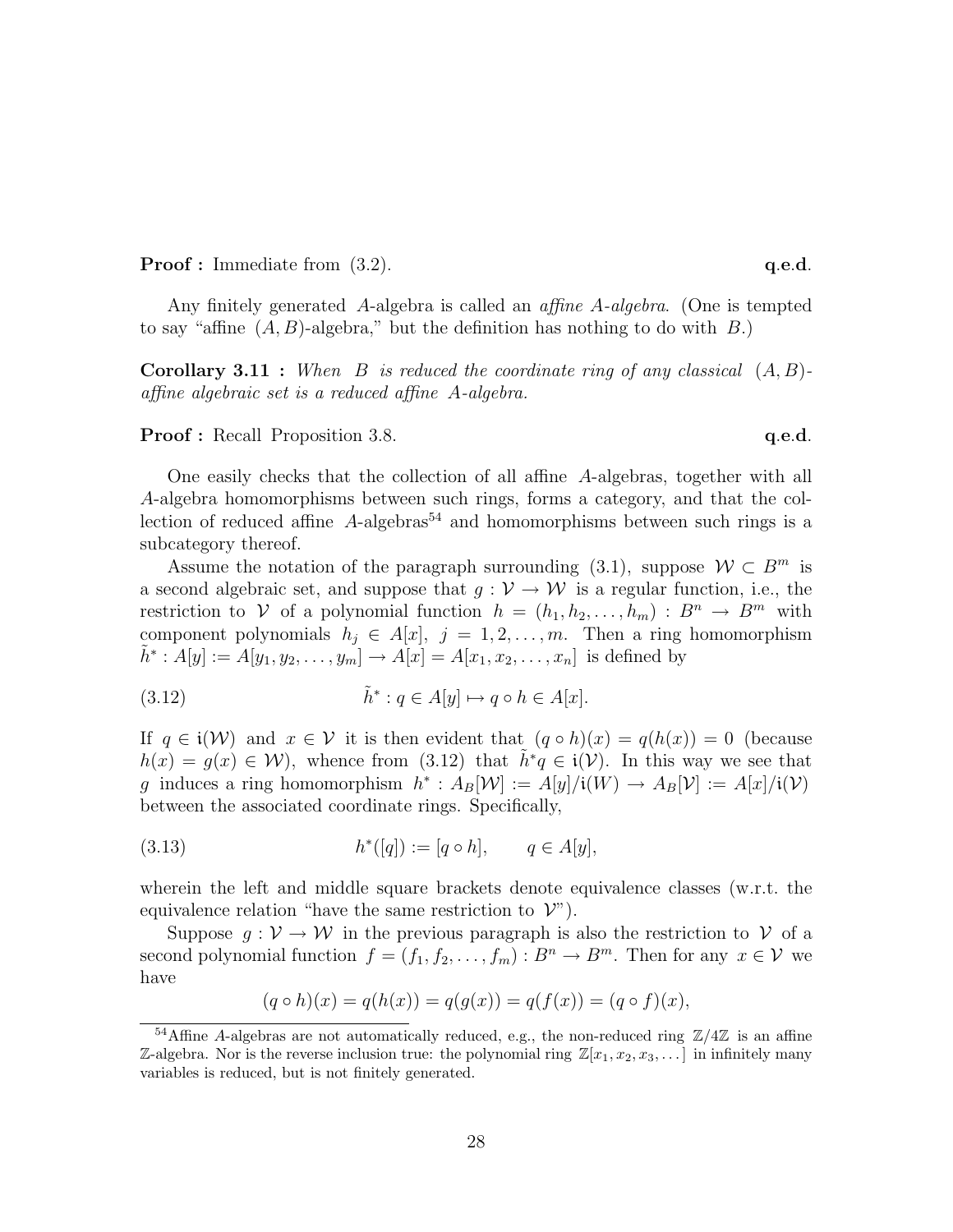hence  $[q \circ h] = [q \circ f]$ , and it follows that definition (3.13) depends only on the equivalence class of h. For this reason one writes  $h^*$  :  $A_B[\mathcal{W}] \rightarrow A_B[\mathcal{V}]$  as  $g^*: A_B(\mathcal{W}) \to A_B[\mathcal{V}].$ 

To summarize: when  $g: \mathcal{V} \subset B^n \to \mathcal{W} \subset B^m$  is a morphism of classical  $(A, B)$ affine algebraic sets an A-algebra homomorphism  $g^* : A_B[\mathcal{W}] \to A_B[\mathcal{V}]$  is welldefined by the rule

(3.14) 
$$
g^* : [q] \in A_B[\mathcal{W}] \mapsto [q \circ h] \in A_B[\mathcal{V}],
$$

where  $h : B^n \to B^m$  is any polynomial function satisfying  $g = h|_{\mathcal{V}}$ .

**Theorem 3.15 :** When  $B$  is reduced the assignments

$$
\mathcal{V} \mapsto A_B[\mathcal{V}]
$$

and

$$
g: \mathcal{V} \to \mathcal{W} \qquad \mapsto \qquad g^*: A_B[\mathcal{W}] \to A_B[\mathcal{V}]
$$

defined above constitute a contravariant functor  $\alpha$  from the category of classical  $(A, B)$ -affine algebraic sets and classical  $(A, B)$ -regular functions to the category of reduced affine A-algebras and A-algebra homomorphisms thereof.

**Proof :** Verification of the properties required of a functor is routine. q.e.d.

To conclude the section we offer an elementary example of how the functor of Theorem 3.15 can be used in connection with the classification problem discussed at the end of the previous section.

**Example 3.16**: The unit circle  $x^2 + y^2 = 1$  and the parabola  $y = x^2$ , considered as classical  $(\mathbb{Z}, \mathbb{R})$ -affine algebraic subsets of  $\mathbb{R}^2$ , are not isomorphic (within the category of classical  $(\mathbb{Z}, \mathbb{R})$ -affine algebraic sets<sup>55</sup>). Indeed, if they were isomorphic it would follow from Theorem 3.15 that their coordinate rings would be isomorphic as  $\mathbb{Z}$ -algebras. In Examples 3.3(g) and (h) we found these coordinate rings to be  $\mathbb{Z}[x, y]$ , subject to the relation

$$
y^2 = 1 - x^2,
$$

and  $\mathbb{Z}[x]$  respectively. The second is a UFD<sup>56</sup>, but one sees from the two factorizations  $x^2 = x \cdot x = (1 - y)(1 + y)$  that this is not the case for the first. The rings are therefore not isomorphic.

<sup>&</sup>lt;sup>55</sup>The result may seem obvious, but perhaps less so when one realizes that at the projective level [which involves a different category] these two curves are isomorphic.

<sup>56</sup>I.e., a unique factorization domain. See, e.g., [H, Chapter III, §6, Theorem 6.14, p. 164].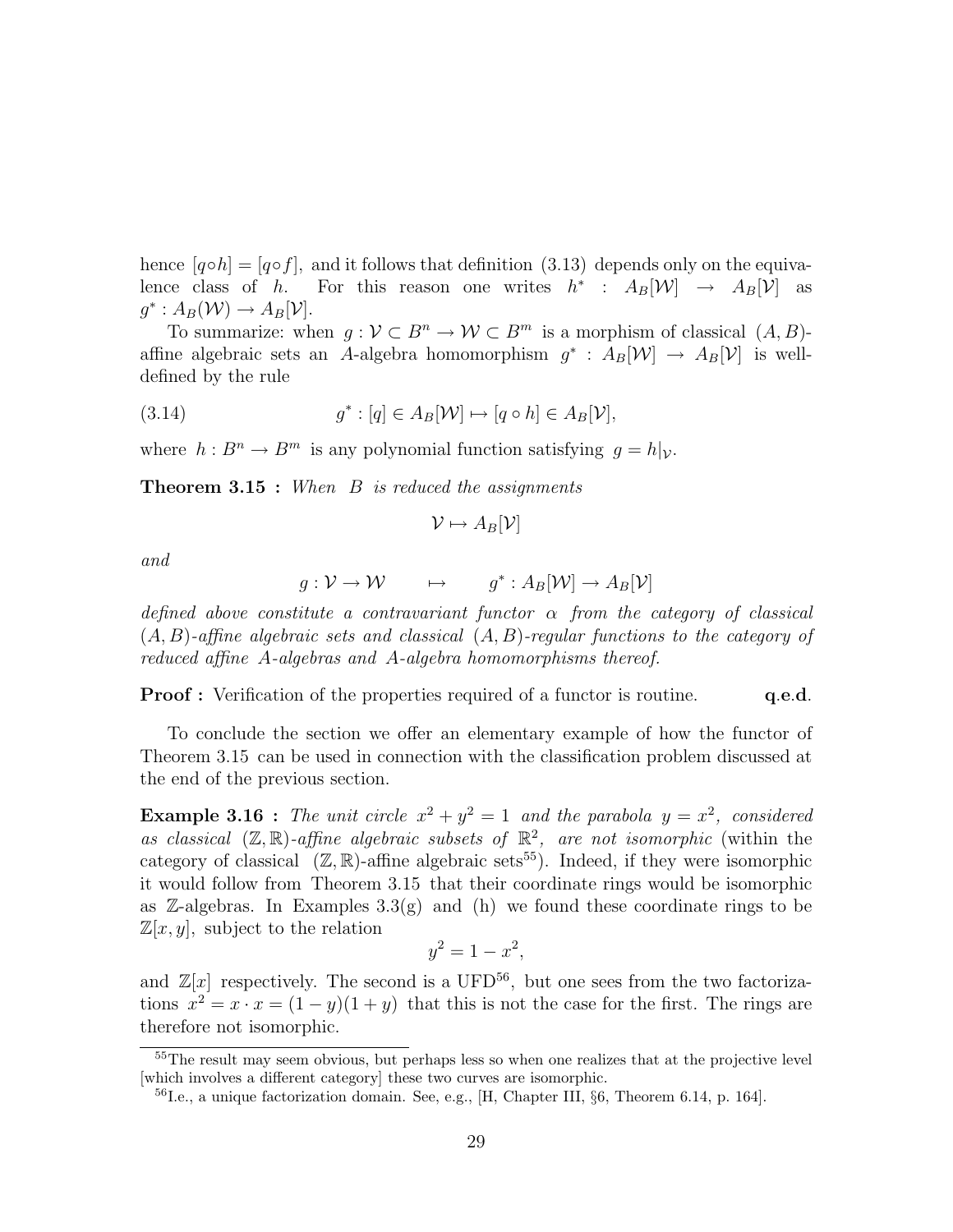One could say that the adjective "algebraic" entered "algebraic geometry" because the functor introduced in Theorem 3.15 played such a dominant role in the study of classical affine algebraic sets<sup>57</sup>. More recently the study of such sets was transformed by the introduction of two additional functors, and these are the focus of the next two sections.

<sup>&</sup>lt;sup>57</sup>The "functor" terminology is far more recent than the use of algebraic techniques. That terminology offers a most welcome helping hand for understanding a massive quantity of ideas.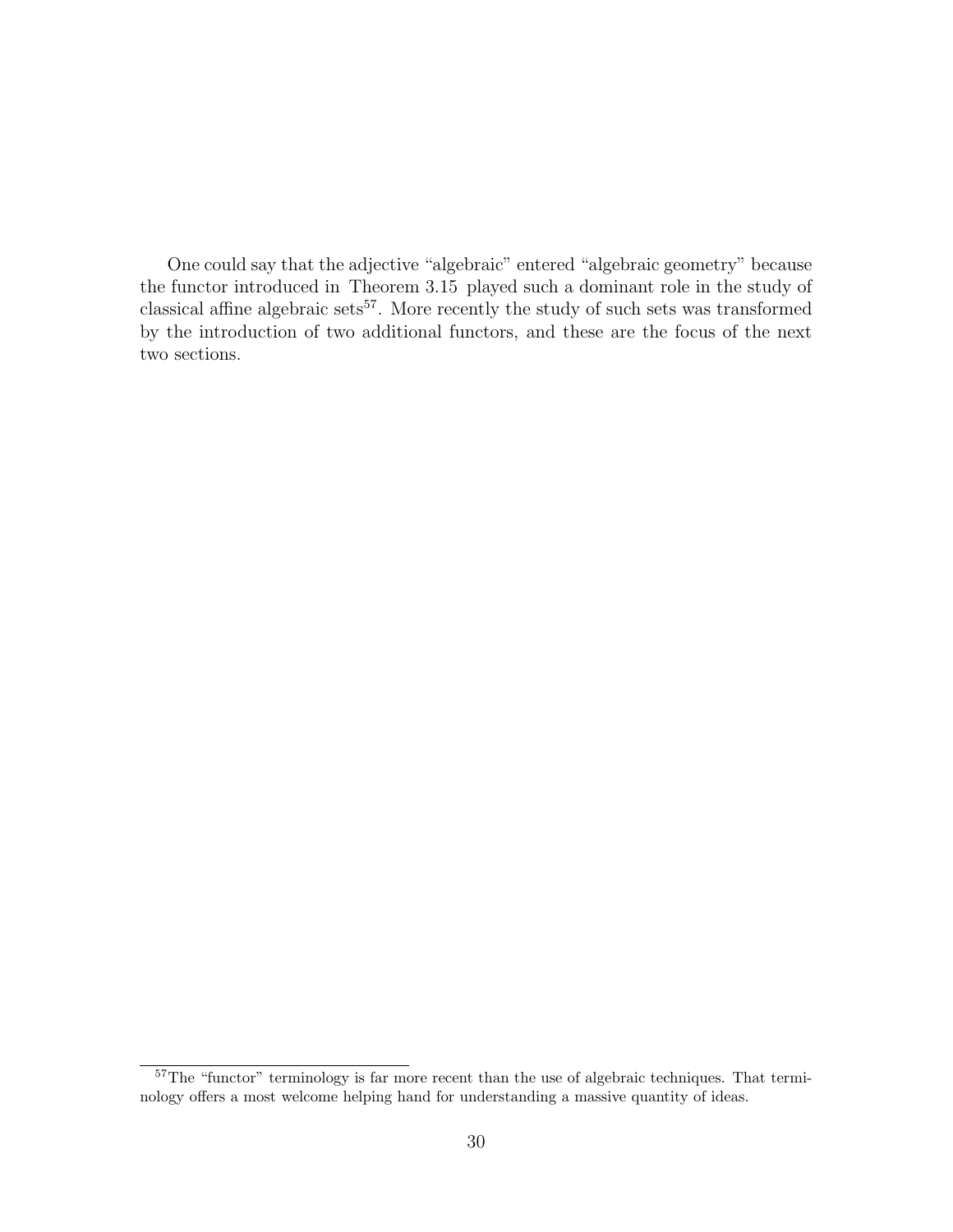### 4. The Topological Approach

Again  $B \supset A$  is an extension of rings, n is a positive integer, and  $A[x] :=$  $A[x_1, x_2, \ldots, x_n].$ 

In this section we abandon the ring-theoretic approach to the study of affine algebraic sets and move in a completely different direction. Specifically, we use the algebraic subsets of  $B<sup>n</sup>$  to construct a topology on this space, then endow any algebraic subset with the induced topology, and examine the consequences by means of a functor into the category of topological spaces and continuous mappings. The construction requires a few preliminaries.

First observe that when  $P$  and  $Q$  are subsets of  $A[x]$  one has the implication

$$
(4.1) \t\t\t\t \mathcal{P} \subset \mathcal{Q} \t\t \Rightarrow \t\t\t \mathcal{V}(\mathcal{Q}) \subset \mathcal{V}(\mathcal{P}).
$$

Indeed, for any  $c = (b_1, b_2, \ldots, b_n) \in B^n$  one has

$$
c \in \mathcal{V}(\mathcal{Q}) \Leftrightarrow p(c) = 0 \text{ for all } p \in \mathcal{Q}
$$

$$
\Rightarrow p(c) = 0 \text{ for all } p \in \mathcal{P}
$$

$$
\Leftrightarrow c \in \mathcal{V}(\mathcal{P}),
$$

and (4.1) follows.

As we now show, the collection  $P$  of polynomials defining an algebraic set  $V(P)$ can always be assumed an ideal, and when  $B$  is reduced that ideal can be assumed radical.

**Proposition 4.2** : For any subset  $P \subset A[x]$  one has

(i) 
$$
\mathcal{V}(\mathcal{P})=\mathcal{V}(\mathcal{P})),
$$

and when B is reduced one also has

(ii) 
$$
\mathcal{V}(\mathcal{P}) = \mathcal{V}((\mathcal{P})) = \mathcal{V}(\sqrt{(\mathcal{P})}).
$$

The practical consequence is: when studying algebraic sets within  $B<sup>n</sup>$  nothing is lost by only considering those of the form  $\mathcal{V}(i)$ , where  $i \subset A[x]$  is an ideal. However, when using this approach one must be careful to distinguish the given ideal *i* from the defining ideal  $i(\mathcal{V}(i))$  of  $\mathcal{V}(i)$ . One always has

(4.3) i ⊂ i(V(i)),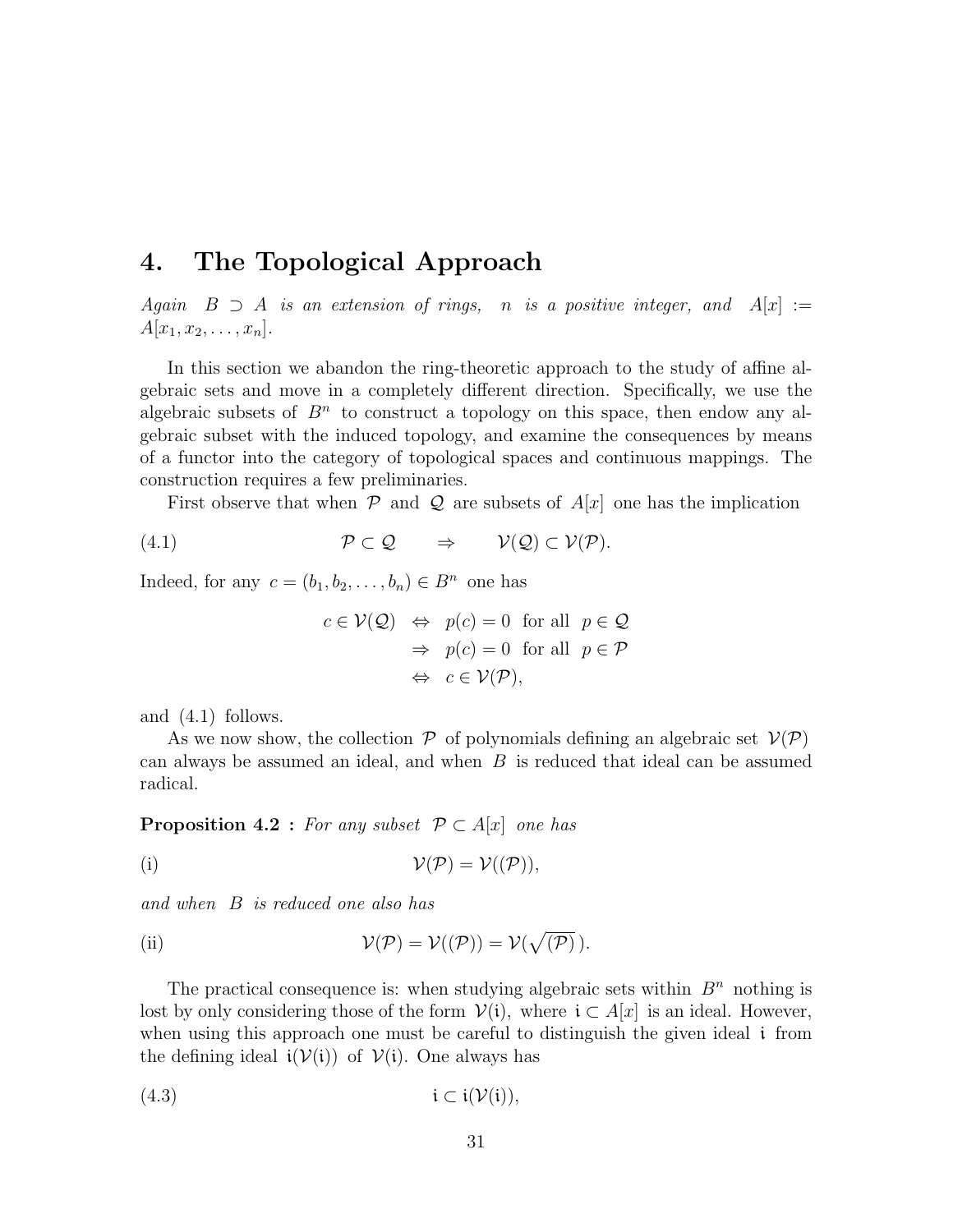as is easily checked, but the inclusion can be proper. For example, the zero set in Q of the (non-radical) ideal  $(x^2) \subset \mathbb{Z}[x]$  is the singleton  $\{0\}$ , i.e.,  $\mathcal{V}((x^2)) = \{0\}$ , but the defining ideal of this classical  $(\mathbb{Z}, \mathbb{Q})$ -affine algebraic set is  $(x)$  (which we note is the defining ideal of this cla<br>the radical  $\sqrt{(x^2)}$  of  $(x^2)$ ).

**Proof of Proposition 4.2 :** For any point  $c = (b_1, b_2, \ldots, b_n) \in B^n$  one has

$$
c \in \mathcal{V}(\mathcal{P}) \iff p(c) = 0 \text{ for all } p \in \mathcal{P}
$$
  
\n
$$
\iff \sum_{j} r_{j} p_{j}(c) = 0 \text{ for all finite sums}
$$
  
\n
$$
\sum_{j} r_{j} p_{j} \text{ with } (r_{j}, p_{j}) \in B \times \mathcal{P}
$$
  
\n
$$
\iff c \in \mathcal{V}((\mathcal{P})).
$$

Equality (i) follows.

Only the second equality in (ii) requires proof. (The first repeats (i).) From  $(\mathcal{P}) \subset \sqrt{(\mathcal{P})}$  and  $(4.1)$  we see that  $\mathcal{V}(\sqrt{(\mathcal{P})}) \subset \mathcal{V}((\mathcal{P}))$  (which we note does not require the added hypothesis on  $B$ ), and we are thereby reduced to establishing

(iii) 
$$
\mathcal{V}(\mathcal{P}) \subset \mathcal{V}(\sqrt{\mathcal{P}}).
$$

To this end choose  $c = (b_1, b_2, \ldots, b_n) \in B^n$ ,  $q \in$ p  $(\mathcal{P})$ , and  $m \geq 1$  such that  $q^m \in (\mathcal{P})$ . Then

$$
c \in \mathcal{V}((\mathcal{P})) \Rightarrow q^m(c) = 0
$$
  
\n
$$
\Leftrightarrow (q(c))^m = 0
$$
  
\n
$$
\Leftrightarrow q(c) = 0 \text{ (because } B \text{ is reduced)},
$$

which by the arbitrariness of  $q \in$ p  $(\mathcal{P})$  gives  $c \in \mathcal{V}$ p  $(\mathcal{P})$ ). This establishes (iii) and completes the argument.  $q.e.d.$ 

When R is a (commutative) ring (with unity  $1 = 1_R$ ). the sum  $\Sigma_{\alpha}$  i<sub>α</sub> of a when *R* is a (commutative) ring (with different  $I = I_R$ ), the sum  $\sum_{i} c_i a_i$  or a family  $\{i_\alpha\}$  of ideals of *R* is defined as the collection of all finite sums  $\sum_j r_j i_{\alpha_j}$  with  $(r_j, i_{\alpha_j}) \in R \times \mathfrak{i}_{\alpha_j}$ . Note that  $\Sigma_{\alpha} \mathfrak{i}_{\alpha}$  is again an ideal. Indeed, one has

(4.4) 
$$
\sum_{\alpha} \mathbf{i}_{\alpha} = (\cup_{\alpha} \mathbf{i}_{\alpha}),
$$

where the right-hand side denotes the ideal within R generated by the set  $\bigcup_{\alpha} i_{\alpha}$ . Examples when  $R = \mathbb{Z}$ :  $(2) + (4) = (2)$ ;  $(2) + (3) = \mathbb{Z}$ .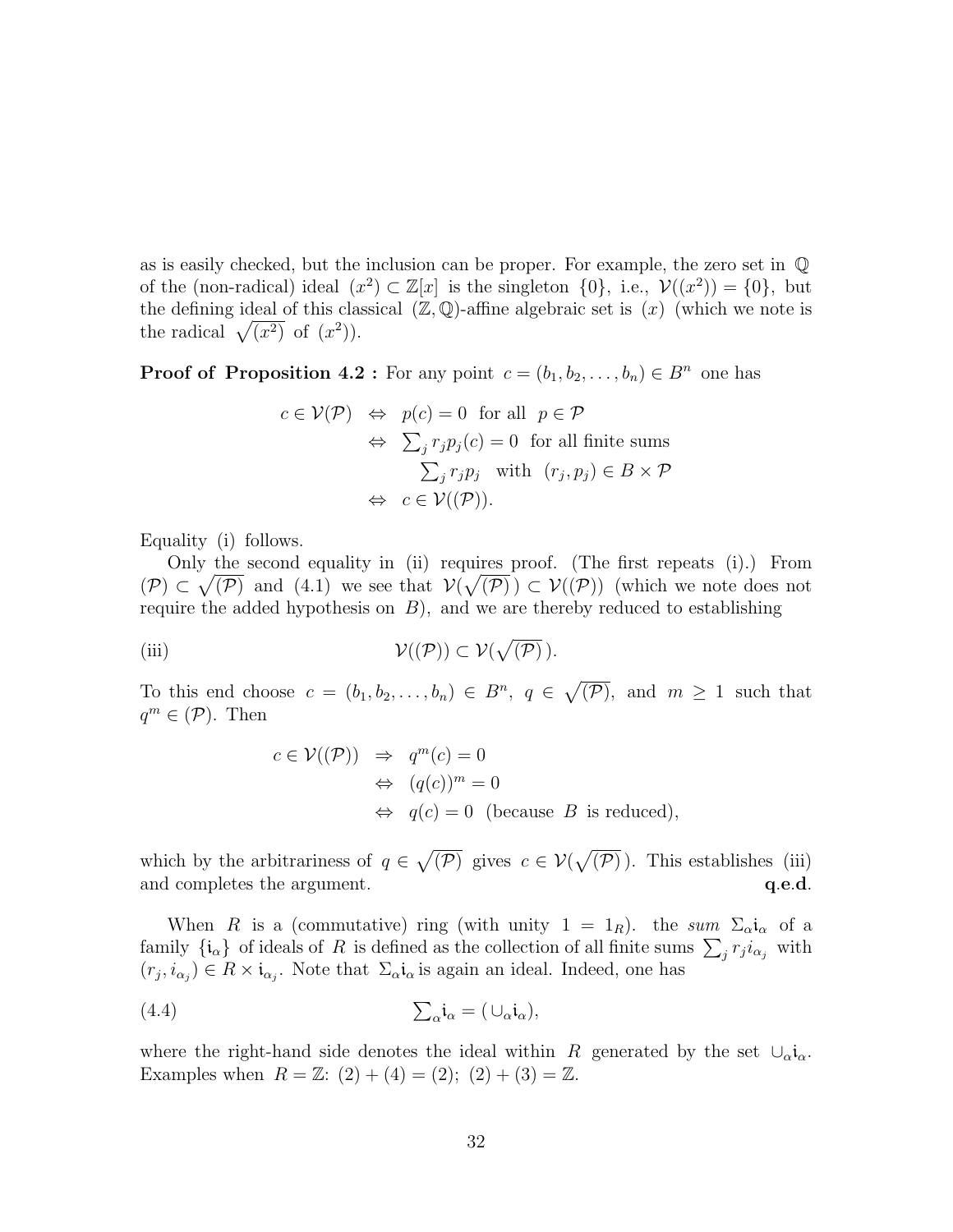**Theorem 4.5 :** Let i, j and i<sub>α</sub>, where  $\alpha$  varies through some index set, be ideals of  $A[x]$ . Then:

- (a)  $\mathcal{V}(A[x]) = \emptyset$  and  $\mathcal{V}((0)) = B^n;$
- (b)  $\cap_{\alpha} \mathcal{V}(\mathfrak{i}_{\alpha}) = \mathcal{V}(\mathfrak{j}_{\alpha})$  $\overline{ }$  $a_{\alpha}$ **i** $_{\alpha}$ ) =  $\mathcal{V}((\cup_{\alpha} i_{\alpha}))$ ; and
- (c)  $\mathcal{V}(i) \cup \mathcal{V}(j) \subset \mathcal{V}(i \cap j)$ , and when B is an integral domain one has

$$
\mathcal{V}(i) \cup \mathcal{V}(j) = \mathcal{V}(i \cap j).
$$

#### Proof :

(a) These observations were already noted at the beginning of §2 (see the two paragraphs following that surrounding (2.1)).

(b) For  $c = (b_1, b_2, \ldots, b_n) \in B^n$  we have

$$
c \in \cap_{\alpha} \mathcal{V}(\mathfrak{i}_{\alpha}) \iff c \in \mathcal{V}(\mathfrak{i}_{\alpha}) \text{ for all } \alpha
$$
  
\n
$$
\iff p(c) = 0 \text{ for all } \alpha \text{ and all } p \in \mathfrak{i}_{\alpha}
$$
  
\n
$$
\iff (\sum p_j)(c) = 0 \text{ for all finite sums}
$$
  
\nof elements  $p_j \in \bigcup_{\alpha} \mathfrak{i}_{\alpha}$   
\n
$$
\iff c \in \mathcal{V}(\sum_{\alpha} \mathfrak{i}_{\alpha}).
$$

For the second equality use (4.4).

(c) From  $i \cap j \subset i$  and (4.1) we have  $\mathcal{V}(i) \subset \mathcal{V}(i \cap j)$ . The same reasoning gives  $\mathcal{V}(i) \subset \mathcal{V}(i \cap j)$ , and  $\mathcal{V}(i) \cup \mathcal{V}(j) \subset \mathcal{V}(i \cap j)$  follows.

Now assume  $B$  is an integral domain and the asserted equality fails. Then there is an element  $c \in \mathcal{V}(\mathfrak{i} \cap \mathfrak{j})\setminus\mathcal{V}(\mathfrak{i}) \cup \mathcal{V}(\mathfrak{j})$ . From  $c \notin \mathcal{V}(\mathfrak{i})$  there must be an element  $p \in \mathfrak{i}$  such that  $p(c) \neq 0$ , and, similarly, there must be an element  $q \in \mathfrak{j}$  such that  $q(c) \neq 0$ . From  $pq \in \mathfrak{i} \cap \mathfrak{j}$ ,  $c \in \mathcal{V}(\mathfrak{i} \cap \mathfrak{j})$  and the integral domain hypothesis we then reach the contradiction

$$
0 = pq(c) := p(c)q(c) \neq 0.
$$
q.e.d.

Corollary 4.6 : When B is an integral domain the complements of the algebraic subsets of  $B<sup>n</sup>$  form a topology on this vector space. Moreover, the mapping  $\mathfrak{r} \subset$  $A[x] \mapsto \mathcal{V}(\mathfrak{r}) \subset B^n$  is an inclusion reversing surjection from the collection of radical ideals of  $A[x]$  to the closed subsets of  $B^n$ .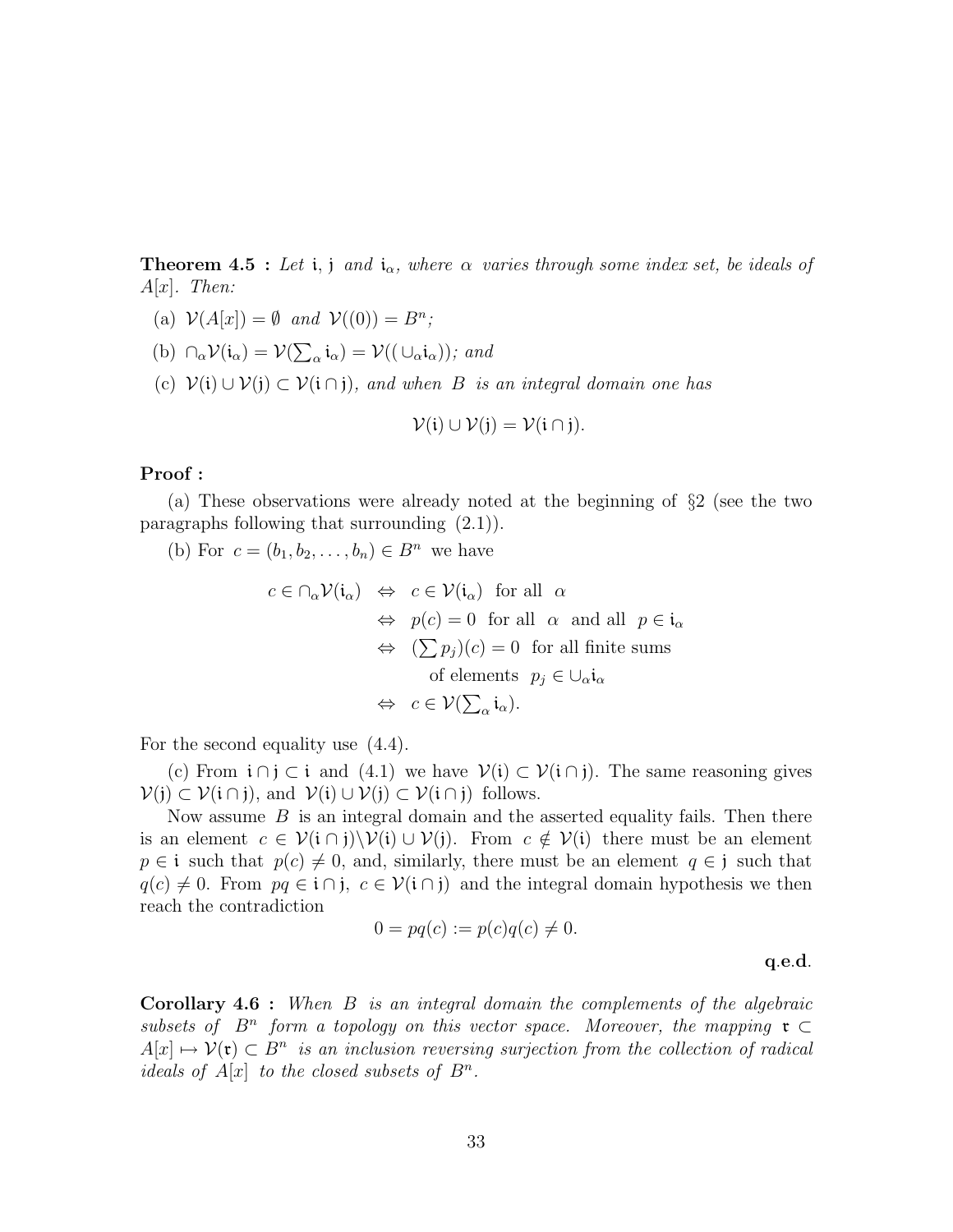**Proof**: Since integral domains are reduced rings, the final assertion is immediate from Proposition 4.2.  $q.e.d.$ 

Unfortunately, the mapping  $\mathfrak{r} \mapsto \mathcal{V}(\mathfrak{r})$  of Corollary 4.6 is generally not a bijection. To see a specific example take  $A = B = \mathbb{R}$  and  $n = 1$ . It is not difficult to verify that the distinct principal ideals  $(x^2 + 1)$  and  $(x^2 + 2)$  are prime<sup>58</sup>, hence radical, and the mapping assigns both to  $\mathcal{V} = \emptyset \subset \mathbb{R} = \mathbb{R}^1$ . To ensure bijectivity one needs an additional hypothesis.

Proposition 4.7 : Suppose B is an integral domain and the following "Nullstellensatz property" holds: for any ideal  $i \subset A[x]$  and any  $p \in A[x]$  the condition  $p(x) = 0$  for all  $x \in V(i)$  implies  $p \in \sqrt{i}$ . Then:

- (a) the mapping  $\mathfrak{r} \mapsto \mathcal{V}(\mathfrak{r})$  from radical ideals of A[x] to classical  $(A, B)$ -affine algebraic subsets of  $\mathbb{A}_{A}^{n}(B)$  is an inclusion reversing bijection;
- (b)  $\mathcal{V}(i) \neq \emptyset$  for all proper ideals  $i \subset A[x]$ .

The Nullstellensatz terminology<sup>59</sup> is used because the property is closely related to Hilbert's Nullstellensatz, as we will see in Corollary 19.3.

**Proof**: By (4.1) and (ii) of Proposition 4.2 the mapping of (a) is an inclusion reversing surjection, and as a result it suffices to establish the proposition with "bijection" replaced by "injection."

(a) : Suppose, to the contrary, that there are distinct radical ideals  $i, j \text{ }\subset A[x]$ such that

(i)  $\mathcal{V}(i) = \mathcal{V}(j)$ .

Then w.l.o.g. there is a ring element

(ii) 
$$
p \in \mathfrak{j} \setminus \mathfrak{i}
$$
,

<sup>&</sup>lt;sup>58</sup>If the product of polynomials  $p_1, p_2 \in \mathbb{R}[x]$  is in  $(x^2 + 1)$  then  $p_1p_2 = q \cdot (x^2 + 1)$  for some The product of polynomials  $p_1, p_2 \in \mathbb{R}[\mathbb{Z}]$  is in  $(\mathbb{Z}^+ + 1)$  then  $p_1p_2 = q \cdot (\mathbb{Z}^+ + 1)$  for some  $q \in \mathbb{R}[\mathbb{Z}]$ . From this identity one sees that w.l.o.g. that  $p_1$  must vanish on  $i := \sqrt{-1}$ , and one can then mimic the argument of Footnote 21 to see that  $p_1$  must be divisible by  $x^2 + 1$ , hence must be in  $(x^2 + 1)$ . With a completely analogous argument one can show that that  $(x^2 + 2) \subset \mathbb{R}[x]$  is also prime.

Alternatively, and assuming familiarity with the result, one could simply invoke the theorem that when K is a field and x is a single indeterminate over K any principal ideal in  $K[x]$  generated by an irreducible polynomial must be prime.

<sup>59</sup>Which is not standard.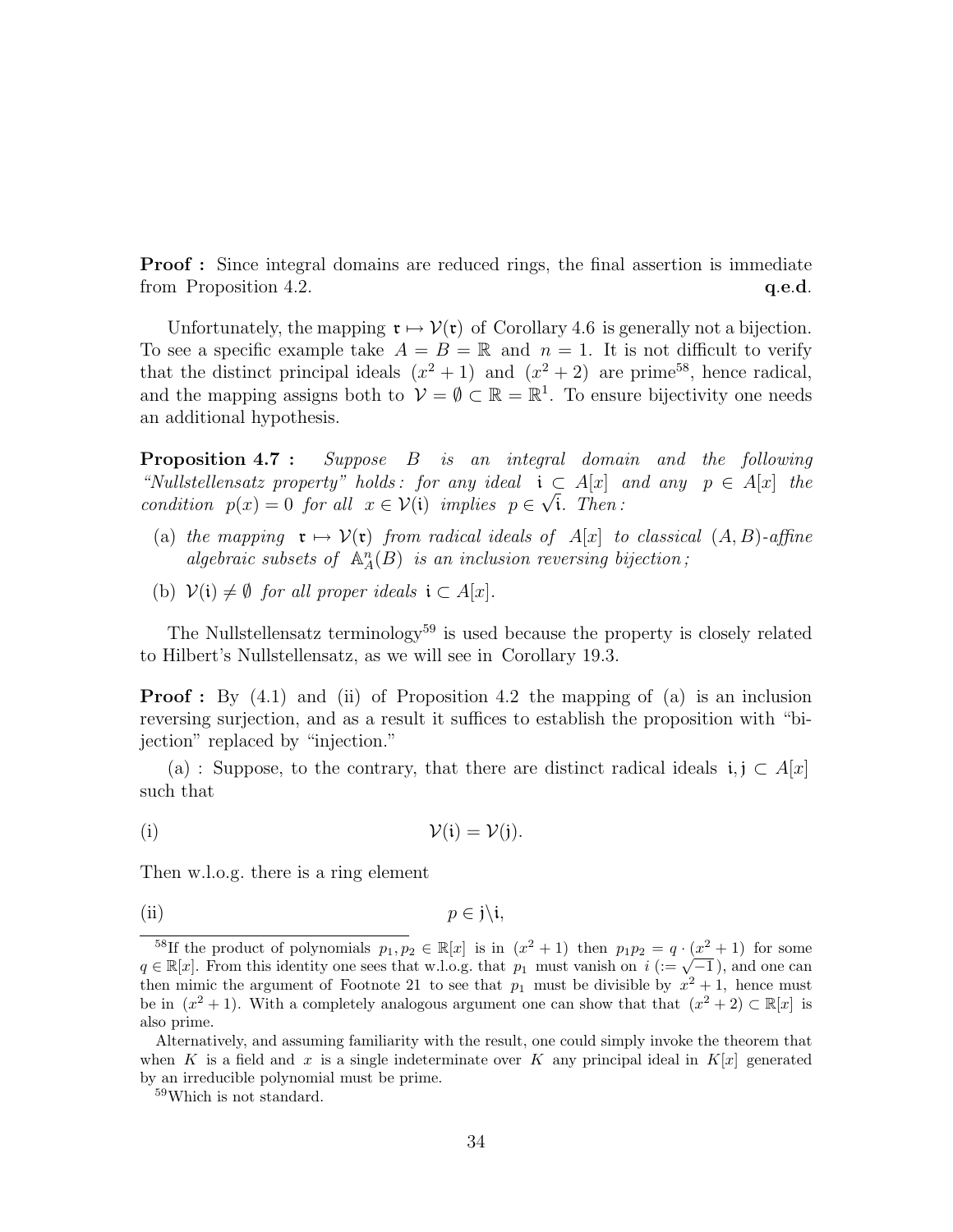and for  $x \in \mathcal{V}(\mathfrak{i})$  we see from (i) that  $p(x) = 0$ . The Nullstellensatz property then forces  $p \in \sqrt{i} = i$ , contradicting (ii).

(b) : By Proposition 4.2 we can assume i is radical, and in that case the result is immediate from (a) and Theorem  $4.5(a)$ .

q.e.d.

The topology on  $B<sup>n</sup>$  defined in Corollary 4.6 is the  $(A, B)$ -Zariski topology, or the A-topology<sup>60</sup> and when this topology is assumed  $B^n$  is written as<sup>61</sup>  $\mathbb{A}^n_A(B)$ . The induced topology<sup>62</sup> on any affine algebraic subset of  $\mathbb{A}_{A}^{n}(B)$  also called the  $(A, B)$ -Zariski topology, is henceforth assumed unless specifically stated to the contrary. When more than one space is involved (as in the next proposition) ambient spaces are indicated by subscripts, e.g.,  $\mathcal{V}_{\mathbb{A}^m(B)}$  would mean that  $\mathcal{V}_{\mathbb{A}^m(B)}$  is an algebraic subset of  $\mathbb{A}^m(B)$ .

By a *Zariski closed set* one means a closed set in the  $(A, B)$ -Zariski topology; by the *Zariski closure* of a set C one means the closure<sup>63</sup> cl(C) in the  $(A, B)$ -Zariski topology; by *Zariski dense* one means dense in the  $(A, B)$ -Zariski topology, etc. To remind readers of the underlying integral domain extension  $B \supset A$  we may on occasion refer to an  $(A, B)$ -Zariski closed set, or to a set being  $(A, B)$ -Zariski dense, etc. On the other hand, when the extension  $B \supset A$  is clear from context the prefix  $(A, B)$  will be dropped, and since this is the only topology we will consider on algebraic sets the name Zariski will often be dropped.

**Proposition 4.8** : Suppose B is an integral domain and n and m are positive integers. Then any polynomial mapping  $f: \mathbb{A}_{A}^{n}(B) \to \mathbb{A}_{A}^{m}(B)$  is continuous.

**Proof :** Immediate from Proposition 2.4. q.e.d.

<sup>60</sup>The definitions of the two topologies in this paragraph are adapted from [Mac, Introduction, p. 6, although in that reference A and B are assumed fields with B algebraically closed (this final assumption is imposed in [Mac] in the sentence connecting pages 2 and page 3). The definition of the  $(A, B)$ -Zariski topology on an affine algebraic subset of  $\mathbb{A}_A^n(B)$  given here is not the one found there, but is shown to be equivalent in (our) Proposition 4.12. Our definition is more in the spirit of [Hart, Chapter I, §1, p. 3], but there  $A = B$  and B a field are assumed.

 $61$ This notation has been seen before: it was introduced in Example 2.2(d) to indicate when the A-module  $B^n$  was being regarded as a classical  $(A, B)$ -affine algebraic set. Since we will always assume classical affine algebraic set is endowed with the Zariski topology, the ambiguity should not cause problems.

<sup>&</sup>lt;sup>62</sup>Also called the *relative* or *subspace topology*. When X is a topological space and  $S \subset X$  the open sets of the induced topology are, by definition, the intersections with  $S$  of the open sets of  $X$ .

<sup>&</sup>lt;sup>63</sup>When X is a topological space and S is a subset we denote the closure of S by cl(S). The notation  $\overline{S}$  is more common.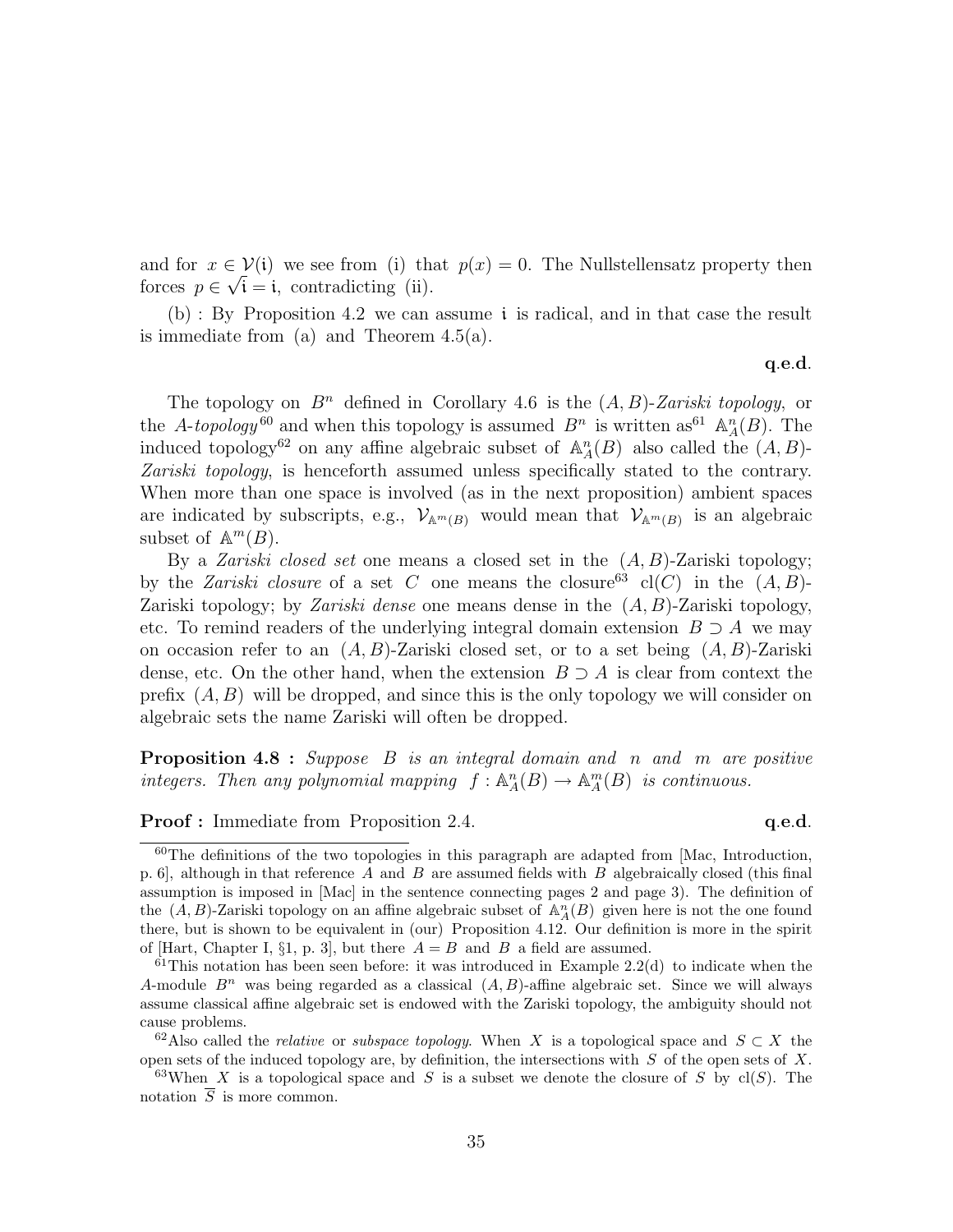**Corollary 4.9** : When B is an integral domain any morphism  $g: V \to W$  between algebraic sets is continuous.

**Proof**: By definition such a q must be the restriction to  $\mathcal V$  of a polynomial mapping  $f : \mathbb{A}_{A}^{n}(B) \to \mathbb{A}_{A}^{m}(B)$  between the ambient spaces of  $V$  and  $\mathcal{Y}$  respectively. If  $C \subset \mathcal{W}$  is a closed subset then (by the definition of the induced topology)  $C = \mathcal{W} \cap \mathcal{C}$ for some algebraic subset  $\mathcal{C} \subset B^m$ . We can therefore write

$$
g^{-1}(C) = f^{-1}(\mathcal{W} \cap C) = f^{-1}(\mathcal{W}) \cap f^{-1}(C) = \mathcal{V} \cap f^{-1}(C),
$$

which by Proposition 4.8 (and one more appeal to the definition of the induced topology) is a closed subset of  $V$ .  $q.e.d.$ 

**Theorem 4.10**: When B is an integral domain, endowing the algebraic subsets of the various  $\mathbb{A}_{A}^{n}(B)$  with the Zariski topology constitutes a covariant functor  $\beta$  from the category of all such sets and regular functions to the category of topological spaces and continuous mappings.

**Proof :** Verification of the properties required of a functor is routine. **q.e.d.** 

In analogy with Example 3.16, we illustrate the use of this functor in connection with the classification problem introduced at the very end of  $\S2$ .

**Example 4.11:** The two-point classical  $(\mathbb{Z}, \mathbb{R})$ -affine algebraic subsets  $\mathcal{V}_1 := {\pm \sqrt{2}}$  $\subset \mathbb{R}$  and  $\mathcal{V}_2 := \{\pm 2\} \subset \mathbb{R}$  of are not isomorphic (within the category of classical  $(\mathbb{Z}, \mathbb{R})$ -affine algebraic sets). For if the algebraic sets were isomorphic Theorem 4.10 would imply that the two sets would be homeomorphic when endowed with the  $(\mathbb{Z}, \mathbb{R})$ -Zariski topologies. We claim this is not the case. Indeed, we have seen<sup>64</sup> that any Lariski topologies. We claim this is not the case. Indeed, we have seen that any polynomial  $p \in \mathbb{Z}[x]$  which vanishes on  $\sqrt{2}$  must also vanish on  $-\sqrt{2}$ , and it follows from the definition of the Zariski topology that the closure of the singleton  $\{\sqrt{2}\}\;$  is  $\mathcal{V}_1$ . In particular, this algebraic set is connected. In contrast,  $\mathcal{V}_2$  is not connected: the two points  $\pm 2$  are the zero sets of the polynomials  $x \mp 2 \in \mathbb{Z}[x]$ , and the singleton sets  $\{\pm 2\}$  are therefore closed.

It is worth pointing out that when B is an integral domain and  $\mathcal{V} \subset \mathbb{A}_{A}^{n}(B)$  is an algebraic set the Zariski topology on  $V$  can be defined in terms of the vanishing of regular functions on  $\mathcal V$ . This is immediately evident from the following result.

<sup>64</sup>In Footnote 21.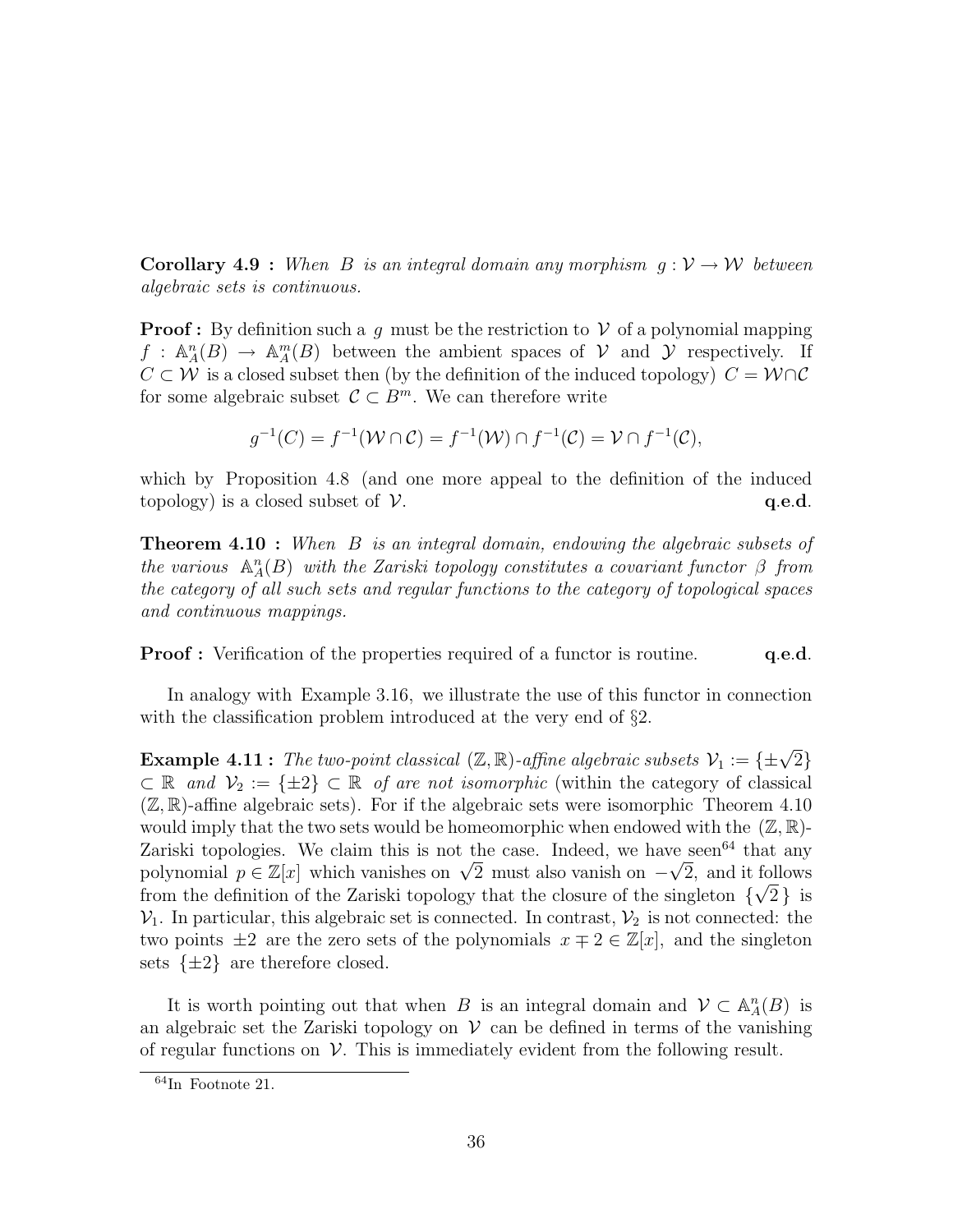**Proposition 4.12 :** Suppose B is an integral domain,  $n \geq 1$  is an integer, and  $\mathcal{V} \subset \mathbb{A}_{A}^{n}(B)$  is an algebraic set. Then a subset  $C \subset \mathcal{V}$  is closed (in the induced Zariski topology) if and only if there is a collection of regular functions  $\{r_\alpha : \mathcal{V} \to \mathbb{B}\}\$ such that

$$
C = \{ c \in \mathcal{V} : r_{\alpha}(c) = 0 \text{ for all } \alpha \}.
$$

**Proof**: From the definition of the induced topology we know that C is closed if and only if there is an algebraic set  $\mathcal{W} \subset \mathbb{A}_{A}^{n}(B)$  such that

$$
C=\mathcal{V}\cap\mathcal{W}.
$$

Moreover, since W is algebraic we have  $W = V(\{p_{\alpha}\})$  for some collection  $\{p_{\alpha}\}\subset$  $A[x] = A[x_1, x_2, \ldots, x_n]$ . For each  $\alpha$  define  $r_\alpha := p_\alpha(x)|_\mathcal{V}$ , and define  $D := \{ c \in \mathcal{V} :$  $r_{\alpha}(c) = 0$  for all  $\alpha$ . The for any  $c \in \mathbb{A}_{A}^{n}(B)$  we have

$$
c \in C \Leftrightarrow c \in \mathcal{V} \cap \mathcal{V}(\{p_{\alpha}\})
$$
  
\n
$$
\Leftrightarrow c \in \mathcal{V} \text{ and } c \in \mathcal{V}(\{p_{\alpha}\})
$$
  
\n
$$
\Leftrightarrow c \in \mathcal{V} \text{ and } p_{\alpha}(c) = 0 \text{ for all } \alpha
$$
  
\n
$$
\Leftrightarrow c \in \mathcal{V} \text{ and } r_{\alpha}(c) = 0 \text{ for all } \alpha
$$
  
\n
$$
\Leftrightarrow c \in D.
$$

This gives  $C = D$ , and the proof is complete.  $q.e.d.$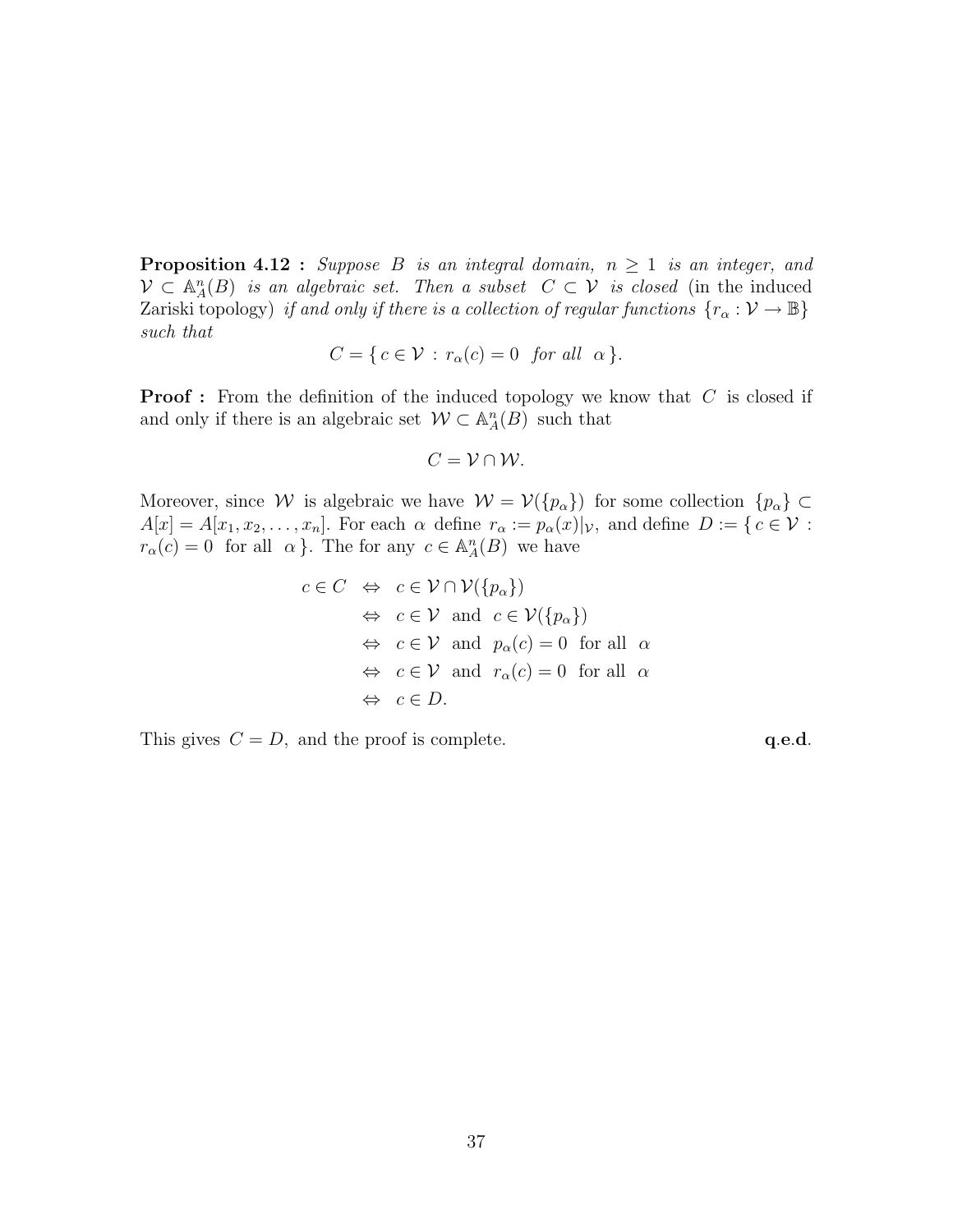# 5. The Contemporary Combined Approach

In this section R denotes a ring and  $B \supset A$  is an extension of integral domains<sup>65</sup>. Keep in mind that "ring" always means "commutative ring with unity."

Our work thus far can be summarized as the construction of two functors represented by the arrows in the following diagram of categories:



Viewed from this perspective it seems natural to ask if the picture can be completed to a triangular diagram by means of a horizontal arrow (in either direction) along the bottom. The answer is easily seen to be "yes:" one can construct a functor  $\beta^{-1}$ inverse to  $\beta$  simply by "forgetting" the topology<sup>66</sup>, and by then defining  $\rho := \alpha \circ \beta^{-1}$ one completes Diagram 5.1 to the commutative triangle seen in Diagram 5.2.



However, the current trend in algebraic geometry is somewhat different, and far more ambitious: one constructs a functor  $\gamma$  from the category of (commutative) rings (with unities) to the category of topological spaces which allows one to embed Diagram 5.1 into a commutative diagram



 $65$ Without the integral domain restriction there would be no  $(A, B)$ -Zariski topology on classical  $(A, B)$ -affine algebraic sets.

 $66$ In the spirit of forgetful functors.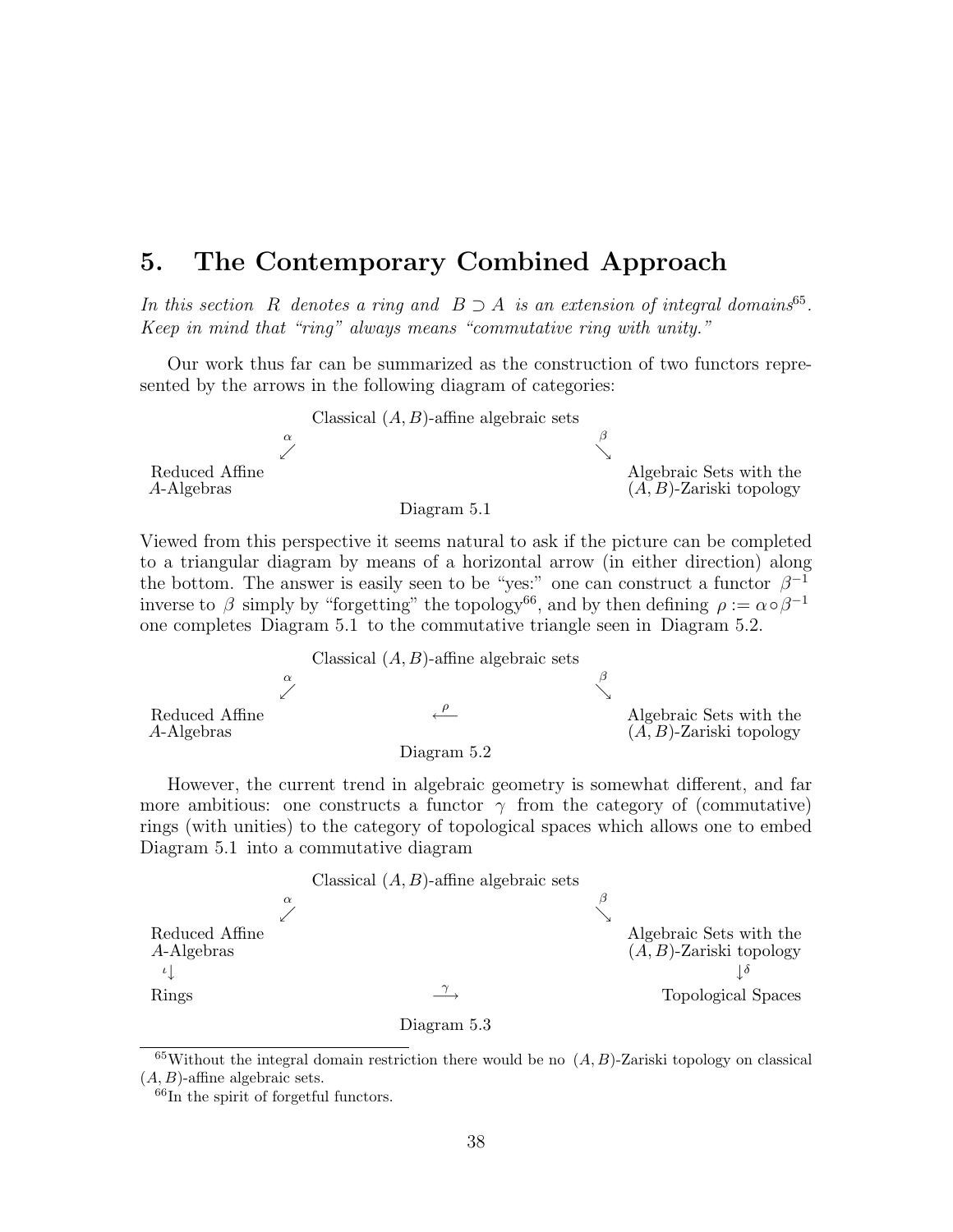wherein  $\iota$  is the inclusion of the indicated categories and  $\delta := \gamma \circ \iota \circ \rho$ .

It is certainly fair to ask if there is any advantage to this larger framework. Absolutely: it formulates classical affine algebraic geometry within a context which makes transparent the connections with many other areas of mathematics, particularly algebraic number theory (which is one of the reasons we began with Fermat's Last Theorem, and included examples of coordinate rings having number-theoretic connections<sup>67</sup>).

Our task in this section is to define the functor  $\gamma$  of Diagram 5.3, and for this purpose the remainder of that diagram can be ignored. We begin by associating a set, and then a topological space, with the ring R.

The set we associate with  $R$  is the collection of all prime ideals of this ring; this is the (prime) spectrum of R and is denoted  $Spec(R)$  (read "speck are"). Recall that prime ideals are (by definition) proper ideals, hence  $R \notin \text{Spec}(R)$ .

### Examples 5.1 :

- (a) The trivial ring 0 has no prime ideals, hence  $Spec(0) = \emptyset$ .
- (b) When R is an integral domain the zero ideal (0) is prime, hence  $Spec(R) \neq \emptyset$ .
- (c) With the exception of the zero ideal the prime ideals of the ring  $\mathbb Z$  of integers have the form  $(p)$ , where p runs through the collection of prime numbers. One can therefore think of  $Spec(\mathbb{Z})$  as the collection of prime numbers together with 0.
- (d)  $Spec(R)$  is a one-point space if R is a field; this is immediate from (b) and the fact that there are no other ideals. The converse, however, is false:  $Spec(\mathbb{Z}/4\mathbb{Z})$ consists of the single prime ideal  $\{0, 2\}$  (the ideal  $([0])$  is not prime), but  $\mathbb{Z}/4\mathbb{Z}$  is not a field.
- (e) Suppose R is an integral domain and x is an indeterminate over R. Then the principal ideal  $(x) \subset A[x]$  is prime, as was noted immediately before the statement of Proposition 3.5. The zero ideal (0) is also prime, and  $Spec(R[x])$ therefore contains at least two elements.

To endow  $Spec(R)$  with a topology we first associate to each element  $r \in R$  the subset  $D(r) \subset \text{Spec}(R)$  defined by

(5.2) 
$$
D(r) := \{ \mathfrak{p} \in \operatorname{Spec}(R) : r \notin \mathfrak{p} \}.
$$

 ${}^{67}$ Recall Examples 3.3(c) and (d).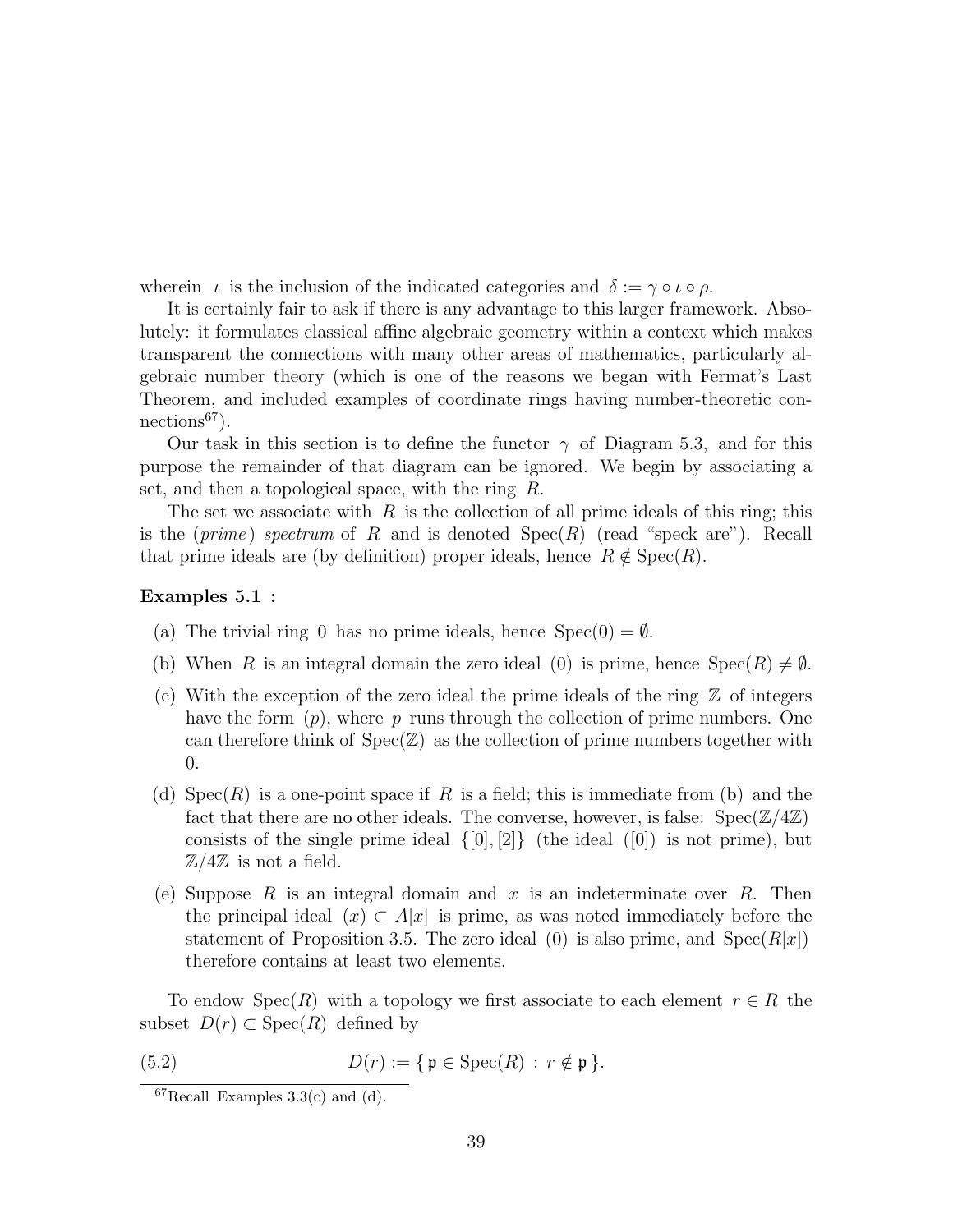One then has

(5.3)   
\n(a) 
$$
D(0) = \emptyset
$$
;  
\n(b)  $D(1) = D(-1) = \text{Spec}(R)$ ; and  
\n(c)  $D(rs) = D(r) \cap D(s)$ ,

where in (c) the elements  $r, s \in R$  are arbitrary. Indeed, (a) and (b) are immediate from the definition, and since any ideal  $\mathfrak{p} \in \text{Spec}(R)$  is (by definition) prime we have

$$
\mathfrak{p} \in D(rs) \Leftrightarrow rs \notin \mathfrak{p}
$$
  
\n
$$
\Leftrightarrow r \notin \mathfrak{p} \text{ and } s \notin \mathfrak{p}
$$
  
\n
$$
\Leftrightarrow \mathfrak{p} \in D(r) \text{ and } \mathfrak{p} \in D(s)
$$
  
\n
$$
\Leftrightarrow \mathfrak{p} \in D(r) \cap D(s),
$$

thereby giving (c). For later use note from the choice  $s = r$  in (5.3c) that  $D(r^2) =$  $D(r)$ , whence by induction that

(5.4) 
$$
D(r^n) = D(r), \qquad n = 1, 2, 3, \dots
$$

It is immediate from (5.3) that the collection  $\{D(r)\}_{r\in R}$  is a basis for a topology on  $Spec(R)$ . This is the *Zariski topology*, and  $Spec(R)$  is assumed endowed with this topology unless specifically stated to the contrary.

Of course the name "Zariski topology" was also used for the topology introduced in §4, and that topology is defined on a different space. This abuse of terminology is standard, and, since the meaning is usually clear from context, seldom causes problems.

Since our goal is to construct a functor from the category of rings to the category of topological spaces, our next task should be to construct a continuous mapping between such spaces from a given ring homomorphism. A ring-theoretic preliminary is required. When  $f: R \to S$  is a ring homomorphism and  $i \subset S$  is an ideal the preimage  $f^{-1}(\mathfrak{i}) \subset R$  is called the *pull-back*<sup>68</sup> of  $\mathfrak{i}$  (*by f*).

<sup>&</sup>lt;sup>68</sup>Some texts, e.g., [A-M], refer to  $f^{-1}(i)$  as the *contraction* of i in R. I use "pull-back" because that term is used with analogous constructions in differential geometry.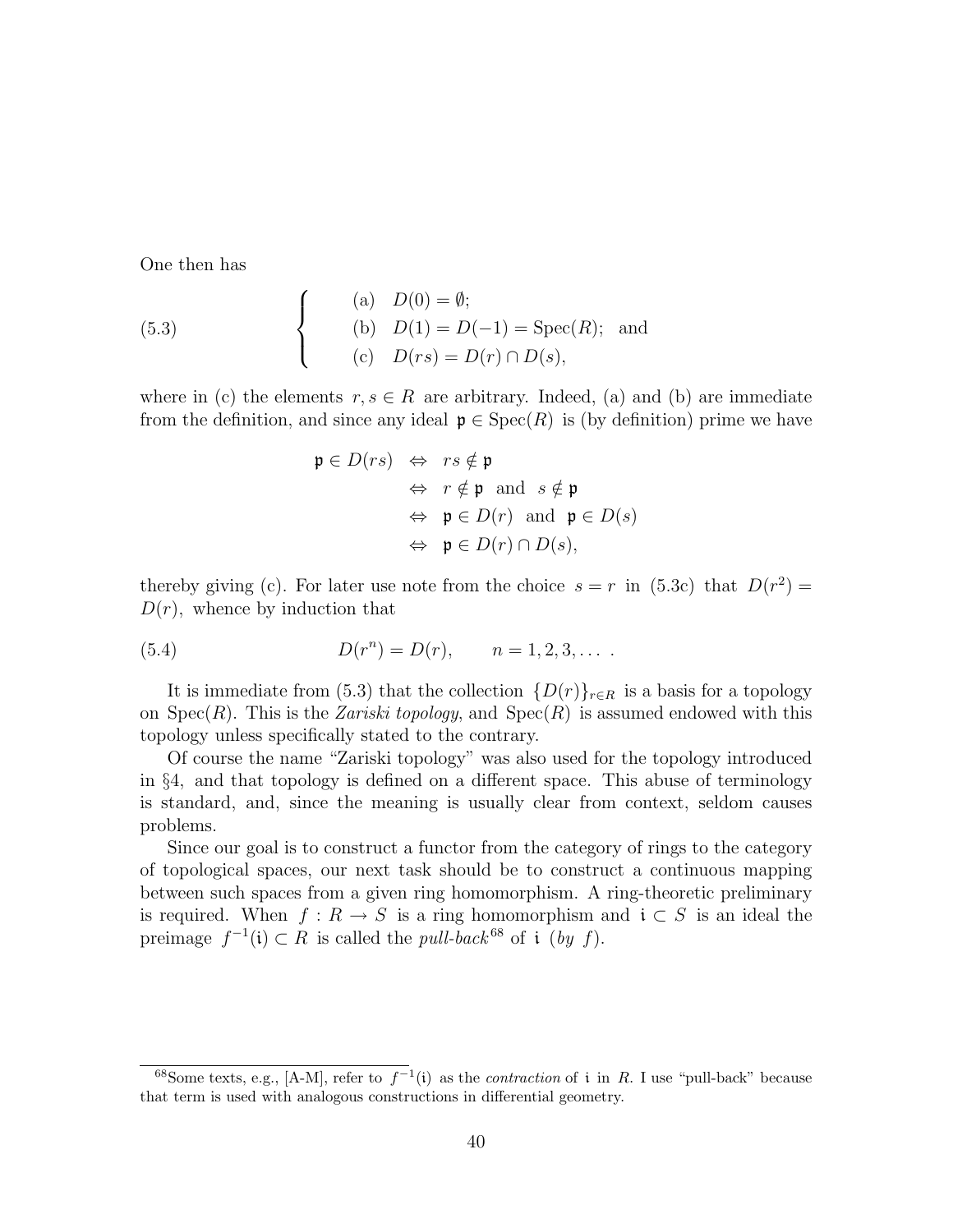**Proposition 5.5** : Assume the notation of the previous paragraph. Then:

- (a) the pull-back  $f^{-1}(i)$  is an ideal of R;
- (b) this pull-back is prime when i is prime;
- (c) when f is surjective the image of any ideal  $j \subset R$  is an ideal of S and the correspondence  $j \mapsto f(j)$  is an order preserving bijection between the ideals of R containing  $\ker(f)$  and the ideals of S; and
- (d) when f is surjective the association  $\mathfrak{p} \subset S \mapsto f^{-1}(\mathfrak{p}) \subset R$  is an order preserving bijection between prime ideals of  $S$  and prime ideals of  $R$  containing  $\ker(f)$ .

It is not true that  $f(j) \subset S$  is an ideal whenever  $j \subset R$  is an ideal, e.g., when  $f : \mathbb{Z} \to \mathbb{R}$  is inclusion the image of any non-zero ideal  $(n) \subset \mathbb{Z}$  is not an ideal. In particular, assertion (c) fails when the surjectivity hypothesis is dropped.

## Proof :

(a) When  $r \in R$  and  $v, w \in f^{-1}(i)$  we see from  $f(v + w) = f(v) + f(w) \in i$  and  $f(rv) = f(r) f(v) \in \mathfrak{i}$  that  $v + w$ ,  $rv \in f^{-1}(\mathfrak{i}).$ 

(b) Suppose  $r, v \in R$  and  $rv \in f^{-1}(i)$ . Then from  $f(r)f(v) = f(rv) \in i$  we see that  $f(r) \in \mathfrak{i}$  or  $f(v) \in \mathfrak{i}$ , hence  $r \in f^{-1}(\mathfrak{i})$  or  $v \in f^{-1}(\mathfrak{i})$ .

(c) Suppose  $j \subset R$  is an ideal,  $r, v \in j$ , and  $s \in S$ , say  $s = f(w)$ . Then from  $f(r+v) = f(r) + f(v)$ ,  $sf(r) = f(w)f(r) = f(wr)$  and  $wr \in j$  we see that  $f(j) \subset S$ is an ideal.

Order preservation is clear; to complete the proof of (c) it remains to show that any ideal  $j \subset R$  containing  $\ker(f)$  satisfies  $j = f^{-1}(f(j))$ . Since the inclusion  $j \subset f^{-1}(f(j))$  is automatic this can fail only if there is an element  $r \in f^{-1}(f(j))$ ). If so then  $f(r) \in f(j)$ , hence  $f(r) = f(v)$  for some  $v \in j$ . It follows that  $r - v \in j$  $\ker(f) \subset \mathfrak{j}$ , whence  $r \in \mathfrak{j}$ , and we have a contradiction.

(d) It suffices, by (b) and (c), to prove that  $f(\mathfrak{p}) \subset S$  is prime whenever  $\mathfrak{p} \subset R$  is a prime ideal containing ker(f). To this end suppose  $s, t \in S$  satisfy  $st \in f(\mathfrak{p})$ , and invoke the surjectivity hypothesis to choose  $r, v \in R$  such that  $f(r) = s, f(v) = t$ . Then from  $st \in f(\mathfrak{p})$  and (c) we have  $rv \in \mathfrak{p}$ , whence  $r \in \mathfrak{p}$  or  $s \in \mathfrak{p}$  (or both), and  $s = f(r) \in f(\mathfrak{p})$  or  $t = f(v) \in f(\mathfrak{p})$  follows.

q.e.d.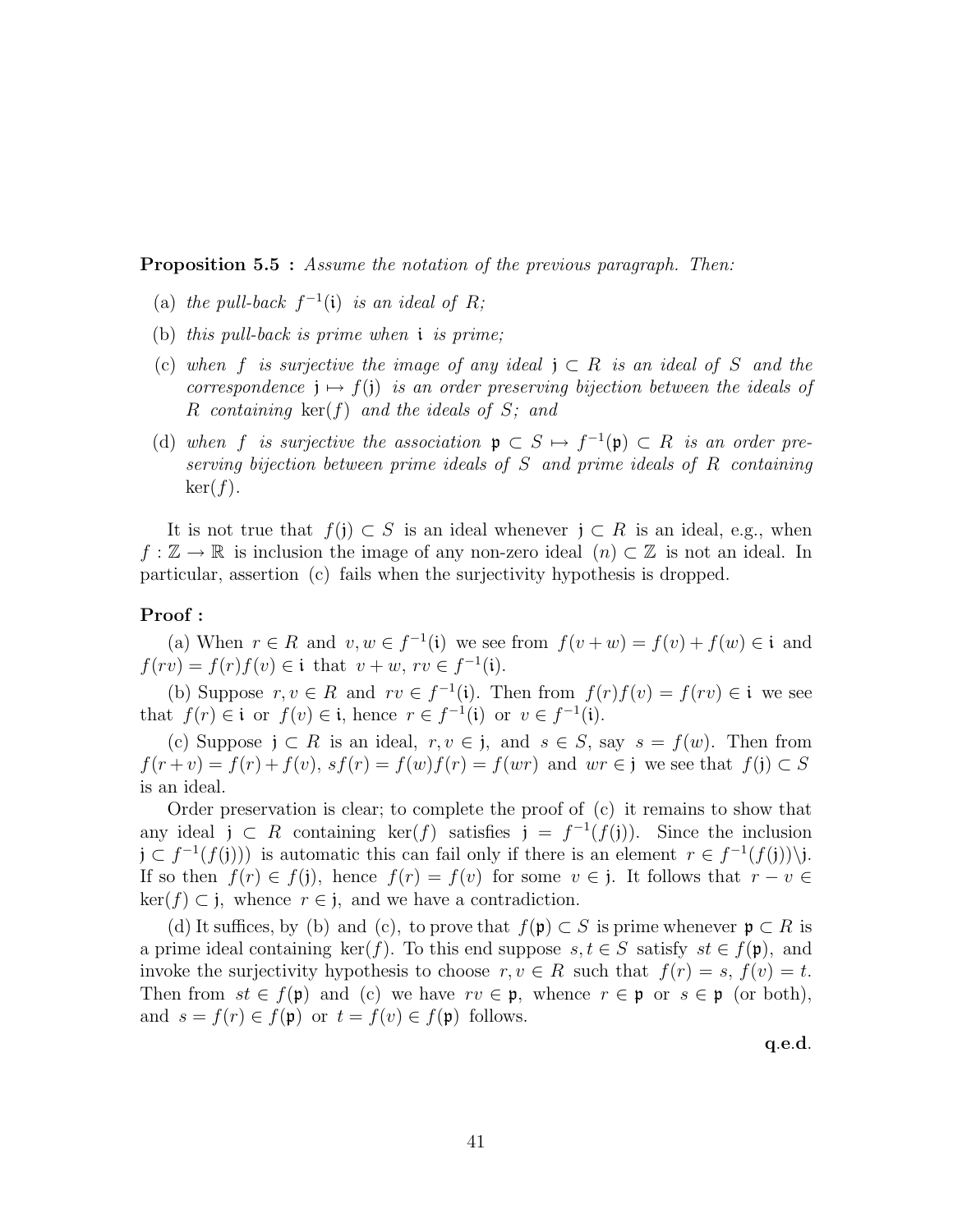It is immediate from Proposition 5.5(b) that any ring homomorphism  $f: R \to S$ induces a mapping<sup>69</sup>  $f^*$ : Spec $(S) \to \text{Spec}(R)$ , i.e.,

(5.6) 
$$
f^* : \mathfrak{p} \in \text{Spec}(S) \mapsto f^{-1}(\mathfrak{p}) \in \text{Spec}(R).
$$

**Proposition 5.7** : When  $f: R \to S$  is a ring homomorphism the following assertions hold.

- (a) For any  $r \in R$  one has (i)  $(f$ \*)<sup>-1</sup>( $D(r)$ ) =  $D(f(r))$ .
- (b) When  $Spec(R)$  and  $Spec(S)$  are endowed with the Zariski topologies the mapping  $f^*$ :  $Spec(S) \rightarrow Spec(R)$  is continuous.

In (i) the sets  $D(r)$  and  $D(f(r))$  are collections of prime ideals within R and S respectively. Notation such as  $D_R(r)$  and  $D_S(f(a))$  would be helpful for keeping the distinction in mind, but is not customary.

### Proof :

(a) For any  $\mathfrak{q} \in \text{Spec}(S)$ , i.e., for any prime ideal  $\mathfrak{q} \subset S$ , one has

$$
\begin{array}{rcl}\n\mathfrak{q} \in (f^*)^{-1}(D(r)) & \Leftrightarrow & f^*(\mathfrak{q}) \in D(r) \\
& \Leftrightarrow & f^{-1}(\mathfrak{q}) \in D(r) \\
& \Leftrightarrow & r \notin f^{-1}(\mathfrak{q}) \\
& \Leftrightarrow & f(r) \notin \mathfrak{q} \\
& \Leftrightarrow & \mathfrak{q} \in D(f(r)),\n\end{array}
$$

and (i) follows.

(b) Since  $\{D(r)\}_{r\in R}$  is a basis for the Zariski topology on any ring R, this is immediate from (a).

q.e.d.

**Corollary 5.8** : Any surjective ring homomorphism  $f: R \rightarrow S$  induces a continuous injection  $f^* : \text{Spec}(S) \to \text{Spec}(R)$  having as range those prime ideals containing  $\ker(f)$ . Indeed, the mapping  $f^*$  is an embedding, i.e., a homeomorphism onto this range (when this range is given the induced topology).

<sup>&</sup>lt;sup>69</sup>The notation  $f^*$  (read f "upper star") is from [A-M, Exercise 21, p. 13], and is consistent with notation used for analogous induced mappings in differential geometry. Another common notation for  $f^*$  is "f (read "f adjoint", "adjoint f" or "the adjoint of  $f$ ").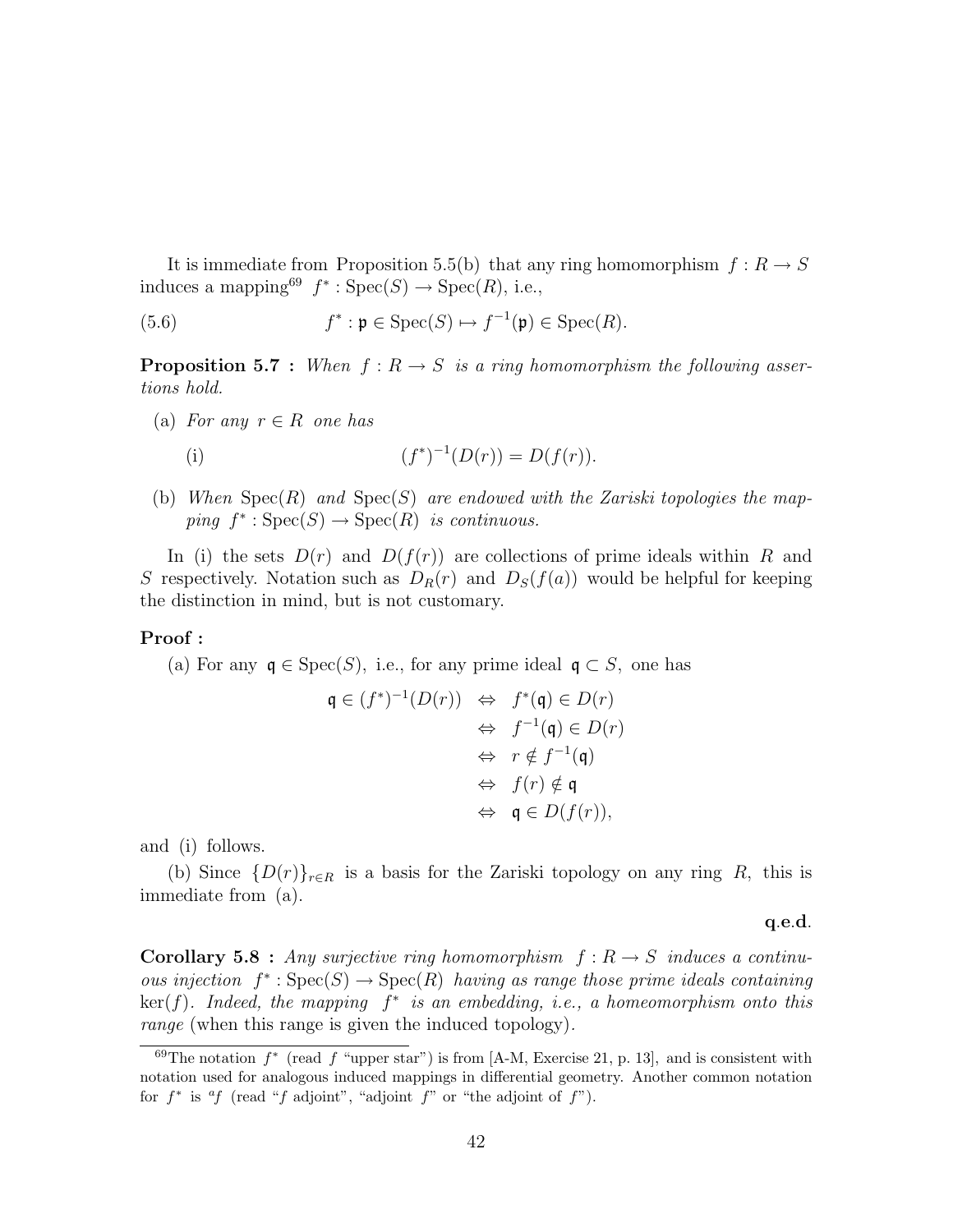**Proof**: The initial assertion is immediate from Proposition 5.7 and Proposition 5.5(d). To verify the final assertion we need the following observation: for any  $\mathfrak{p} \in$  $Spec(R)$  not containing ker(f) and any  $r \in R$  one has

(i) 
$$
f(r) \in f(\mathfrak{p}) \qquad \Leftrightarrow \qquad r \in \mathfrak{p}.
$$

Indeed,  $f(r) \in f(\mathfrak{p})$  holds if and only if  $r \in f^{-1}(f(\mathfrak{p}))$ , and  $f^{-1}(f(\mathfrak{p})) = \mathfrak{p}$  by Proposition 5.5(d).

We claim that for any  $r \in R$  we have

(ii) 
$$
f^*(D(f(r))) = D(r).
$$

To verify this simply note that for any  $\mathfrak{p} \in \text{Spec}(R)$  not containing ker(f) we have

$$
\mathfrak{p} \in f^*(D(f(r))) \Leftrightarrow \mathfrak{p} \in f^{-1}(D(f(r)))
$$
  
\n
$$
\Leftrightarrow f(\mathfrak{p}) \in D(f(r))
$$
  
\n
$$
\Leftrightarrow f(r) \notin f(\mathfrak{p})
$$
  
\n
$$
\Leftrightarrow r \notin \mathfrak{p} \qquad \text{(by (i))}
$$
  
\n
$$
\Leftrightarrow \mathfrak{p} \in D(r).
$$

The continuity of  $(f^*)^{-1}$  is immediate from (ii).  $q.e.d.$ 

**Theorem 5.9 :** Assigning Spec $(R)$  to each (commutative) ring R (with unity) and  $f^*$ :  $Spec(S) \rightarrow Spec(R)$  to each ring homomorphism  $f: R \rightarrow S$  constitutes a contravariant functor  $\gamma$  from the category of rings and ring homomorphisms to the category of topological spaces and continuous functions.

**Proof :** Verification of the properties required of a functor is again routine. q.e.d.

As a consequence of Theorem 5.9 we now have two covariant functors from the category of classical  $(A, B)$ -affine algebraic sets and  $(A, B)$ -morphisms to the category of topological spaces and continuous functions: the composition of the functors  $\alpha$ ,  $\iota$  and  $\gamma$  of Theorem 3.15, Diagram 5.3 and Theorem 5.9, and the functor  $\beta$  of Theorem 4.10 and Diagram 5.1. The finishing touch on that diagram is achieved by defining  $\delta := \gamma \circ \iota \circ \alpha \circ \beta^{-1}$ .

**Example 5.10**: The parabola  $y = x^2$  and y-axis are not isomorphic as classical  $(\mathbb{R}, \mathbb{R})$ -affine algebraic subsets of  $\mathbb{R}^2$ . To verify this first note that an isomorphism (in the category of classical  $(\mathbb{R}, \mathbb{R})$ -affine algebraic sets and regular mappings) between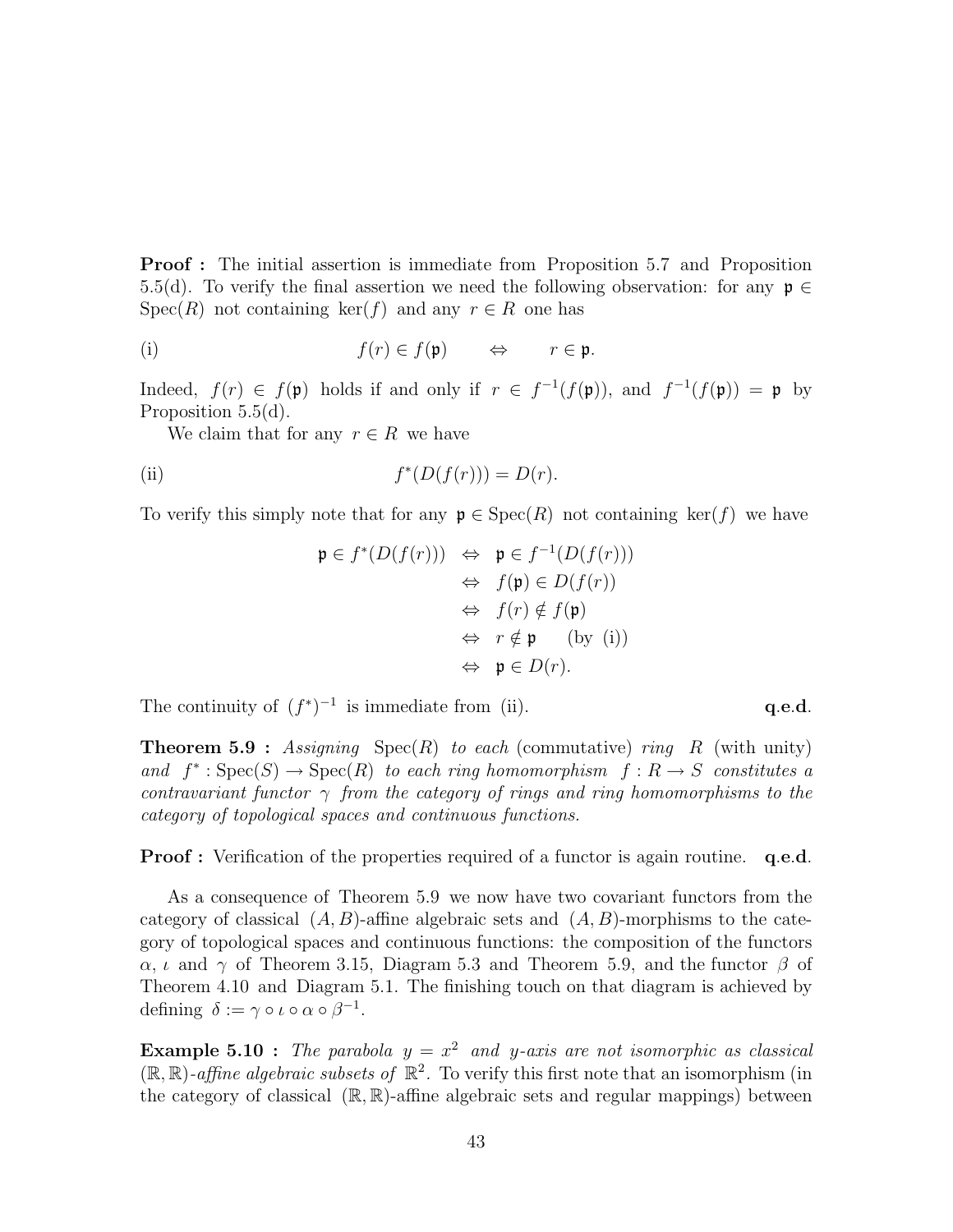the usual x-axis and the given parabola is defined by the polynomial mapping  $t \in$  $\mathbb{R} \mapsto (t, t^2) \in \mathbb{R}^2$ , with the inverse being the restriction of the projection  $(x_1, x_2) \mapsto$  $t = x_1$ . The coordinate rings of these two algebraic sets are therefore isomorphic, and from Example 3.3(f) we see that this coordinate ring must be (ring isomorphic to)  $\mathbb{R}[x]$ . On the other hand, from Example 3.3(i) we see that the coordinate ring of the y-axis is  $\mathbb R$ . If the parabola and y-axis were isomorphic it would follow from Theorem 5.9 that  $Spec(\mathbb{R})$  and  $Spec(\mathbb{R}[x])$  would be homeomorphic, whereas from Examples 5.1(d) and (e) we see that this cannot be the case<sup>70</sup>.

<sup>&</sup>lt;sup>70</sup>As the reader has undoubtedly noticed, one can give a simple straightforward proof of the italicized statement beginning this example without mentioning prime spectra at all. But to have done so would have defeated the purpose of illustrating Theorem 5.9. One needs to develop additional machinery before serious examples of that result can be presented.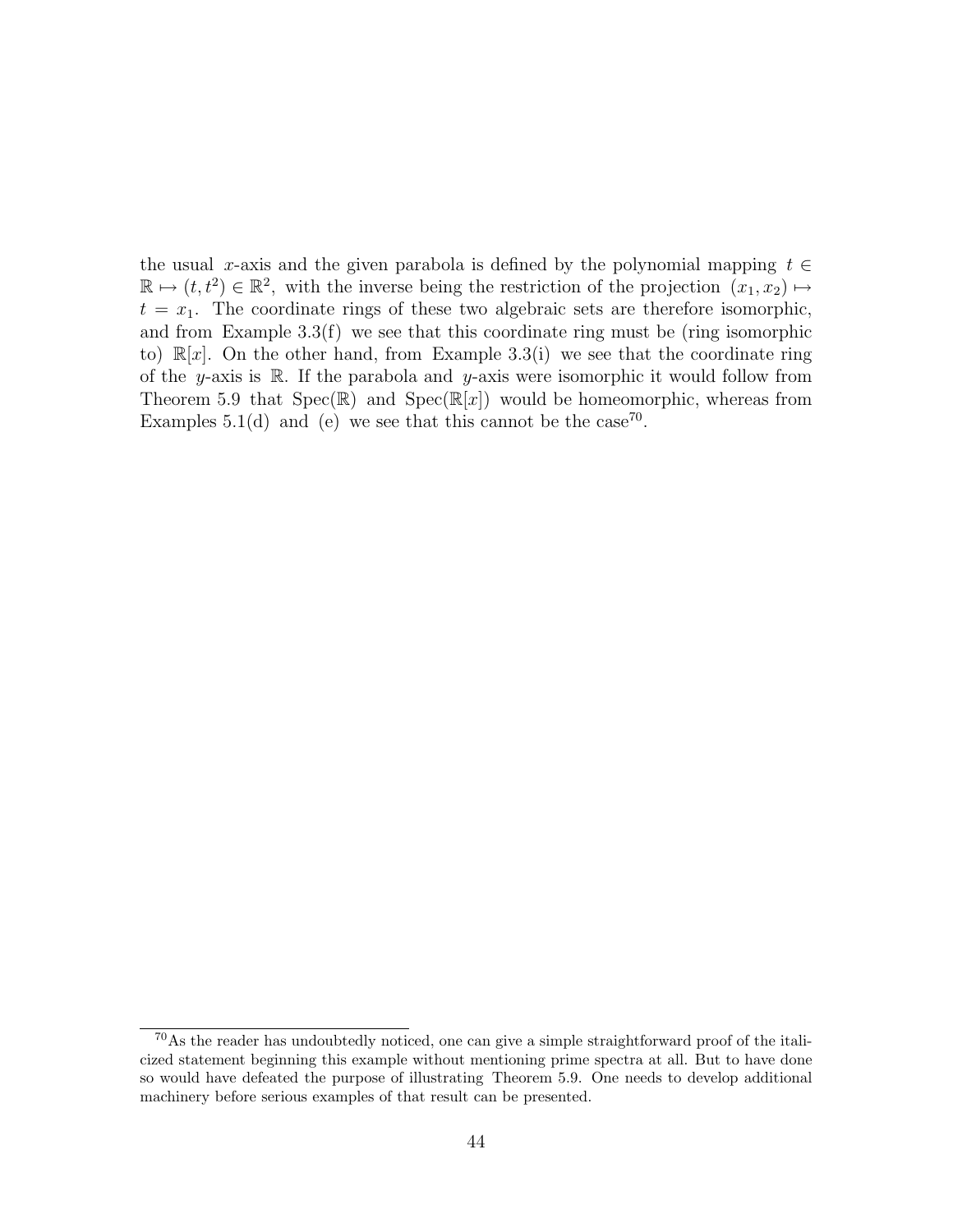# 6. Viewing an Algebraic Set  $\mathcal V$  within  $\text{Spec}(A_B[\mathcal V])$

We continue with the notation of the previous section. In particular,  $B \supset A$  is an extension of integral domains unless specifically stated otherwise.

For ease of reference we reproduce Diagram 5.3, which we henceforth reference as Diagram 5.4.



Diagram 5.4

At the object level the functor  $\delta$  assigns, to each classical  $(A, B)$ -affine algebraic set  $\mathcal{V} \subset \mathbb{A}_{A}^{n}(B)$  with the  $(A, B)$ -Zariski topology, the topological space  $\text{Spec}(A_{B}[\mathcal{V}])$ . Although it is not relevant at the categorical level<sup>71</sup>, this suggests that it might be possible to define, for each classical  $(A, B)$ -affine algebraic set  $\mathcal V$ , a function from  $\mathcal V$ into  $Spec(A_B[\mathcal{V}])$ . This is our next goal. A few preliminaries are necessary.

For any point  $c = (b_1, b_2, \ldots, b_n) \in B^n$  the collection

(6.1) 
$$
\mathfrak{i}(\{c\}) := \{ p \in A[x] : p(c) = 0 \}
$$

is easily seen to be an ideal of  $A[x] = A[x_1, x_2, \ldots, x_n]$ . It is the *defining* (A,B)*ideal*<sup>72</sup> of c. Equivalently,

(6.2) 
$$
i({c}) := \ker(f_c), \quad \text{where} \quad f_c : p \in A[x] \mapsto p(c) \in B,
$$

i.e.,  $f_c: A[x] \rightarrow B$  is evaluation at c. (The definition and equivalence assertion in this paragraph do not require the integral domain assumption on the extension  $B \supset A$ .)

<sup>&</sup>lt;sup>71</sup>The functor  $\delta$  simply assigns  $V$  to Spec(A<sub>B</sub>[V]); it does not assign points of V to points of  $Spec(A_B[\mathcal{V}]).$ 

<sup>&</sup>lt;sup>72</sup>Since a singleton subset  ${c \in B^n}$  need not be algebraic, this definition cannot be regarded as a special case of (3.1).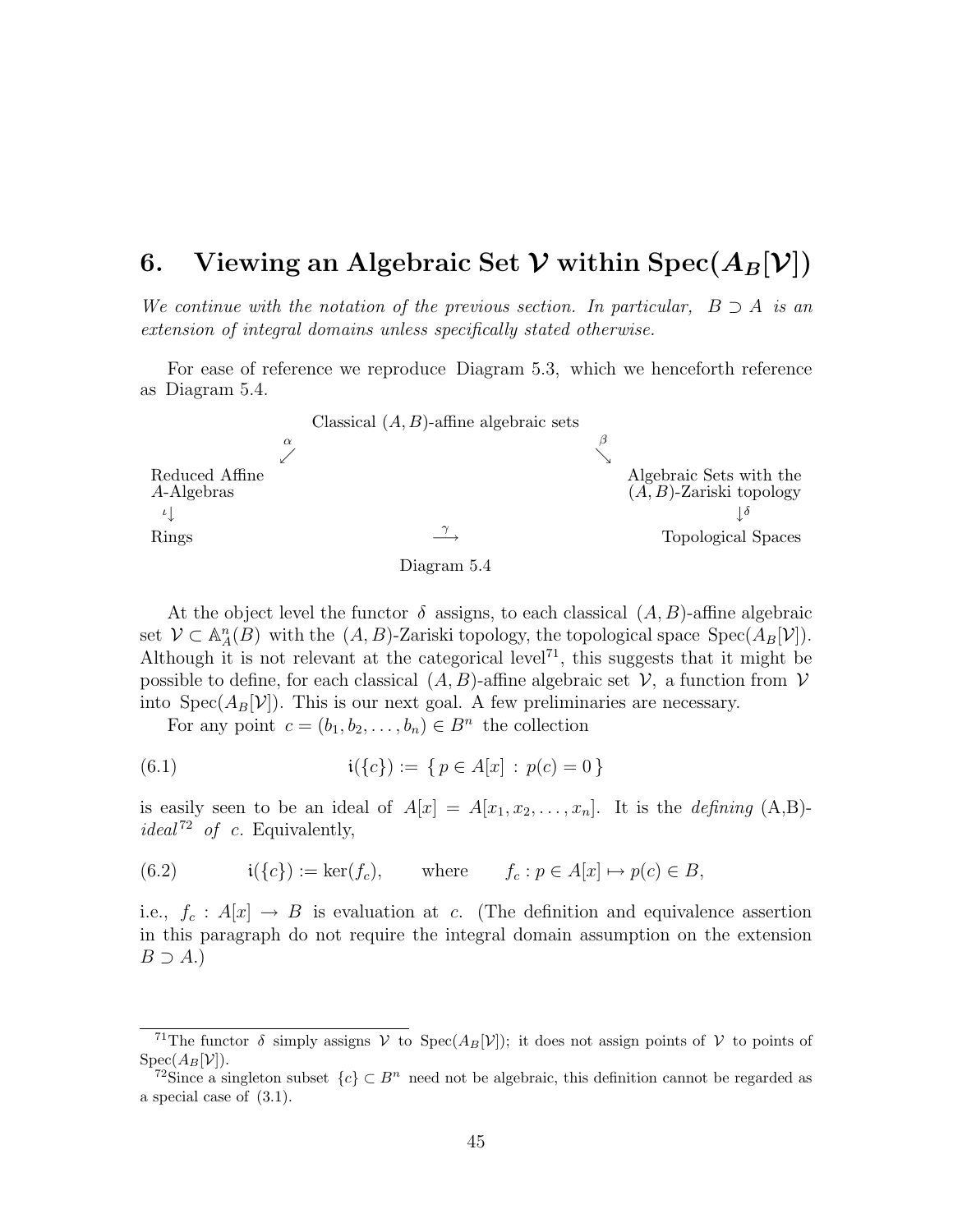**Examples 6.3** : Suppose  $\mathbb{Z} \subset A \subset B = \mathbb{R}$  and x is a single indeterminate over **Examples 6.3 :** Su<br>B. Let  $c := \sqrt{2} \in \mathbb{R}$ .

- (a) When  $A = \mathbb{Z}$  we have<sup>73</sup>  $\mathfrak{i}(\lbrace c \rbrace) = (x^2 2) \subset \mathbb{Z}[x]$ .
- (b) When  $A = B = \mathbb{R}$  we have  $\mathfrak{i}(\{c\}) = (x -$ √  $(2) \subset \mathbb{R}[x].$

**Proposition 6.4** : For any positive integer n the following assertions hold.

- (a) The defining  $(A, B)$ -ideal  $i({c}) \subset A[x]$  of any point  $c = (b_1, b_2, \ldots, b_n) \in$  $\mathbb{A}_{A}^{n}(B)$  is prime.
- (b) Suppose  $\mathcal{V} \subset \mathbb{A}_{A}^{n}(B)$  is an algebraic set,  $f : A[x] \to A_{B}[\mathcal{V}]$  is the canonical homomorphism onto the coordinate ring of  $\mathcal{V}$ , and  $c \in \mathcal{V}$ . Then ker(f) ⊂  $i({c}).$
- (c) When  $V \subset \mathbb{A}_{A}^{n}(B)$ ,  $c \in V$  and  $f : A[x] \to A_{B}[V]$  are as in (b) the image  $f(i({c}) \cap A_B[\mathcal{V}]$  is a prime ideal.

Recall that B is assumed an integral domain throughout the section.

#### Proof :

(a) From  $(6.2)$  and the First Isomorphism Theorem of ring theory<sup>74</sup> we see that  $A[x]/i$  is isomorphic to a subring of an integral domain, and is therefore an integral domain.

(b) For  $p \in A[x]$  we have  $p \in \text{ker}(f)$  if and only if  $p(b_1, b_2, \ldots, b_n) = 0$  for all  $(b_1, b_2, \ldots, b_n) \in \mathcal{V}$ . Since c is assumed in  $\mathcal{V}$ ,  $p(c) = 0$  follows, hence  $p \in i({c})$ . (c) Use (a), (b), and Proposition  $5.5(d)$ .

q.e.d.

Assume the hypotheses of Proposition 6.4, let  $\mathcal{V} \in \mathbb{A}_{A}^{n}(B)$  be a classical  $(A, B)$ affine algebraic set endowed with the  $(A, B)$ -Zariski topology, and let  $f : A[x] \rightarrow$  $A_B[\mathcal{V}]$  be the canonical (surjective) homomorphism. Then a mapping  $\varphi_{\mathcal{V}}: \mathcal{V} \to$  $Spec(A_B[\mathcal{V}])$  is defined by

(6.5) 
$$
\varphi_{\mathcal{V}} : c \in \mathcal{V} \mapsto f(\mathfrak{i}(\{c\})) \in \text{Spec}(A_B[\mathcal{V}]).
$$

<sup>&</sup>lt;sup>73</sup>Argue as in Footnote 21. (The notations  $(x^2 - 2)$  and  $(x - \sqrt{2})$ 2 ) used in these two examples indicate principal ideals of the indicated rings.)

<sup>74</sup>See Footnote 42.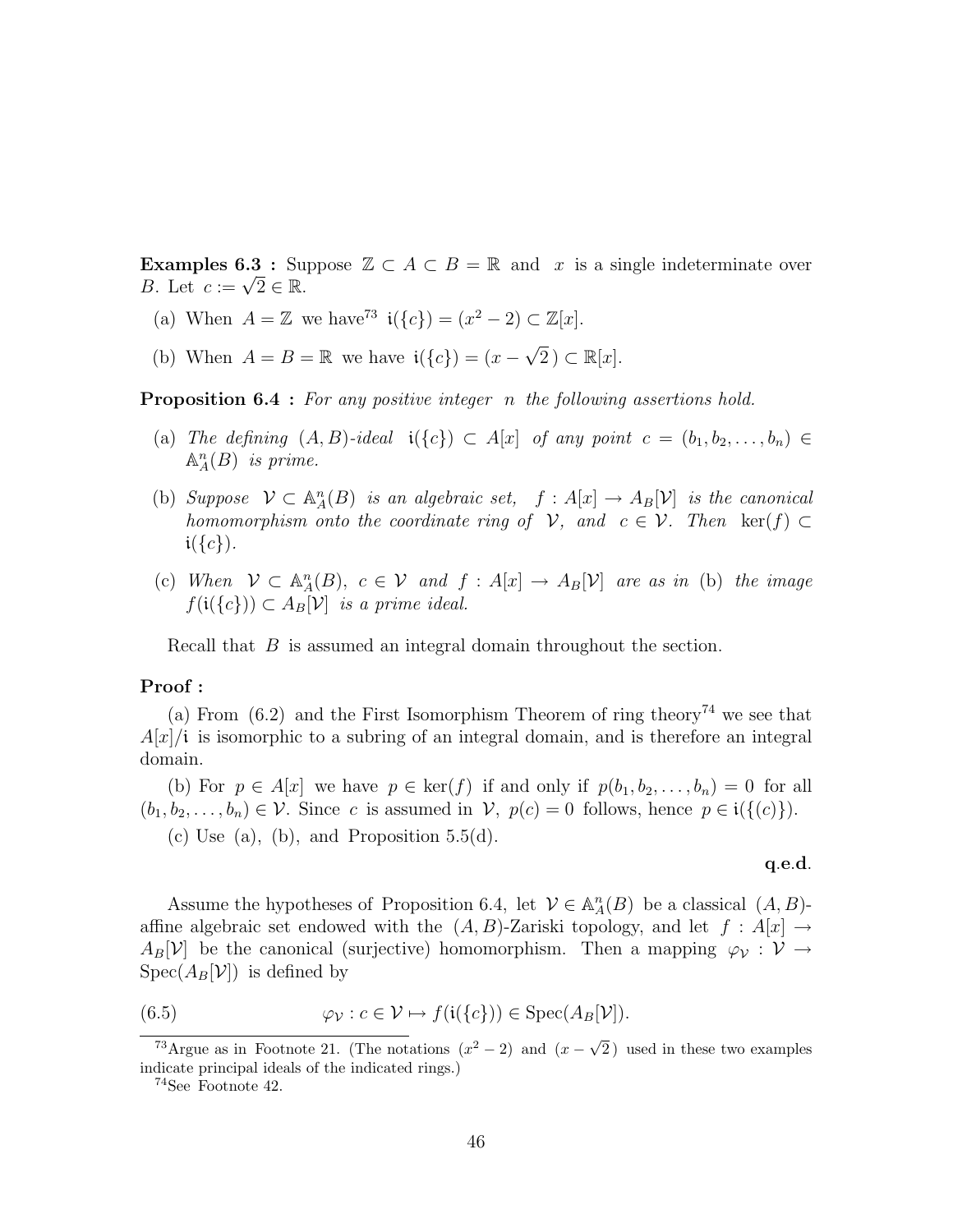It can be useful to imagine<sup>75</sup>  $\varphi_{\mathcal{V}}(\mathcal{V}) \subset \text{Spec}(A_B[\mathcal{V}])$  as the "image" of  $\mathcal{V}$  under the functor  $\delta$ . Indeed, with an eye on Diagram 5.4 recall that  $\beta^{-1}$  is forgetful; it simply strips the topology from V and therefore carries  $c \in V$  to  $c \in V$ . One then imagines  $\alpha$  and  $\iota \circ \alpha$  as carrying c to the prime ideal  $f(i({c}) \subset A_B[\mathcal{V}]$ , and of  $\gamma$ as converting this prime ideal to the point  $\varphi_{\mathcal{V}}(c)$  of  $\text{Spec}(A_B[\mathcal{V}])$ .

**Proposition 6.6 :** Let  $\varphi_{\mathcal{V}} : \mathcal{V} \to \text{Spec}(A_B[\mathcal{V}])$  be defined as in (6.5). Then:

(a) for any  $p \in A[x]$  one has<sup>76</sup>

(i) 
$$
\varphi_{\mathcal{V}}^{-1}(D(f(p))) = \mathcal{V} \backslash \mathcal{V}(\{p\});
$$

and

(b)  $\varphi_{\mathcal{V}}$  is continuous.

**Proof :** In the proof we denote cosets in  $A_B[\mathcal{V}]$  with brackets []. In particular, we write (i) as

$$
\varphi_{\mathcal{V}}^{-1}(D([p])) = \mathcal{V} \setminus \mathcal{V}(\{p\}).
$$

(a) Choose any  $c \in \mathcal{W}$  and observe that

(ii) 
$$
f(p) \in f(\mathfrak{i}(\{c\})) \Leftrightarrow p \in \mathfrak{i}(\{c\}).
$$

Indeed, the forward implication is is immediate from Proposition 5.5(d), and the reverse is obvious. It follows that

$$
c \in \varphi_{\mathcal{V}}^{-1}(D([p])) \Leftrightarrow \varphi_{\mathcal{V}}(c) \in D([p])
$$
  
\n
$$
\Leftrightarrow f(\mathfrak{i}(\{c\})) \in D([p])
$$
  
\n
$$
\Leftrightarrow [p] \notin f(\mathfrak{i}(\{c\}))
$$
  
\n
$$
\Leftrightarrow f(p) \notin f(\mathfrak{i}(\{c\}))
$$
  
\n
$$
\Leftrightarrow p \notin \mathfrak{i}(\{c\}) \text{ (by (ii))}
$$
  
\n
$$
\Leftrightarrow p(c) \neq 0
$$
  
\n
$$
\Leftrightarrow c \in \mathcal{V} \setminus \mathcal{V}(\{p\}),
$$

<sup>75</sup>So long as one does not take the discussion in this paragraph too seriously: under closer scrutiny many of the statements are easily seen to be unsupportable.

<sup>&</sup>lt;sup>76</sup>When A and B are subsets of a set C we denote the difference  $\{c \in A : c \notin B\}$  of A and B by  $A \setminus B$ . (It is not assumed that  $B \subset A$ .)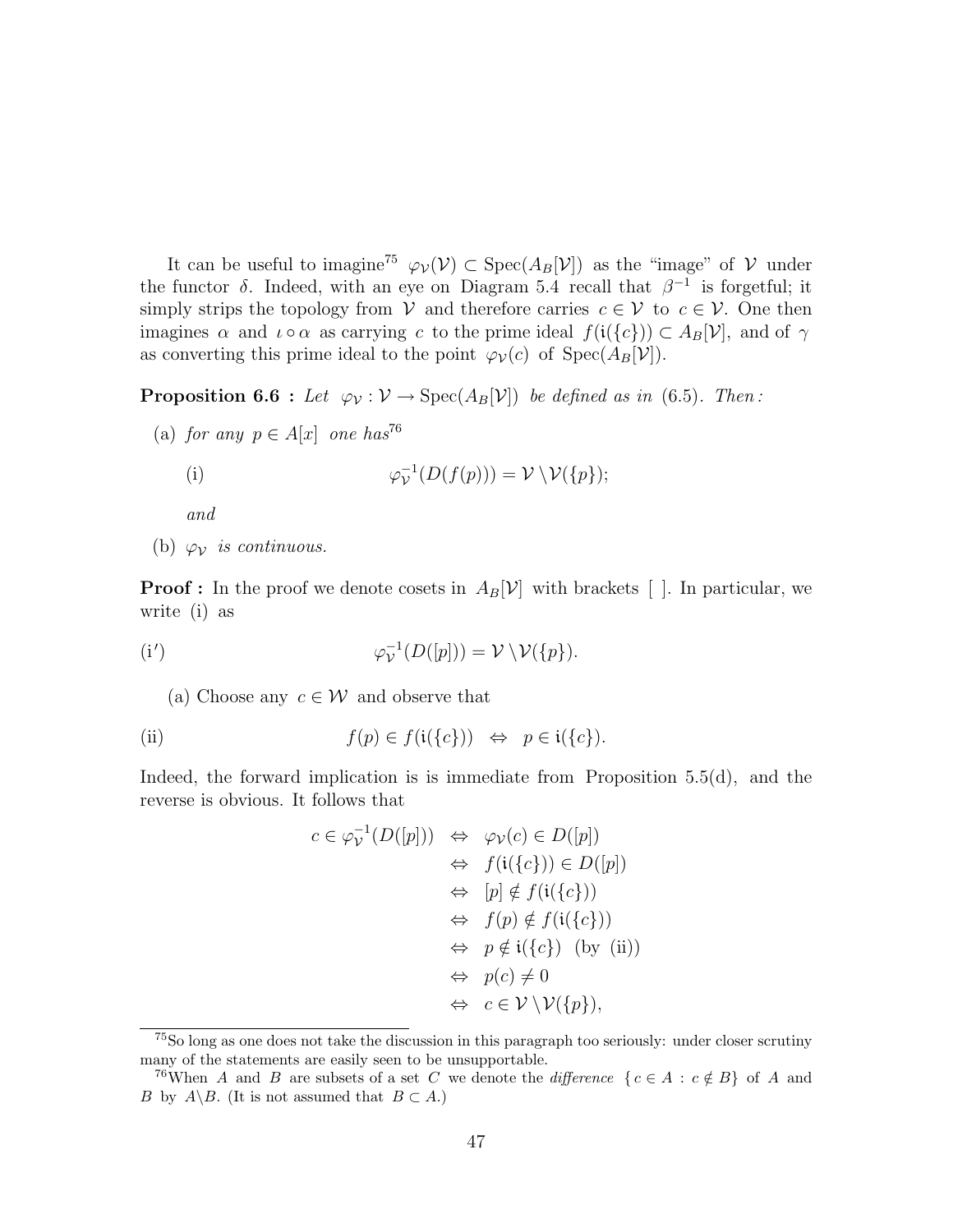and  $(i')$  is thereby established.

(b) The collection  $\{D([q])\}_{q\in A_B[\mathcal{V}]}$  is a basis for the Zariski topology on Spec( $A_B[\mathcal{V}]$ ), and and  $\mathcal{V}(\{p\})$  is closed in  $\mathbb{A}_A^n(B)$ . The result is therefore immediate from (a).

q.e.d.

This idea of "pushing" an algebraic set  $V$  into  $Spec(A_B[V])$  (as in (6.5)) has proven so successful that many contemporary algebraic geometry texts, after paying the obligatory lip service to the origins of the subject, immediately launch into the study of prime spectra of rings and the associated sheaves and schemes (whatever these may be). When these objects are well-understood one can recapture the classical settings up to isomorphism, and one can therefore argue that nothing has been lost. Admittedly, tremendous generality has been gained, but these modern treatments often sacrifice geometric intuition, at least at the outset, when this is not really necessary<sup>77</sup>.

We will have much more to say about the mapping (6.5). Indeed, it could well be regarded as the central focus of these notes<sup>78</sup>. However, understanding the role of this mapping in contemporary formulations algebraic geometry will require the introduction of several new ideas, as well as refinements of several of those already introduced.

<sup>77</sup>It has not escaped this author's thinking that one could criticize the presentation in these notes on precisely the same grounds. The problem is: a considerable amount of material must be presented before one can achieve any real benefits, and there is always the possibility that dwelling too long on background material will kill all interest on the part of readers, even those who arrived on the scene with good intentions.

<sup>&</sup>lt;sup>78</sup>Our main references were [Mac, Chapter 3, pp. 23-4] and [Ku, Chapter 1,  $\S 4$ , pp. 24-5]. For the full story see [Hart, Chapter 2, §2, pp. 77-8, particularly Proposition 2.6].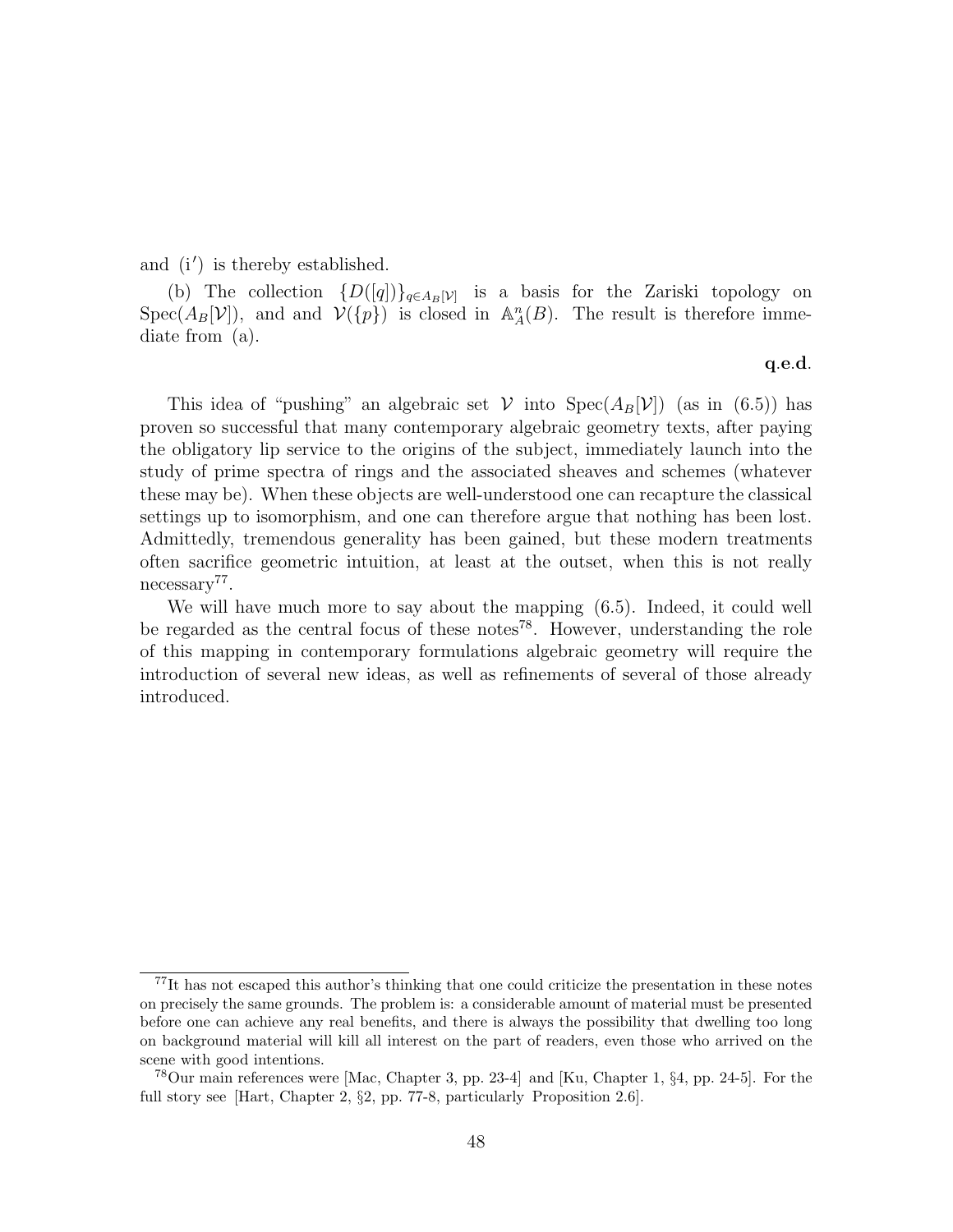# 7. Maximal Ideals

Throughout the section R is a ring.

A proper ideal  $\mathfrak{m} \subset R$  is (a) maximal (ideal) if  $R/\mathfrak{m}$  is a field. Example: for any prime  $p \in \mathbb{Z}$  the factor ring  $\mathbb{Z}_p = \mathbb{Z}/(p)$  is a field, and the ideal  $(p) \subset \mathbb{Z}$  is therefore maximal. In algebraic geometry the most important example is that given in assertion (c) of the next result.

**Theorem 7.1 :** Suppose  $B \supset A$  is an extension of rings,  $n \geq 1$  is an integer, and  $c = (b_1, b_2, \ldots, b_n)$  is any point of  $\mathbb{A}^n_A(B)$ . Then:

- (a) the defining ideal  $i({\lbrace c \rbrace})$  of c (i.e., of the singleton set  ${\lbrace c \rbrace}$ ) is the kernel of the A-algebra homomorphism  $f_c : p \in A[x] := A[x_1, x_2, \ldots, x_n] \mapsto p(c) \in B;$
- (b)  $\mathfrak{i}(\lbrace c \rbrace)$  is prime if  $A = B$  and  $B$  is an integral domain; and
- (c)  $i({c})$  is maximal if  $A = B$  and B is a field.

Moreover, when  $A = B$  one has

(i) 
$$
\mathbf{i}(\{c\}) = (x_1 - b_1, x_2 - b_2, \dots, x_n - b_n) \subset B[x] = B[x_1, x_2, \dots, x_n]
$$

(regardless of any field or integral domain assumption on B).

**Proof :** Assertion (a) we noted in (6.2), and the final assertion was established in Example 3.3(e). (They are restated here simply for ease of reference.) Only (b) and (c) require proof.

The hypothesis  $A = B$  ensures that the ring homomorphism  $f : B[x] \to B$  is surjective, since an arbitrary point  $b \in B$  is then the image of c under the mapping associated with the constant polynomial b. The First Isomorphism Theorem of ring theory<sup>79</sup> then guarantees that  $B \simeq B[x]/\text{ker}(f)$ . If B is an integral domain it follows (from the definition of a prime ideal) that  $\ker(f)$  must be prime; if B is a field it must be maximal.  $q.e.d.$ 

#### Proposition 7.2 :

- (a) Any maximal ideal is a prime ideal.
- (b) Any maximal ideal is a radical ideal.

<sup>79</sup>See Footnote 42.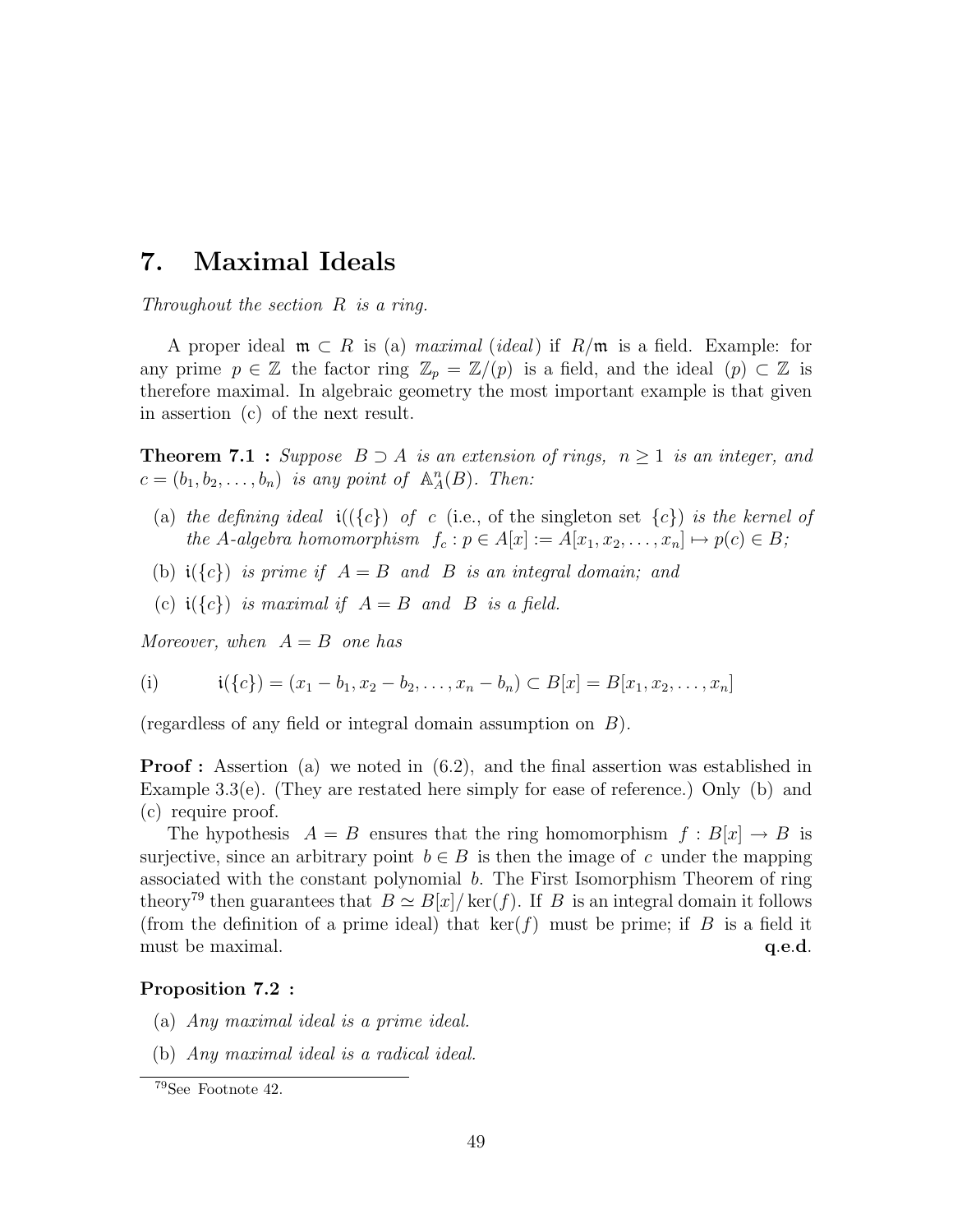## Proof :

- (a) All fields are integral domains.
- (b) All prime ideals are radical ideals.

q.e.d.

The "maximal" designation arises from the following characterization.

**Proposition 7.3** : For any proper ideal  $i \in R$  the following assertions are equivalent :

- (a) i is maximal;
- (b) for any ideal j satisfying  $i \subset j$  one has either  $j = i$  or  $j = R$ .

Assertion (b) is a common definition of a maximal ideal. Indeed, in many of our proofs it will be used in place of the definition we have given.

#### Proof :

(a)  $\Rightarrow$  (b) : Suppose the inclusion  $i \subset j$  is proper and  $r \in j \setminus i$ . Since  $R/i$  is a field the element  $[r] \in R/\mathfrak{i}$  is invertible, and we can therefore find an element [s] in this factor ring such that  $[r][s] = [1]$ , i.e., an element  $s \in R$  such that  $1 - rs =: t \in i \subset j$ . But  $r \in \mathfrak{j} \Rightarrow rs \in \mathfrak{j}$ , hence  $rs + t = 1 \in \mathfrak{j}$ , and  $\mathfrak{j} = R$  follows.

(b)  $\Rightarrow$  (a) : Choose any non-zero element  $[r] \in R/i$  and let  $j \subset R$  be the ideal generated by i and r. Since  $r \notin i$  the inclusion  $i \in j$  is proper, hence  $j = R$ , and we conclude that there must be elements  $t \in \mathfrak{i}$  and  $s \in R$  such that  $t + s = 1$ . This gives  $[r][s] = [1]$  in  $R/i$ , proving that  $[r]$  is invertible.

q.e.d.

**Corollary 7.4 :** When  $f: R \to S$  is a surjective ring homomorphism the correspondence  $\mathfrak{m} \subset R \mapsto f(\mathfrak{m}) \subset S$  is a bijection between the maximal ideals of R containing  $\ker(f)$  and the maximal ideals of S.

**Proof :** Immediate from Propositions 7.2(a) and 5.5(d). q.e.d.

Let maxSpec $(R)$  denote the collection of maximal ideals of R. Since every maximal ideal is prime (Proposition 7.2(a)) we have  $\max Spec(R) \subset Spec(R)$ . The induced topology on max $Spec(R)$ , which we always assume, is again called the *Zariski topol*ogy.

The next result offers a hint as to why maximal ideals might be of interest to algebraic geometers.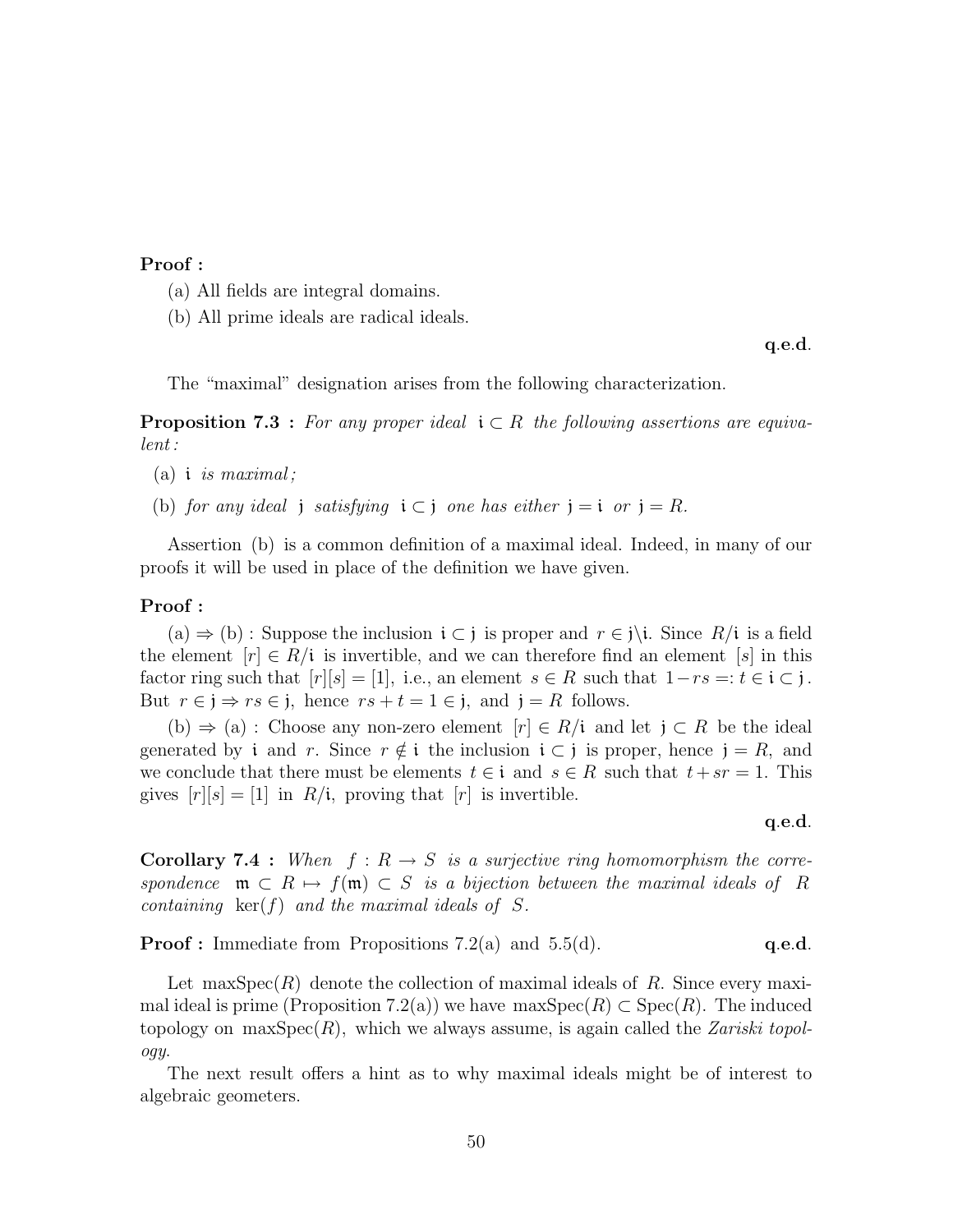**Proposition 7.5** : Suppose B is a field,  $A = B$ ,  $n \ge 1$ , and  $V \subset \mathbb{A}^n_A(B)$  is a classical B-affine algebraic set. Then

$$
\varphi_{\mathcal{V}}(\mathcal{V}) \subset \max \operatorname{Spec}(B_B[\mathcal{V}]).
$$

**Proof :** This is immediate from Theorem 7.1(c) (and definition  $(6.5)$ ). q.e.d.

Proposition 7.5, in turn, should suggest why we might be interested in the following result.

**Proposition 7.6 :** The following assertions are equivalent:

- (a) max $Spec(R)$  is dense in  $Spec(R)$ ; and
- (b) For each non-zero element  $r \in R$  there is a maximal ideal  $\mathfrak{m} \subset R$  not containing r.

**Proof :** Recall from (5.3a) that  $D(0) = \emptyset$ . It therefore suffices to prove that (b) is equivalent to  $D(r) \cap \max \operatorname{Spec}(R) \neq \emptyset$  for all  $0 \neq r \in R$ . But this is immediate from the definitions: we have

 $D(r) \cap \max \operatorname{Spec}(R) \neq \emptyset \Leftrightarrow$  there is a maximal ideal  $\mathfrak{m} \subset D(r)$  $\Leftrightarrow$  there is a maximal ideal  $\mathfrak{m} \subset R$  such that  $r \notin \mathfrak{m}$ .

q.e.d.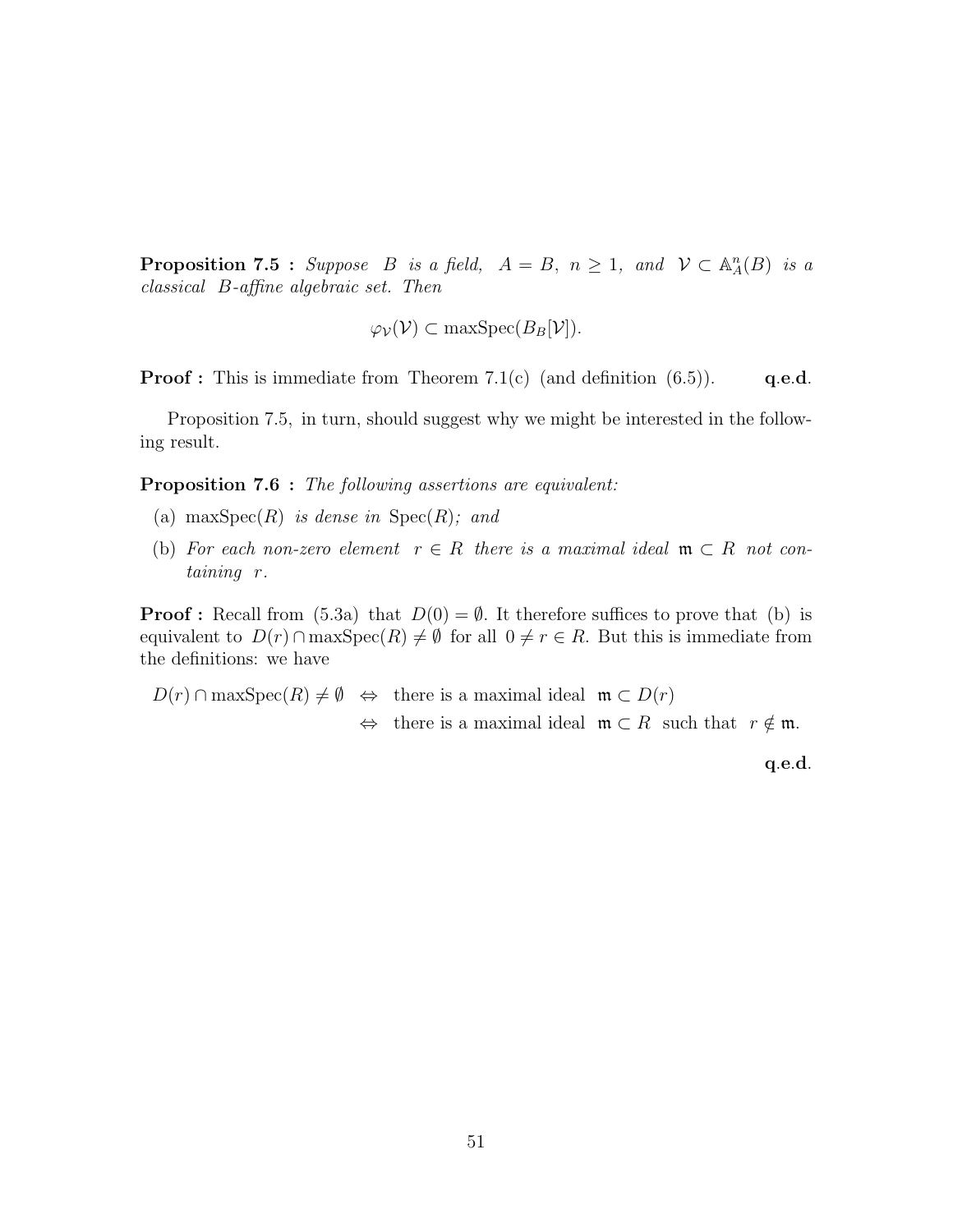## 8. A Generalization of Affine Algebraic Sets

We need a few basic ideas from category theory.

Let C and D be arbitrary categories, and let S be the category of sets and set mappings.

- (a) A functor  $T: \mathcal{C} \to \mathcal{D}$  is *faithful* if for any two objects  $C_1, C_2$  of  $\mathcal{C}$  and any two morphisms  $C_1 \xrightarrow{f_1} C_2$ ,  $C_1 \xrightarrow{f_2} C_2$  one has  $f_1 = f_2$  if  $Tf_1 = Tf_2$ . Examples: the forgetful functor on the category of groups and group homomorphisms and the forgetful functor on the category of topological spaces and continuous mappings. (The definition is from [M, Chapter I, §3, p. 14].)
- (b) The category C is *concrete* if there is a faithful functor  $T : \mathcal{C} \to \mathcal{S}$ , and when this is the case and C is an object of C one refers to  $TC$  as the underlying set (of C). Faithfulness allows one to view each morphism in C as a set mapping between the underlying sets. Examples: The category of topological spaces and continuous mappings is concrete. Indeed, when one defines a topological space as a pair  $(X, \tau)$ , with  $\tau$  the topology (i.e., the collection of subsets forming the topology), the underlying set is  $X$ . Similarly, the category of groups and group homomorphisms is a concrete category. (The definition is from [M, Chapter I, §7, p. 26]. For a somewhat less formal definition see [H, Chapter I, §7, Definition 7.6, p. 55].)
- (c) Let C be a concrete category, let X be a set, let C be an object of C, and let  $\iota: X \to C$  be a set mapping. The object C is free on X if for any object B of C and any set mapping  $f : X \to B$  there is a unique morphism  $f_c : C \to B$ which makes the diagram

$$
\begin{array}{ccc}\nC & \xrightarrow{fc} & B \\
\iota \uparrow & \nearrow & \\
X & & & \n\end{array}
$$

of set mappings commute. Example: When  $A$  is a ring the polynomial algebra  $A[x] = A[x_1, x_2, \ldots, x_n]$  is free on the set  $X := \{x_1, x_2, \ldots, x_n\}$  of (algebraically independent) indeterminates. (The definition is from [H, Chapter I, §7, Definition 7.7, p. 55].)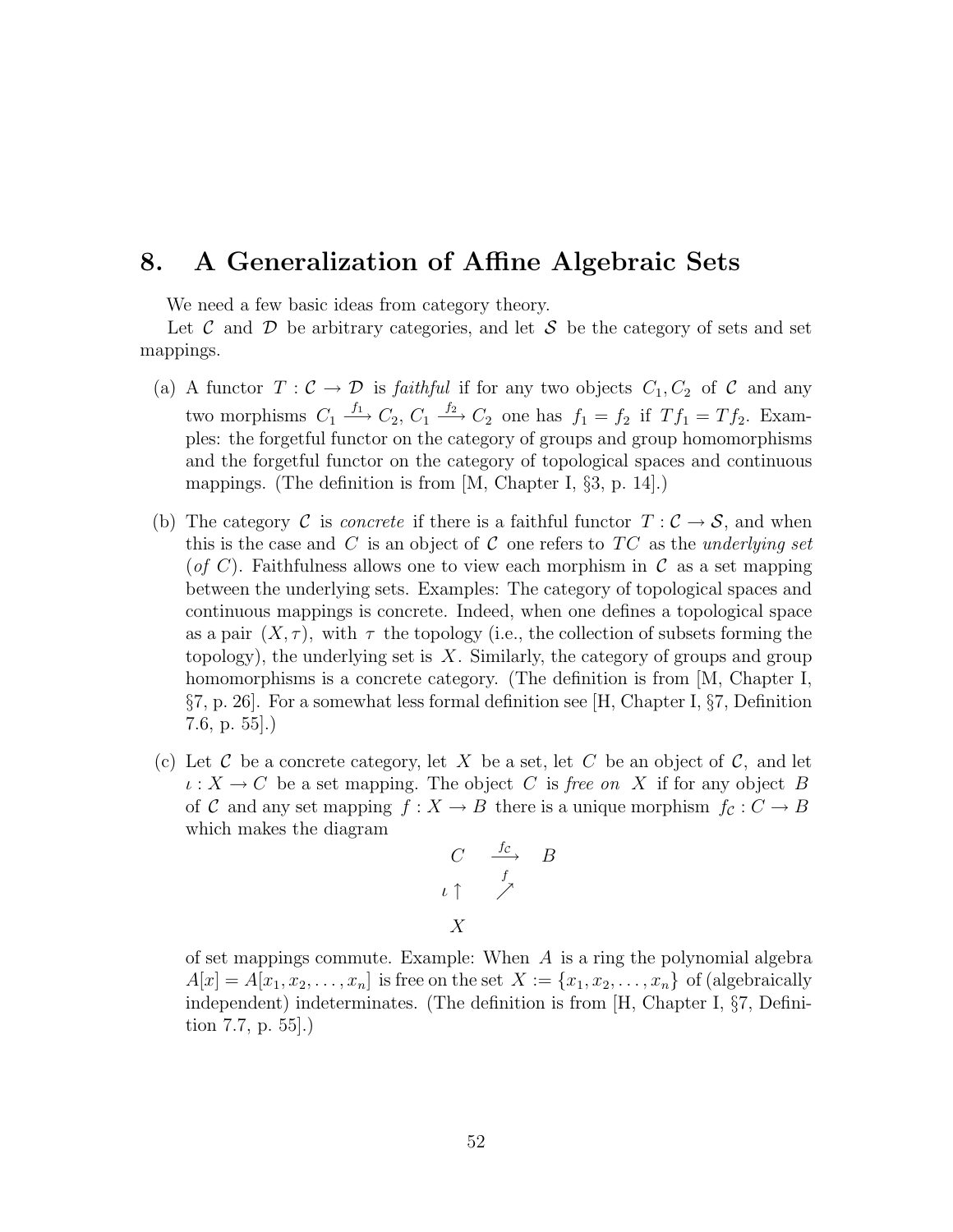Let  $\mathcal C$  be a concrete category and let  $C$  be an object of  $\mathcal C$  which is free on a non-empty finite set  $X = \{x_1, x_2, \ldots, x_n\}$ . Fix an object D of C and consider:

- the set  $mor(C, D)$  of morphisms from C to D;
- the set  $\mathcal{F}(X,D)$  of functions from X to D; and
- the set  $D^n := D \times D \times \cdots \times D$  of *n*-tuples of elements of D, wherein D and the Cartesian product are considered as sets.

From the definition of "free" the first two sets are in bijective correspondence. Specifically, a bijection  $\alpha : \text{mor}(C, D) \to \mathcal{F}(X, D)$  is given by the restriction mapping

(8.1) 
$$
\alpha: f \in \text{mor}(C, D) \mapsto f|_X \in \mathcal{F}(X, D).
$$

The second and third sets are also in bijective correspondence: in this case a bijection  $\beta$ :  $\mathcal{F}(X,D) \to D^n$  is given by

(8.2) 
$$
\beta: g \in \mathcal{F}(X, D) \mapsto (g(x_1), g(x_2), \dots, g(x_n)) \in D^n.
$$

Using these bijections one can define, for each element  $c \in C$ , a function  $\varphi_c : D^n \to$ D, i.e.,

(8.3) 
$$
\varphi_c : (d_1, d_2, \dots, d_n) \in D^n \longrightarrow ((\alpha^{-1} \circ \beta^{-1})(d_1, d_2, \dots, d_n)) (c) = ((\beta \circ \alpha)^{-1})(d_1, d_2, \dots, d_n)) (c).
$$

Now fix an element  $d_0 \in D$  and let  $\mathcal P$  be any collection of elements of C. We define the abstract<sup>80</sup> affine algebraic set  $V(\mathcal{P}) \subset D^n$  (corresponding to  $\mathcal{P}$ ) to be  $\cap_{c \in \mathcal{P}} \varphi_c^{-1}(\{d_0\}),$  i.e.,

$$
(8.4) \quad \mathcal{V}(\mathcal{P}) := \{ (d_1, d_2, \dots, d_n) \in D^n : \varphi_c(d_1, d_2, \dots, d_n) = d_0 \text{ for all } c \in \mathcal{P} \}.
$$

The idea is hopefully clear: the distinguished element  $d_0$  plays the role of 0 in classical affine algebraic geometry.

#### Examples 8.5 :

(a) Let  $B \supseteq A$  be an extension of integral domains and let C be the category of A-algebras, which we note is concrete. Choose algebraically independent elements  $x_1, x_2, \ldots, x_n$  over B, wherein  $n \geq 1$ , and take  $C := B[x] :=$  $B[x_1, x_2, \ldots, x_n], D := B$ , and  $d_0 := 0$ . Then C is free on  $\{x_1, x_2, \ldots, x_n\}$  and

<sup>80</sup>The terminology proves to be convenient, but is not standard.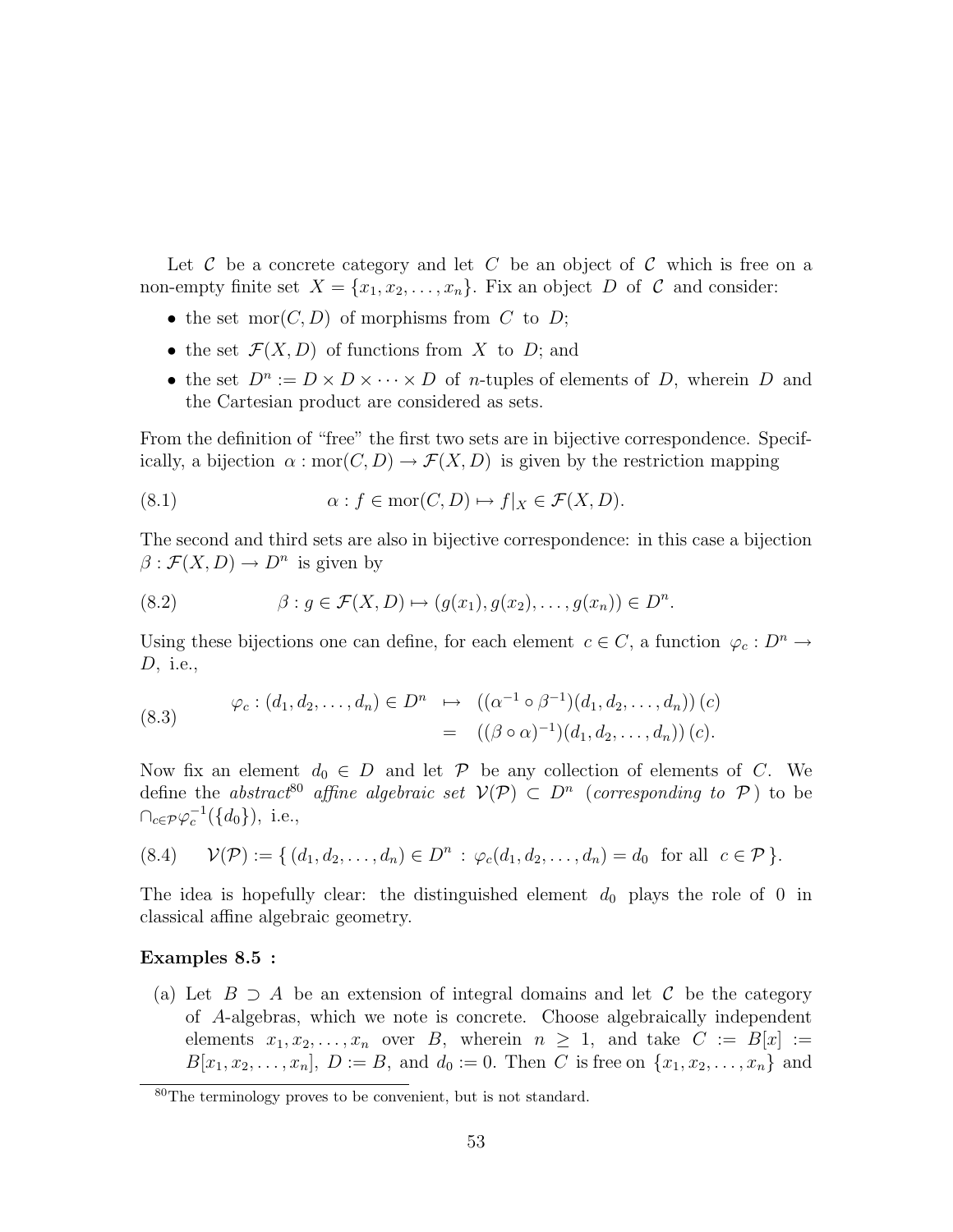all conditions in the discussion above are satisfied. For  $(d_1, d_2, \ldots, d_n) \in D^n$ the morphism  $(\beta \circ \alpha)^{-1} \in \text{mor}(C, D)$  is simply evaluation at  $(d_1, d_2, \ldots, d_n)$ and  $\mathcal{V}(\mathcal{P})$ , for any collection  $\mathcal{P} \subset A[x] := A[x_1, x_2, \ldots, x_n]$ , is the classical  $(A, B)$ -algebraic set defined by  $\mathcal{P}$ .

- (b) In the subject of differential algebraic geometry one mimics the situation in (a) by replacing  $B[x]$  with  $B\{x\} = B\{x_1, x_2, \ldots, x_n\}$ , wherein  $B \supset A$  is a differential ring extension and the  $x_j$  are "differential indeterminates," this last condition having the implication that  $B[x]$  is free on the set  $\{x_1, x_2, \ldots, x_n\}$ . In this context sets of the form  $\mathcal{V}(\mathcal{P}) \subset B^n$  are called *differential algebraic* sets, and one can construct analogues of the functors we have developed for the classical  $(A, B)$ -affine algebraic sets. Defining ideals become *defining differential ideals*, and  $Spec(R)$  is replaced by Diffspec $(R)$  (read "diff speck are").
- (c) There are even more abstract variations on the notion of an algebraic set, e.g., see [B-M-R], where one works in a category of groups and defining ideals are replaced by defining normal subgroups.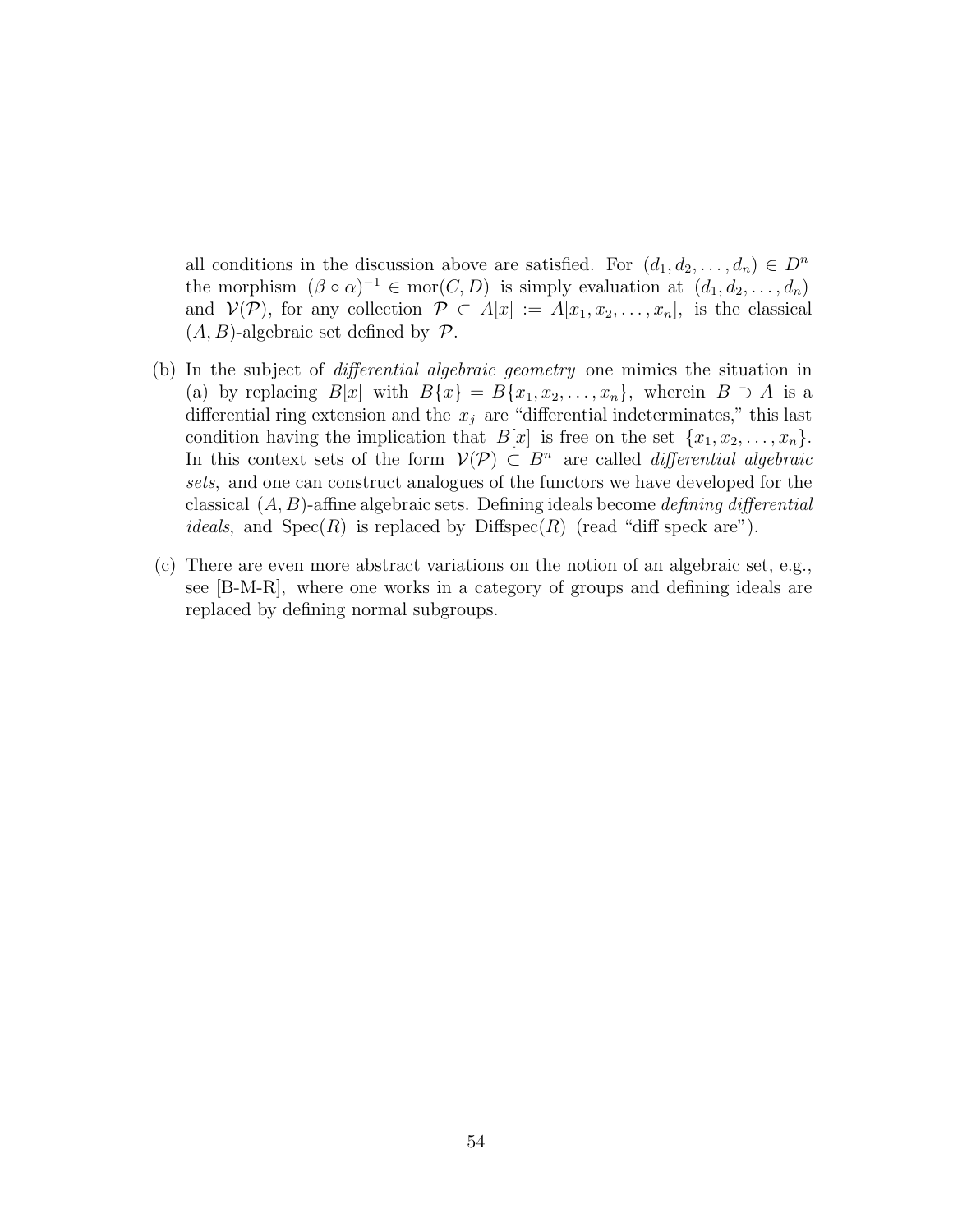# Part II - Topological Considerations

In Part II we concentrate on the topological aspects of affine algebraic geometry. So far as seems reasonable we keep the treatment fairly general, i.e., we formulate definitions and propositions in arbitrary topological spaces, although not in §9. The main result of Part II is Theorem 11.15, which shows that when  $B$  is an integral domain, any classical  $(A, B)$ -affine algebraic set decomposes into a finite number of "irreducible components." This is somewhat analogous to the Fundamental Theorem of Arithmetic: any integer factors into a finite product of primes.

When X is a non-empty set the complement  $X \setminus Y$  in X of a subset  $Y \subset X$  is denoted  $Y^c$ .

## 9. Zariski Closures

#### The Case of Classical Affine Algebraic Sets

In this subsection  $B \supset A$  is an extension of rings, n is a positive integer, and  $A[x] = A[x_1, x_2, \ldots, x_n]$  is the usual polynomial algebra in *n*-variables.

The  $(A, B)$ -Zariski topology on  $B<sup>n</sup>$  was defined in terms of the association between ideals  $i \text{ }\subset A[x]$  and their corresponding zero sets  $\mathcal{V}(i) \subset B^n$  (under the assumption that  $B$  is an integral domain). We can get a deeper understanding of the closed sets in this topology by extending definition  $(3.1)$  beyond classical  $(A, B)$ affine algebraic sets. Specifically, given any subset  $C \subset B^n$  we generalize (3.1) and (6.1) simultaneously by setting

$$
\mathfrak{i}(C) := \{ p \in A[x] : p(c) = 0 \text{ for all } c = (c_1, c_2, \dots, c_n) \in C \}.
$$

This is easily seen to be an ideal; it is the *defining*  $(A, B)$ -ideal of C, or simply the defining ideal of C when the extension  $B \supset A$  is understood. We will be content with the examples we have seen in Examples 3.3 and 6.3.

**Proposition 9.1**: When B is reduced the defining ideal of any subset of  $B<sup>n</sup>$  is radical.

The proof is essentially the same as that of Proposition 3.8.

**Proof**: If  $p \in A[x]$  satisfies  $p^m \in \mathfrak{i}(C)$  for some integer  $m \ge 1$  then  $0 = p^m(c)$  $(r(c))^m$  for all  $c \in C$ . By hypothesis this gives  $p(c) = 0$  for all such c, hence  $p \in \mathfrak{i}(C)$ . q.e.d.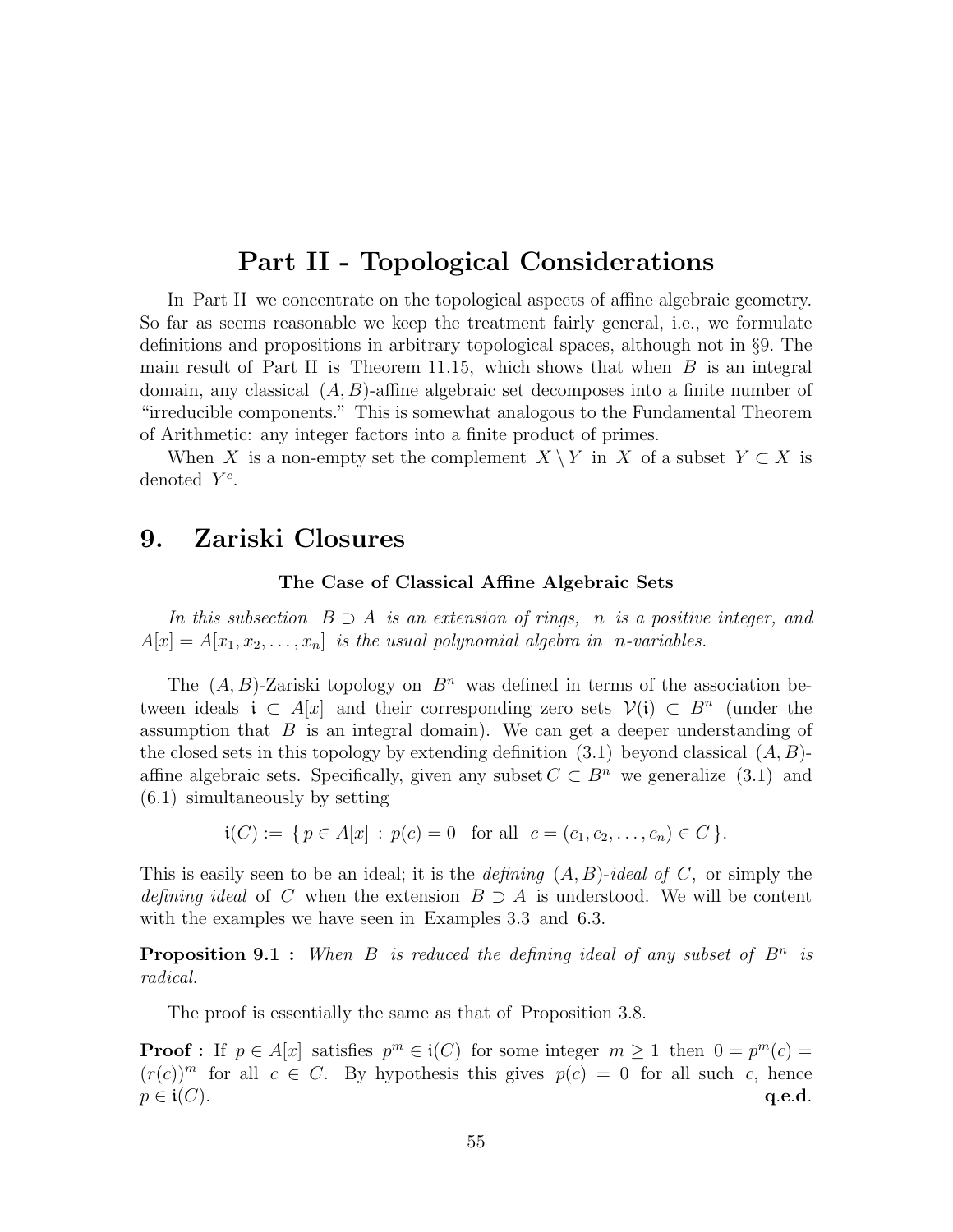In analogy with (4.1) note that for any subsets  $C, D \subset B<sup>n</sup>$  one has

$$
(9.2) \tC \subset D \Rightarrow i(D) \subset i(C).
$$

Indeed, for  $p \in A[x]$  we have  $p \in \mathfrak{i}(D)$  if and only if  $p(d) = 0$  for all  $d \in D$ . The inclusion  $C \subset D$  then guarantees that  $p(c) = 0$  for all  $c \in C$ , hence  $p \in \mathfrak{i}(C)$ .

**Proposition 9.3** : Suppose  $C \subset B^n$  and  $\mathfrak{i} \subset A[x]$  is an ideal. Then the following assertions hold.

- (a)  $\mathfrak{i}(B^n) = \{ p \in A[x] : p(x) \text{ is the zero function } \}$  and  $\mathfrak{i}(\emptyset) = A[x].$
- (b)  $i \subset i(\mathcal{V}(i))$ .
- (c)  $C \subset \mathcal{V}(\mathfrak{i}(C))$ .
- (d)  $C \subset \mathcal{V}(i) \Rightarrow i \subset i(C)$ .
- (e)  $C \subset \mathcal{V}(i) \Rightarrow \mathcal{V}(i(C)) \subset \mathcal{V}(i)$ .

Assertion (b) was already noted in (4.3), where it was pointed out that the inclusion can be proper. The inclusion in (c) can also be proper. For example, take  $A = \mathbb{Z}, B = \mathbb{C}, n = 1$  and  $C = \{i\} \subset B = B^1$ . Then  $\mathfrak{i}(C) = (x^2 + 1)$  and  $\{-i, i\} = \mathcal{V}(\mathfrak{i}(C)) \neq C.$ 

Useful pictures to keep in mind for (b) and (c) are:

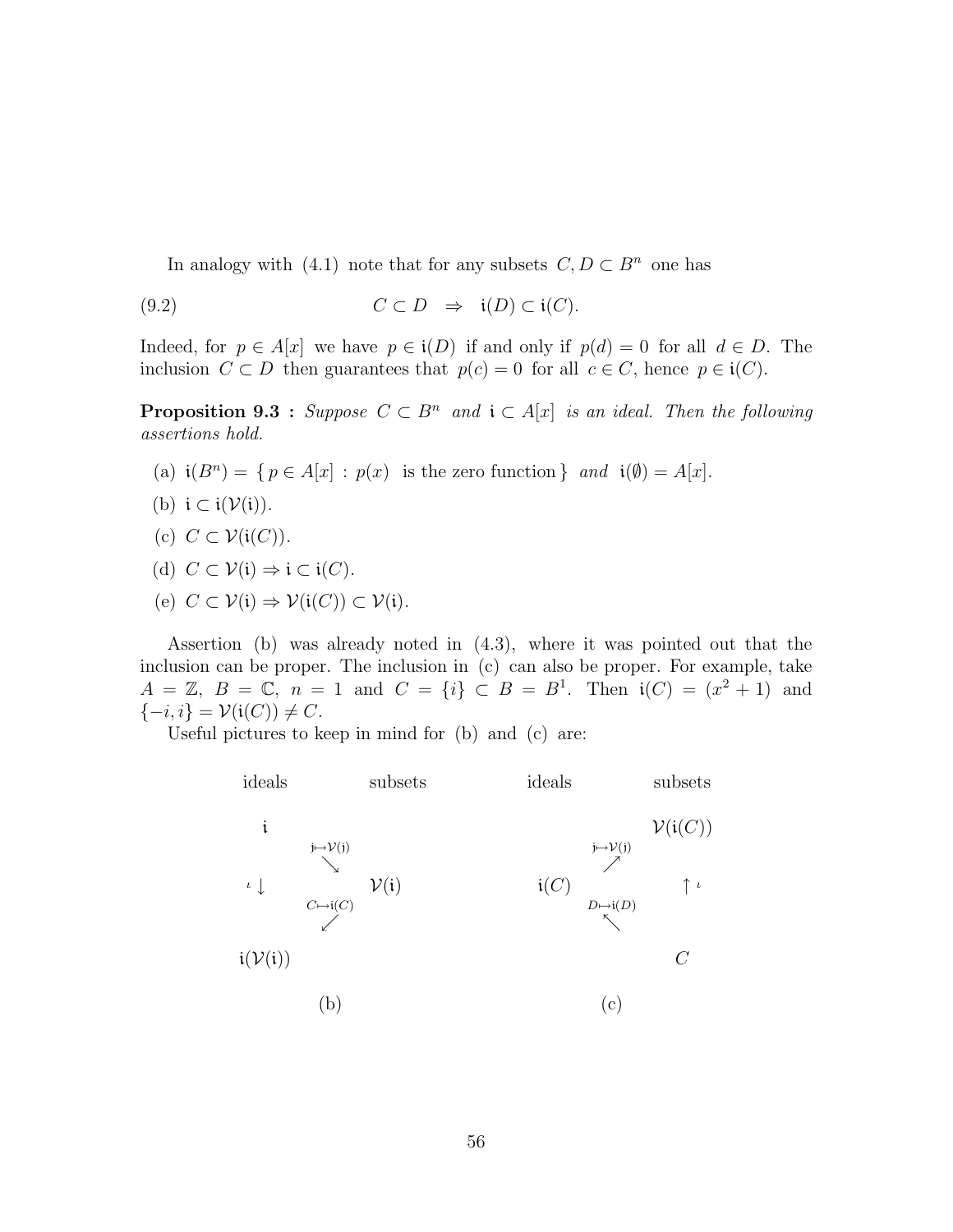## Proof :

(a) This initial assertion is immediate from the definition of  $\mathfrak{i}(B^n)$ . The second equality holds since anything implied by a false premise must be true:  $x \in \emptyset \Rightarrow$  $p(x) = 0$  must hold for all polynomials  $p \in A[x]$ .

- (b) As noted above, this result was already given in (4.3).
- (c)  $p \in \mathfrak{i}(C)$  and  $c \in C$  imply  $p(c) = 0$ , hence  $c \in \mathcal{V}(\mathfrak{i}(C))$ .
- (d) If  $p \in \mathfrak{i}$  and  $c \in C$  then  $C \subset \mathcal{V}(\mathfrak{i}) \Rightarrow p(c) = 0 \Rightarrow p \in \mathfrak{i}(C)$ .
- (e) By (d) and (4.1).

q.e.d.

Recall that when  $X$  is a topological space we denote the closure of any subset  $S \subset X$  by cl(S).

**Corollary 9.4** : Suppose B is an integral domain and  $C, D \subset B^n$ . Assume the  $(A, B)$ -Zariski topology on  $B<sup>n</sup>$ . Then:

(a) 
$$
cl(C) = V(i(C))
$$
;

- (b) C is Zariski closed if and only if  $C = V(i(C))$ ; and
- (c) when C and D are (Zariski) closed one has  $C = D$  if and only if  $\mathfrak{i}(C) = \mathfrak{i}(D)$ .

The assertion of (a), in simple English, is this: a point  $c \in \mathbb{A}^n_A(B)$  is in the closure of C if and only if every polynomial which vanishes on C also vanishes on c. To see a specific example assume the notation of Examples 6.3; in particular, let c. To see a specific example assume the notation of Examples 6.3; in particular, let  $C = \{\sqrt{2}\}\$ . Then for  $A = \mathbb{Z}$  and  $B = \mathbb{R}$  we have  $\text{cl}(C) = \{\pm \sqrt{2}\} = \mathcal{V}((x^2 - 2))$ , i.e,  $c = \pm \sqrt{2}$  (are the two possibilities for c), whereas for  $A = B = \mathbb{R}$  we have  $cl(C) = \{ \sqrt{2} \} = \mathcal{V}((x - \sqrt{2}))$ , i.e.,  $c = \sqrt{2}$  (is the only possibility for c).

#### Proof :

(a) Any closed set containing C has the form  $V(i)$  for some ideal  $i \subset A[x]$ , and by Proposition 9.3(c) this is the case for  $\mathcal{V}(\mathfrak{i}(C))$ . The result is then immediate from Proposition 9.3(e).

(b) By (a).

(c) The forward implication does not require proof, and when  $\mathfrak{i}(C) = \mathfrak{i}(D)$  we see from (b) that  $C = \mathcal{V}(\mathfrak{i}(C)) = \mathcal{V}(\mathfrak{i}(D)) = D$ .

q.e.d.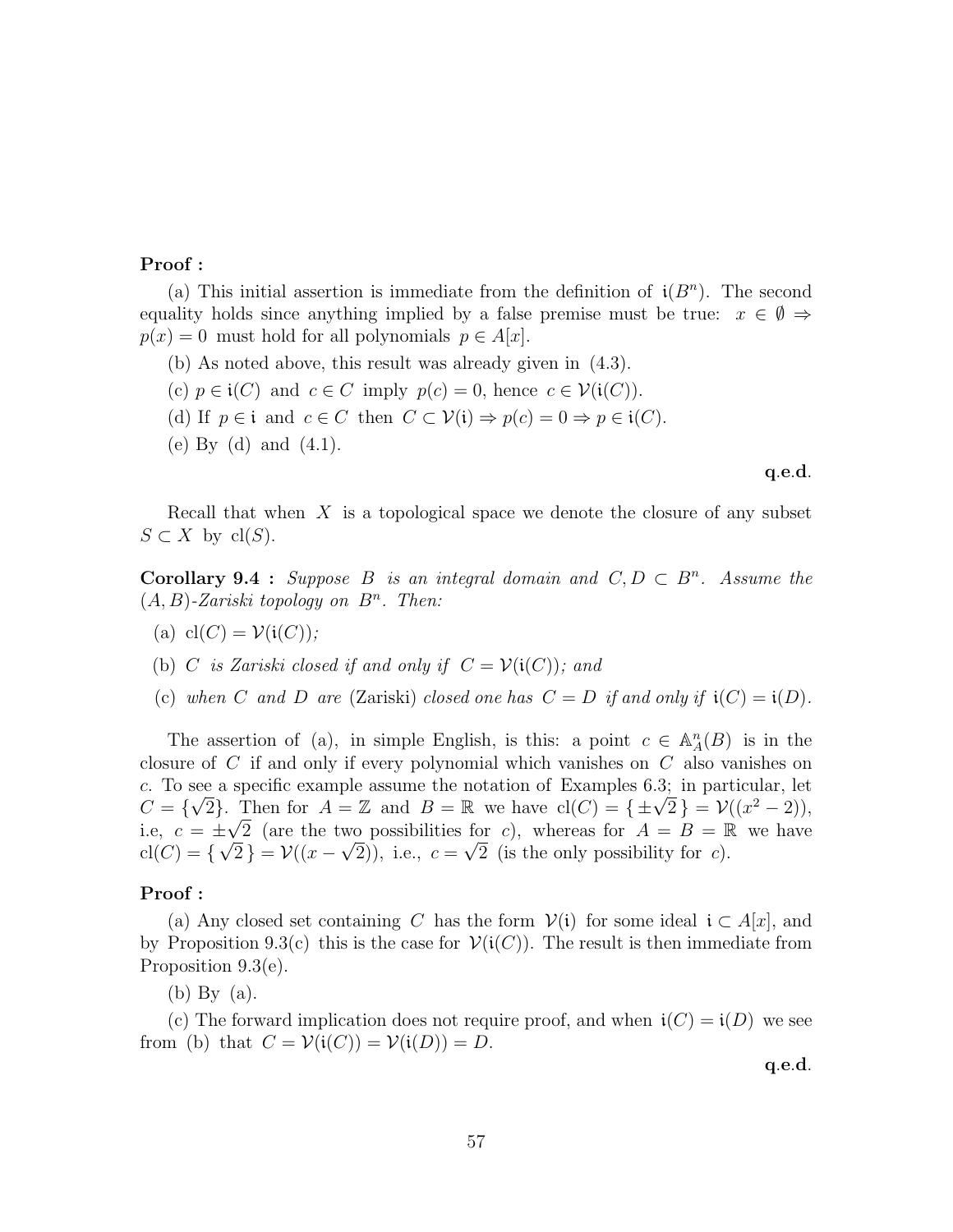**Corollary 9.5 :** Suppose B is an integral domain,  $A = B$ , and  $n \ge 1$  is an integer. Then for any point  $c = (b_1, b_2, \ldots, b_n) \in \mathbb{A}^n_A(B)$  one has

$$
\mathcal{V}(\mathfrak{i}(\{c\})) = \{c\},
$$

and any singleton subset of  $\mathbb{A}_A^n(B)$  is therefore  $(B, B)$ -Zariski closed. Moreover,

(ii) 
$$
\mathfrak{i}(\lbrace c \rbrace) \neq B[x].
$$

**Proof :** From Example 3.3(e) we have  $i({c}) = (x_1 - b_1, x_2 - b_2, ..., x_n - b_n)$ , and  $c \in \mathcal{V}(\mathfrak{i}(\{c\})$  follows easily. If  $e = (d_1, d_2, \ldots, d_n) \in \mathcal{V}(\mathfrak{i}(\{c\})$  then each of the polynomials  $x_j - b_j \in A[x] = B[x]$ , must vanish on e, hence  $b_j = d_j$  for all j,  $e = c$ follows, and (i) is thereby established.

As for (ii): if  $i({c}) = B[x]$  then (i) and Theorem 4.5(a) would yield the contradiction  $\{c\} = \mathcal{V}(\mathfrak{i}(\{c\}) = \mathcal{V}(B[x]) = \emptyset.$  q.e.d.

Corollary 9.6 : Suppose B is an integral domain,  $W \subset \mathbb{A}^n_A(B)$  is an algebraic set, and  $f : A[x] \to A_B[\mathcal{W}]$  is the canonical epimorphism. Then

$$
\mathcal{W} = \mathcal{V}(\ker(f)).
$$

**Proof :** For any  $c = (b_1, b_2, \ldots, b_n) \in B^n$  we have

$$
c \in \mathcal{V}(\ker(f)) \iff p(c) = 0 \text{ for all } p \in \ker(f)
$$
  
\n
$$
\iff p(c) = 0 \text{ for all } p \in A[x] \text{ such that } p(x)|_{\mathcal{W}} \equiv 0
$$
  
\n
$$
\iff c \in \mathcal{W},
$$

the last equivalence by Corollary 9.4(a) and the fact that algebraic sets are (by definition) closed.  $q.e.d.$ 

Thus far we have concentrated on the  $(A, B)$ -Zariski topology on  $B<sup>n</sup>$ . We now turn our attention to the (induced)  $(A, B)$ -Zariski topology on algebraic subsets thereof.

**Corollary 9.7** : Suppose B is an integral domain and  $W \subset \mathbb{A}_{A}^{n}(B)$  is an algebraic set. Then for any subset  $C \subset \mathcal{W}$  the following assertions hold:

(a) the closure of C in the  $(A, B)$ -Zariski topology on W is  $\mathcal{V}(\mathfrak{i}(C))$ , i.e., it coincides with the closure of C in the  $(A, B)$ -Zariski topology on  $B^n$ ;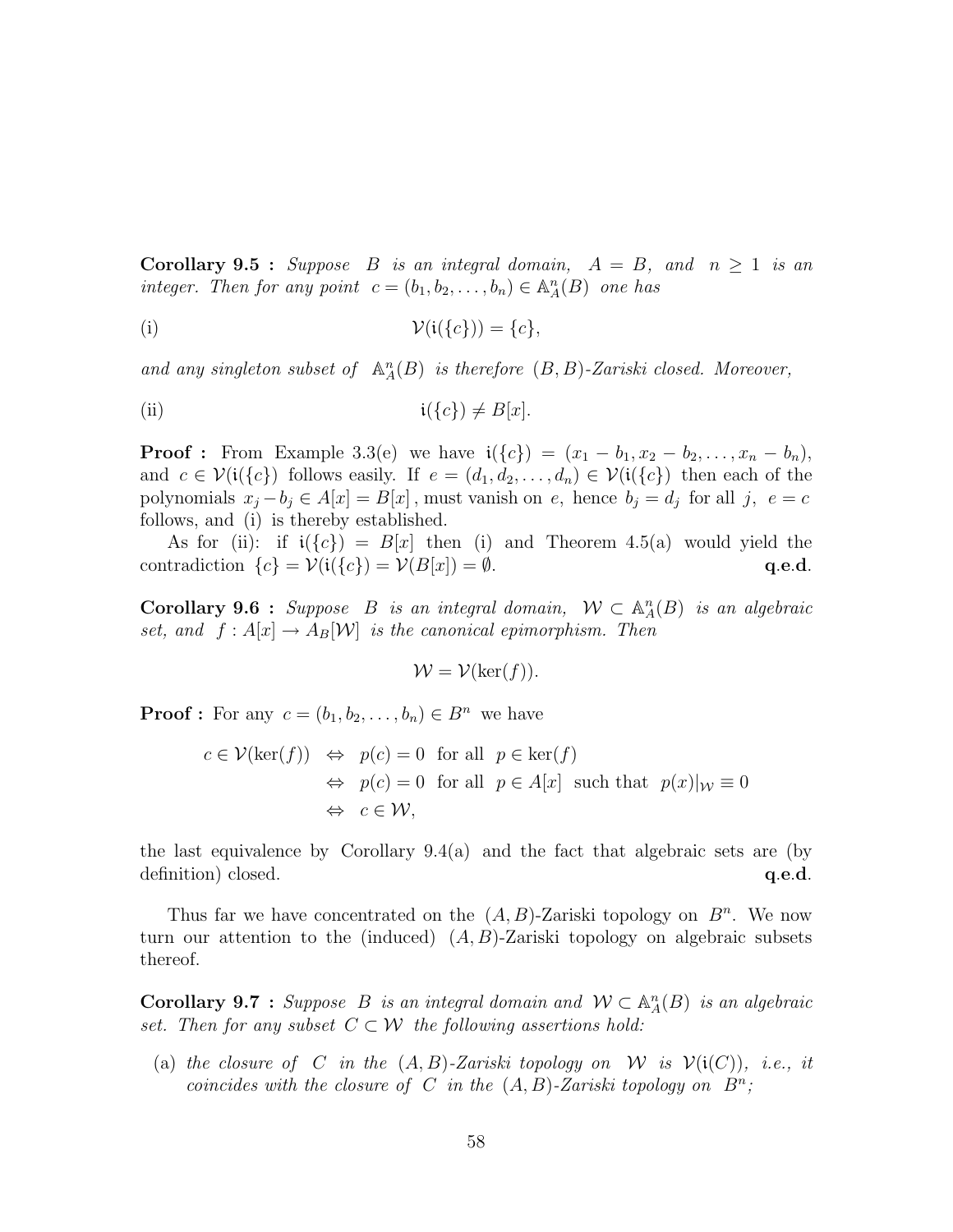- (b) the following statements are equivalent:
	- (i) C is closed in the induced  $(A, B)$ -Zariski topology on W;
	- (ii) C is closed in the  $(A, B)$ -Zariski topology on  $B^n$ ; and
	- (iii)  $C = \mathcal{V}(\mathfrak{i}(C));$

and

(c) when C and  $D \subset W$  are  $(A, B)$ -Zariski closed (in the induced  $(A, B)$ -Zariski topology) one has  $C = D$  if and only if  $\mathfrak{i}(C) = \mathfrak{i}(D)$  (both ideals being ideals of  $A[x]$ ).

In the following proof sets relating to the induced  $(A, B)$ -Zariski topology are indicated with the subscript  $\mathcal{W}$ ; unscripted topological symbols refer to the  $(A, B)$ -Zariski topology on  $B<sup>n</sup>$ . To ease notation we drop the prefix  $(A, B)$  throughout the argument.

#### Proof :

(a) Let  ${X_\alpha}_\alpha$  denote the family of closed sets (of the induced topology) which contain C. Then for each index  $\alpha$  there is a Zariski closed set  $Y_{\alpha}$  (in the topology on  $\mathbb{A}_{A}^{n}(B)$  such that  $X_{\alpha} := Y_{\alpha} \cap \mathcal{W}$ . By definition we have  $\text{cl}_{\mathcal{W}}(C) = \cap_{\alpha} X_{\alpha}$ , hence

$$
cl_{\mathcal{W}}(C) = \cap_{\alpha} X_{\alpha}
$$
  
=  $\cap_{\alpha} (Y_{\alpha} \cap \mathcal{W})$   
=  $(\cap_{\alpha} (Y_{\alpha})) \cap \mathcal{W}$   
=  $\cap_{\alpha} Y_{\alpha},$ 

the last equality since W is among the collection  ${Y_\alpha}_{\alpha}$ . We claim that  $\bigcap_{\alpha} Y_\alpha =$ cl(C). Indeed, since  $cl(C) \subset \bigcap_{\alpha} Y_{\alpha}$  obviously holds, there would otherwise be a Zariski closed set K (in the topology on  $\mathbb{A}_{A}^{n}(B)$ ) containing C such that  $(\cap_{\alpha} Y_{\alpha}) \cap K$  is a proper subset of  $\cap_{\alpha} Y_{\alpha}$ , This, however, would imply that the closed set  $(\cap_{\alpha} Y_{\alpha})$  $(K \cap W)$  is a proper subset of  $\cap_{\alpha} Y_{\alpha}$ , thereby contradicting  $\text{cl}_{W}(C) = \cap_{\alpha} Y_{\alpha}$ . We conclude that  $cl_W(C) = cl(C)$ , and (a) is then immediate from Corollary 9.4(a).

- (b) By (a).
- (c) Use Corollary 9.4(c).

q.e.d.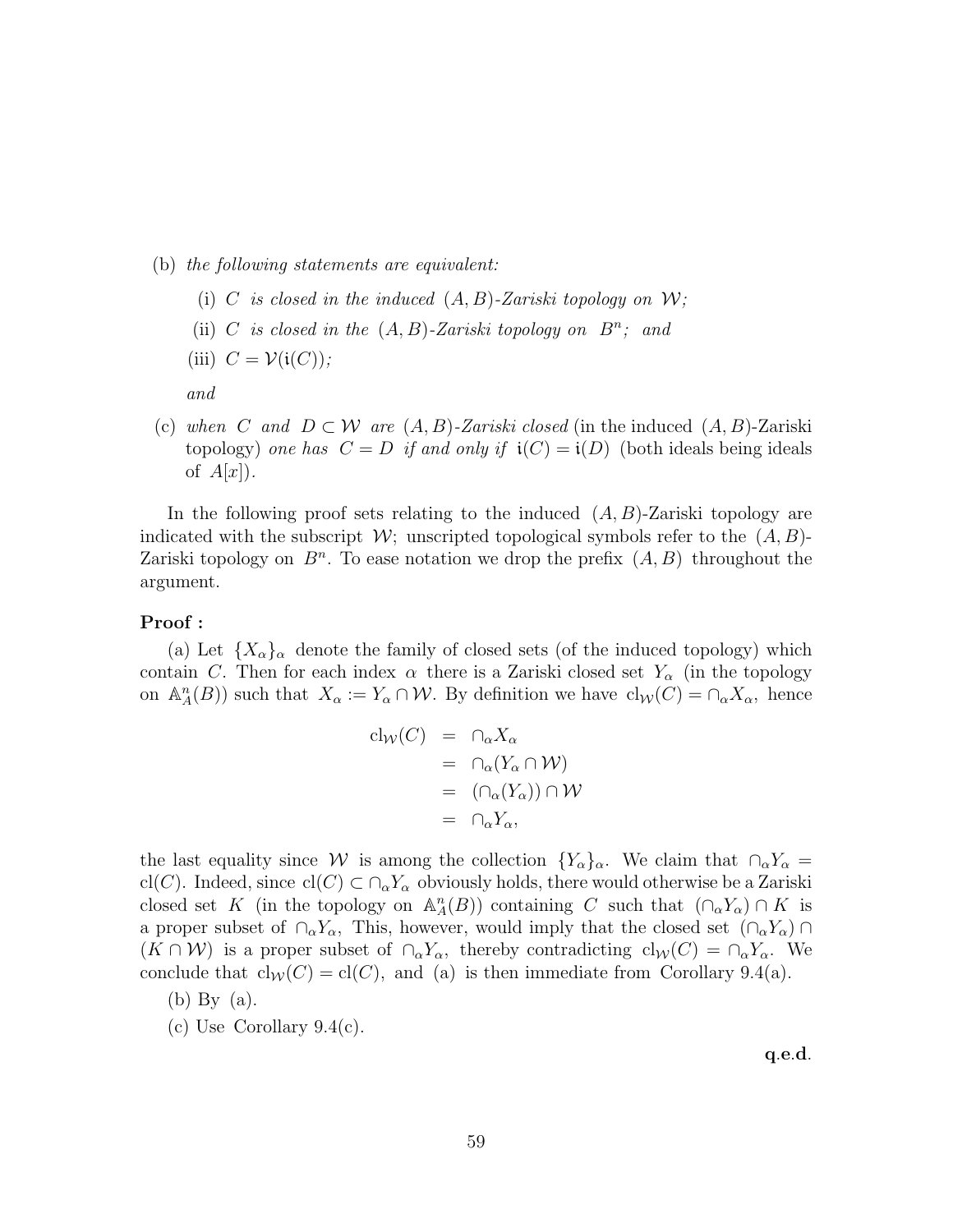#### The Case of the Prime Spectrum of a Ring

In this subsection R denotes a ring and  $Spec(R)$  is the prime spectrum of R.

A deeper study of the Zariski closed sets of  $Spec(R)$  requires algebraic preliminaries.

A subset  $S \subset R$  is *multiplicative* if it is closed under multiplication and contains 1. Examples:  $S = R \setminus \{0\}$  when R is an integral domain;  $S = R \setminus \mathfrak{p}$  when  $\mathfrak{p} \subset R$  is any prime ideal; the set  $\{1, r, r^2, r^3, \dots\}$  for any  $r \in R$ .

**Proposition 9.8 (Krull**<sup>81</sup>) : Suppose  $S \subset R$  is a non-empty multiplicative subset and  $i \in R$  is an ideal disjoint from S. Then the collection of ideals of R which contain i and are disjoint from S admits a maximal element, and any such maximal element must be prime.

"Maximal" means: maximal w.r.t. the inclusion relation, i.e., there is no ideal disjoint from S which contains the asserted prime ideal as a proper subset. It does not mean that the ideal is a maximal ideal.

To illustrate the result let  $R = \mathbb{Z}[x]$  (one variable), let  $S = 2\mathbb{Z} \subset \mathbb{Z} \subset R$  and let  $\mathfrak{i} = (x^2)$ . Then  $\mathfrak{p} := (x)$  is a prime ideal which contains i, is disjoint from S, and is maximal w.r.t. these two properties. It is not, however, a maximal ideal: for any prime  $p \in \mathbb{Z}^+$  it is properly contained in the maximal ideal<sup>82</sup>  $\mathfrak{m} \subset \mathbb{Z}[x]$  generated by the set  $\{p, x\}.$ 

**Proof**: The collection Y of all ideals of R containing i having empty intersection with  $S$  contains i, hence is non-empty, and is inductively ordered by inclusion; Zorn's Lemma therefore guarantees a maximal element.

To prove any such maximal element  $\mathfrak p$  is prime suppose, to the contrary, that there are elements  $a, b \in R \$  satisfying  $ab \in \mathfrak{p}$ . From the maximality of  $\mathfrak{p}$  the ideal generated by **p** and a must contain an element  $s_a \in S$ , say  $s_a = ma + xp$ with  $m, x \in R$  and  $p \in \mathfrak{p}$ . Repeating the argument with a replaced by b we conclude that there is an element  $s_b \in S$  of the form  $nb + yq$  with  $n, y \in R$  and  $q \in \mathfrak{p}$ . Multiplication then gives  $s_a s_b = mnab + r$ , with the left-hand side in S (by the multiplicative assumption) and the right-hand side in  $\mathfrak{p}$  (because  $ab \in \mathfrak{p}$  and  $r := mayq + nbxp + xpyq \in \mathfrak{p}$ . Since  $0 \notin S$  this contradicts  $\mathfrak{p} \cap S = \emptyset$ , and we conclude that at least one of a and b must be contained in  $\mathfrak{p}$ . **q.e.d.** 

The proposition has some very important consequences.

 $81$ The attribution to Krull is from [Ku, Chapter 1, §4, p. 23].

<sup>&</sup>lt;sup>82</sup>One sees that **m** is maximal from the isomorphism  $\mathbb{Z}[x]/m \simeq \mathbb{Z}/p\mathbb{Z}$ .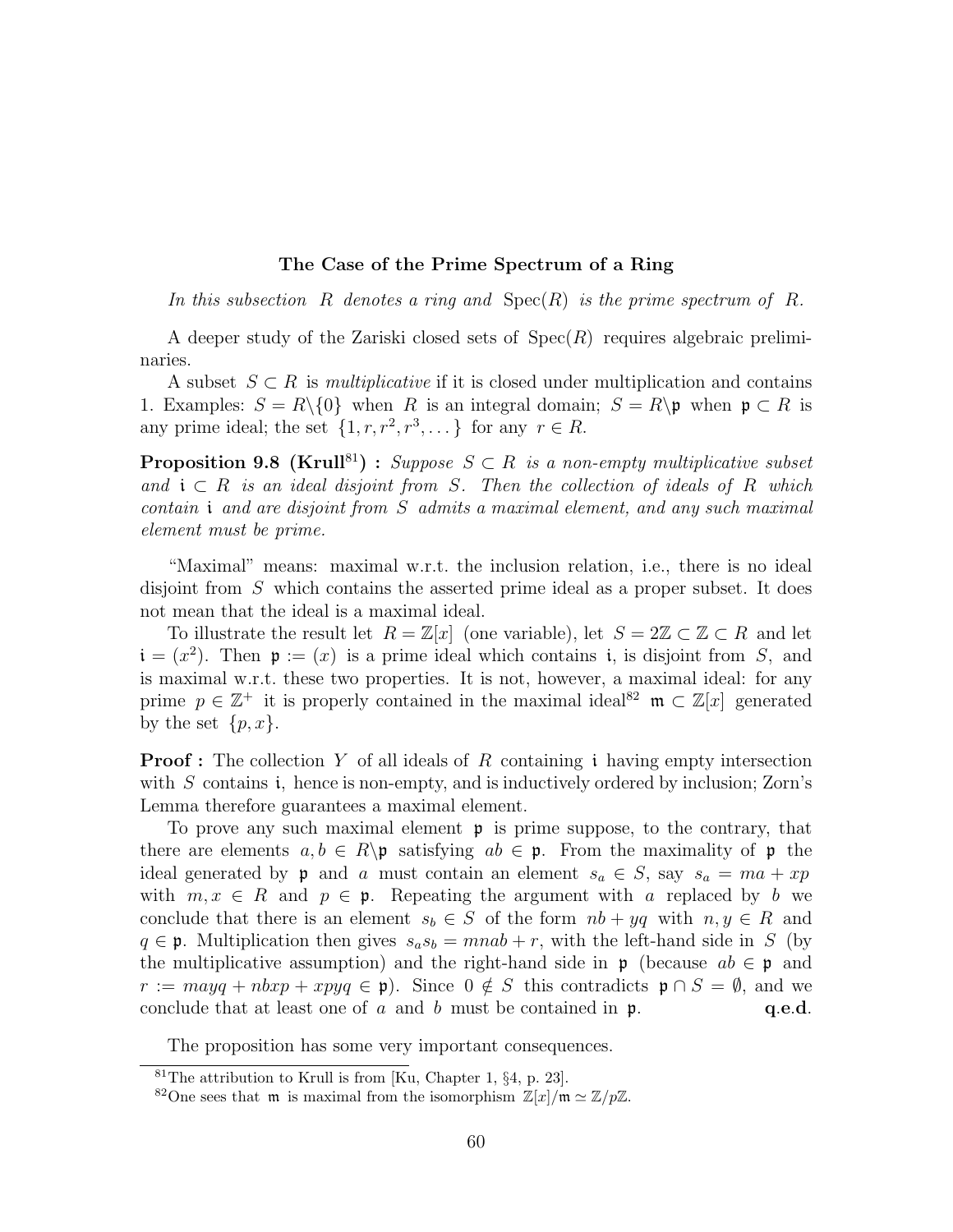**Corollary 9.9** : When  $S \subset R$  is a multiplicative set not containing 0 the collection of ideals of R disjoint from S contains a maximal element, and any such maximal element must be prime.

**Proof :** Take 
$$
i = (0)
$$
 in Proposition 9.8. **q.e.d.**

**Corollary 9.10** : Suppose  $i \subset R$  is an ideal and  $r \in R$  is an element satisfying  $r^{n} \notin i$  for all integers  $n \geq 1$ . Then there is a prime ideal  $\mathfrak{p}$  containing i such that  $r^n \notin \mathfrak{p}$  for all integers  $n \geq 1$ .

**Proof :** Take 
$$
S = \{1, r, r^2, r^3, ...\}
$$
 in Proposition 9.8. **q.e.d.**

**Corollary 9.11 :** Every proper ideal of  $R$  is contained in a maximal ideal.

**Proof**: Choose  $S = \{1\}$  in Theorem 9.8 to produce a prime ideal  $\mathfrak{p} \subset R$  which contains the given ideal and is maximal among all such ideals. Since any proper ideal containing  $\mathfrak p$  will also have these two properties we see from Proposition 7.3 that  $\mathfrak p$ must be a maximal ideal.  $q.e.d.$ 

**Corollary 9.12** : Every proper ideal of  $R$  is contained in a prime ideal.

**Proof :** Maximal ideals are prime (Proposition 7.2(a)).  $q.e.d.$ 

**Corollary 9.13** : Every proper ideal of  $R$  is contained in a radical ideal.

**Proof :** Maximal ideals are radical (Proposition 7.2(b)). **q.e.d.** 

**Corollary 9.14** : Suppose R is non-trivial and  $i \subset R$  is an ideal. Then in  $Spec(R)$ one has  $V(i) = \emptyset$  if and only if  $i = R$ .

#### Proof :

 $\Rightarrow$ : When  $i \neq R$  there is a prime ideal p containing i, hence  $p \in V(i)$ .

 $\Leftarrow$ : Recall (9.17).

q.e.d.

We also need some additional results on radical ideals.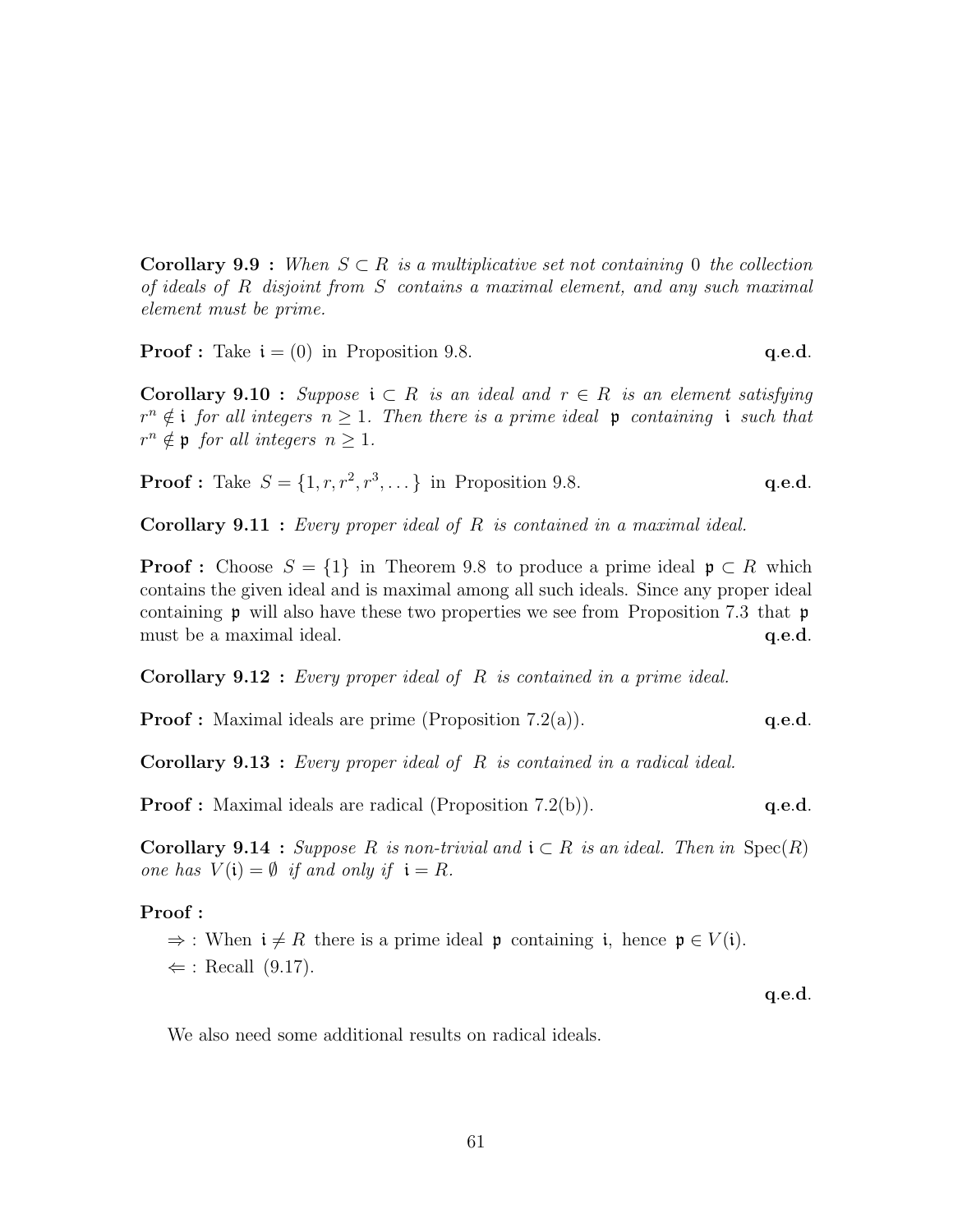#### Proposition 9.15 :

(a) The collection of radical ideals of R is closed under arbitrary intersection.

Moreover, for any ideal  $\mathfrak{i} \subset R$  the following assertions hold.

- (b)  $\sqrt{\sqrt{i}} =$ √ i, i.e., the radical of any ideal is a radical ideal.
- (c) For any prime ideal  $\mathfrak{p} \subset R$  one has

$$
\mathfrak{i}\subset\mathfrak{p}\;\;\Leftrightarrow\;\;\sqrt{\mathfrak{i}}\subset\mathfrak{p}.
$$

- (d) The radical  $\sqrt{i}$  of i is the intersection of all prime ideals containing i.
- (e) An ideal of R is radical if and only if it is the intersection of all the prime ideals which contain it.

#### Proof :

(a) Suppose  $\{\mathfrak{r}_{\alpha}\}\$ is a collection of radical ideals of R,  $\mathfrak{r} := \cap_{\alpha} \mathfrak{r}_{\alpha}$ , and  $r \in R$ satisfies  $r^n \in \mathfrak{r}$  for some integer  $n \geq 1$ . Then  $r^n \in \mathfrak{r}_\alpha$  for each  $\alpha$ , hence  $r \in \mathfrak{r}_\alpha$ , and  $r \in \mathfrak{r}$  follows.

(b) This is a restatement of Proposition 3.6. (The result is repeated above for ease of reference.)

(c)

 $\Rightarrow$  i  $\subset$  p  $\Rightarrow$ √ i ⊂  $\sqrt{\mathfrak{p}}$ , and  $\sqrt{\mathfrak{p}} = \mathfrak{p}$  since prime ideals are radical (Proposition 3.5). √

⇐ Immediate from i ⊂ i.

(d) Let  $\mathcal I$  denote the intersection of all those prime ideals of  $R$  containing i. (d) Let  $\perp$  denote the intersection of all those<br>The inclusion  $\sqrt{i} \subset \mathcal{I}$  is immediate from (c).

To prove the reverse inclusion note that for any  $r \in R \setminus$ √  $\overline{\mathfrak{i}}$  one has  $r^n \notin \mathfrak{i}$  for all integers  $n \geq 1$ , and so by Corollary 9.10 there is a prime ideal p containing i all integers  $n \geq 1$ , and so by Corollary 9.10 there is a prime ideal p containing t<br>but not containing r. This gives  $r \notin \mathcal{I}$ , whence  $\mathcal{I} \subset \sqrt{\mathfrak{i}}$ , and the proof of (d) is complete.

(e) Let  $\mathcal I$  be as in the proof of (d).

 $\Rightarrow$ : When an ideal  $\mathfrak{r} \subset R$  is radical we have  $\mathfrak{r} =$ √  $\bar{\mathfrak{r}}$ , whence  $\mathfrak{r} = \mathcal{I}$  by (d).

 $\Leftarrow$ : We have already noted that prime ideals are radical, and by (a) the same must be true of  $\mathcal{I}$ .

q.e.d.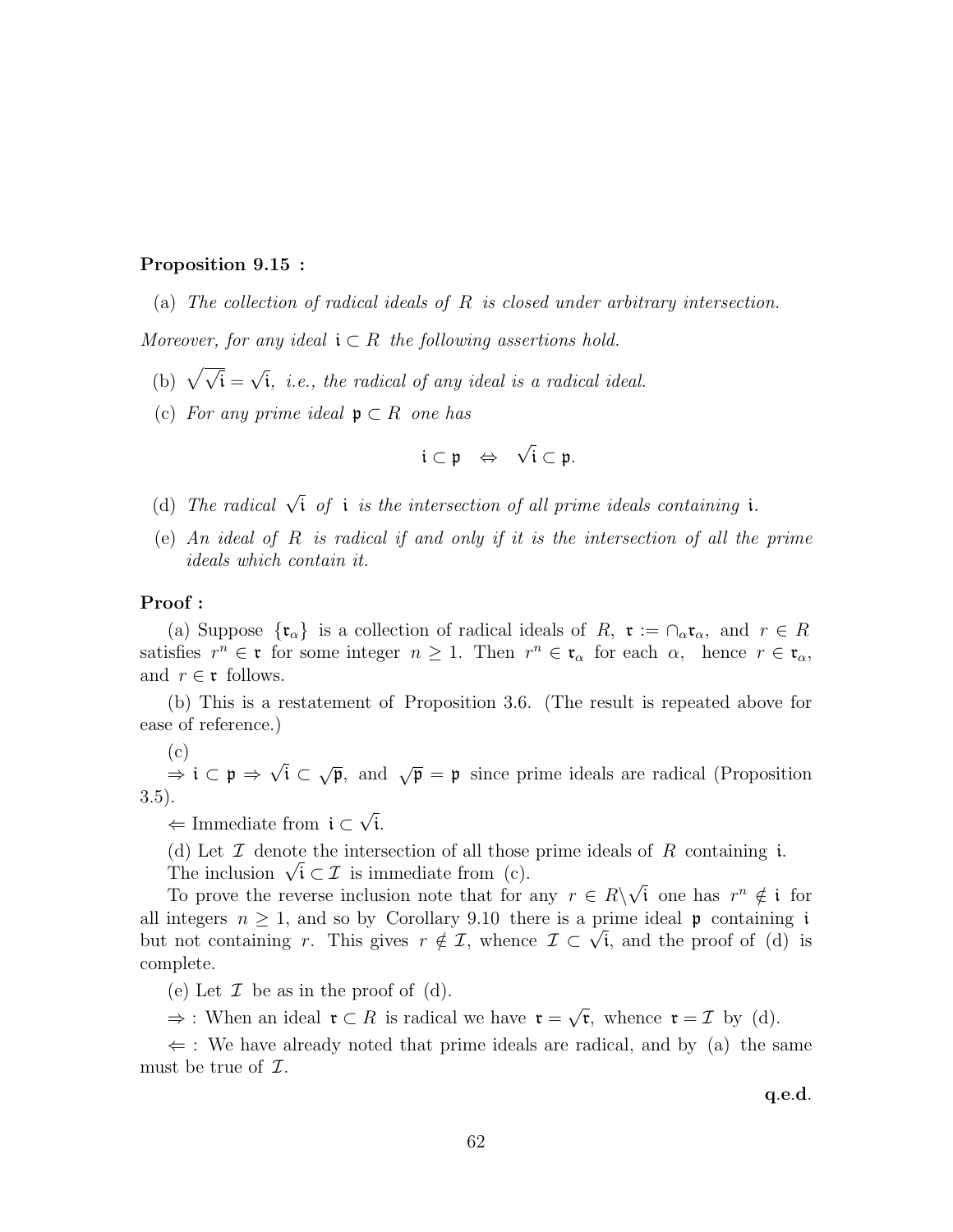This ends the algebraic preliminaries; we can turn to a study of the Zariski topology on  $Spec(R)$ .

For any subset  $S \subset R$  define

(9.16) 
$$
V(S) := \{ \mathfrak{p} : S \subset \mathfrak{p} \} \subset \operatorname{Spec}(R),
$$

and when  $S = \{s\}$  is a singleton write  $V(s)$  for  $V(\{s\})$ . Since prime ideals of R must be proper, it is immediate from this definition that

$$
(9.17) \t\t V(R) = \emptyset.
$$

In terms of this notation we can reformulate Corollary 5.8 as follows.

**Proposition 9.18 :** Any surjective ring homomorphism  $f: R \rightarrow S$  induces a homeomorphism  $f^*$ :  $Spec(S) \to V(ker(f))$  onto the subset  $V(ker(f)) \subset Spec(R)$ .

The basic properties of the sets  $V(S)$  are (by no accident) reminiscent of those described in Proposition 4.2 and Theorem 4.5 for algebraic sets.

#### Proposition 9.19 :

- (a)  $V(r) = \text{Spec}(R) \backslash D(r)$  for any  $r \in R$ . In particular, each  $V(r)$  is closed.
- (b) For any subset  $S \subset R$  one has

$$
V(S) = \cap_{s \in S} V(s).
$$

In particular, each  $V(S)$  is closed.

(c) For subsets  $S, T \subset R$  one has

$$
S \subset T \quad \Rightarrow \quad V(T) \subset V(S).
$$

(d) For any collection =  $\{S_{\alpha}\}\$  of subsets of R one has

$$
V(\cup_{\alpha} S_{\alpha}) = \cap_{\alpha} V(S_{\alpha}).
$$

(e) For any ideals  $i, j \subset R$  one has

$$
V(\mathfrak{i} \cap \mathfrak{j}) = V(\mathfrak{i}\mathfrak{j}) = V(\mathfrak{i}) \cup V(\mathfrak{j}).
$$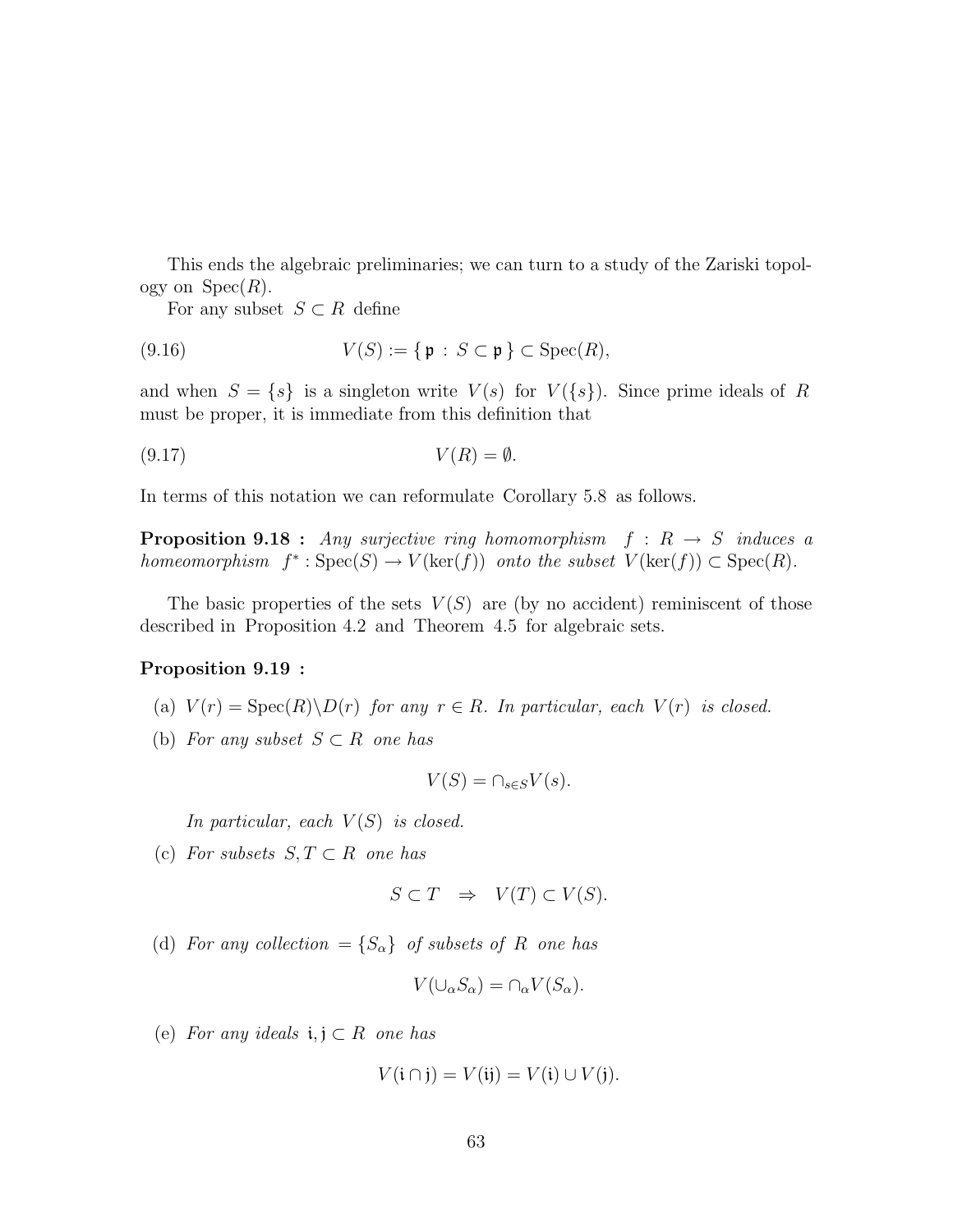(f) For any subset  $S \subset R$  one has

$$
V(S) = V((S)),
$$

where  $(S) \subset R$  denotes the ideal generated by S.

#### Proof :

- (a) Obvious from the definitions.
- (b) For  $\mathfrak{p} \in \text{Spec}(R)$  we have

$$
\mathfrak{p} \in V(S) \Leftrightarrow S \subset \mathfrak{p}
$$
  
\n
$$
\Leftrightarrow s \in \mathfrak{p} \text{ for all } s \in S
$$
  
\n
$$
\Leftrightarrow \mathfrak{p} \in V(s) \text{ for all } s \in S
$$
  
\n
$$
\Leftrightarrow \mathfrak{p} \in \cap_{s \in S} V(s).
$$

- (c) Immediate from (9.16).
- (d) For any  $\mathfrak{p} \in \text{Spec}(R)$  we have

$$
\mathfrak{p} \in V(\cup_{\alpha} S_{\alpha}) \Leftrightarrow \cup_{\alpha} S_{\alpha} \subset \mathfrak{p}
$$
  
\n
$$
\Leftrightarrow S_{\alpha} \subset \mathfrak{p} \text{ for all } \alpha
$$
  
\n
$$
\Leftrightarrow \mathfrak{p} \in V(S_{\alpha}) \text{ for all } \alpha
$$
  
\n
$$
\Leftrightarrow \mathfrak{p} \in \cap_{\alpha} V(S_{\alpha}).
$$

(e) First note that

(i) ij  $\subset i \cap j$ .

We claim that for any  $\mathfrak{p} \in \text{Spec}(R)$  we have

(ii) ij ⊂ p ⇔ i ∩ j ⊂ p,

and to establish this we will first show that

(iii)  $ij \subset p \iff i \subset p \text{ or } j \subset p$ 

(which is what one might expect of a prime ideal). Indeed, if  $\phi \uparrow \mathfrak{p}$  there must be an element  $a \in \mathfrak{i} \setminus \mathfrak{p}$ , and it then follows from  $\mathfrak{ij} \subset \mathfrak{p}$  that  $ab \in \mathfrak{p}$  for all  $b \in \mathfrak{j}$ . Since p is prime and  $a \notin \mathfrak{p}$  this in turn forces  $b \in \mathfrak{p}$ , and  $j \subset \mathfrak{p}$  follows. This gives the forward implication in (iii), and the reverse implication is obvious from (i).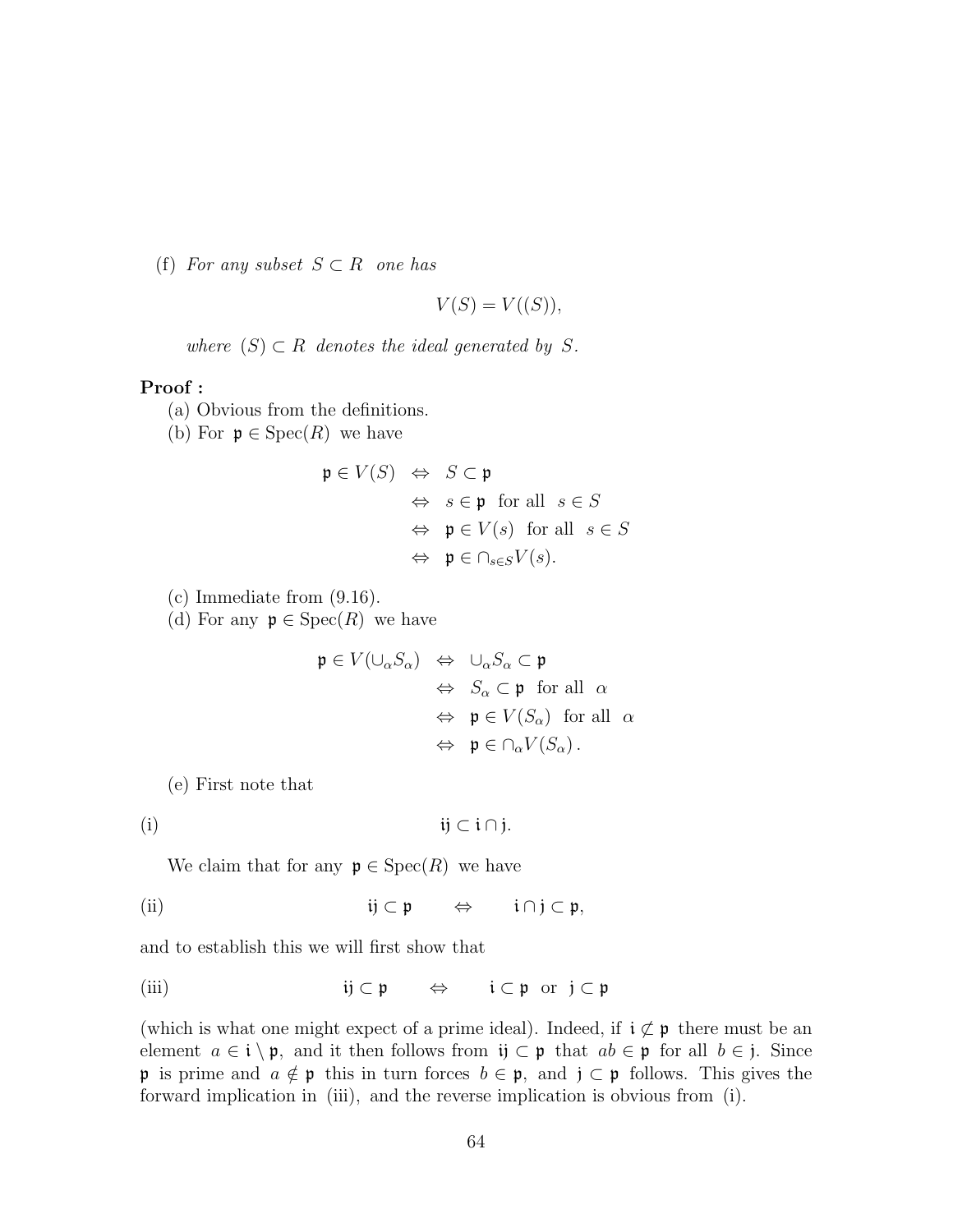The forward implication in (ii) is immediate from the corresponding implication in (iii), and the reverse implication is evident from (i).

For any  $\mathfrak{p} \in \text{Spec}(R)$  we conclude from (ii) that

$$
\begin{array}{rcl} \mathfrak{p} \in V(\mathfrak{i} \cap \mathfrak{j}) & \Leftrightarrow & \mathfrak{i} \cap \mathfrak{j} \subset \mathfrak{p} \\ & \Leftrightarrow & \mathfrak{i} \mathfrak{j} \subset \mathfrak{p} \\ & \Leftrightarrow & \mathfrak{p} \in V(\mathfrak{ij}), \end{array}
$$

and the first equality  $V(i \cap j) = V(i)$  of assertion (e) follows.

The second equality is obtained by a second appeal to (iii): for  $\mathfrak{p} \in \text{Spec}(R)$  we have

$$
\mathfrak{p} \subset V(\mathfrak{ij}) \Leftrightarrow \mathfrak{ij} \subset \mathfrak{p}
$$
  
\n
$$
\Leftrightarrow \mathfrak{i} \subset \mathfrak{p} \text{ or } \mathfrak{j} \subset \mathfrak{p}
$$
  
\n
$$
\Leftrightarrow \mathfrak{p} \in V(\mathfrak{i}) \text{ or } \mathfrak{p} \in V(\mathfrak{j})
$$
  
\n
$$
\Leftrightarrow \mathfrak{p} \in V(\mathfrak{i}) \cup V(\mathfrak{j}).
$$

(f) For any  $\mathfrak{p} \in \text{Spec}(R)$  we have

$$
\mathfrak{p} \in V(S) \Leftrightarrow S \subset \mathfrak{p}
$$
  
\n
$$
\Leftrightarrow (S) \subset \mathfrak{p}
$$
  
\n
$$
\Leftrightarrow \mathfrak{p} \in V((S)).
$$

q.e.d.

**Corollary 9.20**: For any ideal  $i \in R$  and any positive integer n one has  $V(i^n) =$  $V(i)$ .

**Proof :** Use Proposition 9.19(e) and induction. **q.e.d.** 

**Corollary 9.21 :** For any non-zero element  $r \in R$  the following assertions are equivalent:

- (b)  $D(r) = \text{Spec}(R)$ ; and
- (c)  $V(r) = \emptyset$ .

<sup>(</sup>a)  $r$  is a unit;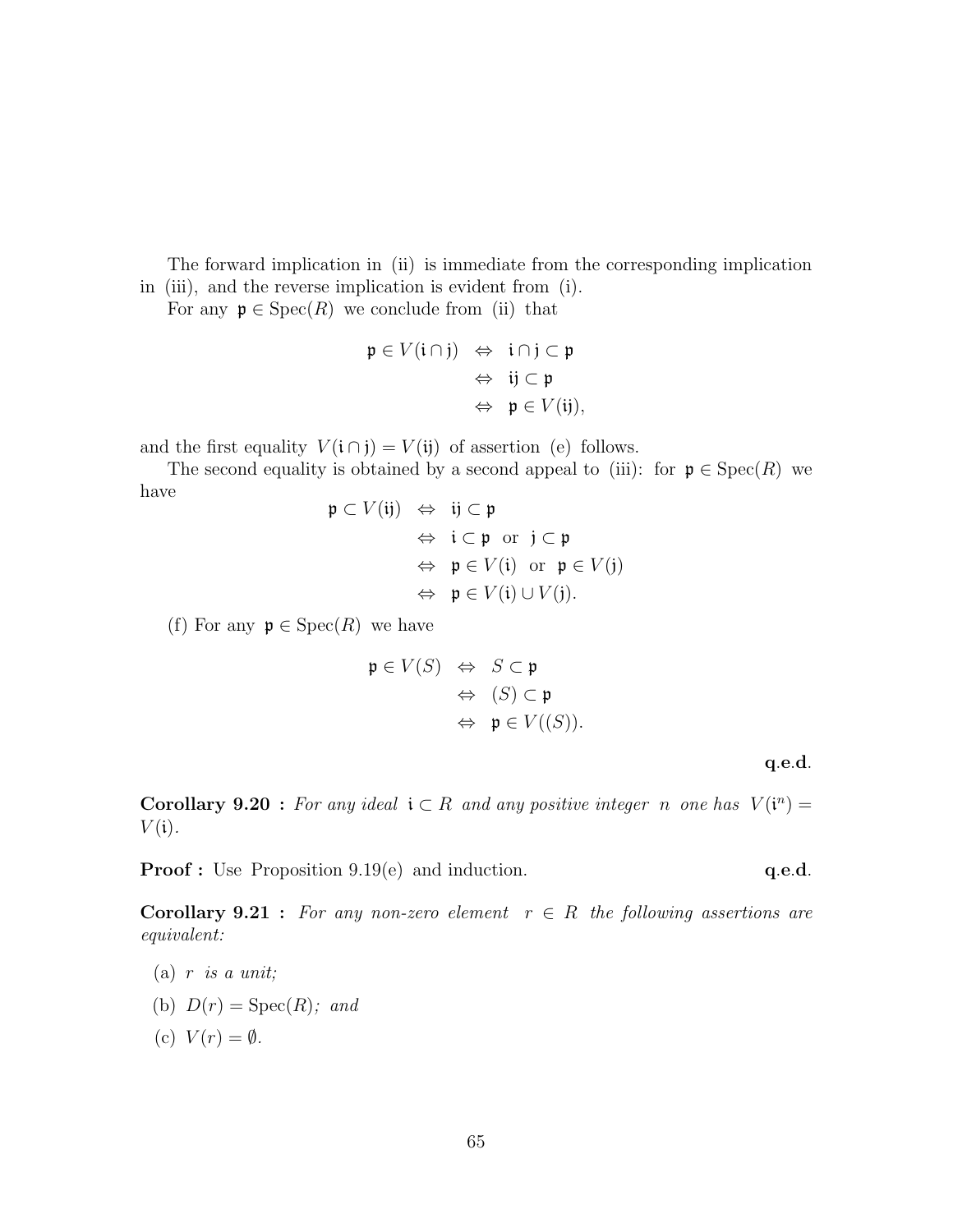The equivalence of (a) and (b) may also be stated:  $r$  is a unit if and only if  $r$ is not contained in any prime ideal of R.

#### Proof :

(a)  $\Rightarrow$  (b) : If r is a unit the ideal  $(r) \subset R$  generated by r must coincide with R. If i is any ideal containing r then we also have  $(r) \subset i$ , hence  $i = R$ . Since prime ideals must be proper,  $r \notin \mathfrak{p}$  for and prime ideal  $\mathfrak{p}$ , and (b) follows.

(b)  $\Leftrightarrow$  (c) : By Proposition 9.19(a).

 $(c) \Rightarrow (a)$ : If  $V(r) = \emptyset$  there is no prime ideal containing r, hence no prime ideal containing the ideal (r). It is then immediate from Corollary 9.12 that  $(r) = R$ , hence that  $rs = 1$  for some  $s \in R$ , hence that r is a unit.

q.e.d.

**Corollary 9.22** : For any subset  $V \subset \text{Spec}(R)$  the following statements are equivalent:

- (a)  $V$  is closed;
- (b)  $V = \bigcap_{s \in S} V(s)$  for some subset  $S \subset R$ ;
- (c)  $V = V(S)$  for some subset  $S \subset R$ ;
- (d)  $V = V(i)$  for some ideal  $i \subset R$ ; and
- (e)  $V = V(\mathfrak{r})$  for a unique radical ideal  $\mathfrak{r} \subset R$ .

Moreover, for any ideal  $\mathfrak{i} \subset R$  one has

(i) 
$$
V(i) = V(\sqrt{i}).
$$

#### Proof :

(a)  $\Rightarrow$  (b) : By assumption Spec(R)\V is open, hence has the form  $\cup_{s\in S}D(s)$ for some subset  $S \subset R$ . De Morgan and Proposition 9.19(b) then give

$$
V = \cap_{s \in S} V(s),
$$

and (b) follows.

 $(b) \Rightarrow (c) : By Proposition 9.19(b).$  $(c) \Rightarrow (d) : By Proposition 9.19(f).$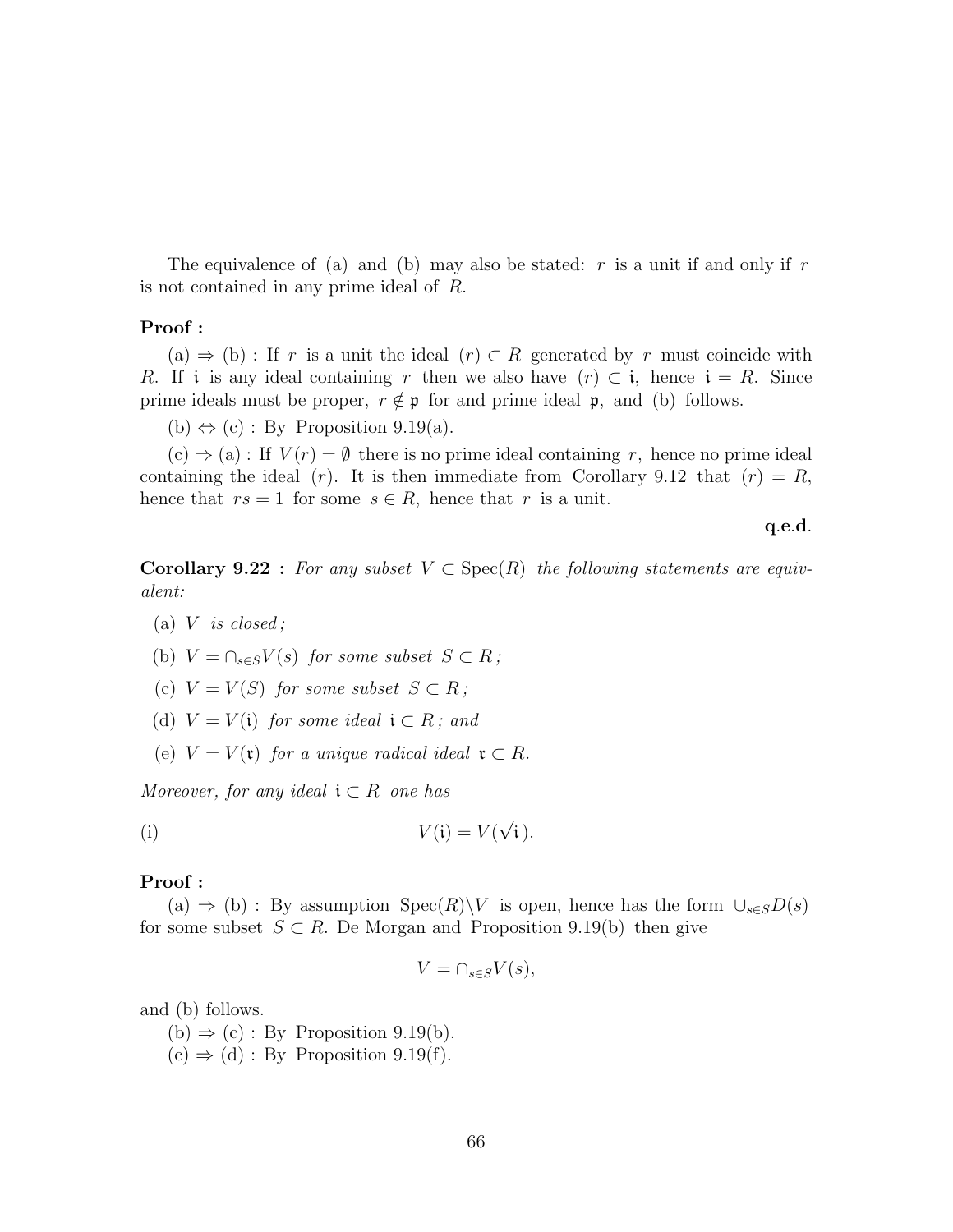$(d) \Rightarrow (e)$  and (i): For any prime ideal  $\mathfrak{p} \subset R$  one has

$$
\mathfrak{p} \in V(\mathfrak{i}) \iff \mathfrak{i} \subset \mathfrak{p}
$$
  
\n
$$
\Leftrightarrow \sqrt{\mathfrak{i}} \subset \mathfrak{p} \qquad \text{(because } \sqrt{\mathfrak{p}} = \mathfrak{p})
$$
  
\n
$$
\Leftrightarrow \mathfrak{p} \in V(\sqrt{\mathfrak{i}}).
$$

This proves (i), and since  $\mathfrak{r} := \sqrt{\mathfrak{i}}$  is radical (by Proposition 9.15(a)) it also establishes the existence assertion of (e).

The uniqueness assertion is a consequence of Proposition 9.15(d). Indeed, when  $\mathfrak{r} \subset R$  and  $\mathfrak{s} \subset R$  are radical ideals satisfying  $V(\mathfrak{r}) = V(\mathfrak{s})$  that result gives

$$
\mathfrak{r}=\cap_{\mathfrak{p}\in V(\mathfrak{r})}\mathfrak{p}=\cap_{\mathfrak{p}\in V(\mathfrak{s})}\mathfrak{p}=\mathfrak{s}.
$$

The converse implication  $\mathfrak{r} = \mathfrak{s} \Rightarrow V(\mathfrak{r}) = V(\mathfrak{s})$  does not require proof.

 $(e) \Rightarrow (a)$ : Proposition 9.19(b).

q.e.d.

**Corollary 9.23** : The mapping  $\mathfrak{r} \subset R \to V(\mathfrak{r}) \subset \text{Spec}(R)$  between radical ideals of R and closed subsets of  $Spec(R)$  is an inclusion reversing bijection. In particular, for any radical ideal  $\mathfrak{r} \subset R$  one has

- (a)  $V(\mathfrak{r}) = \emptyset \Leftrightarrow \mathfrak{r} = R$  and
- (b)  $V(\mathfrak{r}) = \operatorname{Spec}(R) \Leftrightarrow \mathfrak{r} =$ p  $(0),$

and when R is an integral domain one has

(c) 
$$
V(\mathfrak{r}) = \operatorname{Spec}(R) \iff \mathfrak{r} = (0).
$$

Less formally: the radical ideals parameterize the closed subsets of  $Spec(R)$ . The analogous result for affine algebraic sets with the Zariski topology, i.e., Corollary 4.6, is less satisfactory: the correspondence in that case is surjective, but we need to assume the Nullstellensatz property to ensure bijectivity (Proposition 4.7).

Corollary 9.23 shows that, even though defined only in terms of prime ideals,  $Spec(R)$  with the Zariski topology contains information about ideals of R which may not be prime.

**Proof :** Use Corollary 9.22 and Proposition 9.19(c).  $q.e.d.$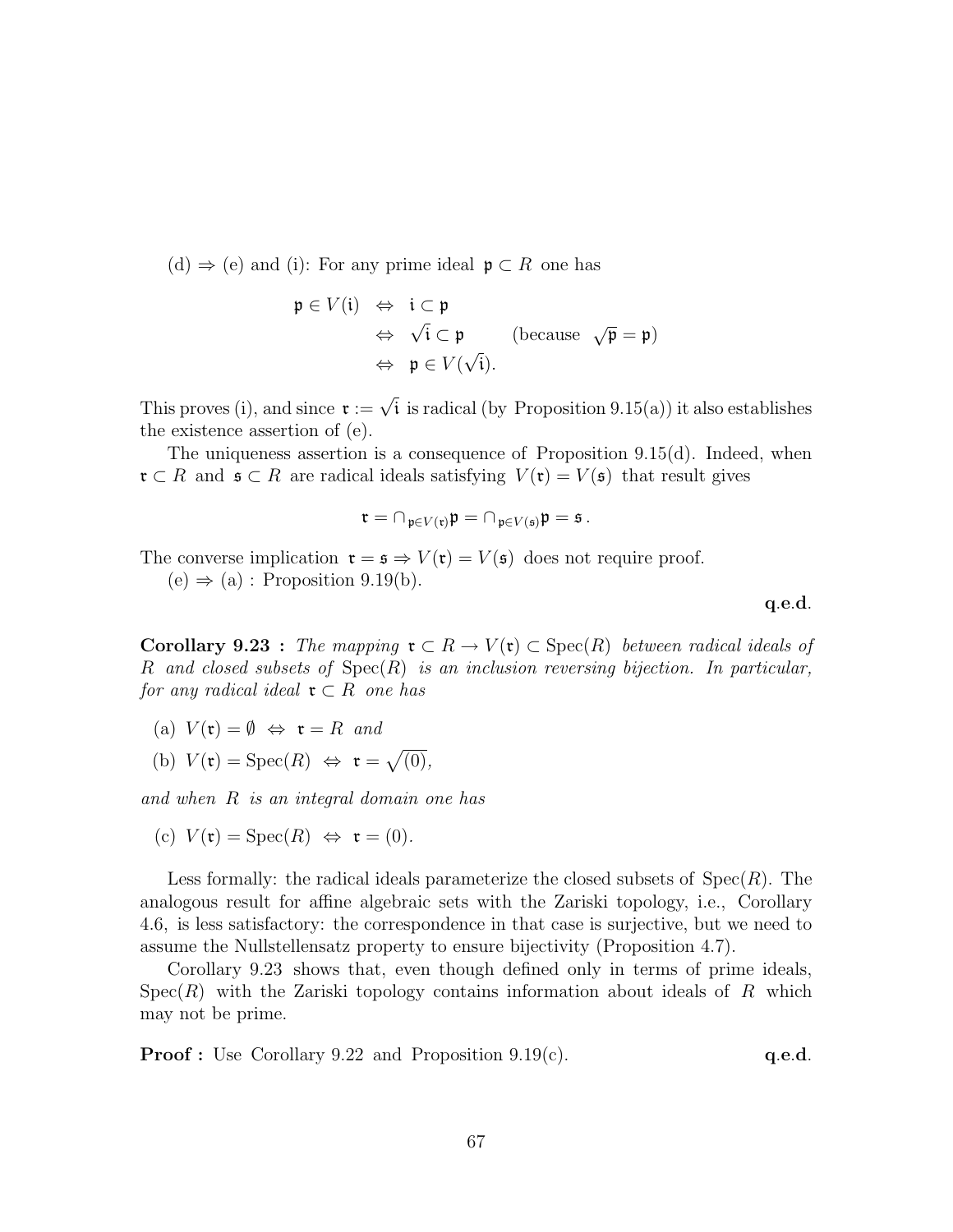**Corollary 9.24** : For a proper ideal  $i \in R$  the following statements are equivalent:

(a)  $V(i) = \text{Spec}(R)$ ; and  $\mathbb{R}^n$ 

(b) 
$$
i \subset \sqrt{(0)}
$$
.

**Proof**: From (i) of Corollary 9.22 we have  $V(i) = V(i)$ √ i), and by Corollary 9.23 the radical ideals of R parameterize the closed subsets of  $Spec(R)$  in a bijective manner. Since  $i \subset \sqrt{i}$ , the result now follows from Corollary 9.23(b). q.e.d.

We can, at last, describe closures of subsets of  $Spec(R)$ .

**Proposition 9.25** : For any subset  $Y \subset \text{Spec}(R)$  the following statements hold.

(a) For any ideal  $\mathfrak{i} \subset R$  one has

$$
Y \subset V(\mathfrak{i}) \iff \mathfrak{i} \subset \cap_{\mathfrak{p} \in Y} \mathfrak{p} \ .
$$

(b) Let  $\mathcal{I}_Y$  denote the collection of ideals i satisfying  $\mathfrak{i} \subset \bigcap_{\mathfrak{p} \in Y} \mathfrak{p}$ . Then the closure cl(Y) of Y (in  $Spec(R)$ ) is given by

$$
\mathrm{cl}(Y) = V(\cup_{\mathbf{i} \in \mathcal{I}_Y} \mathbf{i}) = V(\sum_{\mathbf{i} \in \mathcal{I}_Y} \mathbf{i}).
$$

Moreover, for any prime ideal  $\mathfrak{q} \subset R$  one has

$$
\operatorname{cl}(\{\mathfrak{q}\}) = V(\mathfrak{q}).
$$

## Proof :

(a) We have

$$
Y \subset V(\mathfrak{i}) \iff \mathfrak{p} \in V(\mathfrak{i}) \text{ for all } \mathfrak{p} \in Y
$$

$$
\iff \mathfrak{i} \subset \mathfrak{p} \text{ for all } \mathfrak{p} \in Y
$$

$$
\iff \mathfrak{i} \subset \cap_{\mathfrak{p} \in Y} \mathfrak{p}.
$$

(b) By Corollary 9.22(d) any closed set of  $Spec(R)$  has the form  $V(i)$  for some ideal  $i \subset R$ , and so from (a) and Proposition 9.19(d) we have

$$
\mathrm{cl}(Y)=\cap_{\mathfrak{i}\in\mathcal{I}_Y}V(\mathfrak{i})=V(\cup_{\mathfrak{i}\in\mathcal{I}_Y}\mathfrak{i}).
$$

But one sees easily that the ideal generated by  $\cup_{i\in\mathcal{I}_Y} i$  is precisely  $\sum_{i\in\mathcal{I}_Y} i$ , and the result follows.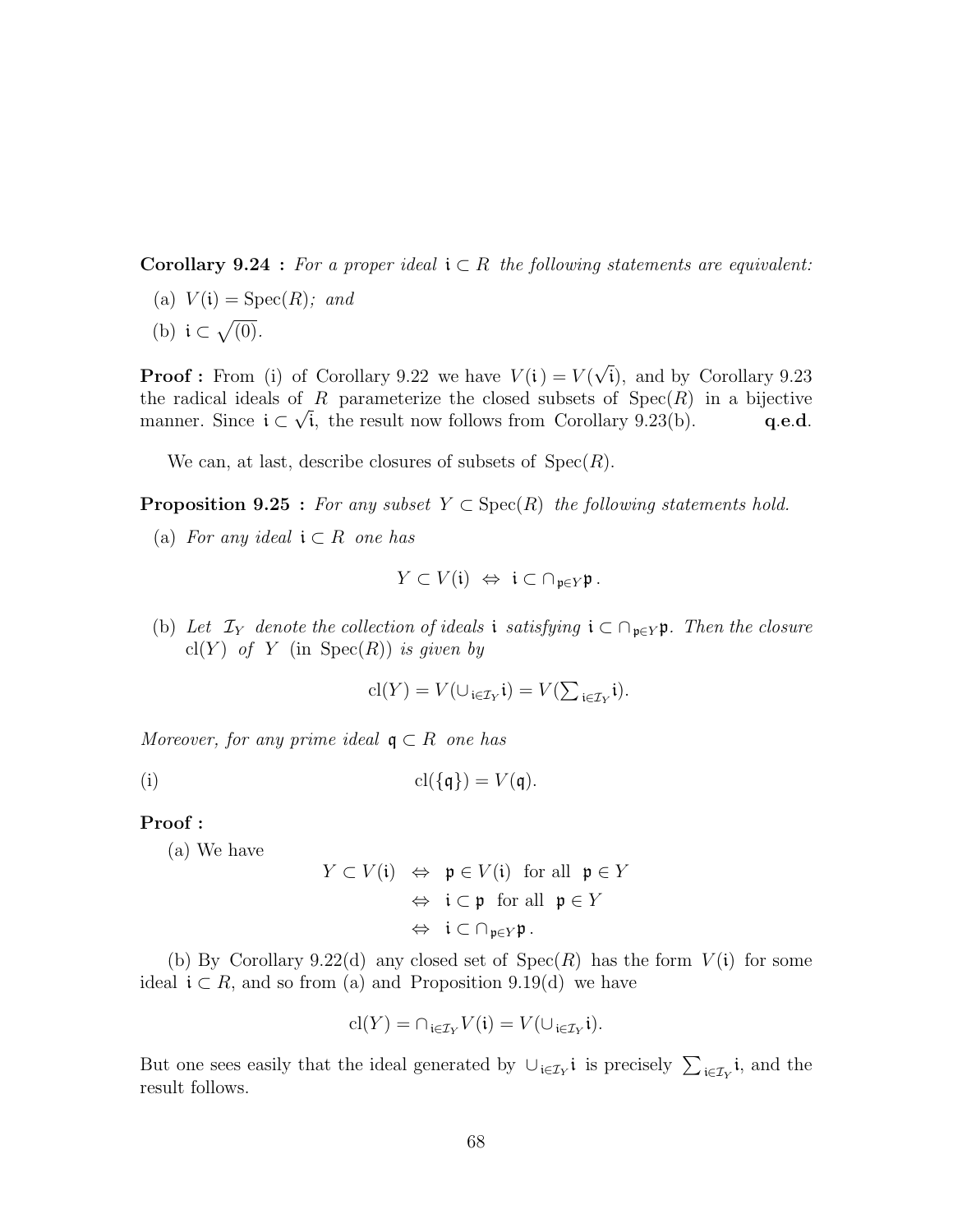To establish (i) note that when  $Y = \{\mathfrak{q}\}\$  is a singleton we have  $\bigcap_{\mathfrak{p} \in Y} \mathfrak{p} = \{\mathfrak{q}\}\$ , hence  $\mathcal{I}_{\{\mathfrak{q}\}} = \{\mathfrak{i} : \mathfrak{i} \subset \mathfrak{q}\}\$ , and therefore  $\sum_{\mathfrak{i} \in \mathcal{I}_{\{\mathfrak{q}\}}} \mathfrak{i} = \mathfrak{q}$ . Equality from (b).

#### q.e.d.

With Proposition 9.19(a) as motivation we define an open set  $D(i)$ , for any ideal  $\mathfrak{i} \subset R$ , by

(9.26) 
$$
D(i) := \operatorname{Spec}(R) \setminus V(i).
$$

Note from Corollary 9.23(a) that

(9.27)  $D(R) = \text{Spec}(R)$ .

Also note that

$$
(9.28) \t\t D(i) = \bigcup_{r \in i} D(r).
$$

Indeed, from De Morgan and Proposition 9.19(b) we have

$$
D(i) = \text{Spec}(R)\setminus V(i)
$$
  
= Spec(R)\setminus \cap\_{r \in i} V(r)  
= \cup\_{r \in i} \text{Spec}(R)\setminus V(r)  
= \cup\_{r \in i} D(r).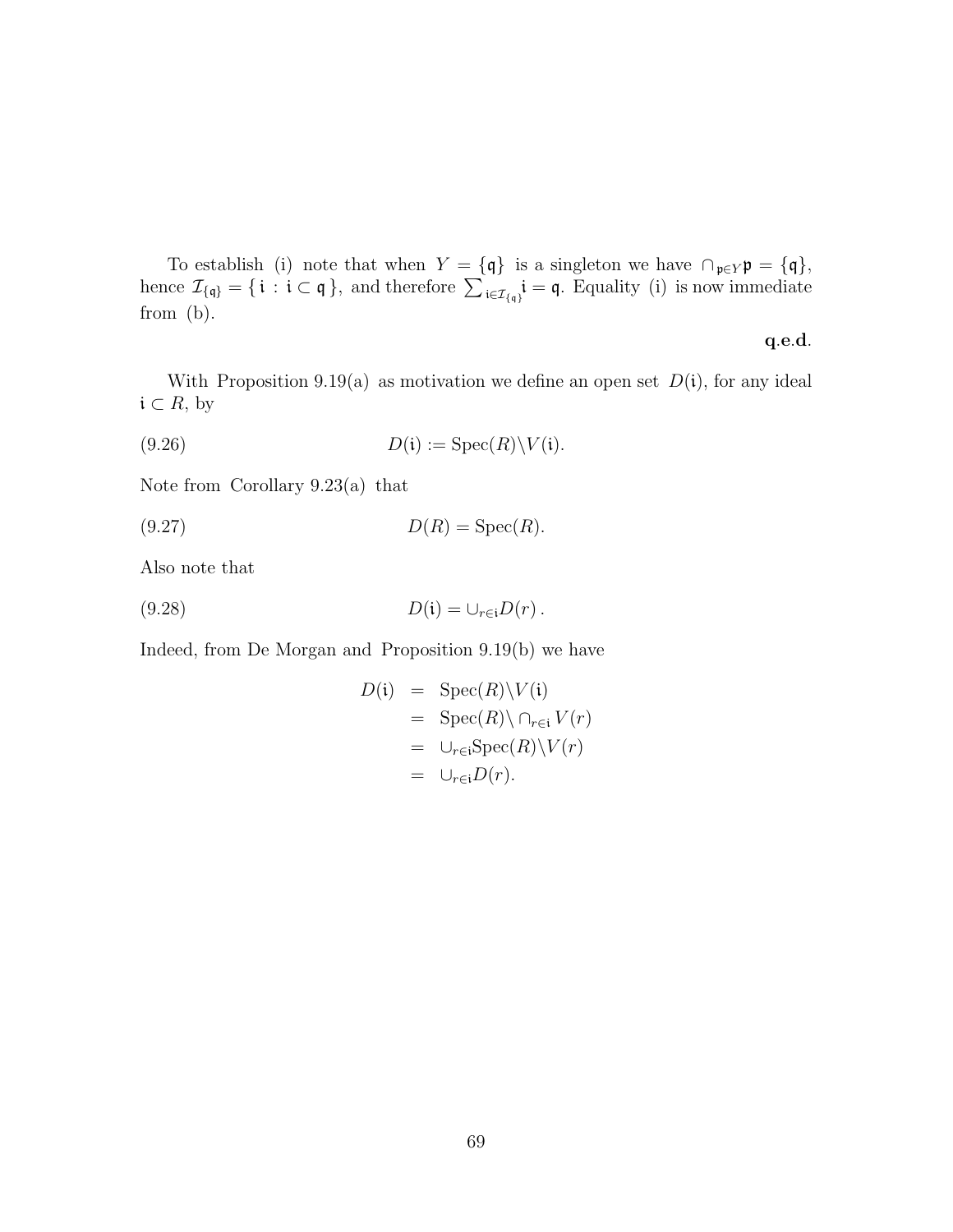# 10. Irreducible Spaces

A non-empty topological space is irreducible if it is not the union of two proper closed subsets. Any one-point space has this property, or consider any infinite set X in which the open sets are  $\emptyset$ , X, and complements of finite subsets of X. For an example of a space which is *reducible*, i.e., not irreducible, consider the real numbers with the usual topology.

**Proposition 10.1** : For any non-empty topological space  $X$  the following assertions are equivalent :

- (a)  $X$  is irreducible;
- (b) at least one member of any finite closed cover of  $X$  must coincide with  $X$ ;
- (c) the intersection of any finite collection of non-empty open subsets of  $X$  is nonempty;
- (d) any non-empty open set is dense in X; and
- (e) every open subset of X is connected.

#### Proof :

(a)  $\Rightarrow$  (b) : Let  ${C_j}_{j=1}^n$  be a closed cover of X. When  $n = 1$  the result is obvious and when  $n = 2$  the assertion is a rephrasing of the definition of irreducible. When  $n > 2$  and  $C_n \neq X$  we see from (a) the closed set  $\cup_{j=1}^{n-1} C_j$  must coincide with X. Then collection  ${C_j}_{j=1}^{n-1}$  is therefore a closed cover and induction applies.

(b)  $\Rightarrow$  (c) : Let  $\{U_j\}_{j=1}^n$  be a collection of non-empty open subsets and for  $j = 1, \ldots, n$  set  $C_j := U_j^c$ . If  $\bigcap_j U_j = \emptyset$  then (by de Morgan)  $\bigcup_j C_j = X$  and by (b) we then have  $C_j = X$  for at least one j. But this implies  $U_j = \emptyset$ , contrary to the stated hypothesis.

 $(c) \Rightarrow (d)$ : If some non-empty open set U is not dense then  $\{U, cl(U)^c\}$  constitutes a finite collection of open subsets having empty intersection, thereby contradicting (c).

(d)  $\Rightarrow$  (e) : If some non-empty open set U is not connected then  $U = V \cup W$ where V and W are disjoint non-empty open subsets of U. It follows that V and W non-empty non-dense open subsets of  $X$ , thereby contradicting  $(d)$ .

 $(e) \Rightarrow (a)$ : If (a) fails we can write  $X = C \cup D$  with C and D proper non-empty closed subsets of X. The non-empty open sets  $U := C^c$  and  $V = D^c$  then satisfy  $U \cap V = \emptyset$ , and  $U \cup V$  is therefore a non-connected open subset of X. Contradiction.

q.e.d.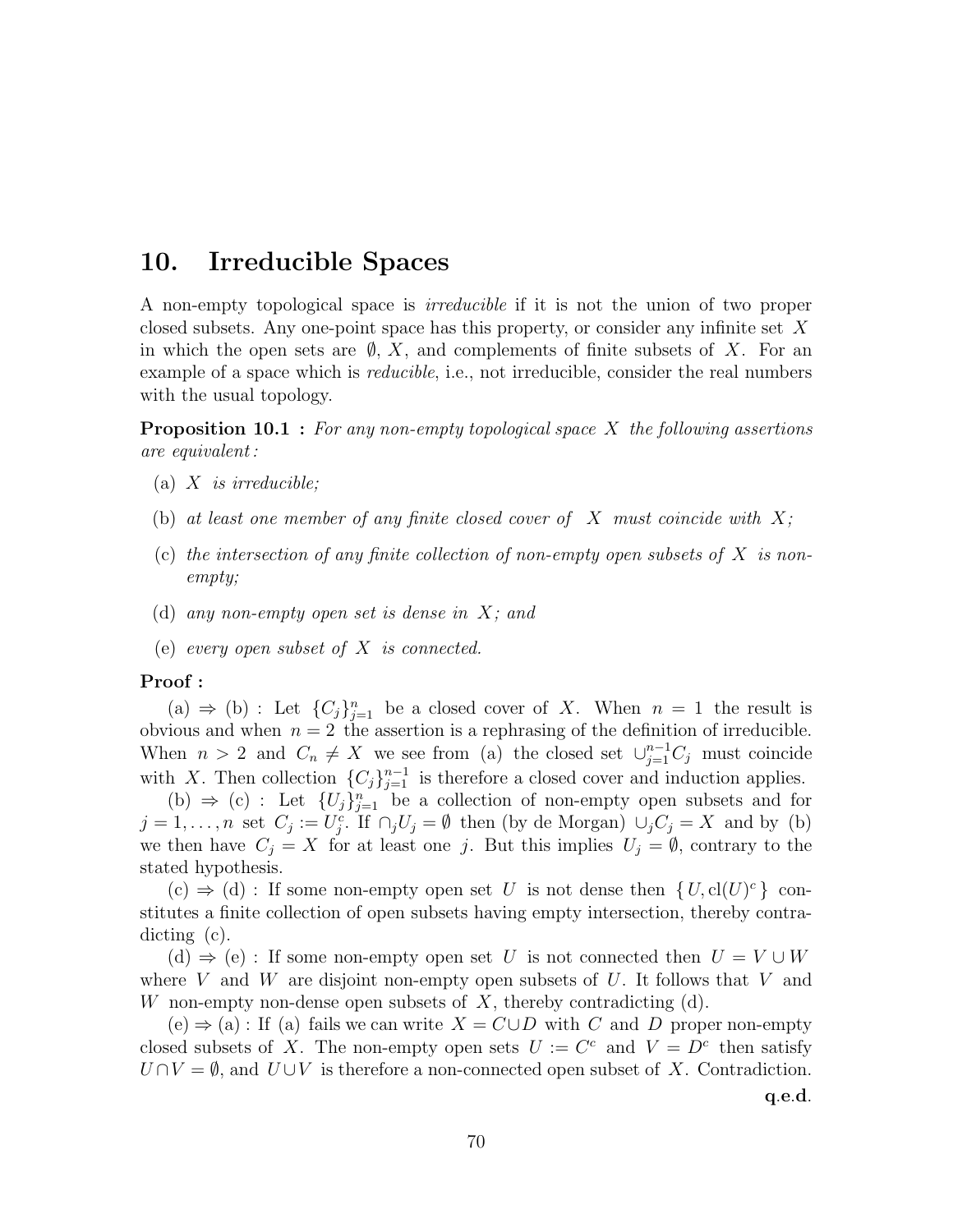**Corollary 10.2** : A Hausdorff space X is irreducible if and only if X is a one-point space, i.e., if and only if  $X$ , when considered only as a set, is a singleton.

**Proof**: The forward implication is immediate from Proposition  $10.1(c)$ ; the reverse is obvious. **q.e.d. q**.e.d.

Corollary 10.3 : Any irreducible space is connected.

The converse is false, e.g., we have already noted that the set of real numbers  $\mathbb R$ with the usual topology is reducible.

**Proof :** Apply Proposition 10.1(e) to the open set X.  $q.e.d.$ 

**Proposition 10.4 :** Suppose X is a topological space and  $Y \subset X$  is a non-empty subspace. Assume the relative topologies on both Y and  $cl(Y)$ . Then Y is irreducible if and only if  $cl(Y)$  is irreducible.

#### Proof :

⇒ When  ${C_j}_{j=1}^n$  is a closed cover of  $\text{cl}(Y)$  the collection  ${C_j \cap Y}_{j=1}^n$  is such a cover for Y, and from (b) of Proposition 10.1 we conclude that  $C_i \cap Y = Y$  for at least one index *i*. Because  $C_i$  is also closed in X we have  $\text{cl}(Y) \subset C_i \subset \cup_j \text{cl}(C_j) =$ cl(Y), hence  $C_i = cl(Y)$ , and a second appeal to Proposition 10.1(b) establishes the irreducibility of  $cl(Y)$ .

 $\Leftarrow$  When  $\{C_j\}_{j=1}^n$  is a closed cover of Y we must have  $C_j = Y \cap D_j$  for some closed  $D_j \subset X$ . For  $j = 1, ..., n$  set  $E_j := \text{cl}(Y) \cap D_j \subset \text{cl}(Y)$  and note that  $C_j = Y \cap D_j = (Y \cap \text{cl}(Y)) \cap D_j = Y \cap E_j$ . Since each  $E_j$  is closed the same is true of  $\cup_j E_j$ , and we conclude from  $Y = \cup_j C_j \subset \cup_j E_j$  and  $E_j \subset \text{cl}(Y)$  that  $\{E_j\}_{j=1}^n$ is a closed cover of  $cl(Y)$ . From (a) and Proposition 10.1(b) we therefore have  $E_i = \text{cl}(Y)$  for at least one index i, whence  $C_i = Y \cap E_i = Y \cap \text{cl}(Y) = Y$ . A final appeal to Proposition 10.1(b) completes the proof.

q.e.d.

## **Corollary 10.5** : The closure  $cl({x})$  of any point  $x \in X$  is irreducible.

When the  $(A, B)$ -Zariski topology is assumed on a classical affine algebraic set the closure of a point is (sometimes) called the locus of that point. The result could therefore be stated: the locus of any point is irreducible. √

For the Zariski topology associated with Example 6.3(a) we have  $cl({}$  $(\sqrt{2})$  = For the Zariski topology associated with Example 6.3(a) we have  $cl({\sqrt{2} }) = {\pm \sqrt{2}}$ , whereas for that associated with Example 6.3(b) we have  $cl({\sqrt{2}}) =$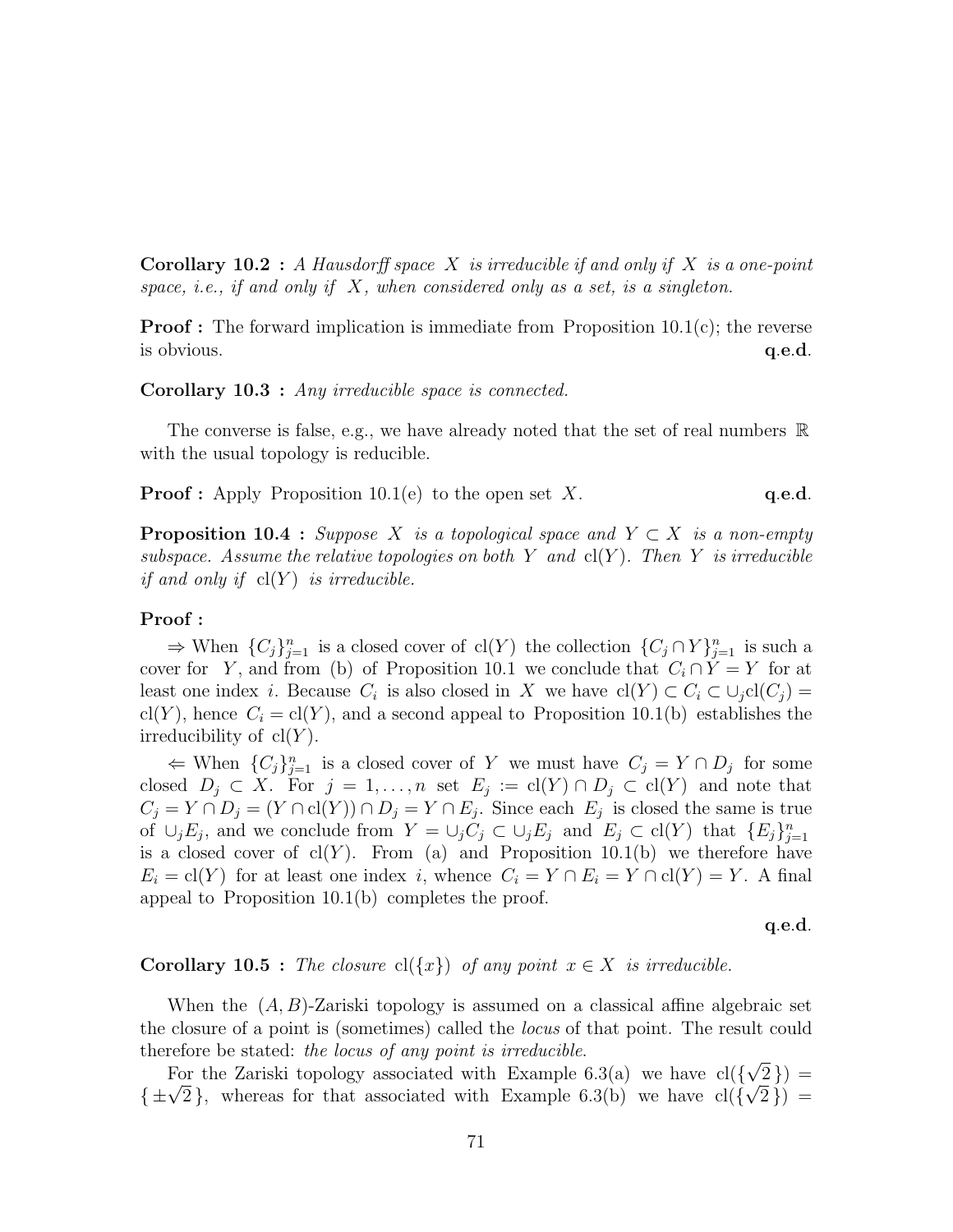{ √ 2. In particular, when the Zariski topology of Example 6.3(a) is assumed the  $\{v^2\}$ . In particular, when the Zariski topology of Example 6.3(a) is assumed the two-point set  $\{-\sqrt{2}, \sqrt{2}\}$  is irreducible, and therefore connected (by Corollary 10.3).

**Proof :** Apply Proposition 10.4 to the irreducible space  $Y = \{x\}$ . q.e.d.

We now investigate irreducibility in connection with the Zariski topology, first considering that topology on an algebraic set.

**Theorem 10.6 :** Let  $B \supseteq A$  be an extension of integral domains, let  $n \geq 1$  be an integer, and endow  $B^n$  with the  $(A, B)$ -Zariski topology. Assume  $\mathcal{V} \subset B^n$  is  $(A, B)$ -Zariski closed. Then the following three statements are equivalent:

- (a)  $\mathcal V$  is irreducible;
- (b) the defining ideal  $\mathfrak{i}(\mathcal{V})$  is prime; and
- (c) the coordinate ring  $A_B[\mathcal{V}]$  is an integral domain.

With this result one begins to truly appreciate the interplay between geometry (here wearing topological garb) and algebra: one can define "irreducible" from either standpoint with no gain or loss of information. Indeed, prior to the introduction of the Zariski topology the algebraic characterization given in (b) was used as the definition of an irreducible algebraic set.

#### Proof :

(a)  $\Rightarrow$  (b) : Suppose  $p, q \in A[x] = A[x_1, x_2, \ldots, x_n]$  and  $pq \in \mathfrak{i}(\mathcal{V})$ . Then for any  $x \in V$  we have  $pq(x) = p(x)q(x) = 0$ . Since B is an integral domain this forces  $p(x) = 0$  or  $q(x) = 0$ , hence  $\mathcal{V} \subset \mathcal{V}((p)) \cup \mathcal{V}((q))$ , and as a result we can write  $\mathcal{V} = (\mathcal{V} \cap \mathcal{V}((p))) \cup (\mathcal{V} \cap \mathcal{V}((q)))$ . From the irreducibility assumption we may assume w.l.o.g. that  $\mathcal{V} = \mathcal{V} \cap \mathcal{V}((p)) \subset \mathcal{V}((p))$ . We then have  $p(x) = 0$  for all  $x \in \mathcal{V}$ , hence  $p \in \mathfrak{i}(\mathcal{V})$ .

(b)  $\Rightarrow$  (a) : Suppose  $i(\mathcal{V})$  is prime and that  $\mathcal{V} = \mathcal{V}_1 \cup \mathcal{V}_2$ , where each  $\mathcal{V}_j \subset \mathcal{V}$ is closed and the inclusions  $\mathcal{V}_j \subset \mathcal{V}$  are proper. Then by (c) of Corollary 9.4 and (9.2) there is an element  $p_i \in \mathfrak{i}(\mathcal{V}_i)$  with  $p_i \notin \mathfrak{i}(\mathcal{V})$  for  $j = 1, 2$ . But  $p_1p_2 \in \mathfrak{i}$ , and this contradicts the assumption that  $i(\mathcal{V})$  is prime.

 $(b) \Leftrightarrow (c)$ : Immediate from the definitions of a coordinate ring and a prime ideal.

q.e.d.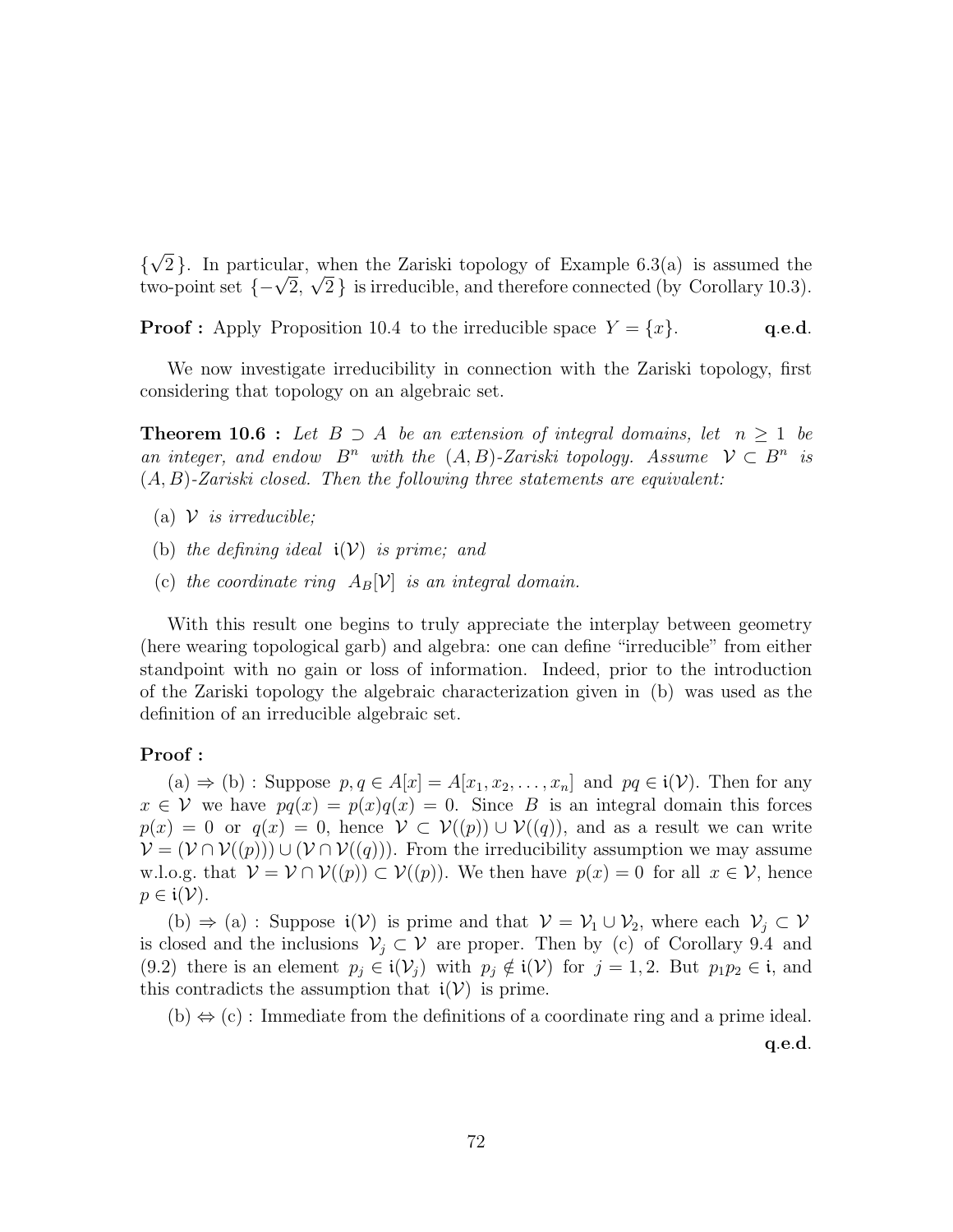In the following result the mapping  $\varphi_{\mathcal{V}} : \mathcal{V} \to \text{Spec}(A_B[\mathcal{V}])$  is that defined in  $(6.5).$ 

**Corollary 10.7** : For any classical  $(A, B)$ -affine algebraic set  $V \subset \mathbb{A}^n_A(B)$  mapping  $C \subset V \mapsto \varphi_{\mathcal{V}}(C)$  is an injection of the closed irreducible subsets of V (w.r.t. the induced Zariski topology) *into*  $Spec(A_B[\mathcal{V}]).$ 

The result indicates what sort of information about  $\mathcal V$  is packaged within Spec( $A_B[\mathcal{V}]$ ). Since  $\mathcal{V} = \mathbb{A}_A^n(B)$  is a special case, it suggests what information about  $\mathbb{A}_{A}^{n}(B)$  is stored in  $Spec(A_{B}[\mathbb{A}_{A}^{n}(B)]).$ 

**Proof**: Let  $C \subset V$  be both closed and irreducible in the induced topology. By Corollary 9.7(b) the subset C must be closed in the Zariski topology on  $B<sup>n</sup>$ . We claim that C must also be irreducible in that topology. Otherwise  $C = D \cup E$ , where D and E are proper subsets of C which are Zariski closed in  $\mathbb{A}_{A}^{n}(B)$ . However, from  $C \subset V$  we would also have  $D, E \subset V$ , and by a second appeal to Corollary 9.7(b) we would conclude that C was reducible.

By Theorem 10.6 the ideal  $\mathfrak{i}(C) \subset A[x]$  must be prime. It then follows from Corollary 9.4(c) that the mapping  $C \mapsto i(C)$  is an injection of the irreducible closed subsets  $C \subset V$  into the prime ideals of A[x]. From Proposition 3.4,  $C \subset V$  and (9.2) we have ker(f) =  $i(\mathcal{V}) \subset i(\mathcal{C})$ , and the image of the mapping is therefore contained in  $V(\ker(f))$ . The result is now immediate from Proposition 5.5(d).  $q.e.d.$ 

## Examples 10.8 :

- (a) The circle  $x^2 + y^2 = 1$ , when considered as a classical  $(\mathbb{Z}, \mathbb{R})$ -affine algebraic subset of  $\mathbb{R}^2$ , is both irreducible and connected. Moreover, the principal ideal  $(x^2 + y^2 - 1) \subset \mathbb{Z}[x, y]$  is prime. In Example 3.3(g) we found that the circle  $S<sup>1</sup>$  with the  $(\mathbb{Z}, \mathbb{R})$ -Zariski topology was the closure of many points therein, and is therefore irreducible by Corollary 10.5. It then follows from Theorem 10.6 that the ideal  $(x^2 + y^2 - 1) \subset \mathbb{Z}[x, y]$  is prime (or, equivalently, that the  $(\mathbb{Z}, \mathbb{R})$ -coordinate ring  $\mathbb{Z}[x, y]/(x^2 + y^2 - 1)$  is an integral domain), and from Corollary 10.3 that  $S^1$  is connected.
- (b) The parabola  $y = x^2$ , when considered as a classical  $(\mathbb{Z}, \mathbb{R})$ -affine algebraic subset of  $\mathbb{R}^2$ , is both irreducible and connected. Moreover, the principal ideal  $(y - x^2) \subset \mathbb{Z}[x, y]$  is prime. We could again argue as in Example (a), but for variety we take a slightly different route. In Example 3.3(h) we found that the coordinate ring  $\mathbb{Z}[x,y]/(y-x^2)$  is isomorphic to  $\mathbb{Z}[x]$ , and, since the polynomial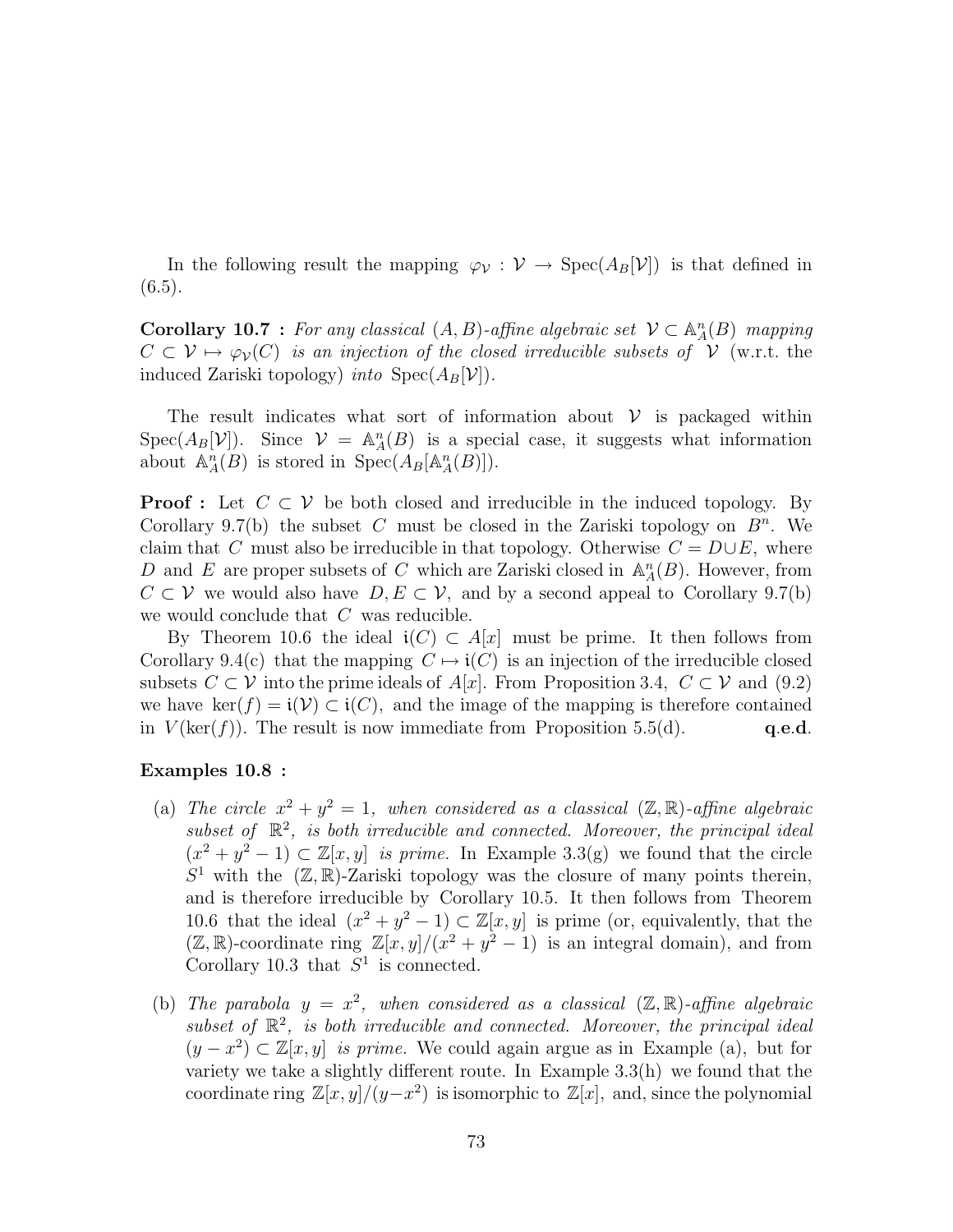ring  $\mathbb{Z}[x]$  is an integral domain, it follows (from the definition of a prime ideal) that  $(y - x^2)$  is prime. Irreducibility is then immediate from Theorem 10.6, whereupon connectivity becomes a consequence of Corollary 10.3.

Our next task is to investigate irreducibility in connection with the Zariski topology on the prime spectrum of a ring. For this we need a simple ideal-theoretic preliminary.

Let R be a ring (commutative with unity as usual) and let  $i, j \subset R$  be ideals. Let *R* be a ring (commutative with unity as usual) and let  $I$ ,  $\cup$  *R* be ideals.<br>Define their *product* ij to be the collection of all finite sums  $\sum_{k} i_{k} j_{k}$  with  $i_{j} \in \mathfrak{i}$  and  $j_i \in j$ . One verifies easily that ij is an ideal.

**Proposition 10.9** : When R be a ring and  $\mathfrak{p} \subset R$  is a proper ideal the following statements are equivalent:

- (a) the ideal  $\mathfrak p$  is prime;
- (b) for any  $r, s \in R$  the condition  $rs \in \mathfrak{p}$  implies  $r \in \mathfrak{p}$  or  $s \in \mathfrak{p}$  (or both); and
- (c) for any ideals  $i, j \subset R$  the condition  $ij \subset p$  implies  $i \subset p$  or  $j \subset p$ .

The equivalence of (a) and (b) has already been noted and established (see the paragraph immediately preceding Proposition 3.5). It has been included here to highlight the analogy between (b) and (c). Indeed, for particularly nice rings ("Dedekind domains," of which<sup>83</sup> PIDs are fundamental examples) that analogy allows one to replace unique factorization of ring elements into primes by unique factorization of ideals into prime ideals; a reformulation of factorization which resulted in significant progress on Fermat's Last Theorem.

**Proof :** In view of the preceding remarks it suffices to prove (b)  $\Leftrightarrow$  (c).

(b)  $\Rightarrow$  (c) : Otherwise there are elements  $r \in i \$ p and  $s \in j \$ p. Since  $rs \in ij \subset p$ we have  $rs \in \mathfrak{p}$ , hence  $r \in \mathfrak{p}$  or  $s \in \mathfrak{p}$  (or both), and we have a contradiction.

 $(c) \Rightarrow (b)$ : Suppose  $r, s \in R$  and  $rs \in \mathfrak{p}$ . Then for  $\mathfrak{i} := (r)$   $(:= rR)$  and  $\mathfrak{j} := (s)$ we have  $\mathfrak{ij} \subset \mathfrak{p}$ , hence  $r \in \mathfrak{i} \subset \mathfrak{p}$  or  $s \in \mathfrak{j} \subset \mathfrak{p}$ .

## q.e.d.

**Theorem 10.10 :** Suppose R is an integral domain and  $C \subset \text{Spec}(R)$  is closed, say  $C = V(\mathfrak{r})$ , where  $\mathfrak{r} \subset R$  is the uniquely associated radical ideal. Then C is irreducible if and only if  $\mathfrak r$  is prime.

<sup>&</sup>lt;sup>83</sup>PID is the standard abbreviation for Principal Ideal Domain. We assume familiarity with such entities.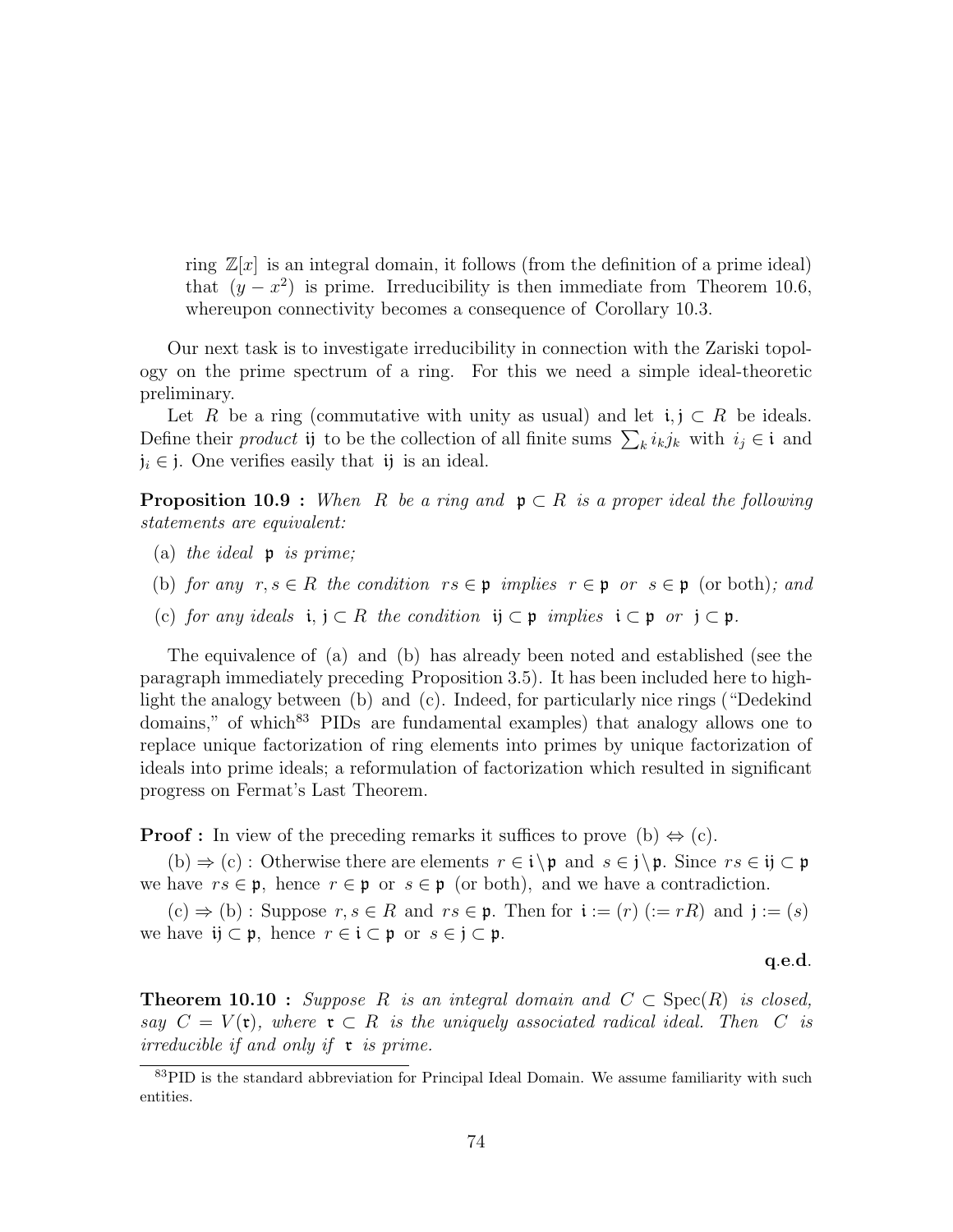By the "uniquely associated radical ideal" we mean the unique radical ideal provided by Corollary 9.23.

When taken together with Theorem 10.6, the result suggests a connection between the Zariski topology on classical affine algebraic sets and the Zariski topology on the prime spectrum of a ring.

## Proof :

 $\Rightarrow$ : Suppose i, j ⊂ R are ideals such that ij ⊂ r and D :=  $V(i)$ ,  $E := V(j)$ . Then from Corollary 9.23 and Proposition 9.19(e) we have  $C = V(\mathfrak{r}) \subset V(\mathfrak{ij}) =$  $V(i) \cup V(j) = D \cup E$ . Because C is assumed irreducible this forces either  $V(\mathfrak{r}) \subset$  $V(i) = V(\sqrt{i})$  or  $V(\mathfrak{r}) \subset V(i)$ . In the first case  $i \subset \sqrt{i} \subset \mathfrak{r}$ ; in the second  $j \subset \mathfrak{r}$ . From Proposition 10.9(c) we conclude that the ideal  $\mathfrak{r}$  is prime.

 $\Leftarrow$ : Suppose  $C = D \cup E$ , where  $D, E \subset \text{Spec}(R)$  are closed. By Corollary 9.23 that there are unique radical ideals i, j such that  $D = V(i)$  and  $E = V(j)$ , and from Proposition 9.19 we have

(i) 
$$
C = D \cup E \Leftrightarrow V(\mathfrak{r}) = V(\mathfrak{i}) \cup V(\mathfrak{j}) = V(\mathfrak{i} \cap \mathfrak{j}).
$$

By Proposition 9.15(a) the ideal i $\cap$ j is radical, and from a second appeal to Corollary 9.23 we conclude from (i) that

(ii) 
$$
C = D \cup E \Leftrightarrow \mathfrak{r} = \mathfrak{i} \cap \mathfrak{j}.
$$

One sees easily that ij  $\subset i \cap j$ , hence ij  $\subset \mathfrak{r}$  by (ii). By Proposition 10.9(c) this forces  $\mathfrak{i} \subset \mathfrak{r}$  or  $\mathfrak{j} \subset \mathfrak{r}$ , hence  $C = V(\mathfrak{r}) \subset V(\mathfrak{i}) = D$  or  $C \subset E$ . The closed set C is therefore irreducible.

q.e.d.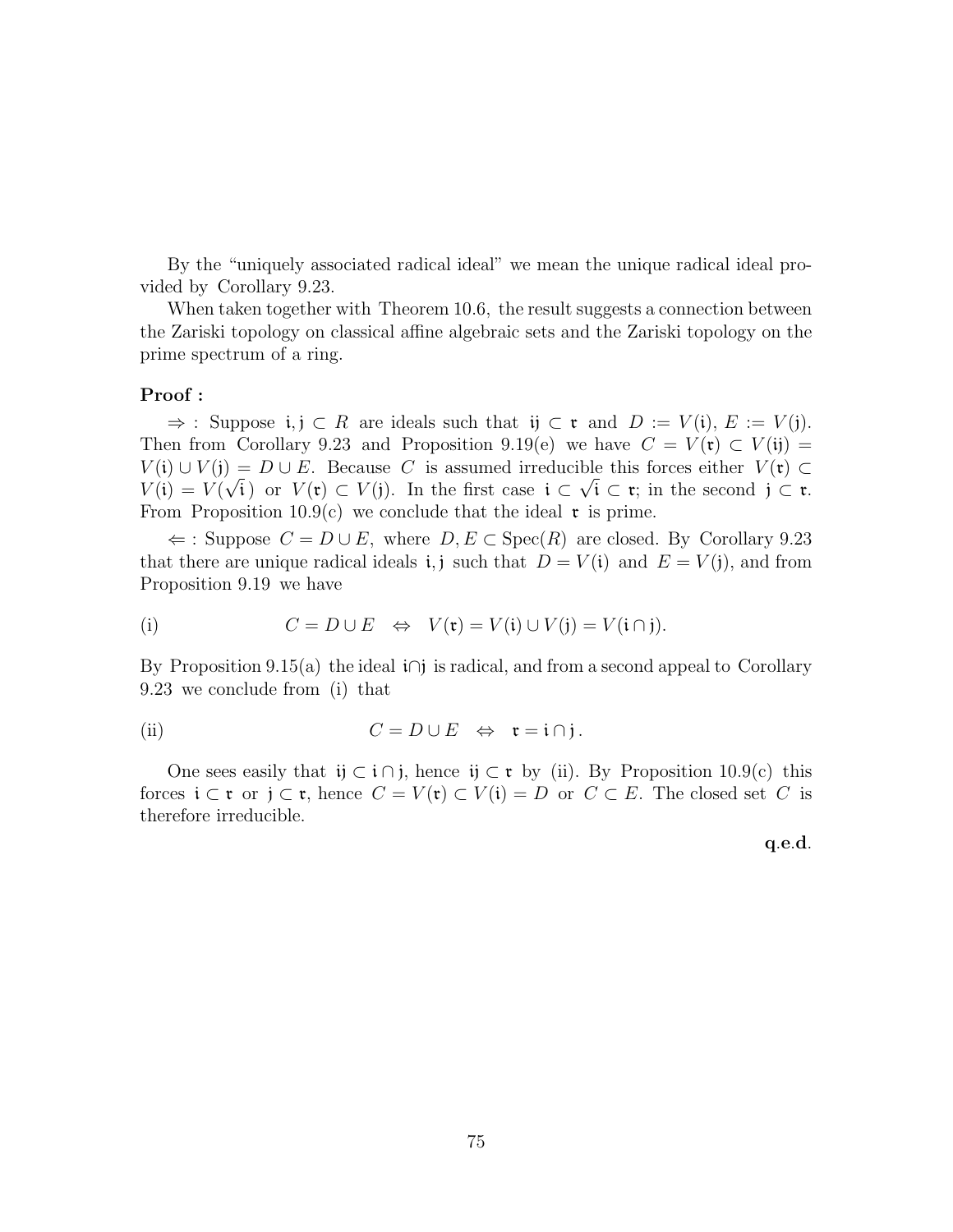# 11. Noetherian Spaces

Again R denotes a ring.

Several algebraic preliminaries are required.

An R-module M is *Noetherian* if every R-submodule (including M) is finitely generated<sup>84</sup>. When this is the case and M is also an R-algebra we speak of a *Noethe*rian R-algebra, and when  $M = R$  of a *Noetherian ring*. Since the R-submodules of  $R$  coincide with the ideals,  $R$  is Noetherian if and only if every ideal is finitely generated.

#### Examples 11.1 :

- (a) Every finite-dimensional vector space over a field  $K$  is a Noetherian  $K$ -module (because every subspace of a finite-dimensional vector space is finite-dimensional).
- (b) Every PID is a Noetherian ring (because each ideal is generated by a single element).
- (c)  $\mathbb Z$  is a Noetherian ring (by (b)).
- (d) Every field is a Noetherian ring (because every field is a PID).
- (e) For any field K the polynomial ring  $K[x_1, x_2, \ldots]$  in infinitely many indeterminates is not Noetherian (because the ideal  $(x_1, x_2, \ldots)$  is not finitely generated).
- (f) A subring of a Noetherian ring need not be Noetherian. For example, the ring  $K[x_1, x_2, \ldots]$  of Example (e) is an integral domain, and the quotient field  $K(x_1, x_2, \ldots)$ , which we regard as an extension of  $K[x_1, x_2, \ldots]$ , is therefore Noetherian. But we have seen in Example (e) that  $K[x_1, x_2, \dots]$  is not Noetherian.

Alternate characterizations of Noetherian modules and rings will simplify the presentation of more substantial examples. Some elementary set theory proves useful in this regard<sup>85</sup>.

<sup>&</sup>lt;sup>84</sup>That is, generated by a finite subset. In other words, there must be a finite set  $S =$  $\{s_1, s_2, \ldots, s_n\} \subset M$  such that every element  $m \in M$  can be written (not necessarily uniquely) in the form  $m = \sum_{j=1}^n r_j s_j$  with  $r_j \in R$  and  $s_j \in S$ . (See the discussion of generators immediately before the statement of Proposition 3.9.)

 ${}^{85}$ In our set-theoretic formulation of the Noetherian conditions we follow [A-M, Chapter 6].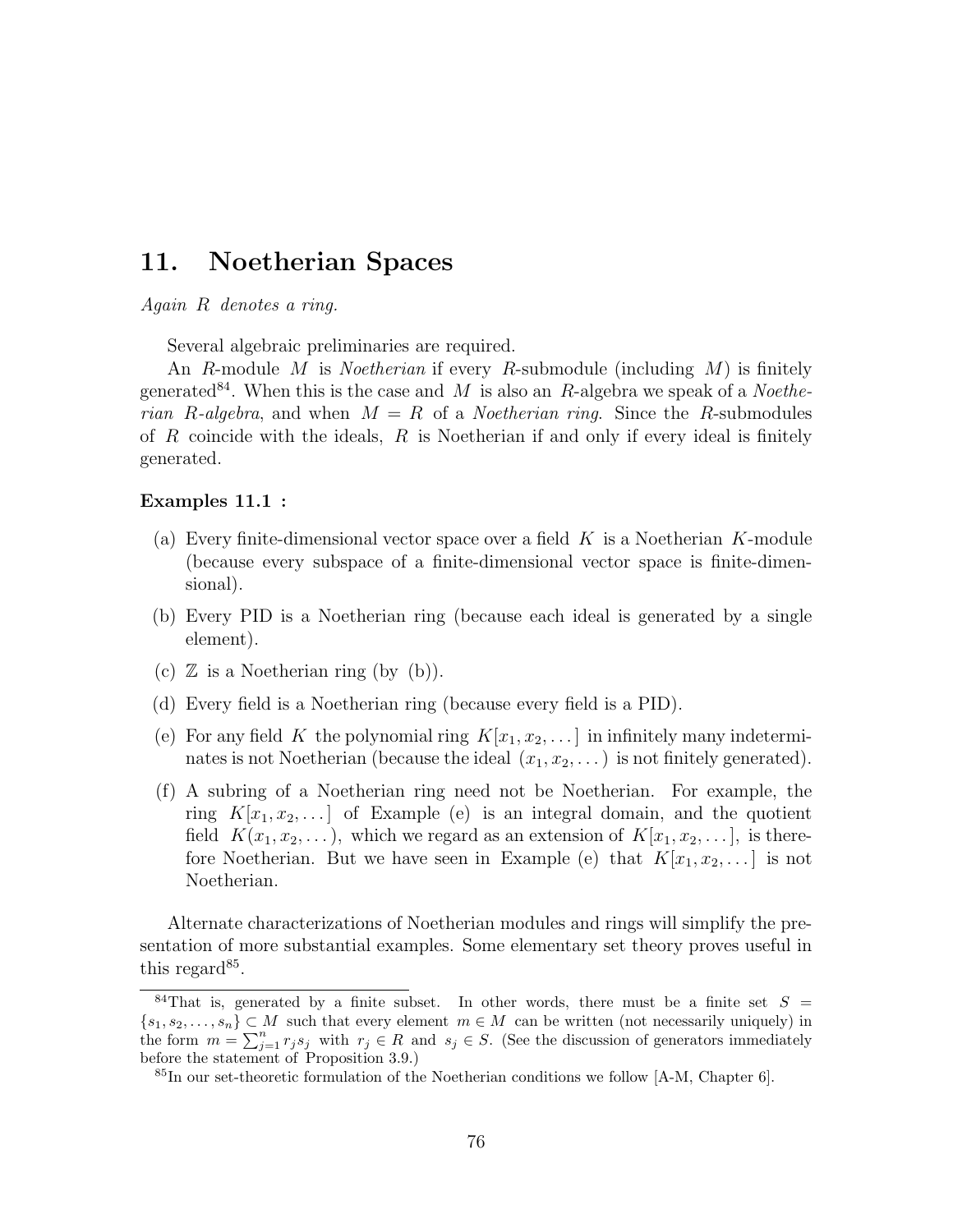When X is a non-empty set with a partial order relation  $\preceq$  a sequence  $\{x_j\}_{j_0\leq j\in\mathbb{Z}}$ is ascending (resp. descending) if  $x_{j_0} \preceq x_{j_0+1} \preceq \cdots$  (resp.  $\cdots x_{j_0+2} \preceq x_{j_0+1} \preceq x_{j_0}$ ), and such a sequence *stabilizes* if there is an integer  $r \geq 1$  such that  $X_{r+j} = X_r$ for all  $j \geq 0$ ; when the integer r in this last equality is minimal we say that the sequence stabilizes at r. An element  $x_\beta$  within a subset  $\{x_\alpha\} \subset X$  is maximal (resp. minimal) if  $x_\alpha \preceq x_\beta$  (resp.  $x_\beta \preceq x_\alpha$ ) for all  $\alpha$ . To see examples let X be a collection of subsets of some given set, e.g., ideals within a ring, and let the partial order relation be inclusion: a sequence  $\{X_j\}_{j\geq j_0\in\mathbb{Z}}$  of subsets is then ascending if  $X_{j_0} \subset X_{j_0+1} \subset \cdots$ , descending if  $X_{j_0} \supset X_{j_0+1} \supset \cdots$ , and an element  $X_{\beta}$  within a collection  $\{X_{\alpha}\}\$ , is maximal (resp. minimal) if and only if  $X_{\alpha} \subset X_{\beta}$  (resp.  $X_{\alpha} \supset X_{\beta}$ ) for all  $\alpha$ .

**Proposition 11.2** : When X is a non-empty set with a partial order relation the following statements are equivalent:

- (a) every ascending sequence of elements stabilizes; and
- (b) every non-empty subset has a maximal element.

The result also holds (and will be used) when ascending is replaced by descending in (a) and maximal by minimal in (b). The proof in that case is a simple modification of what follows.

**Proof :** Denote the partial order relation by  $\preceq$ .

(a)  $\Rightarrow$  (b) : Given a non-empty subset Y choose  $y_1 \in Y$  and, inductively,  $y_{n+1} \in Y$  satisfying  $y_n \preceq y_{n+1}$  if  $y_n$  is not maximal. If Y has no maximal element this construction produces an ascending sequence which does not stabilize, contrary to (a). The process therefore terminates after finitely many steps, and the final  $y_r$ must be a maximal element of Y.

(b)  $\Rightarrow$  (a) : When  $\{x_j\} \subset X$  is an ascending sequence and  $x_m \in \{x_j\}$  is a maximal element we have  $x_j = x_m$  for all  $j \geq m$ .

q.e.d.

Corollary 11.3 : For any R-module M the following statements are equivalent.

- (a) M is Noetherian;
- (b) every ascending sequence  $M_0 \subset M_1 \subset M_2 \subset \cdots$  of R-submodules of M stabilizes; and
- (c) every collection  $\{M_{\alpha}\}\$  of R-submodules of M has a maximal element.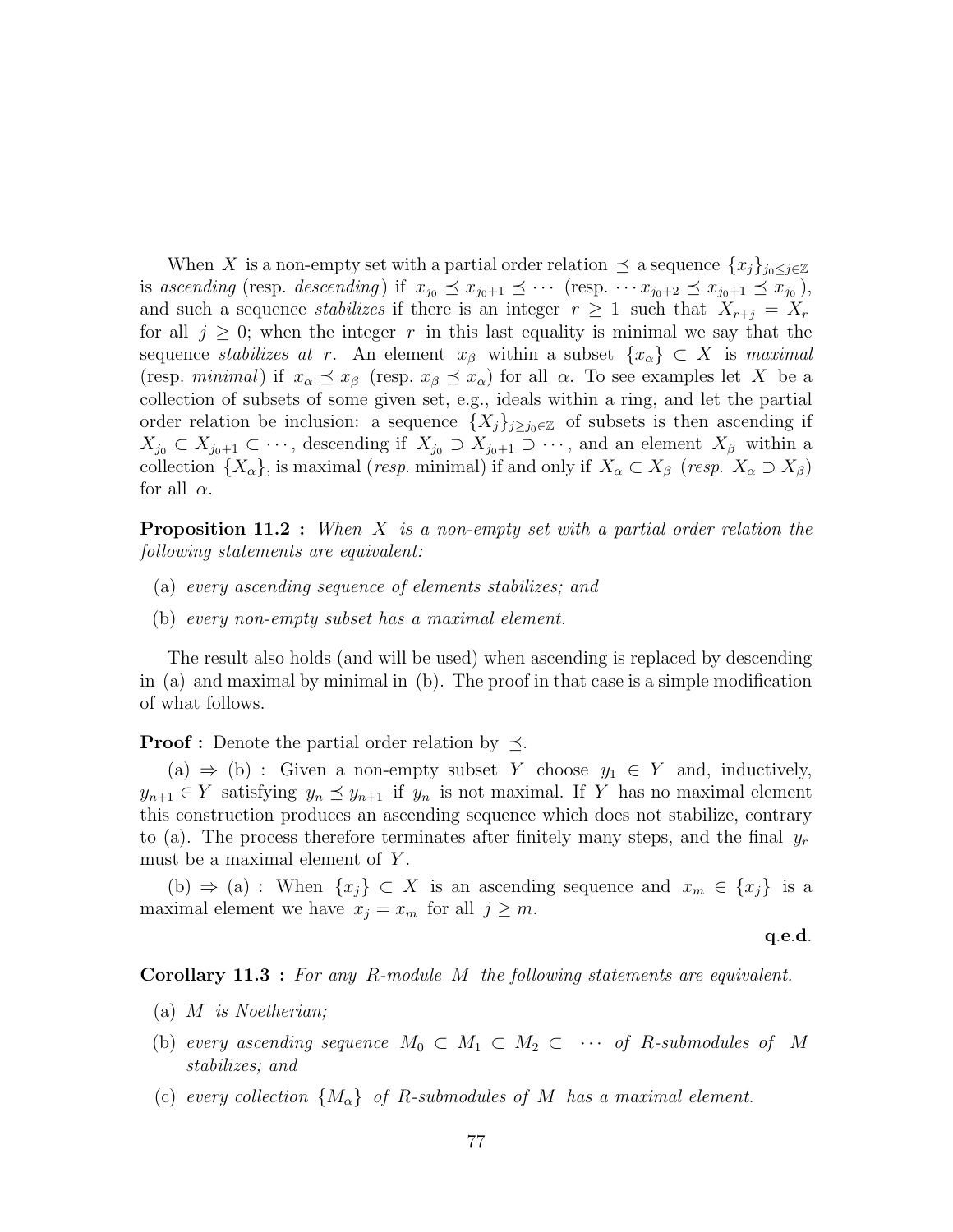The equivalence of (a) and (b) is often stated: an  $R$ -module  $M$  is Noetherian if and only if it satisfies the ascending chain condition (ACC) on submodules.

#### Proof :

 $(a)$  ⇒ (b) : ∪ $M_j$  is a subspace, hence finitely generated, say by  $\{m_1, \ldots, m_n\}$  ⊂ M. For  $r \geq 0$  sufficiently large we have  $m_j \in M_r$  for  $j = 1, \ldots, n$ , whence  $M_{r+j} =$  $M_r$  for all  $j \geq 0$ .

(b)  $\Leftrightarrow$  (c) : By Proposition 11.2.

 $(b) \Rightarrow (a)$ : If a subspace  $N \subset M$  is not finitely generated we can choose elements  $m_0, m_1, \ldots \in N$  such that the subspace  $M_i$  generated by  $\{m_0, \ldots, m_i\}$  is proper in  $M_{j+1}$ , and the ascending sequence  $M_0 \subset M_1 \subset M_2 \subset \cdots$  would therefore not stabilize.

#### q.e.d.

#### **Corollary 11.4 :** The following assertions concerning the ring R are equivalent:

- (a)  $R$  is Noetherian;
- (b) every ascending sequence of ideals in R stabilizes; and
- (c) every collection of ideals of R contains a maximal element.

The equivalence of (a) and (b) is often stated: a ring is Noetherian if and only if it satisfies the ascending chain condition (ACC) on ideals.

Corollary 11.4 suggests an alternate proof of the assertion of Example  $11.1(e)$ : the ascending sequence  $(x_1) \subset (x_1, x_2) \subset \cdots$  does not stabilize.

**Corollary 11.5** : Suppose R is a Noetherian ring and  $f: R \rightarrow S$  is a ring epimorphism. Then S is also Noetherian.

**Proof :** When  $j_0 \,\subset j_1 \,\subset \cdots$  is an ascending chain of ideals in S we see from Proposition 5.5(c) that the inverse images  $f^{-1}(j_0) \subset f^{-1}(j_1) \subset f^{-1}(j_2) \subset \cdots$  form an ascending chain of ideals in  $R$  which by hypothesis must stabilize at some integer  $r \geq 0$ . From  $\mathfrak{j}_i = f(f^{-1}(\mathfrak{j}_i))$  we conclude that given sequence in S also stabilizes at the index  $r$ .  $q.e.d.$ 

The fundamental result on Noetherian rings is the following.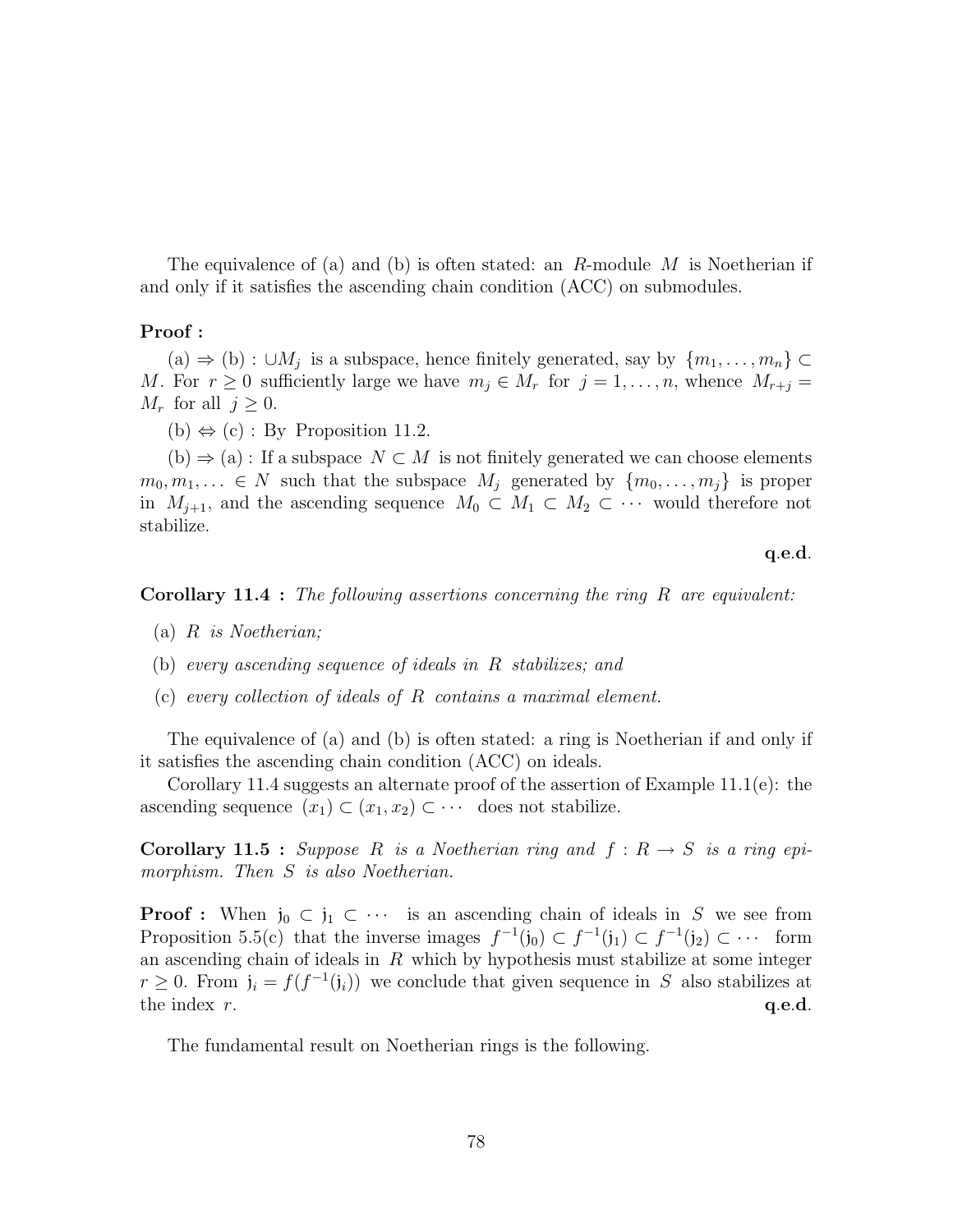**Theorem 11.6 (The Hilbert Basis Theorem)** : When  $R$  is a Noetherian ring the polynomial algebra  $R[x]$  is also Noetherian.

**Proof :** Let  $i \text{ }\subset R[x]$  be an ideal and for  $n = 0, 1, \ldots$  let  $\mathfrak{a}_n \subset R$  be the ideal consisting of 0 and the leading coefficients of polynomials in *i* of degree *n*. (The "leading coefficient" of  $p(x) = \sum_{j=0}^{k} a_j x^j$ , where  $a_k \neq 0$ , is  $a_k$ ; the leading coefficient of the 0 polynomial is 0.) Note that  $\mathfrak{a}_0 \subset \mathfrak{a}_1 \subset \mathfrak{a}_2 \subset \cdots$ , and as a consequence for some  $r \geq 0$  we have  $\mathfrak{a}_{r+j} = \mathfrak{a}_r$  for all  $j \geq 0$ . For  $i = 0, \ldots, r$  let  $\{\alpha_{ij}\}_{j=1}^{m_i}$  generate  $a_i$ , and let  $p_{ij}(x) \in \mathfrak{i}$  be a polynomial of degree i with leading coefficient  $\alpha_{ij}$ . It suffices to prove that  $i \in i'$ , where i' is the ideal generated by the finite collection  $\{p_{ij}(x)\}.$  $\overline{ }$ 

Any  $a \in \mathfrak{a}_0$  is of the form  $a = \sum_{i=1}^{m_0} a_i$  $_{j=1}^{m_0}a_j\alpha_{0j}=$  $_{j}a_{j}p_{0j}(x)$ , and therefore belongs to i'. Inductively, assume any polynomial in i of degree at most  $n - 1 \geq 0$  belongs to i' and let  $p(x) \in i$  have degree n, say  $p(x) = ax^n + \hat{p}(x)$ , where  $a \neq 0$  and  $\hat{p}(x)$ to t and let  $p(x) \in Y$  have degree n, say  $p(x) = ax + p(x)$ , where  $a \neq 0$  and  $p(x)$ <br>has degree at most  $n - 1$ . Then  $a = \sum_{j=1}^{m_n} b_j \alpha_{nj}$ , and for  $q(x) := \sum_{j=1}^{m_n} b_j p_{nj}(x)$  and  $\tilde{p}(x) := p(x) - q(x)$  we then have  $p(x) = \tilde{p}(x) + q(x)$ , where  $\tilde{p}(x) \in \mathfrak{i}$  has degree at most  $n-1$  and  $q(x) \in \mathfrak{i}'$ . By induction  $\tilde{p} \in \mathfrak{i}'$ , hence  $p(x) \in \mathfrak{i}'$ , and the proof is  $\qquad \qquad \text{complete.} \qquad \qquad \text{q.e.d.}$ 

**Corollary 11.7** : When R is a Noetherian ring the polynomial algebra  $R[x_1, \ldots, x_n]$ is also Noetherian.

In particular, each polynomial ring  $\mathbb{Z}[x_1, \ldots, x_n]$  is a Noetherian ring. We now understand the general structure of the ideals of such rings.

**Proof :** Use the identification  $R[x_1, \ldots, x_n] \simeq (R[x_1, \ldots, x_{n-1}])[x_n]$  and induction on  $n$ .  $q.e.d.$ 

Corollary 11.8 : Suppose  $B \supset A$  is an extension of rings, A is Noetherian, and  $n \geq 1$  is an integer. Then any classical  $(A, B)$ -affine algebraic subset of  $B<sup>n</sup>$  is the zero set of a finite collection of polynomials with coefficients in A.

This is one of the fundamental results of classical affine algebraic geometry.

**Proof :** For any subset  $S \subset A[x_1,\ldots,x_n]$  we have  $\mathcal{V}(S) = \mathcal{V}((S))$ , and the ideal  $(S)$  is finitely generated.  $q.e.d.$ 

**Corollary 11.9** : Suppose R is Noetherian and  $S \supset R$  is a ring extension which is finitely generated as an R-algebra. Then S is also Noetherian.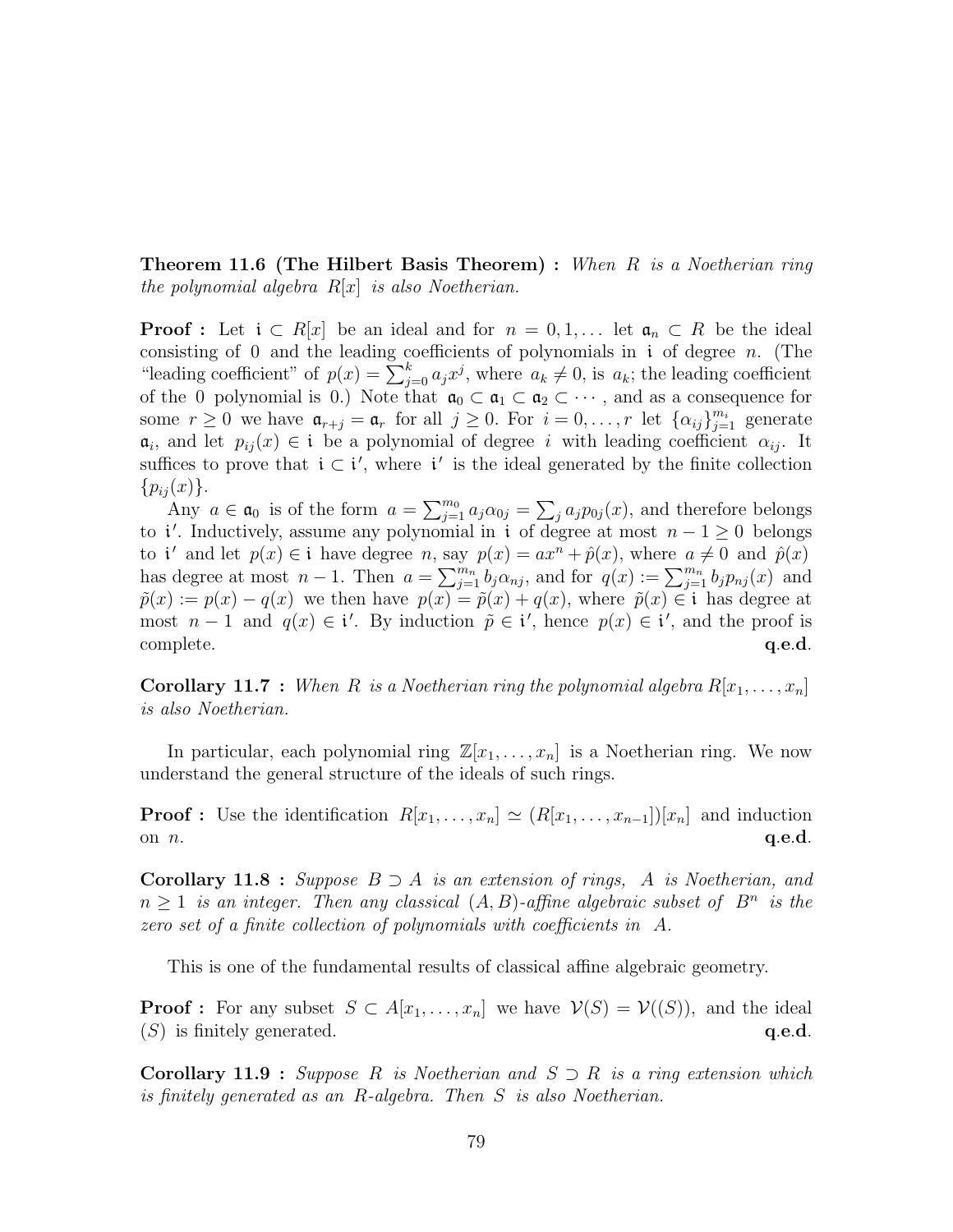This result also goes by the name "Hilbert Basis Theorem".

**Proof :** By hypothesis there is a finite set  $x_1, \ldots, x_n$  of indeterminates, algebraically independent over R, and a ring epimorphism  $f : R[x_1, \ldots, x_n] \to S$ . From Corollary 11.7 we know that  $R[x_1, \ldots, x_n]$  is Noetherian, and the result is then immediate from Corollary 11.5.  $q.e.d.$ 

This ends the algebraic preliminaries.

A topological space X is Noetherian if every descending sequence of closed sets stabilizes. The defining condition is also stated:  $X$  satisfies the descending chain condition (DCC) on closed sets. An equivalent definition is obviously:  $X$  satisfies the ascending chain condition (ACC) on open sets, i.e., every ascending sequence of open sets stabilizes. To see a simple example let  $X$  be an infinite set with open sets  $X, \emptyset$ , and complements of finite subsets. As a non-example consider the closed unit interval  $[0, 1] \subset \mathbb{R}$  with the usual topology: the descending sequence of closed sets  $[0, 1/n]$  does not stabilize.

One of the fundamental examples of a Noetherian space arises in classical algebraic geometry, and as an indication of its importance is presented in the form of a theorem.

**Theorem 11.10 :** Suppose A is a Noetherian integral domain,  $B \supset A$  is an extension of integral domains, and  $n \geq 1$  is an integer. Then  $\mathbb{A}^n_A(B)$  is a Noetherian space.

Recall that  $\mathbb{A}_{A}^{n}(B)$  is the notation used to indicate  $B^{n}$  when this set is assumed endowed with the  $(A, B)$ -Zariski topology<sup>86</sup>. The integral domain assumption on B is needed to guarantee the existence of this topology.

**Proof :** By (9.2) a decreasing sequence of (not necessarily closed) subsets  $X_i \subset X$ corresponds to an increasing sequence of ideals  $i(X_i) \subset R$ . By Corollary 11.7 the ring  $R$  is Noetherian, the latter sequence therefore stabilizes, and from Corollary 9.4(c) we conclude that the same must hold for the sequence  $\{X_i\}$  when these sets are closed.  $q.e.d.$ 

<sup>86</sup>See the first paragraph following the proof of Corollary 4.6.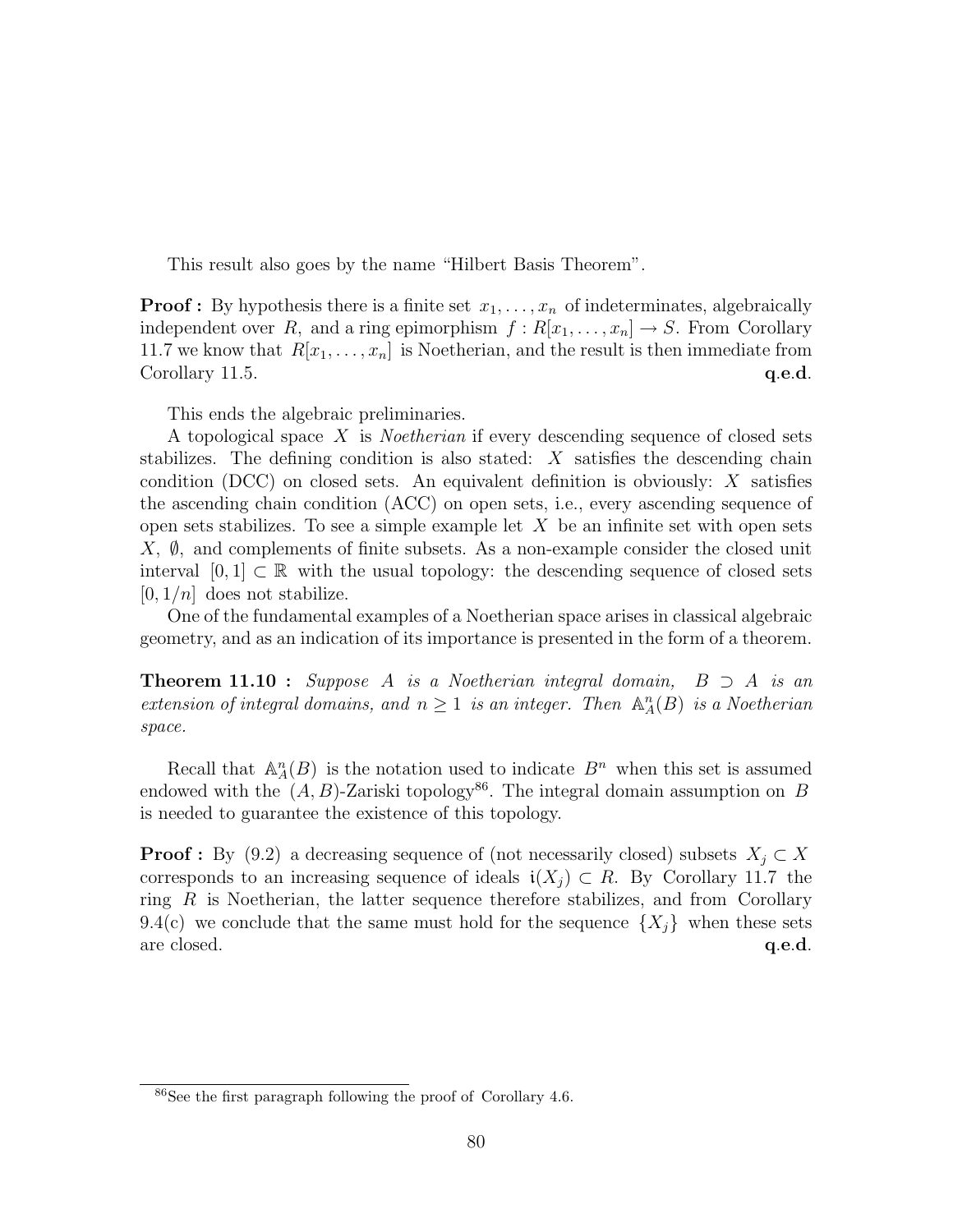**Proposition 11.11 :** For any topological space X the following statements are equivalent:

- (a)  $X$  is Noetherian;
- (b) any non empty collection of closed subsets of  $X$  contains a minimal element; and
- (c) every subspace of X is Noetherian in the relative topology.

## Proof :

 $(a) \Leftrightarrow (b)$ : Immediate from the comments following the statement of Proposition 11.2.

(b)  $\Rightarrow$  (c) : Suppose  $Y \subset X$  and  $\{C_{\alpha}\}\$ is a collection of relatively closed subsets of Y. By (b) the collection  $\{cl(C_\alpha)\}\$  of closed subsets of X has a minimal element cl( $C_{\beta}$ ), and for any  $C_{\gamma} \in \{C_{\alpha}\}\$ we then have

$$
C_{\gamma} \subset C_{\beta} \Rightarrow \text{cl}(C_{\gamma}) \subset \text{cl}(C_{\beta})
$$
  
\n
$$
\Rightarrow \text{cl}(C_{\gamma}) = \text{cl}(C_{\beta})
$$
  
\n
$$
\Rightarrow C_{\gamma} = \text{cl}(C_{\gamma}) \cap Y = \text{cl}(C_{\beta}) \cap Y = C_{\beta},
$$

and  $C_\beta$  is therefore minimal for  $\{C_\alpha\}$ . Applying the already-established implication (b)  $\Rightarrow$  (a) to Y then gives (c).

 $(c) \Rightarrow (a) :$  Obvious.

#### q.e.d.

The following result explains why Noetherian spaces are of interest in affine algebraic geometry.

**Corollary 11.12 :** When  $B \supset A$  is an extension of integral domains and the  $(A, B)$ -Zariski topology is assumed classical affine  $(A, B)$ -algebraic sets are Noetherian spaces.

**Proof :** By Proposition 11.10. **q.e.d.** 

We next relate the Noetherian property to irreducibility.

$$
81\\
$$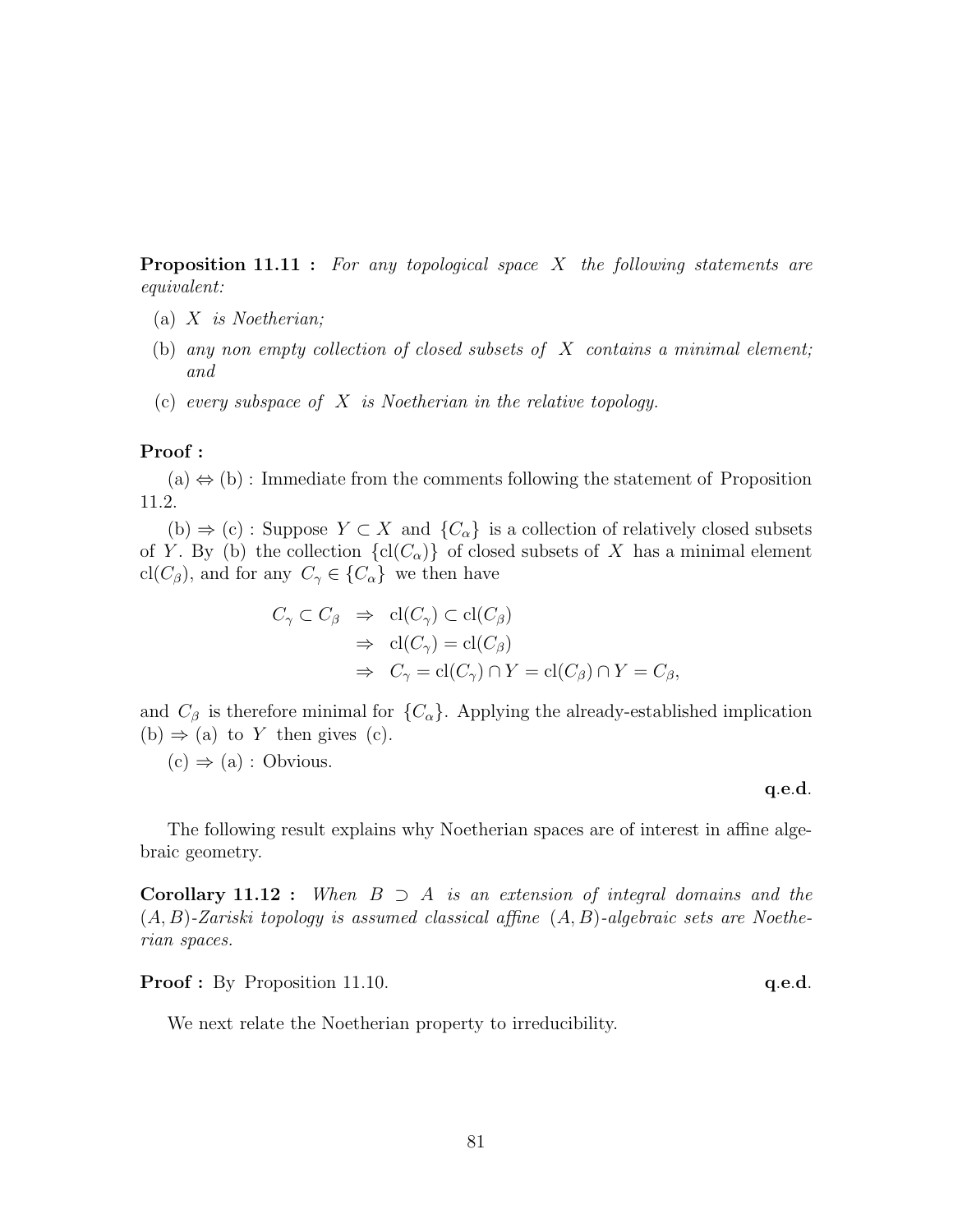**Theorem 11.13** : When X is a Noetherian topological space there is a unique finite collection  $\{X_j\}_{j=1}^m$  of closed subspaces of X satisfying the following three properties:

- (a)  $X = X_1 \cup \cdots \cup X_m;$
- (b) each  $X_j$  is irreducible (in the relative topology); and
- (c)  $X_i$  is not a subset of  $X_j$  for all  $1 \leq i \neq j \leq m$ .

The  $X_i$  are called the *irreducible components* of X, and the expression in (a) is the *irreducible decomposition* of X. It is important to note, as will be illustrated in Example 11.16(b), that the  $X_i$  need not be disjoint.

The result reduces the study of Noetherian spaces to that of irreducible Noetherian spaces.

**Proof**: Let  $\{X_{\alpha}\}\$  denote the collection of all closed subsets of X which are not finite unions of irreducible closed subsets. If there is no decomposition as in (a) and (b) this collection contains  $X$ , hence is non empty, and by Proposition 11.11(b) contains a minimal element  $X_{\mu}$ .

From the defining property of the collection this element must be reducible, say  $X_{\mu} = A \cup B$ , where  $A, B \subset X_{\mu}$  are proper and closed, and by the minimality property each of A and B can be expressed as a finite union of closed irreducible subsets. But  $X_\mu$  can then be so expressed, which is a contradiction. Decompositions as in (a) and (b) therefore exist, and we assume  $\{X_j\}_{j=1}^m$  is such a collection. Note that by discarding any redundant  $X_i$  we may assume the condition in (c).

Suppose  $\{Y_i\}_{i=1}^t$  is another such decomposition. Then for each  $1 \leq j \leq n$  we have  $X_j = \bigcup_i (Y_i \cap X_j)$ , and by irreducibility we conclude that  $X_j = Y_i \cap X_j$  for some *i*, i.e., that  $X_j \subset Y_i$ . Reversing the roles of  $X_j$  and  $Y_i$  in this argument results an analogous opposite inclusion, whereupon  $m = t$  and  $X_j = Y_i$  follows immediately from the assumption in  $(c)$ .  $q.e.d.$ 

**Corollary 11.14 :** Suppose  $X = X_1 \cup \cdots \cup X_n$  is the irreducible decomposition of a Noetherian space X and  $X \subset X$  is irreducible. Then  $X \subset X_j$  for some j.

**Proof :** By Proposition 10.4 we may assume  $\tilde{X}$  is closed. If the assertion is false the decomposition  $X = X_1 \cup \cdots \cup X_n \cup \tilde{X}$  would then satisfy the conditions of Theorem 11.13, contradicting uniqueness.  $q.e.d.$ 

It is now a relatively simple matter to understand the the topological structure of any classical affine algebraic set.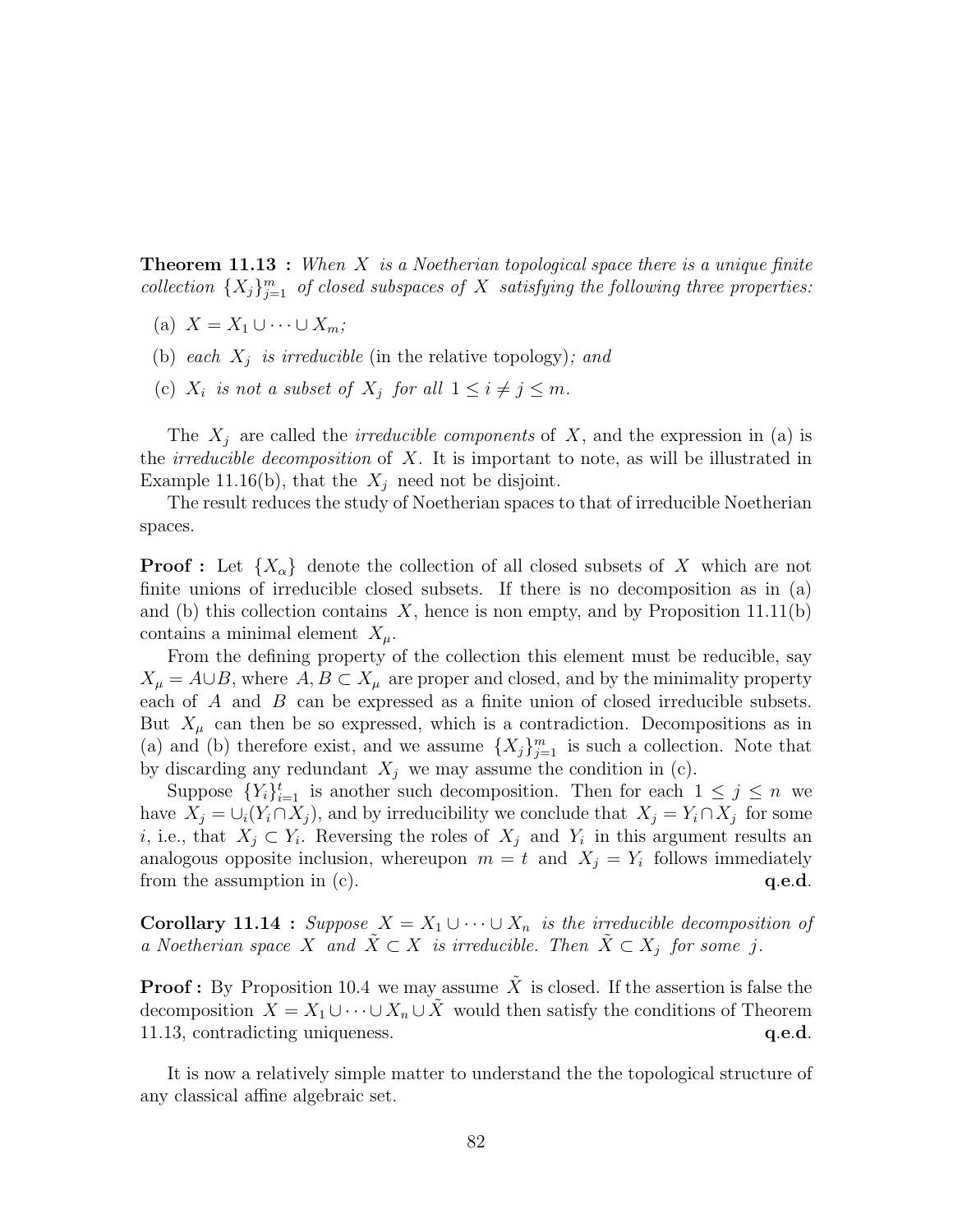**Theorem 11.15 :** Suppose A is a Noetherian integral domain,  $B \supset A$  is an extension of integral domains, and  $n \geq 1$  is an integer. Then to each classical  $(A, B)$ -affine algebraic subset  $\mathcal{V} \subset \mathbb{A}_{A}^{n}(B)$  there corresponds a unique finite collection  $\{\mathcal{V}_j\}_{j=1}^n$  of irreducible classical  $(A, B)$ -affine algebraic subsets with the following three properties:

- (a)  $\mathcal{V} = \mathcal{V}_1 \cup \cdots \cup \mathcal{V}_m$ ;
- (b) each of the defining ideals  $\mathfrak{i}(\mathcal{V}_j) \subset A[x] = A[x_1, x_2, \ldots, x_n]$  is prime; and
- (c)  $\mathcal{V}_i$  is not a subset of  $\mathcal{V}_j$  for all  $1 \leq i \neq j \leq m$ .

Irreducible affine algebraic sets are called *affine algebraic varieties*<sup>87</sup>; the study of classical affine algebraic sets is thereby reduced to the study of such sets having this particular form. The collection  $\{V_j\}_{j=1}^m$  is the *irreducible decomposition* of  $V$ .

**Proof :** Immediate from Corollary 11.12 and Theorem 10.6. **q.e.d.** 

#### Examples 11.16 :

- (a) When X is an irreducible Noetherian space we have  $n = 1$  and  $X = X_1$  in the statement of Theorem 11.13.
- (b) In Corollary 11.15 take  $A = B = \mathbb{R}$ ,  $n = 2$ , and let  $\mathcal{V} := \mathcal{V}(\lbrace x_1^2 x_2^2 \rbrace) \subset$  $X = \mathbb{R}^2$ . Then V is closed, and the irreducible components are two the lines defined by the equations  $x_2 = x_1$  and  $x_2 = -x_1$  respectively. In particular, irreducible components need not be disjoint.
- (c) Suppose X is a finite Noetherian space, say  $X = \{x_1, \ldots, x_n\}$ , and each point is closed. Then  $X = \{x_1\} \cup \cdots \cup \{x_n\}$  is the irreducible decomposition of X.

<sup>&</sup>lt;sup>87</sup>The definition varies from author to author. In particular, what we have called an affine algebraic set might be referred to as an affine algebraic variety, and when that convention is used what we call an affine algebraic variety would be referred to as an irreducible algebraic variety.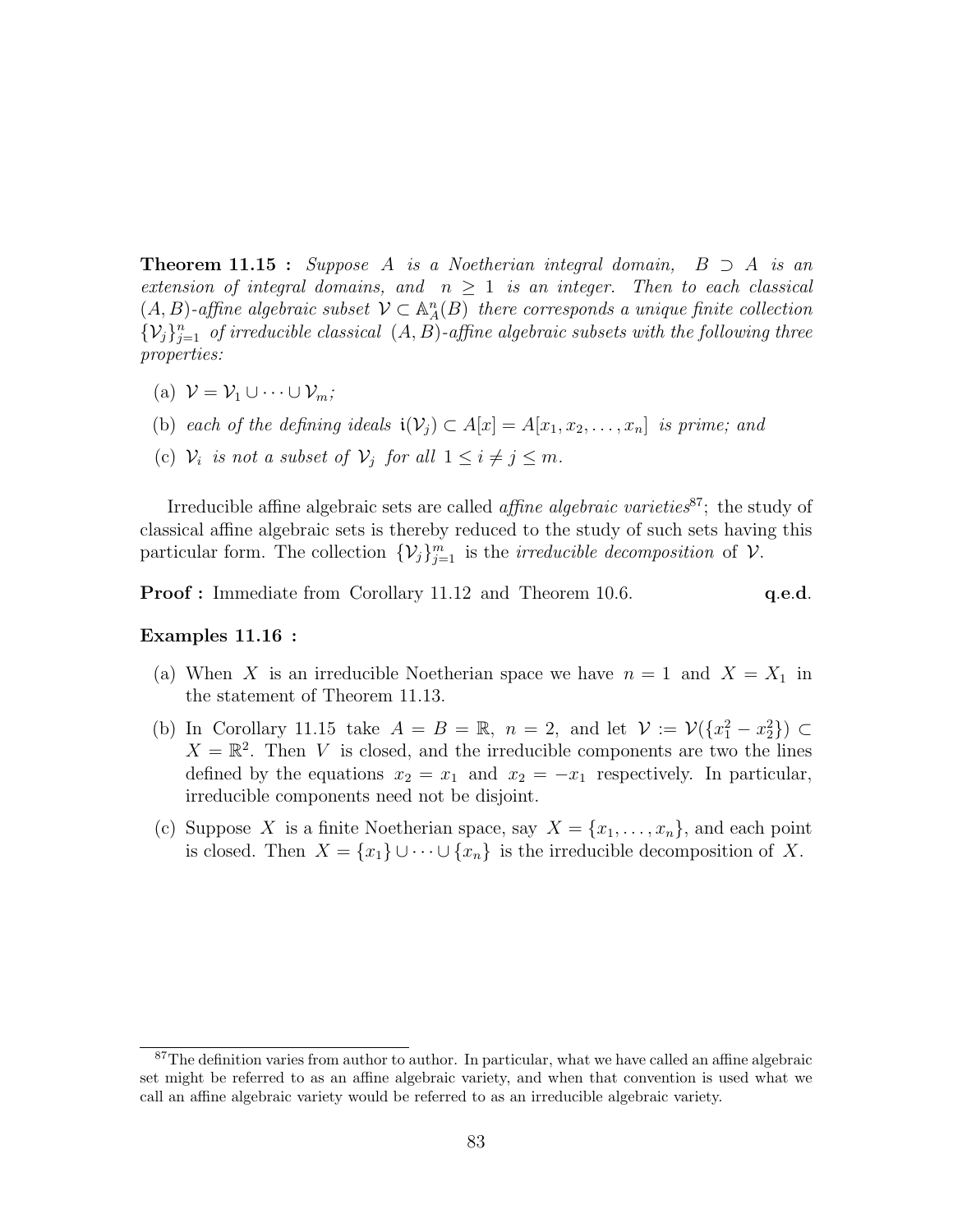# 12. Closed Points

In this section  $B \supset A$  is an extension of integral domains, and  $n \geq 1$  is an integer.  $\mathbb{A}_{A}^{n}(B)$  and algebraic subsets thereof are always assumed endowed with the  $(A, B)$ -Zariski topologies.

A point x of a topological space X is (a) closed (point) if  $cl({x}) = {x}$ , i.e., if the singleton subset  $\{x\} \subset X$  is closed. Example: when the usual topology is assumed all points of R are closed. When  $X = \mathbb{A}_{A}^{n}(B)$  we see from Corollary 9.4 (or Corollary 9.7) that a point  $c \in \mathbb{A}_{A}^{n}(B)$  is closed if and only if

$$
(12.1) \qquad \qquad \{c\} = \mathcal{V}(\mathfrak{i}(\{c\})).
$$

When  $V \subset \mathbb{A}_{A}^{n}(B)$  is a classical  $(A, B)$ -affine algebraic set it follows from Corollary 9.7 that a point  $v \in V$  is closed in the (induced) Zariski topology on V if and only if v is closed in the Zariski topology on  $B<sup>n</sup>$ .

**Proposition 12.2**: When  $A = B$  all points of  $\mathbb{A}_A^n(B)$  are closed points.

The result fails if  $A \neq B$ , as can be seen from the example involving  $A = \mathbb{Z}$ ,  $B = \mathbb{Z}$ R and  $C = \sqrt{2}$  immediately following the statement of Corollary 9.4.

**Proof :** This is simply a restatement of Corollary 9.5. **q.e.d.** 

**Proposition 12.3** : Suppose  $W \subset \mathbb{A}^n_A(B)$  is a classical  $(A, B)$ -affine algebraic set. Then a point  $w \in \mathcal{W}$  is closed (in the induced  $(A, B)$ -Zariski topology) if and only if for each ideal  $j \text{ }\subset A[x]$  containing  $i({w}) \subset A[x]$  one has either  $V(j) = \emptyset$  or  $V(j) = \{w\}.$ 

Note that the given necessary and sufficient conditions do not involve  $\mathcal W$ . This is explained by Corollary 9.7: closures of subsets of  $W$  in the induced topology are the same as Zariski closures in  $\mathbb{A}_{A}^{n}(B)$ .

#### Proof :

 $\Rightarrow$  Suppose  $w \in \mathcal{W}$  is a closed point and j is an ideal containing  $i({w})$ . Then from (4.1) and (12.1) we see that  $V(j) \subset V(i({w}) = \{w\}$ , and the result immediately follows.

 $\Leftarrow$  By choosing  $j = i({w})$  we see that  $V(i({w})) = \emptyset$  or  $V(i({w})) = {w}$ , and the first alternative is impossible since  $w \in \mathcal{V}(\mathfrak{i}(\{w\}))$ . Now make a second appeal to (12.1).

q.e.d.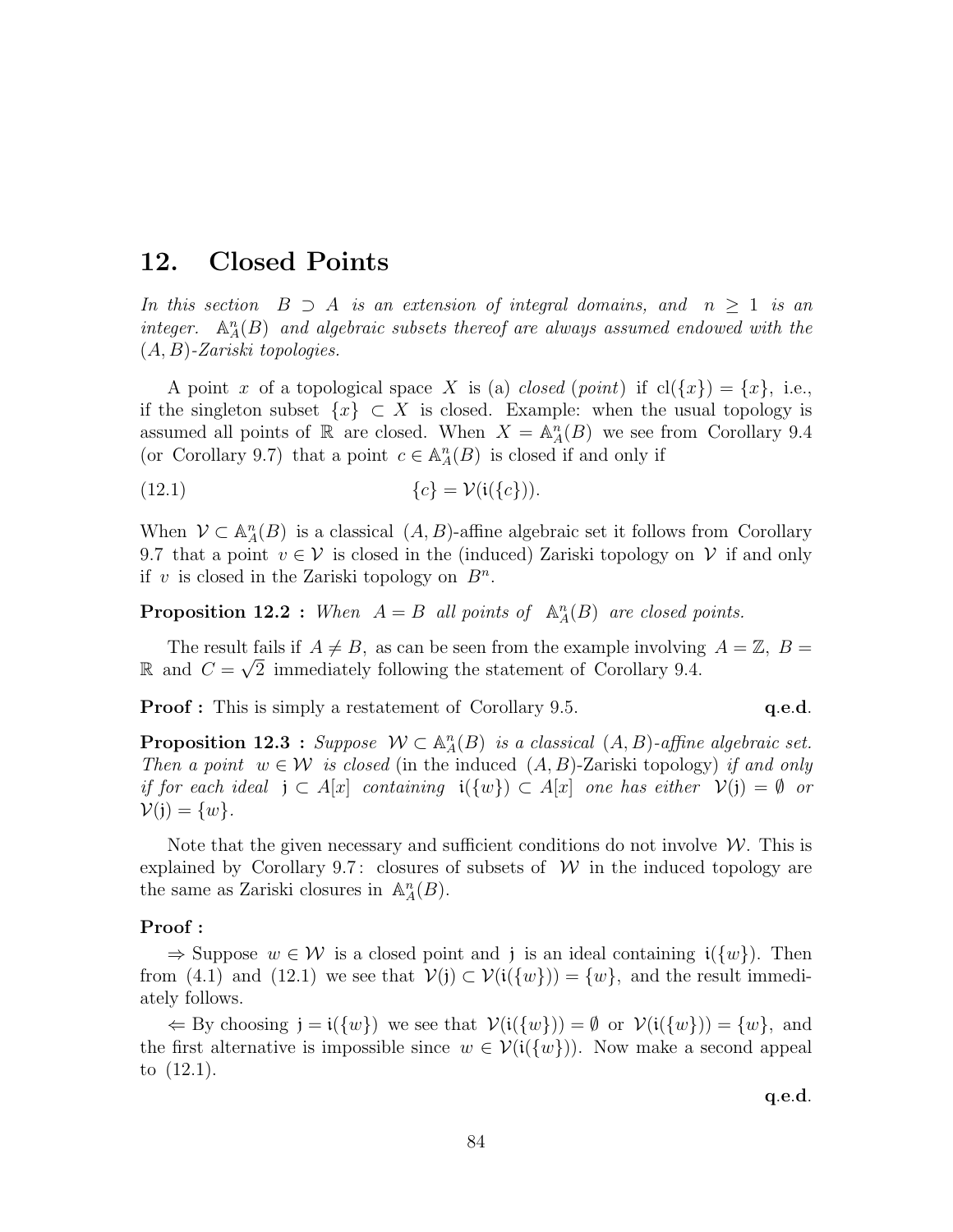**Corollary 12.4** : Suppose that the surjective mapping  $i \mapsto \mathcal{V}(i)$  of Corollary 4.6, from the radical ideals of  $A[x]$  to the classical  $(A, B)$ -affine algebraic subsets of  $\mathbb{A}_A^n(B)$ , is bijective. Then the following assertions hold for any classical  $(A, B)$ -affine algebraic set  $W \subset \mathbb{A}^n_A(B)$ .

- (a) A point  $w \in \mathcal{W}$  is  $(A, B)$ -Zariski closed (in both the  $(A, B)$ -Zariski topology on  $B^n$  and the induced  $(A, B)$ -Zariski topology on W) if and only if the defining ideal  $\mathfrak{i}(\{w\}) \subset A[x]$  of  $\{w\}$  is maximal.
- (b) Any maximal ideal  $\mathfrak{m} \subset A[x]$  satisfying  $\mathcal{V}(\mathfrak{m}) \subset \mathcal{W}$  is the defining ideal of some point of W.
- (c) The mapping  $w \in \mathcal{W} \mapsto i({w}) \in A[x]$  is a bijection between W and the maximal ideals  $\mathfrak{m} \subset A[x]$  satisfying  $\mathcal{V}(\mathfrak{m}) \subset \mathcal{W}$ .

Less formally: under the stated hypotheses one can think of points as maximal ideals and vice versa<sup>88</sup>.

The choice  $W = \mathbb{A}_{A}^{n}(B)$  is a very important special case of the proposition. Sufficient conditions for the bijectivity hypothesis were given in Proposition 4.7.

## Proof :

(a)

⇒ Otherwise we can invoke Corollary 9.11 to choose a maximal ideal j properly containing  $\mathfrak{i}(\{w\})$ , which by Proposition 7.2(b) must be radical. In view of the bijectivity hypothesis we see from Theorem 4.5(a) that  $\mathcal{V}(j) \neq \emptyset$ , and we therefore have  $V(j) = \{w\} = V(i(\{w\}))$  by Proposition 12.3. Since  $i(\{w\})$  is also radical (by Proposition 6.4 and Proposition 3.5), a second appeal to the bijectivity hypothesis then gives  $\mathbf{j} = \mathbf{i}(\{w\})$ , and we have a contradiction.

 $\Leftarrow$  If  $\mathfrak{i}(\{w\})$  is maximal then the only ideal which properly contains this ideal is  $A[x]$ , and  $\mathcal{V}(A[x]) = \emptyset$  by Theorem 4.5(a). The necessary and sufficient conditions of Proposition 12.3 are therefore met, and  $w$  is therefore closed.

(b) First note from the bijectivity assumption that  $\mathcal{V}(\mathfrak{m}) \neq \emptyset$ , and  $\mathcal{V}(\mathfrak{m})$  therefore contains at least one point c. From  $V(\mathfrak{m}) \subset \mathcal{W}$  we see that  $c \in \mathcal{W}$ .

From  ${c} \subset \mathcal{V}(\mathfrak{m})$ , (9.2) and Proposition 9.3(b) we have  $\mathfrak{i}({c}) \supset \mathfrak{i}(\mathcal{V}(\mathfrak{m})) \supset \mathfrak{m}$ , and since  $\mathfrak m$  is maximal this forces either  $\mathfrak i({c}) = A[x]$  or the desired conclusion  $i({c}) = \mathfrak{m}$ . The first alternative is easily dismissed: non-zero constant functions cannot vanish at the point  $c$ .

<sup>&</sup>lt;sup>88</sup>This is the sort of result one comes to expect. After all, our subject is called "algebraic geometry."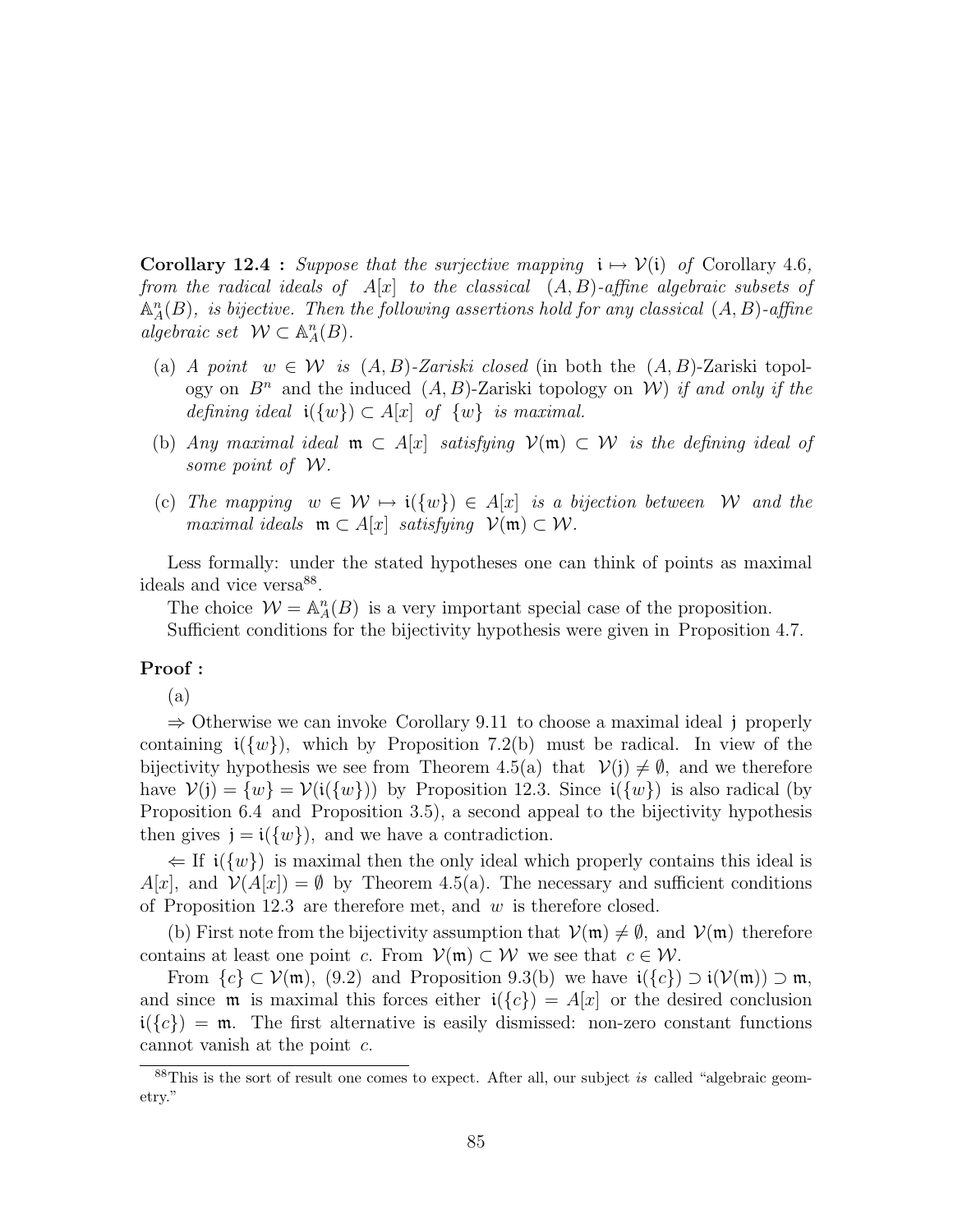(c) Use (a), (b) and the hypothesized bijectivity of  $i \rightarrow \mathcal{V}(i)$ .

q.e.d.

The closed points of the prime spectrum  $Spec(R)$  of any ring R have a characterization analogous to that given in Corollary  $12.4(a)$ , and the annoying qualifications (e.g., that regarding bijectivity and the requirement that  $B$  be an integral domain) are absent.

**Proposition 12.5** : For any prime ideal  $\mathfrak{p} \subset R$  the following statements are equivalent:

- (a) the point  $\mathfrak{p} \in \mathrm{Spec}(R)$  is closed;
- (b)  $V(\mathfrak{p}) = {\mathfrak{p}}; and$
- (c) p is a maximal ideal.

Recall that  $Spec(R)$  is assumed endowed with the Zariski topology.

#### Proof :

 $(a) \Leftrightarrow (b)$ : From (i) of Proposition 9.25 and (9.16) we have

(i) 
$$
\operatorname{cl}(\{\mathfrak{p}\}) = V(\mathfrak{p}) = \{ \mathfrak{q} \in \operatorname{Spec}(R) : \mathfrak{p} \subset \mathfrak{q} \},
$$

and as a result we see that

(ii) 
$$
\mathfrak{p}
$$
 is closed  $\Leftrightarrow V(\mathfrak{p}) = {\mathfrak{p}} = {\mathfrak{q}} \in \operatorname{Spec}(R) : \mathfrak{p} \subset \mathfrak{q}$ .

 $(a) \Rightarrow (c)$ : If p is closed but not maximal there is an ideal j satisfying  $p \subset j \subset R$ with both inclusions proper, and by Corollary 9.11 we may assume j is maximal. But j is then a prime ideal distinct from  $\mathfrak p$  contained in  $V(\mathfrak p)$ , and this contradicts the final equality in (ii).

 $(c) \Rightarrow (a)$ : When p is maximal there can be no prime ideal q properly containing  $\mathfrak p$  (in fact there can be no proper ideal containing  $\mathfrak p$  as a proper subset), and from (i) we conclude that  $\text{cl}(\{\mathfrak{p}\}) = \{\mathfrak{p}\}.$  q.e.d.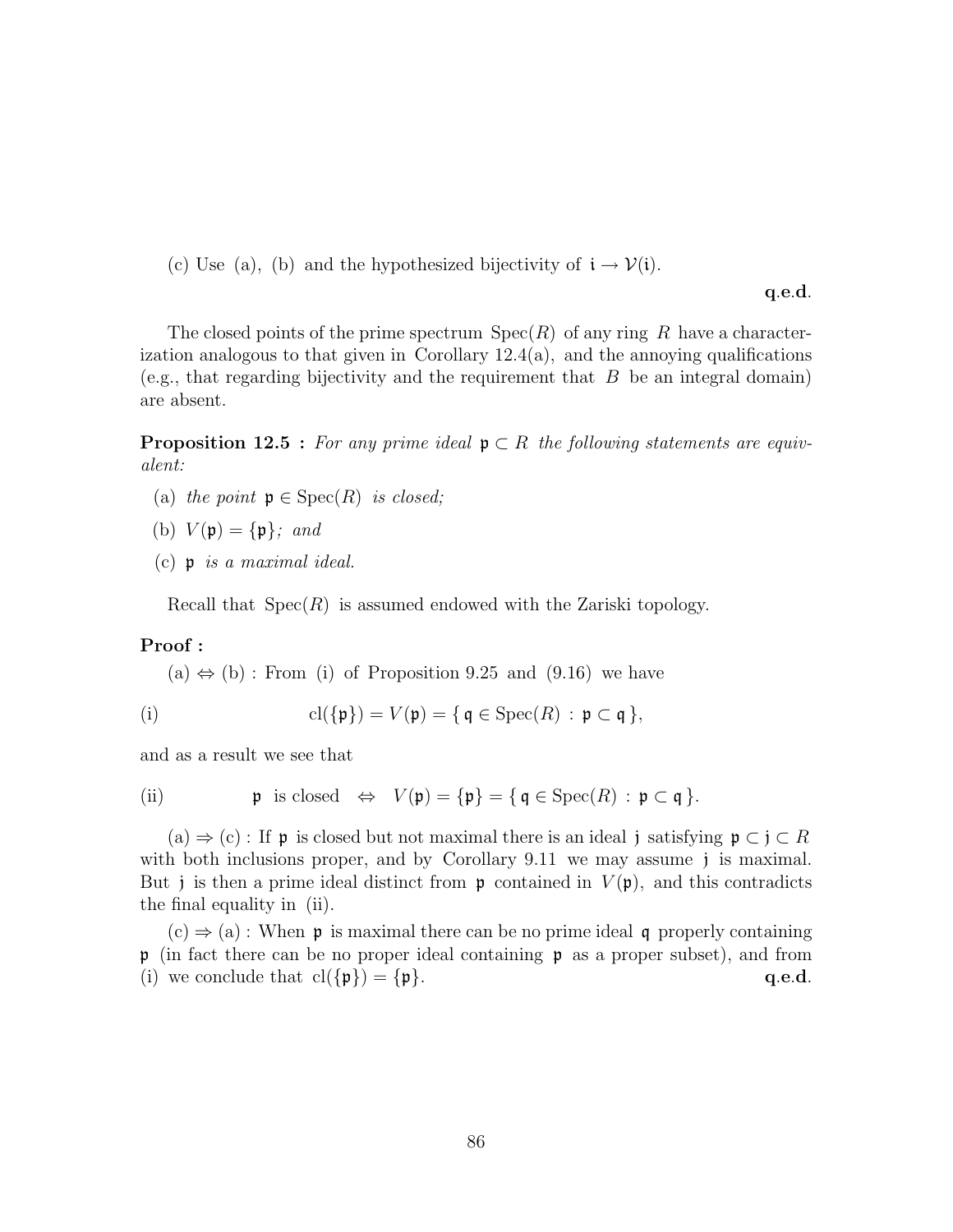# 13. An Application of the Prime Spectrum - The Infinitude of Primes

This section represents what I hope will be an amusing diversion<sup>89</sup> for the reader: we will use the Zariski topology on  $Spec(\mathbb{Z})$  to prove Euclid's Theorem that the set of prime numbers is infinite.

To keep the diversion brief we will use a few standard ring-theoretic results which have not been rigorously established. Proofs can be found in [H, Chapter III,  $\S3$ , pp. 135-40]<sup>90</sup>, or else are trivial consequences of material therein. Let  $A$  be any PID.

- I. The maximal and non-zero prime ideals of A coincide.
- II. An element  $p \in A$  is prime<sup>91</sup> if and only if the ideal  $(p) \subset A$  is non-zero and prime. (See, e.g., [H, Chapter III, §3, Theorem 3.4(a), p. 136].)
- III. Primes  $p, q \in A$  are associates if there is a unit  $u \in A$  such that  $p = uq$  or, equivalently, if  $(p) = (q)$ . This is an equivalence relation: a set of representatives of the resulting equivalence classes (i.e., one element from each class) is a set of representatives of the primes. Example: The collection  $\{2, 3, 5, 7, 11, 13, \ldots\}$  is a set of representatives of the primes of  $\mathbb{Z}$ ; it excludes the negatives of these primes, which by definition are also primes.
- IV. Units are not divisible by primes.
- V. Any Euclidean domain is a PID, and therefore a  $\text{UFD}^{92}$ .

**Theorem 13.1** : Suppose a commutative ring A with unity satisfies the following conditions:

- (a) A is a PID;
- (b) A is infinite; and
- (c) for any non-zero non-unit  $a \in A$  there is a unit  $u \in A$  such that  $a + u$  is also a non-zero non-unit.

Then  $Spec(A)$  is infinite, and there must be infinitely many primes in A.

<sup>89</sup>I say "amusing diversion" because there are certainly easier ways to prove the results achieved. <sup>90</sup>In particular, see Theorem 3.4, p. 136, of that reference.

<sup>&</sup>lt;sup>91</sup>An element  $p \in A$  is prime if for any  $a, b \in A$  the condition p|ab implies p|a or p|b. Here p|a means "p divides a," i.e.,  $a = pc$  for some  $c \in A$ .

<sup>&</sup>lt;sup>92</sup>Unique factorization domain, or what is now sometimes called a *factorial ring*, e.g., as in [L, Chapter II, §5, p. 111].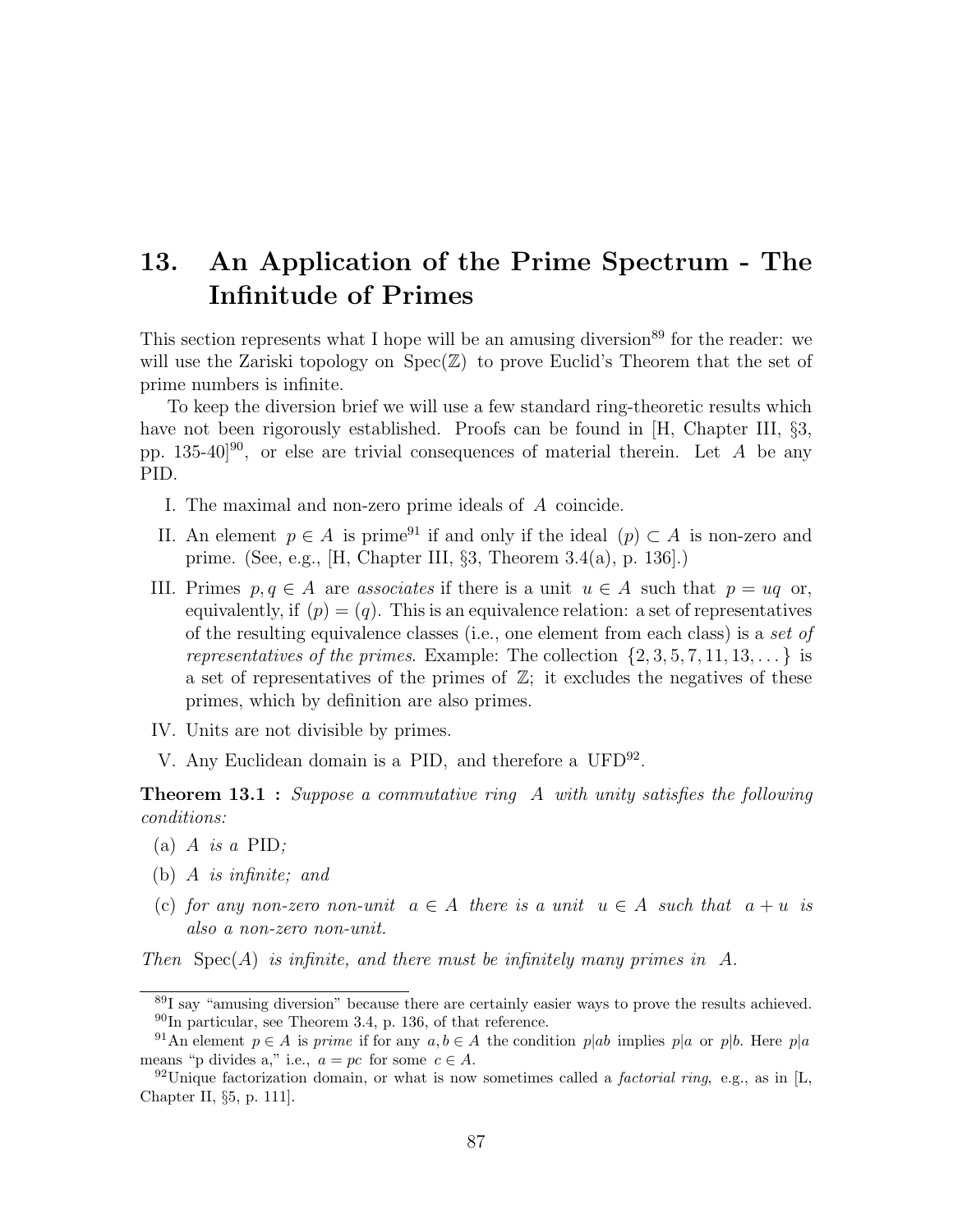The proof <sup>93</sup> was inspired by H. Fürstenberg's topological proof of Euclid's Theorem [Für]. His argument, however, made use of a different topology: one based on arithmetic progressions rather than prime ideals.

**Proof :** For any set of representatives  $P \subset A$  of the primes we see from (II) that the assignment  $p \in P \mapsto (p) \in \text{Spec}(A) \setminus \{(0)\}\$ is a bijection. In particular,  $\text{Spec}(A)$ is infinite if and only if this is the case for  $P$ , and it therefore suffices to prove that  $Spec(A)$  is infinite. We argue by contradiction.

By (I) and Proposition 12.5 all  $\mathfrak{p} \in \text{Spec}(A)$  except the zero ideal (0) are closed (points). If  $Spec(A)$  is finite then  $Spec(A)\setminus\{(0)\}$  must be closed, and  $(0) \in Spec(A)$ is therefore open. Since  ${D(a)}_{a\in A}$  is a basis for the topology there must be an element  $a \in A$  such that  $(0) \in D(a)$  and  $\mathfrak{p} \notin D(a)$  for all non-zero prime ideals  $\mathfrak{p}$ . Writing **p** as  $(p)$ , with  $p \in P$ , we see from Proposition 9.19(a) that

$$
\mathfrak{p} \notin D(a) \Leftrightarrow \mathfrak{p} \in V(a)
$$
  
\n
$$
\Leftrightarrow a \in \mathfrak{p}
$$
  
\n
$$
\Leftrightarrow a \in (p)
$$
  
\n
$$
\Leftrightarrow p|a.
$$

In other words,  $\mathfrak{p} \notin D(a)$  for all non-zero prime ideals p if and only if all primes divide a. Note from  $(0) \in D(a)$  and  $(a)$  of  $(5.3)$  that  $a \neq 0$ . Since units are not divisible by primes we see that a is not a unit.

Let  $u \in A$  be as in (c) and consider the element  $b := a + u \in A$ . Since b is a non-zero non-unit it must, by unique factorization, be divisible by some prime  $p$ . Since  $p|a$  this would imply  $p|u$ , and this contradicts (IV).  $q.e.d.$ 

#### Corollary 13.2 :

- (a) (**Euclid**) The ring  $\mathbb Z$  has infinitely many primes.
- (b) The ring of Gaussian integers has infinitely many primes.
- (c) The ring of 3-cyclotomic integers has infinitely many primes.

**Proof**: That  $\mathbb{Z}$  is a PID is assumed familiar to readers. For a proof that the other two rings have the same property see, e.g., [N-Z-M, Chapter 9, §8. (the proof of) Theorem 9.27, pp. 431-2]. Since these rings are obviously infinite, it only remains

<sup>&</sup>lt;sup>93</sup>Which this author has not seen elsewhere, but which is probably well-known to number theorists and has probably been rediscovered many times over the years.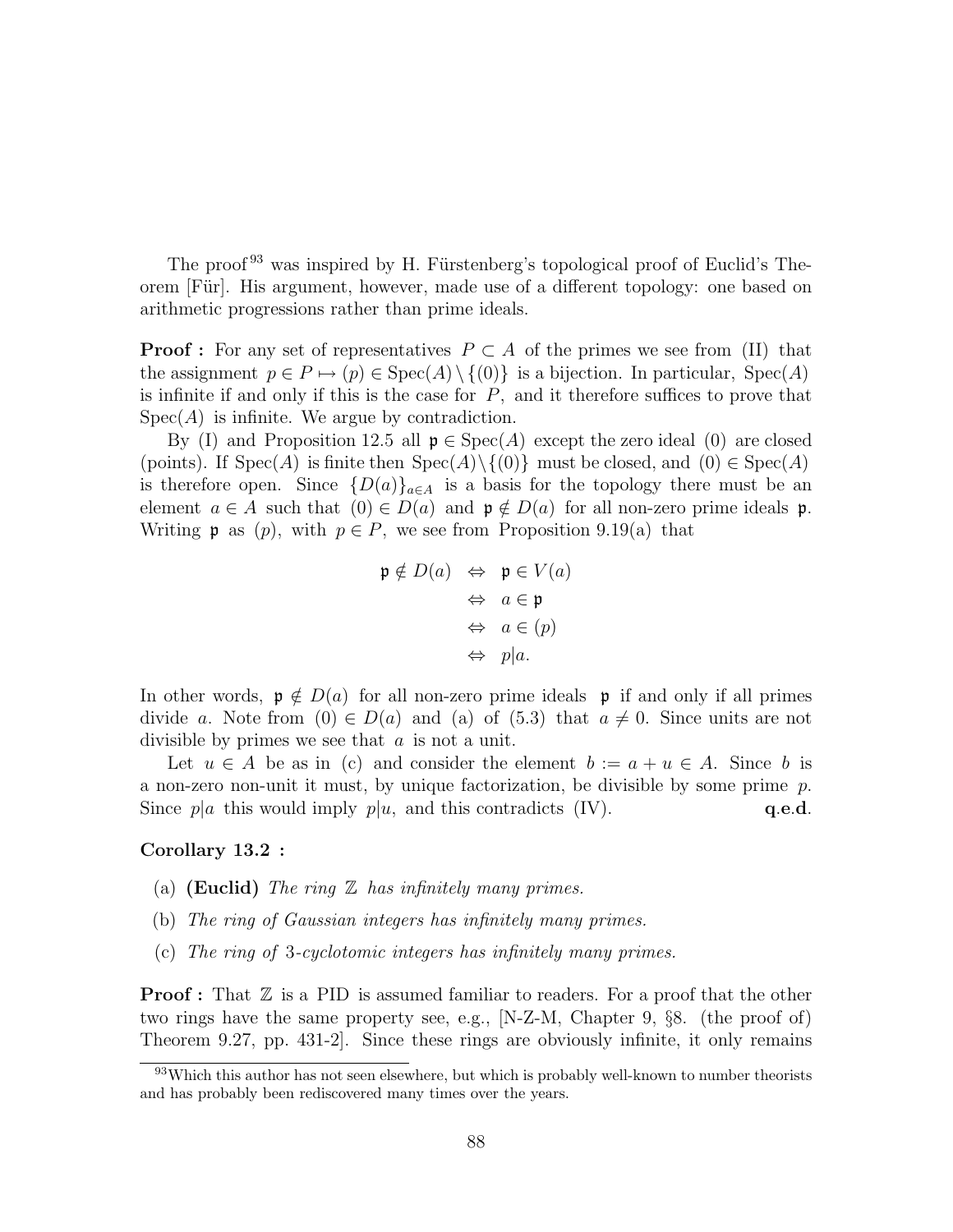to verify condition (c) of Theorem 13.1. To that end first note that the group of units of  $\mathbb Z$  is  $\{1, -1\}$ . What we will use without proof is that the group of units of the Gaussian integers is  $\{1, -1, i, -i\}$ , and that of the 3-cyclotomic integers is<sup>94</sup>  $\{1, -1, \zeta, -\zeta, \zeta^2, -\zeta^2\},\$  where  $\zeta := e^{2\pi i/3} \in \mathbb{C}.$ 

To verify condition (c) of Theorem 13.1 for the rings listed in  $(a)-(c)$  of the current result make the following choice for the unit  $u$  in the corresponding case.

(a) Take  $u = 1$  if  $a > 0$ ;  $u = -1$  if  $a < 0$ .

- (b) Here we have  $a = n + im$ . Take  $u = 1$  if  $n \geq 0; u = -1$  otherwise.
- (c) In this case  $a = n + \zeta m$ . Take  $u = 1$  if  $n \geq 0$ ;  $u = -1$  otherwise.

q.e.d.

 $^{94}$ For proofs see, e.g., [N-Z-M, Chapter 9,  $\S6$ , Theorem 9.22, p. 428].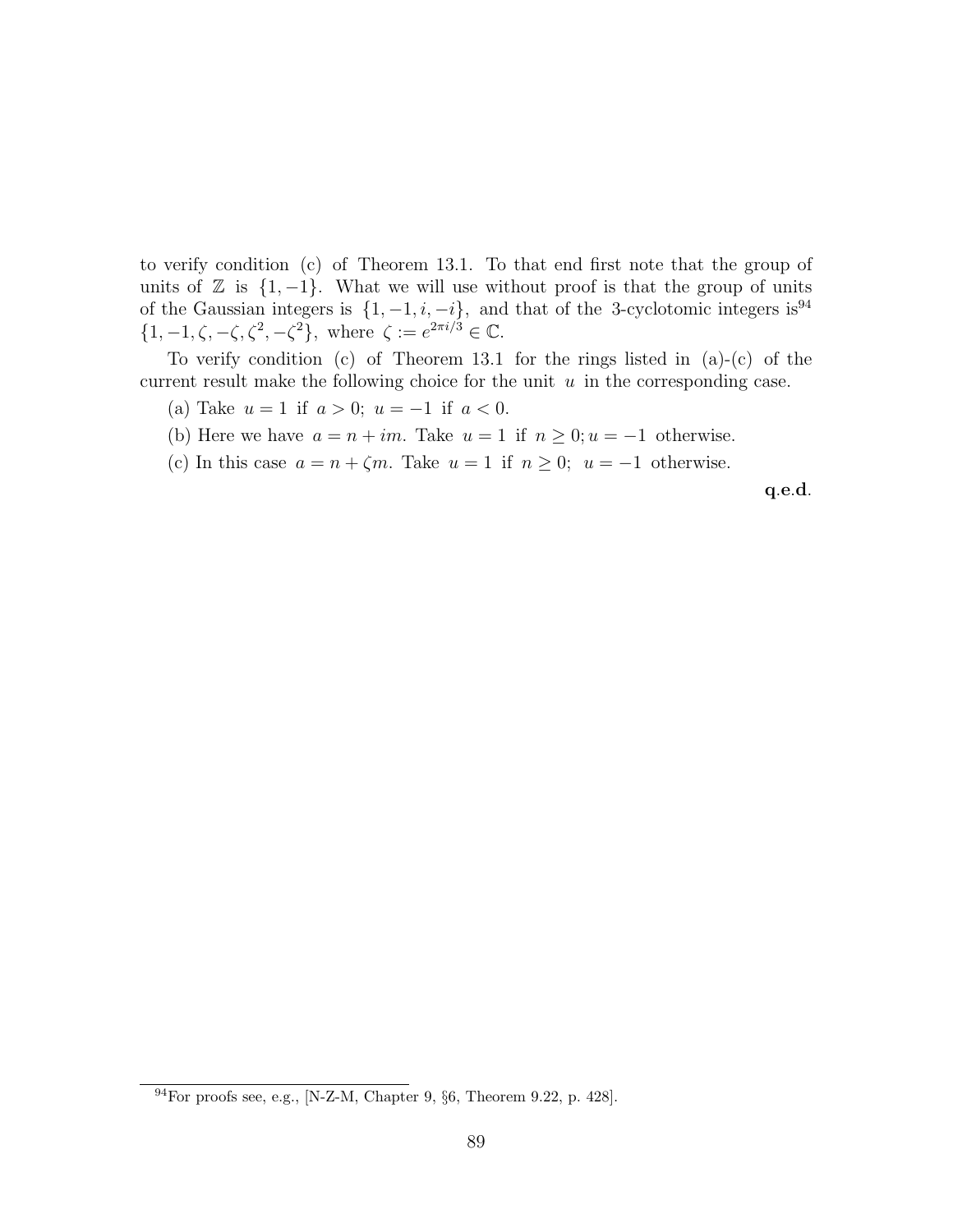# 14. Specializations and Generic Points

Throughout the section  $X$  is a non-empty topological space.

Let c be a point of X and let C be a closed subset of X.

- cl( $\{c\}$ ) is the locus<sup>95</sup> of c;
- any point of  $cl{c}$ ) is a *specialization* of c;
- c is a generic point of C if  $cl({c}) = C$  (in which case  $c \in C$  must hold).

In particular, c is a generic point of its locus.

When we deal with  $(A, B)$ -Zariski topologies and confusion might otherwise result we refer to  $(A, B)$ -loci,  $(A, B)$ -specializations, and  $(A, B)$ -generic points.

#### Proposition 14.1 :

- (a) The locus of any point  $c \in X$  is an irreducible closed subset of X.
- (b) If a closed set  $C \subset X$  admits a generic point then C must be irreducible.
- (c) If a closed set  $C \subset X$  admits a generic point then C must be connected.

#### Proof :

- (a) This is a restatement of Corollary 10.5.
- (b) By (a).
- (c) By (b) and Corollary 10.3.

q.e.d.

**Corollary 14.2** : Suppose  $B \supset A$  is an extension of integral domains,  $n \geq 1$  is an integer, and  $\mathcal{V} \subset \mathbb{A}_{A}^{n}(B)$  is a classical  $(A, B)$ -affine algebraic set which admits a generic point. Then V is irreducible and connected, and the defining ideal  $i(V) \subset$  $A[x]$  is prime.

**Proof :** Use Proposition 14.1 and Theorem 10.6. **q.e.d.** q.e.d.

 $95$ We have seen this definition before: immediately following the statement of Corollary 10.5. It is repeated here for ease of reference.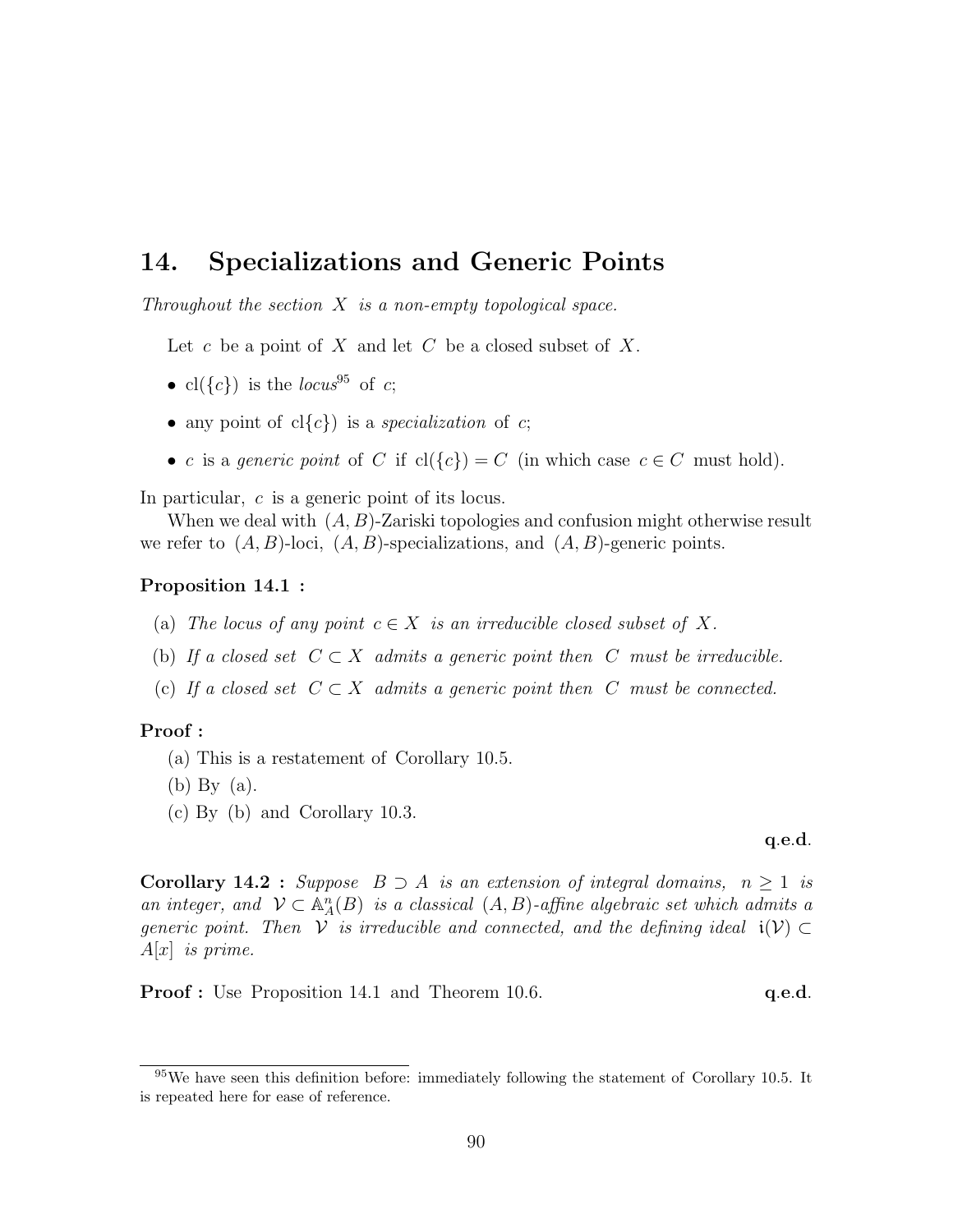**Examples 14.3** : In (a)-(c) we assume the  $(A, B)$ -Zariski topology on  $B^1 = B$ , with  $(A, B) \subset (\mathbb{R}, \mathbb{R})$  as indicated.

- (a) When  $(A, B) = (\mathbb{Z}, \mathbb{R})$  we have <sup>96</sup> cl({ √  $(2)$ ) = { √  $2, -$ √ 2. The  $(\mathbb{Z}, \mathbb{R})$ -locus when  $(A, B) = (\mathbb{Z}, \mathbb{Z})$ <br>of  $\sqrt{2}$  is therefore { √  $2, -$ √  $2$ , – When  $(A, B) = (\mathbb{Z}, \mathbb{K})$  we have  $cl({\sqrt{2}}, 2) = {\sqrt{2}, -\sqrt{2}}$ . The  $(\mathbb{Z}, \mathbb{K})$ -locus<br>of  $\sqrt{2}$  is therefore  ${\sqrt{2}, -\sqrt{2}}$ ,  $-\sqrt{2}$  is a  $(\mathbb{Z}, \mathbb{Q})$ -specialization of  $\sqrt{2}$ , and 2 is a  $(\mathbb{Z}, \mathbb{R})$ -generic point of  $\{\sqrt{2}, -\sqrt{2}\}\$ . By Corollary 14.2 this two-point set is both irreducible and connected, and the defining ideal  $(x^2 - 2) \subset \mathbb{Z}[x]$ (derived in Example 3.3(b)) is prime.
- (b) When  $(A, B) = (\mathbb{Z}, \mathbb{R})$  we have  $\mathbb{Z}^7$  cl $(\{\pi\}) = \mathbb{R}$  (and one can replace  $\pi$  in this argument with any real number transcendental over  $\mathbb{Q}$ . The locus of  $\pi$  is therefore R, any real number is a specialization of  $\pi$ , and  $\pi$  is a generic point of R. In particular, R with the  $(\mathbb{Z}, \mathbb{R})$ -Zariski topology is both irreducible and connected. (We have noted that  $\mathbb R$  with the usual topology is reducible.)
- (c) When  $(A, B) = (\mathbb{R}, \mathbb{R})$  we see from Proposition 12.2 that all points of  $\mathbb{R}$ are closed. In particular, the loci of any point is that point alone, the only specialization of a point is that point alone, and no closed set other than a singleton has a generic point. (When this last condition is met the custom is to say that "there are no generic points" ["within the closed sets"], whereas the actual meaning is that no closed set with at least two distinct points admits a generic point.)
- (d) Suppose R is a ring in which  $\{0\}$  is a prime ideal. Then in Spec $(R)$  with the Zariski topology: the locus of  $\{0\}$  is  $Spec(R)$ ; every prime ideal is a specialization of  $\{0\}$ ; and  $\{0\}$  is the unique generic point of  $Spec(R)$ . In particular, under the stated hypothesis  $Spec(R)$  is both irreducible and connected.
- (e) Suppose  $(A, B) = (\mathbb{Z}, \mathbb{R})$  and  $t \in R$  is such that sin t is transcendental over Q. Then  $(\cos t, \sin t) \in \mathbb{R}^2$  is a generic point of the circle  $x^2 + y^2 = 1$  (i.e., of the algebraic subset of  $\mathbb{R}^2$  corresponding to the singleton  $\{x_1^2 + x_2^2 - 1\} \subset \mathbb{Z}[x]$ . This was already noted in Examples  $3.3(g)$  and  $10.8(a)$ , although without the "generic point" terminology.

It might be worth noting that not all points of the circle are generic points. For a specific example consider the point  $\left(\frac{\sqrt{2}}{2}\right)$  $\frac{\sqrt{2}}{2}, \frac{\sqrt{2}}{2}$  $\frac{\sqrt{2}}{2}$ , which is obviously a zero of the

 $96$ Argue as in Footnote 21.

<sup>&</sup>lt;sup>97</sup>Since  $\pi$  is transcendental over  $\mathbb Q$  there is no polynomial  $p \in \mathbb Z[x]$  such that  $p(\pi) = 0$ . The condition that every polynomial in  $\mathbb{Z}[x]$  that vanishes on  $\pi$  also vanishes on  $\mathbb{R}$  is therefore vacuously satisfied, and  $\text{cl}(\{\pi\}) = \mathbb{R}$  follows.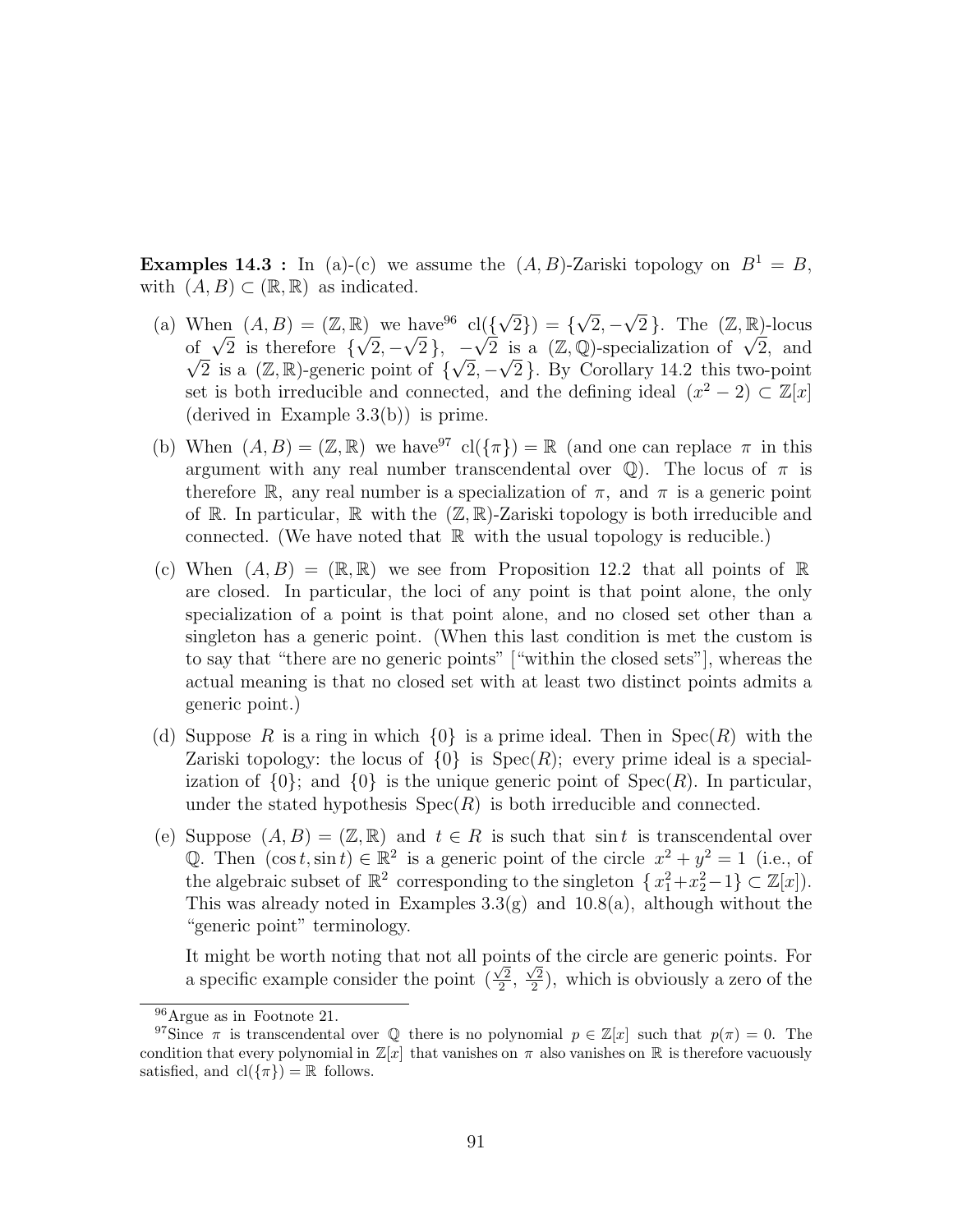polynomial  $t = x - y \in \mathbb{Z}[x, y]$ . If  $u \in \mathbb{Z}[x, y]$  also vanishes on this point one can use the Euclidean algorithm to write

$$
u(x, y) = v(x, y)(x - y) + w(y),
$$

where  $w(y) \in R := \mathbb{Z}[x]$ . Then  $0 = u$  $\sqrt{2}$  $\frac{2}{2}$ ,  $\sqrt{2}$  $\frac{\sqrt{2}}{2}$ ) = v(  $\sqrt{2}$  $\frac{2}{2}$ ,  $\sqrt{2}$  $\frac{2}{2}) \cdot 0 + w($  $\sqrt{2}$  $\frac{\sqrt{2}}{2}$ ), hence  $w($  $\sqrt{2}$  $\frac{\sqrt{2}}{2}$ ) = 0. But this implies<sup>98</sup> w( $-\frac{\sqrt{2}}{2}$ )  $\binom{2}{2}$  = 0, and we conclude that cl({  $\sqrt{2}$  $\frac{2}{2}$ ,  $\frac{1}{\sqrt{2}}$  $\left(\frac{2}{2}\right)$ is the two-point set  $\{\pm ($  $\frac{1}{\sqrt{2}}$  $\frac{\sqrt{2}}{2},$  $\sqrt{2}$  $\binom{2}{2}$  (which is far from being the entire circle).

(f) Suppose  $(A, B) = (\mathbb{Z}, \mathbb{R})$  and  $t \in \mathbb{R}$  is transcendental over  $\mathbb{Q}$ . Then the point  $(t, t^2)$  is a generic point of the parabola  $y = x^2$ , i.e., of the classical  $(\mathbb{Z}, \mathbb{R})$ affine algebraic subset of  $\mathbb{R}^2$  defined by  $y = x^2$ . This was also previously noted, again without the "generic point" terminology: recall Example 3.3(h).

In the following result we employ the notation surrounding (6.5).

**Proposition 14.4** : Suppose  $B \supset A$  is an extension of integral domains,  $n \geq 1$ is an integer, and  $\mathcal{V} \subset \mathbb{A}_{A}^{n}(B)$  is a classical  $(A, B)$ -affine algebraic set. Then the following assertions hold.

- (a) A necessary condition for a prime ideal  $\mathfrak{p} \in \text{Spec}(A_B\mathcal{V})$  to be in the range of the mapping  $\varphi_{\mathcal{V}} : \mathcal{V} \to \text{Spec}(A_B[\mathcal{V}])$  of (6.5) is that the irreducible algebraic set  $V(f^{-1}(\mathfrak{p}))$  admit a generic point.
- (b) The condition of (a) is both necessary and sufficient when the mapping  $\mathfrak{i} \mapsto$  $V(i)$  of Corollary 4.6, between the radical ideals of A[x] and the  $(A, B)$ -Zariski closed subsets of  $\mathbb{A}_{A}^{n}(B)$ , is a bijection.

The hypothesis of (b) has been encountered before: recall Proposition 4.7(a).

## Proof :

(a) If  $\mathfrak{p} \in \text{Spec}(A_B[\mathcal{V}])$  is in the range of  $\varphi_{\mathcal{V}}$  we must have  $\mathfrak{p} = f(\mathfrak{i}(\{c\}))$  for some point  $c \in \mathcal{V}$ . However,

$$
\begin{aligned} \mathfrak{p} &= f(\mathfrak{i}(\{c\})) \quad \Leftrightarrow \quad f^{-1}(\mathfrak{p}) = \mathfrak{i}(\{c\}) \\ &\Rightarrow \quad \mathcal{V}(f^{-1}(\mathfrak{p})) = \mathcal{V}(\mathfrak{i}(\{c\})) = \text{cl}(\{c\}), \end{aligned}
$$

<sup>&</sup>lt;sup>98</sup>Since  $\mathbb{Z}[x]$  is a UFD one can factor  $w(x)$  as a product  $\Pi_{j=1}^n p_j(x)$ , where each  $p_j(x)$  is irreducible. Since the irreducibles of  $\mathbb{Z}[x]$  are either linear or quadratic, and since  $\frac{\sqrt{2}}{2}$  is not the root of a linear polynomial in  $\mathbb{Z}[x]$ , it follows from the quadratic formula that  $-\frac{\sqrt{2}}{2}$  must also be a root of w.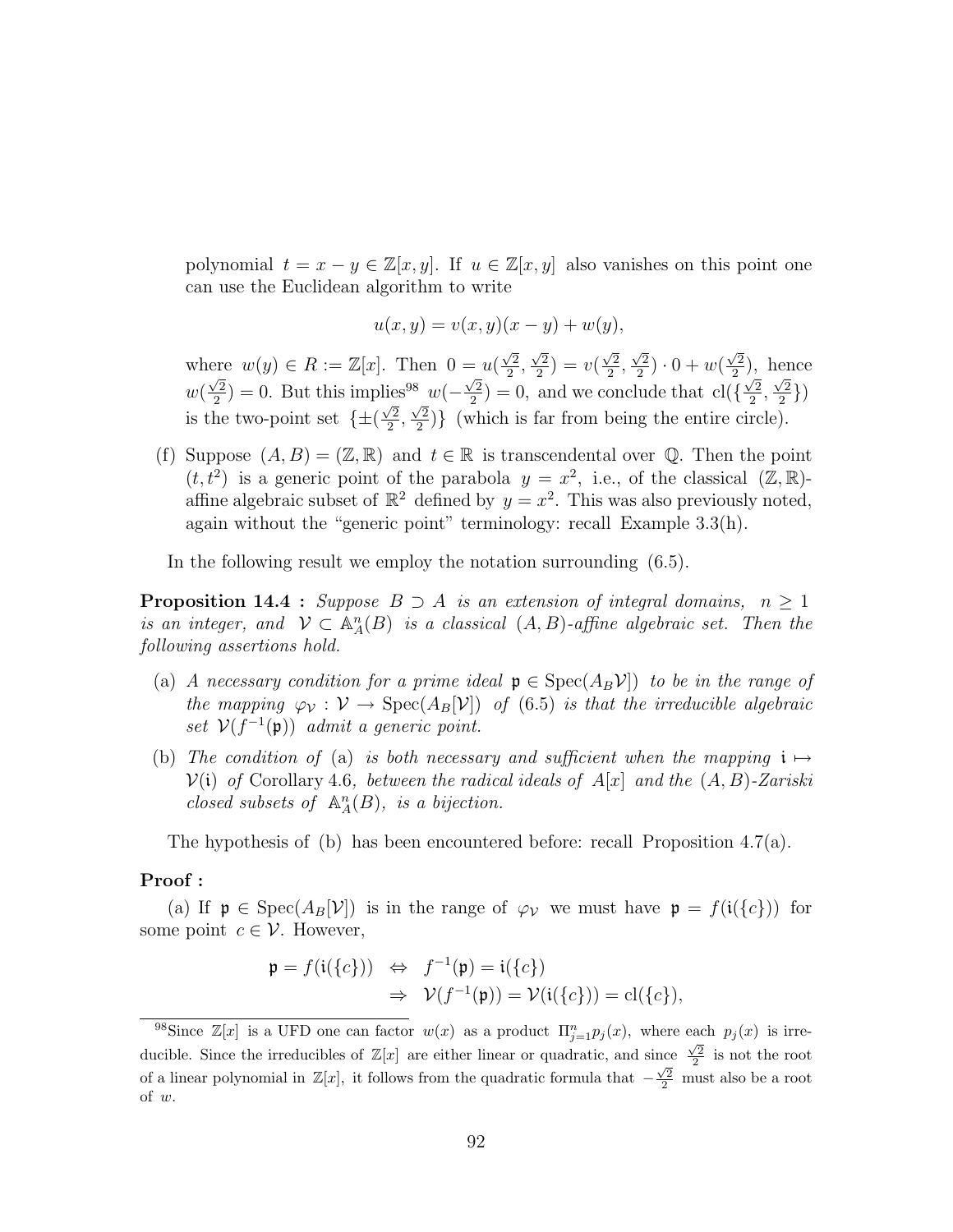the last equality by Corollary 9.4(a), and the result follows.

(b) In view of (a), all we need prove is sufficiency.

It  $C \subset V$  is a closed subset there is, by hypothesis, a unique radical ideal  $\mathfrak{q} \subset A[x]$ such that  $C = V(q)$ . By Proposition 5.5(d) we can write  $q = f^{-1}(p)$  for a unique prime ideal  $\mathfrak{p} \subset A_B[\mathcal{V}]$ . If C admits a generic point c then  $C = \text{cl}(\{c\}) = \mathcal{V}(\mathfrak{i}(\{c\}))$ (by Corollary 9.7(a)). Since  $i({c})$  is radical<sup>99</sup> the hypotheses force  $q = i({c})$ , hence  $\mathfrak{p} = \varphi_{\mathcal{V}}(C) = f(\mathfrak{i}(\{c\})) = \varphi_{\mathcal{V}}(c).$ 

#### q.e.d.

In the older literature specializations and generic points were defined in terms of ring homomorphisms. Specifically, a specialization of a point  $c \in \mathbb{A}_{A}^{n}(B)$  referred to any point  $d \in \mathbb{A}_{A}^{n}(B)$  satisfying condition (f) of the following result<sup>100</sup>.

**Proposition 14.5 :** Suppose  $B \supset A$  is an extension of integral domains,  $n \geq 1$  is an integer, and  $c = (c_1, c_2, \ldots, c_n)$ ,  $d = (d_1, d_2, \ldots, c_n) \in \mathbb{A}_A^n(B)$ . Then the following assertions are equivalent.

- (a)  $d$  is a specialization of  $c$ ;
- (b)  $d$  is in the locus of  $c$ ;
- (c) every polynomial in  $A[x] = A[x_1, x_2, \ldots, x_n]$  which vanishes on c must also vanish on d;
- (d)  $i({c}) \subset i({d})$ ;
- (e) the canonical homomorphism  $g : A[x] \to A[x]/i({d})$  factors through the canonical homomorphism  $f : A[x] \to A[x]/i({c})$ , i.e., there is an an A-algebra homomorphism  $h : A[x]/i({c}) \rightarrow A[x]/i({d})$  which makes the diagram

$$
A[x]
$$
\n
$$
f \downarrow \qquad \searrow
$$
\n
$$
A[x]/i({c}) \qquad \xrightarrow{h} \qquad A[x]/i({d})
$$

commute; and

<sup>99</sup>By Proposition 9.1.

<sup>&</sup>lt;sup>100</sup>In fact this definition is still found in contemporary algebra texts, e.g., see [L, Chapter IX,  $\S$ 2, p. 383].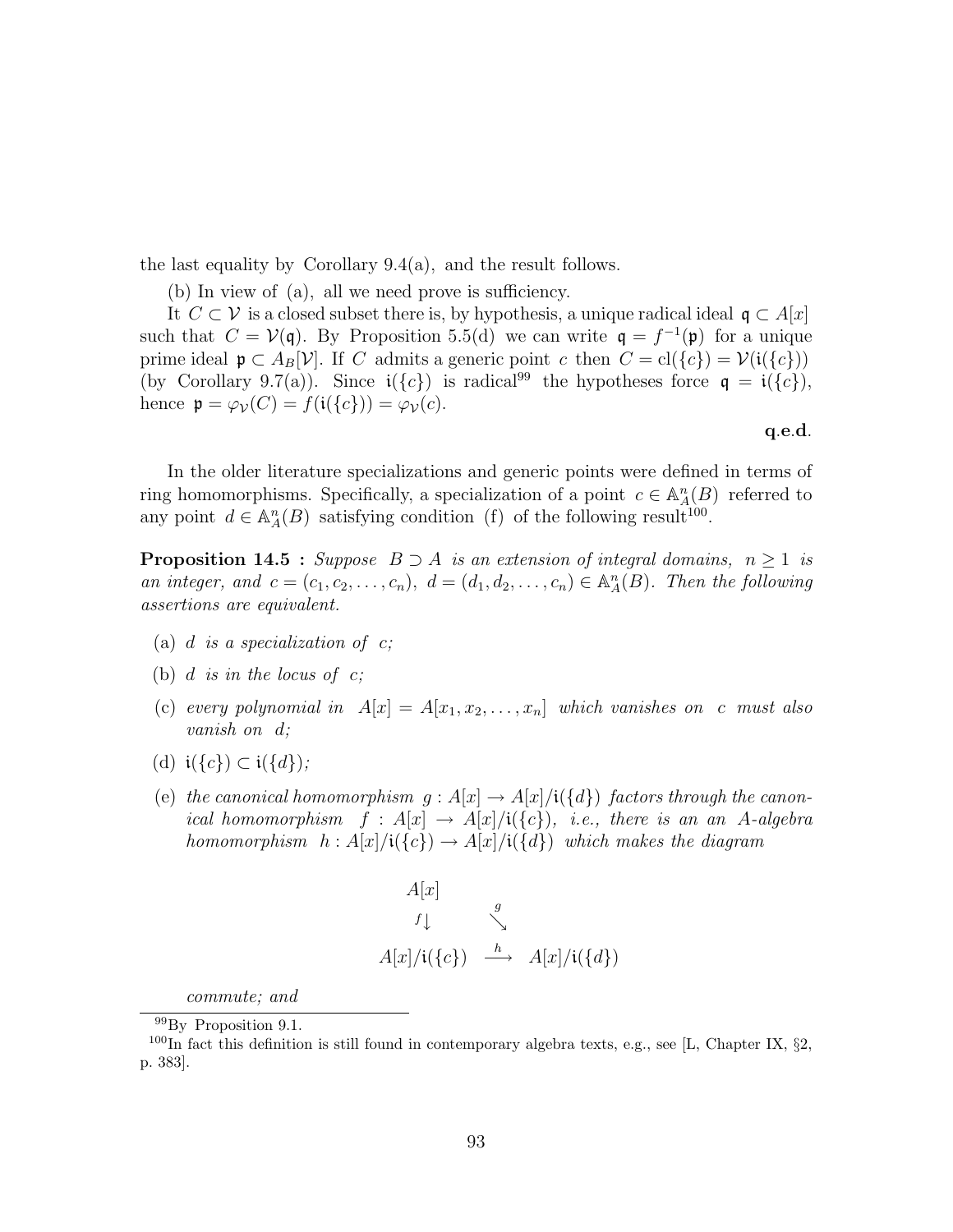(f) there is an A-algebra homomorphism<sup>101</sup>  $h : A[c_1, c_2, \ldots, c_n] \rightarrow A[d_1, d_2, \ldots, d_n]$ satisfying  $h : c_j \mapsto d_j$  for  $j = 1, 2, \ldots, n$ .

Moreover, precisely the same conditions are equivalent if  $c$  and  $d$  are assumed points on a classical  $(A, B)$ -affine algebraic set  $\mathcal{V} \subset \mathbb{A}^n_A(B)$  and the topology is assumed to be the  $(A, B)$ -Zariski topology on  $\mathcal V$ .

## Proof :

 $(a) \Leftrightarrow (b)$ : Immediate from the definitions.

 $(a) \Leftrightarrow (c)$ : This is a special case of the remark immediately following the statement of Corollary 9.4.

 $(c) \Leftrightarrow (d)$ : Immediate from the definitions.

 $(d) \Rightarrow (e) :$  Obvious.

(e)  $\Rightarrow$  (d) : From (6.2) we have  $i({c}) = \text{ker}(f)$  and  $i({d}) = \text{ker}(d)$ , and commutativity obviously gives  $\ker(f) \subset \ker(q)$ .

 $(e) \Leftrightarrow (f)$ : From  $(6.2)$  we have identifications  $A[x]/i({c}) \simeq A[c_1, c_2, \ldots, c_n]$  and  $A[x]/i({d}) \simeq A[d_1, d_2, \ldots, d_n],$  and from this point the equivalence is evident.

For the final assertion recall Corollary 9.7.  $q.e.d.$ 

<sup>&</sup>lt;sup>101</sup>The ring  $A[c_1, c_2, \ldots, c_n]$  is obtained by replacing  $x_j$  with  $c_j \in B$ , for  $j = 1, 2, \ldots, n$ , in each polynomial of  $A[x]$ , i.e.,  $A[c_1, c_2, \ldots, c_n]$  consists of "polynomials in  $c_1, c_2, \ldots, c_n$  with coefficients in A." We note that  $c_i = c_j$  for  $i \neq j$  is allowed. Such notation is discussed in greater detail in the paragraph immediately before the statement of Proposition 3.9.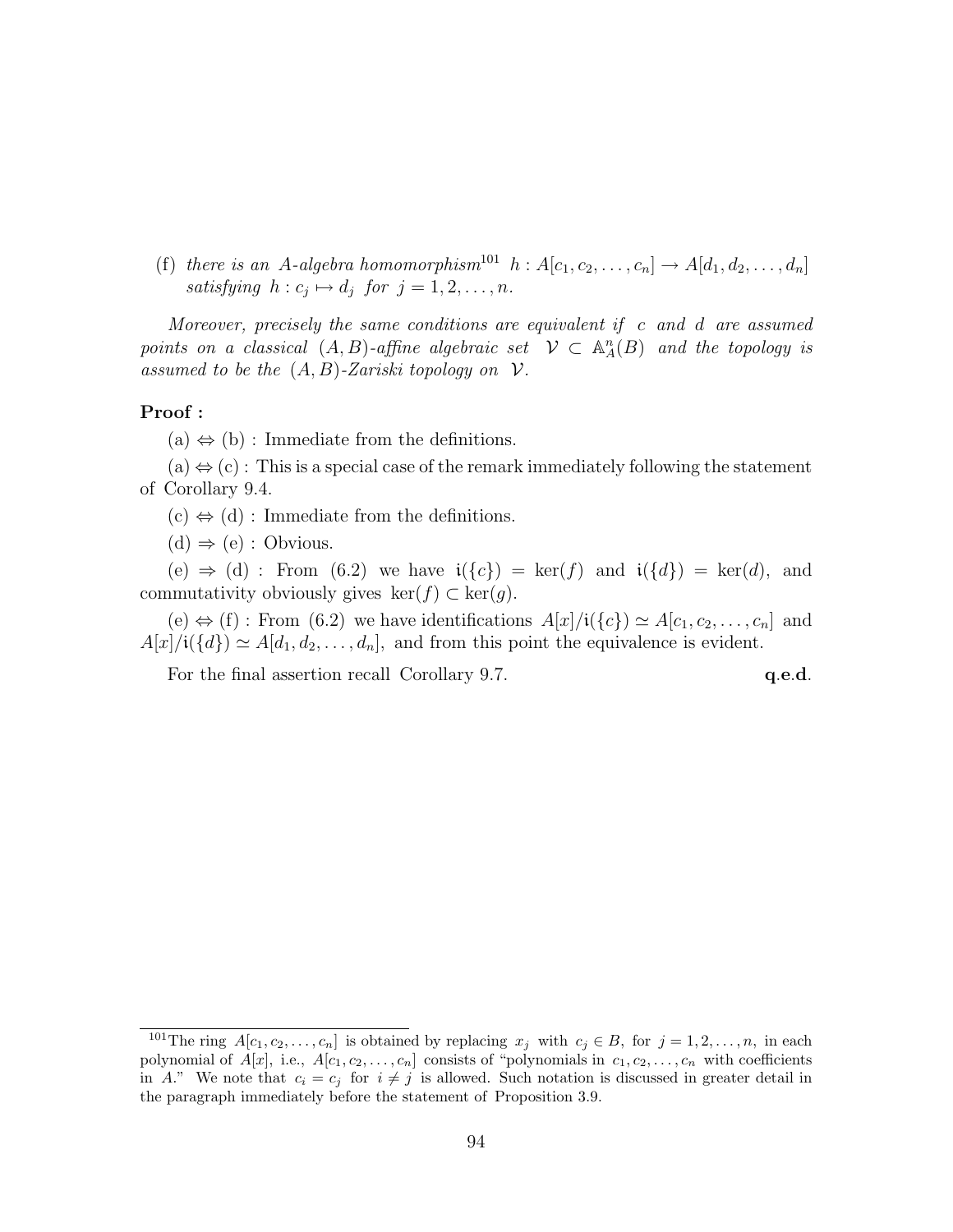# 15. Compactness

Once again R denotes a ring.

A topological space is quasi-compact if every open cover has a finite subcover. For a topologist this is the definition of "compact"; algebraic geometers add "quasi" as a reminder that such spaces need not be Hausdorff.

**Theorem 15.1 :** Spec $(R)$  is quasi-compact.

**Proof :** Since the collection  $\{D(r)\}_{r\in R}$  is a basis for the Zariski topology it suffices to prove that any open cover of  $Spec(R)$  of the form  ${D(r)}_{r\in S\subset R}$  admits a finitesubcover.

So assume such a cover and let  $i \subset R$  be the ideal generated by S. Then  $Spec(R) = \bigcup_{r \in S} D(r)$  and  $S \subset \mathfrak{i}$  give  $Spec(R) = \bigcup_{r \in \mathfrak{i}} D(r) = D(\mathfrak{i})$ , whence  $V(\mathfrak{i}) = \emptyset$ , whereupon from (i) of Corollary 9.22, Proposition 9.15 and Corollary 9.23 we see whereupon from (1) of Corollary 9.22, Proposition 9.15 and Corollary 9.23 we see<br>that  $\sqrt{i} = R$ . But this means  $1 \in \sqrt{i}$ , and since  $1 = 1^n$  for any integer  $n \ge 1$  it follows that  $1 \in i$ , i.e., that there a finite collection  $\{s_j\}_{j\in J} \subset S$  and a corresponding collection  $\{r_j\}_{j\in J}\subset R$  such that

(i) 
$$
1 = \sum_{j \in J} r_j s_j.
$$

Let  $j \subset R$  denote the ideal generated by  $\{s_j\}_{j \in J}$ . Then from (i) we have  $j = R$ , Let  $j \subset R$  denote the ideal generated by  $\{s_j\}_{j \in J}$ . Then from (i) we have  $j = R$ ,<br>hence  $\sqrt{j} = j = R$ , and from Corollary 9.23(a) and Proposition 9.16(b) we conclude that  $\emptyset = V(j) = \bigcap_{j \in J} V(s_j)$ . Taking complements then gives  $Spec(R) = \bigcup_{j \in J} D(s_j)$ , and the proof is complete.  $q.e.d.$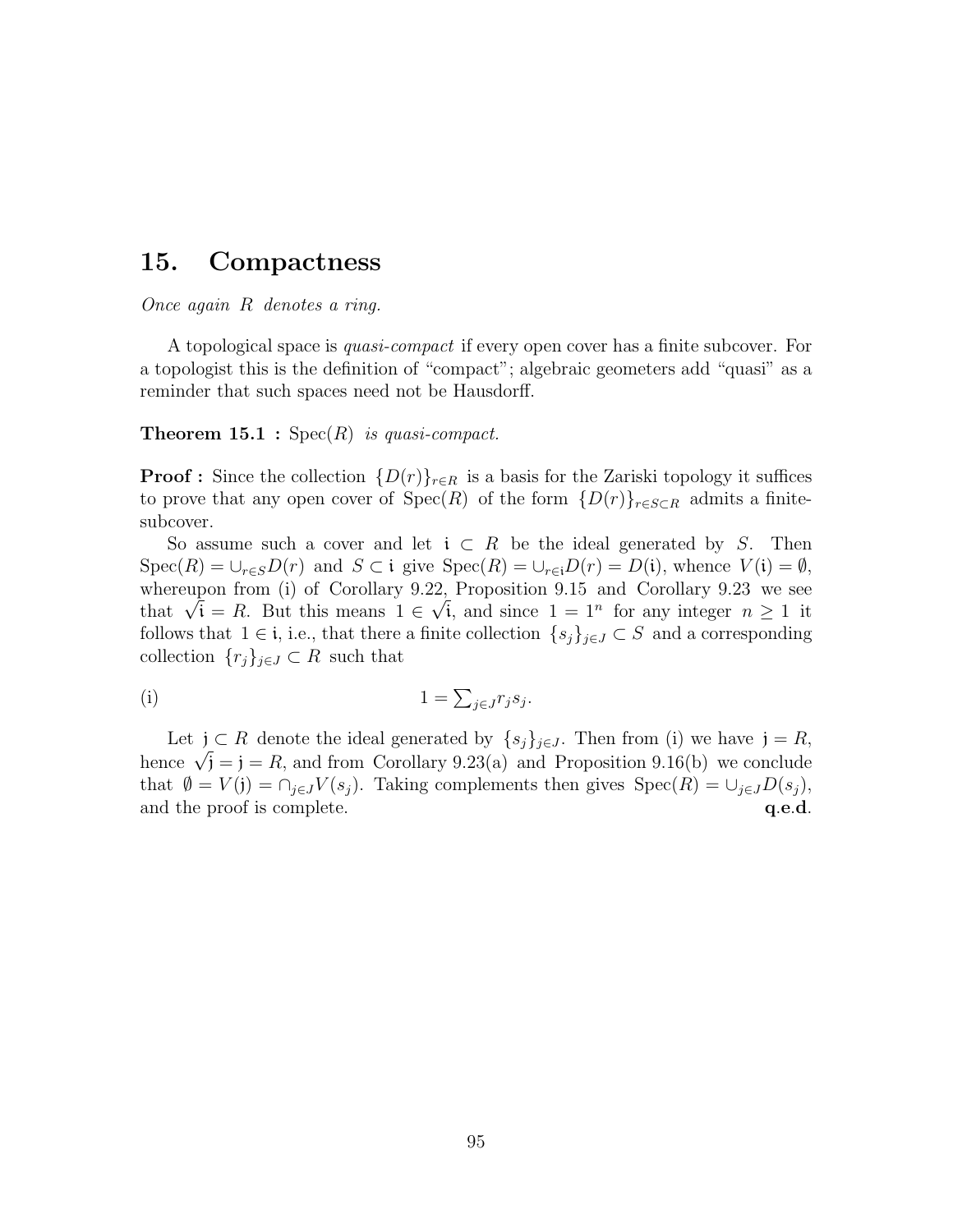# 16. Connectedness

R denotes a ring with  $0 \neq 1$ .

An element  $r \in R$  is (an) *idempotent* if  $r^2 = r$ , e.g., 0 and 1.

**Proposition 16.1** : The following assertions are equivalent.

- (a) There are non-trivial subrings  $R_1, R_2 \subset R$  such that the mapping  $(r_1, r_2) \in$  $R_1 \times R_2 \mapsto r_1 + r_2 \in R$  is a ring isomorphism.
- (b)  $R$  is (isomorphic to) the direct sum of two non-trivial rings.
- (c) There is an idempotent  $e \in R \setminus \{0, 1\}.$

(d) There are idempotents  $e_1, e_2 \in R \setminus \{0, 1\}$  such that  $e_1e_2 = 0$  and  $e_1 + e_2 = 1$ .

#### Proof :

 $(a) \Leftrightarrow (b) :$  Obvious.

(a)  $\Rightarrow$  (c) : W.l.o.g. we may assume  $R = R_1 \times R_2$ ;  $e := (1,0)$  then satisfies the required condition.

 $(c) \Rightarrow (d)$ : Take  $e_1 := e$  and  $e_2 := 1 - e$ .

 $(d) \Rightarrow (a) : Set R_j := Re_j, j = 1, 2$  and check, using the properties of  $e_1, e_2$ , that both are subrings of R, and that the mapping  $f : (r_1, r_2) \in R_1 \times R_2 \mapsto r_1 + r_2 \in R$ is a ring homomorphism.

Write  $r_j = \hat{r}_j e_j$ ,  $j = 1, 2$ , and suppose  $f((r_1, r_2)) = \hat{r}_1 e_1 + \hat{r}_2 e_2 = 0$ . Multiplying this last equality by  $e_j$  then gives  $\hat{r}_j = 0$ , and injectivity follows.

To verify surjectivity simply note from  $1 = e_1 + e_2$  that for any  $r \in R$  we have  $r = re_1 + re_2 = f((r_1e_1, r_2e_2)).$ 

q.e.d.

The following result is useful for establishing the existence of non-zero idempotents.

**Proposition 16.2** : Suppose  $i_1$  and  $i_2$  are non-zero ideals of R such that

(i)  $i_1 + i_2 = R$ 

and

(ii) 
$$
\mathbf{i}_1 \cap \mathbf{i}_2 = (0).
$$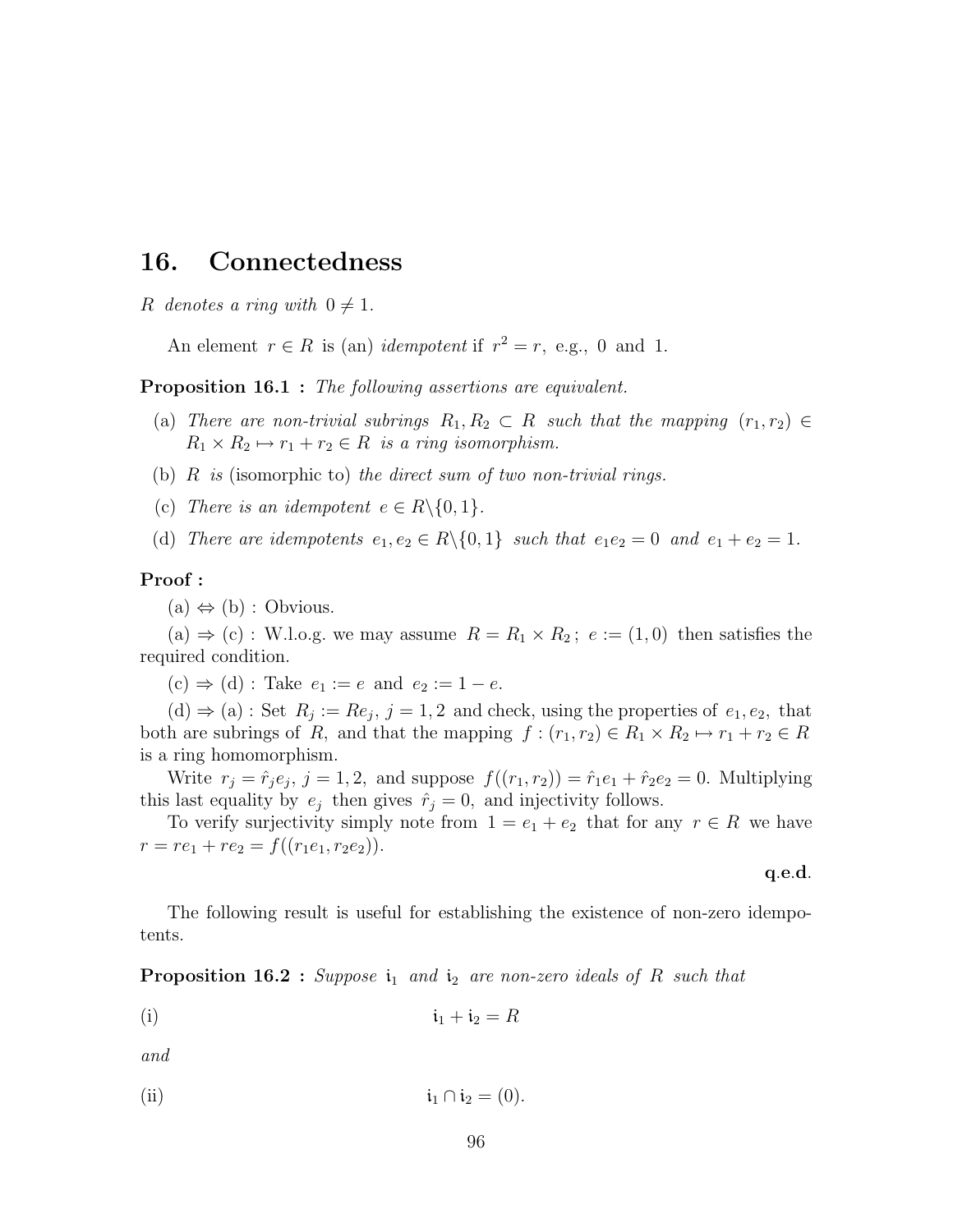Then  $i_1$  and  $i_2$  are principal ideals generated by non-zero idempotents  $e_1, e_2 \in R$ such that

(iii) 
$$
e_1e_2=0.
$$

In particular, R contains an idempotent distinct from 0 and 1.

The result generalizes to any finite collection of ideals, but that level of generality will not be needed<sup>102</sup>.

**Proof**: By (i) there are elements  $e_j \in \mathfrak{i}_j$  such that

$$
(iv) \t\t e_1 + e_2 = 1,
$$

and since  $e_1e_2 \in \mathfrak{i}_1 \cap \mathfrak{i}_2$  we see from (ii) that (iii) must hold. Moreover, from (iv) we then have

$$
e_j^2 = e_j(e_1 + e_2) = e_j \cdot 1 = e_j, \qquad j = 1, 2,
$$

proving that the  $e_j$  are idempotent. To complete the proof note from  $e_j \in \mathfrak{z}$  that  $(e_i) \subset \mathfrak{i}_j$ , and from (iv) and (ii) that  $(e_1) + (e_2) = R$  as well as  $(e_1) \cap (e_j) = \{0\};$ the equalities  $\mathbf{i}_j = (e_j)$  for  $j = 1, 2$  follow. q.e.d.

**Theorem 16.3** : The following assertions are equivalent:

- (a)  $Spec(R)$  is connected;
- (b) the only idempotents of  $R$  are 0 and 1; and
- (c) there are no non-trivial subrings  $R_1, R_2 \subset R$  such that the mapping f :  $(r_1, r_2) \in R_1 \times R_2 \mapsto r_1 + r_2 \in R$  is a ring isomorphism.
- (d)  $R$  is not (isomorphic to) the direct sum of two non-trivial rings.

#### Proof :

(a)  $\Rightarrow$  (b) : Suppose  $e \in R \setminus \{0, 1\}$  is such that  $e^2 = e$ . Then  $0 = e^2 - e = e(e-1)$ , and from (5.3) we conclude that  $\emptyset = D(e) \cap D(e-1)$ , whence that

(i) 
$$
\operatorname{Spec}(R) = V(e) \cup V(e-1).
$$

<sup>102</sup>Our principal source for this result is the proof of Proposition 15 in [Bour, Chapter II, §4.3, p. 103], which covers the more general case.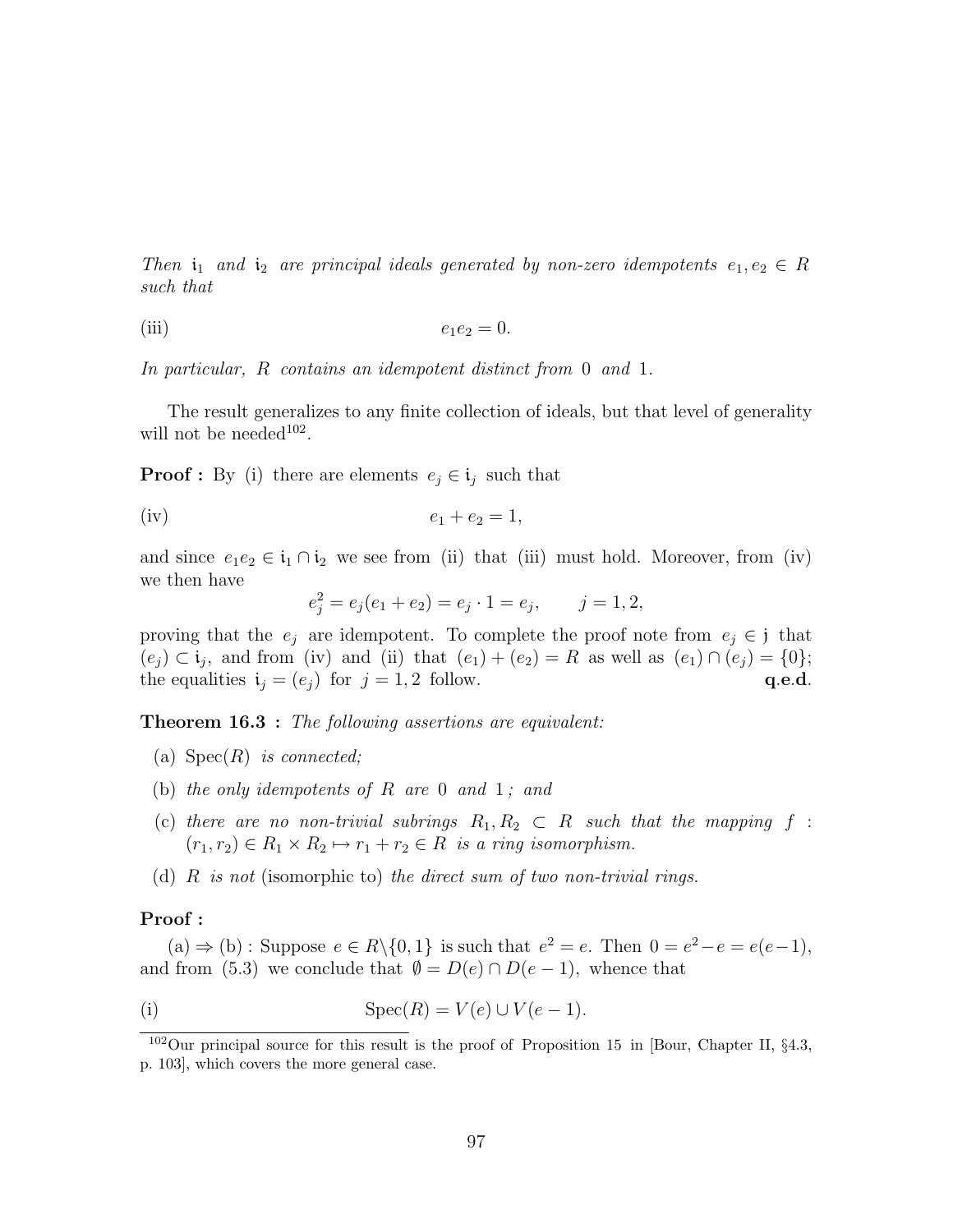We claim that

(ii) 
$$
V(e) \cap V(e-1) = \emptyset.
$$

Otherwise there is a  $\mathfrak{p} \in \text{Spec}(R)$  such that  $e \in \mathfrak{p}$  and  $e-1 \in \mathfrak{p}$ , whence  $e-(e-1)$  $1 \in \mathfrak{p}$ , contradicting that  $\mathfrak{p}$  is a prime (and therefore proper) ideal of R. Since  $V(e)$ and  $V(1-e)$  are closed (Proposition 9.19(a)) it follows from (i) and (ii) that  $V(e) = \text{Spec}(R)\backslash V(1-e)$  is both open and closed, and from (i) that the inclusion  $V(e) \subset \text{Spec}(R)$  is proper. This contradicts (a).

 $(b) \Rightarrow (a)$ : If  $(a)$  fails we can realize  $Spec(R)$  as the union of non-empty disjoint closed sets, and by Corollary 9.22(d) these closed sets must be of the form  $V(i_j)$ ,  $j =$ 1, 2, where  $i_1, i_2 \subset R$  are ideals.

From Proposition 9.19(e) we have

(iii) 
$$
\operatorname{Spec}(R) = V(\mathfrak{i}_1) \cup V(\mathfrak{i}_2) = V(\mathfrak{i}_1 \mathfrak{i}_2),
$$

and we conclude from Corollary 9.24 that

$$
(iv) \t\t\t\t\t i_1 i_2 \subset \sqrt{(0)}.
$$

On the other hand, from Proposition 9.19(d) we have

$$
\emptyset = V(\mathfrak{i}_1) \cap V(\mathfrak{i}_2) = V(\mathfrak{i}_1 + \mathfrak{i}_2),
$$

and we conclude from Corollary 9.14 that

$$
\mathfrak{i}_1 + \mathfrak{i}_2 = R.
$$

By (v) we can choose elements  $e_1 \in \mathfrak{i}_1$  and  $e_2 \in \mathfrak{i}_2$  such that

$$
(vi) \t\t e_1 + e_2 = 1,
$$

and by (iv) we can choose a positive integer  $n$  such that

(vii) 
$$
e_1^n e_2^n = 0.
$$

From Corollary 9.20 and the observation  $(e_j)^n = (e_j^n)$  we have

$$
V((e_j)) = V((e_j)^n) = V((e_j^n)), \qquad j = 1, 2,
$$

it follows from  $(iii)$ ,  $(vi)$  and  $(9.17)$  that

$$
V((e_1^n) + (e_2^n)) = V((e_1^n)) \cap V((e_2^n)) = V((e_1)) \cap V((e_2)) = V((e_1) + (e_2)) = V(R) = \emptyset,
$$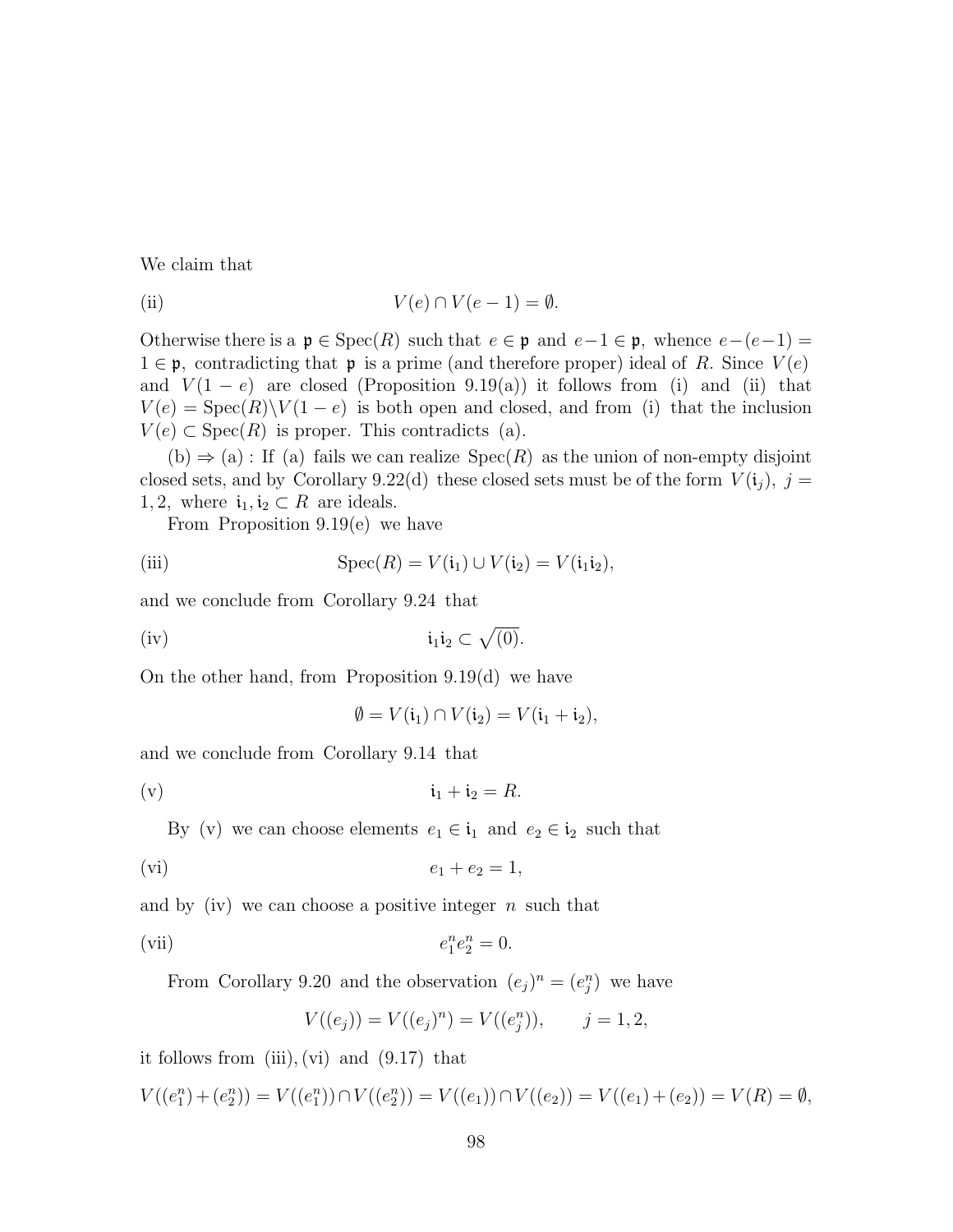and from Corollary 9.14 we conclude that

(viii) 
$$
(e_1^n) + (e_2^n) = R.
$$

We claim that

(ix) 
$$
(e_1^n) \cap (e_2^n) = (0).
$$

To verify this first use (viii) to choose elements  $g, h \in R$  such that

$$
(x) \t 1 = ge_1^n + he_1^n.
$$

If  $r \in (e_1^n) \cap (e_2^n)$  there are elements  $s, t \in R$  such that  $se_1^n = r = te_2^n$ , and from (x) we then have

$$
r = gre_1^n + hre_2^n = gse_1^n e_2^n + hte_1^n e_2^n = 0.
$$

Equality (ix) is thereby established.

From (viii), (ix) and Proposition 16.2 (applied to the ideals  $(e_1^n)$  and  $(e_2^n)$ ) we see that  $R$  admits an idempotent distinct from  $0$  and  $1$ , and we have achieved a contradiction to (b).

(b)  $\Leftrightarrow$  (c)  $\Leftrightarrow$  (d) : By Proposition 16.1.

q.e.d.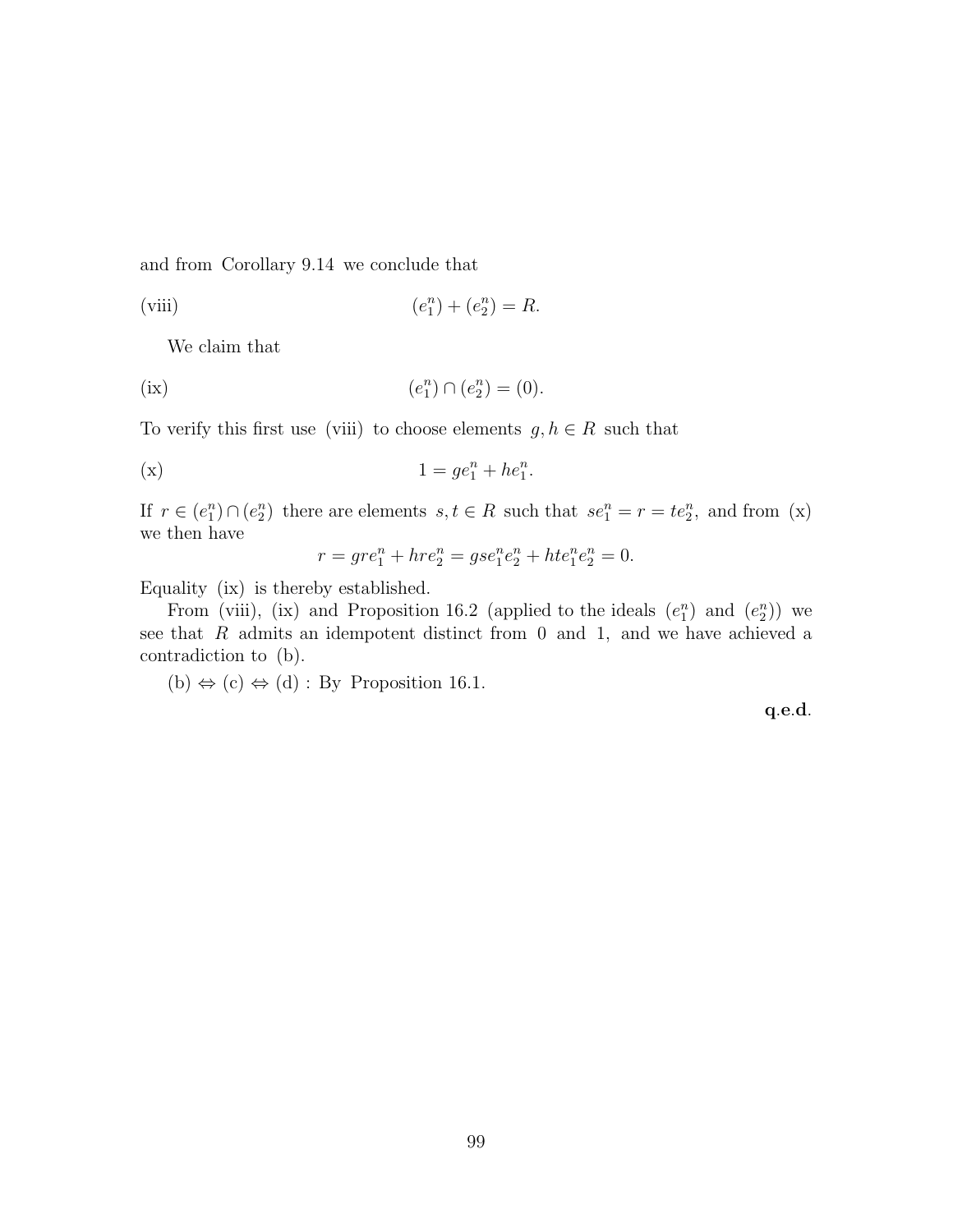# 17. Trés Dense Subspaces

Throughout this section  $X = (X, \tau)$  denotes a non-empty topological space.

Let  $Y \subset X$  be a subset and let  $\tau_Y$  be the induced topology on Y. By the definition of  $\tau_Y$  there is a surjective mapping

(17.1) 
$$
U \subset \tau \mapsto \hat{U} := U \cap Y \in \tau_Y.
$$

One says that Y is<sup>103</sup> trés dense in X if this mapping is a bijection. Equivalently:

(17.2) 
$$
U, W \in \tau \qquad \Rightarrow \qquad \hat{U} = \hat{W} \iff U = W.
$$

Since  $U = W \Rightarrow \hat{U} = \hat{W}$  always holds, to establish trés density all one needs to prove is that

(17.3) 
$$
U, W \in \tau \qquad \Rightarrow \qquad \hat{U} = \hat{W} \Rightarrow U = W.
$$

Before offering specific examples it is useful to give the the following result.

**Proposition 17.4 :** Suppose X admits a family  $\{x_\alpha\}$  of generic points. Then  $Y := X \setminus \{x_{\alpha}\},\$  with the induced topology, is trés dense in X.

**Proof :** We claim that any  $x \in \{x_{\alpha}\}\$ is contained in every non-empty open subset  $U \subset X$ : otherwise  $U^c$ , for at least one  $U \in \tau$ , would be a proper closed subset of X containing x, thereby contradicting the definition  $cl\{x\} = X$  of a generic point. For any  $U, W \in \tau$  we conclude that

$$
\hat{U} = \hat{W} \Leftrightarrow U \cap Y = W \cap Y
$$
  
\n
$$
\Leftrightarrow (U \cap Y) \cup \{x_{\alpha}\} = (W \cap Y) \cup \{x_{\alpha}\}
$$
  
\n
$$
\Leftrightarrow (U \cap Y) \cup (U \cap \{x_{\alpha}\}) = \cup (W \cap Y) \cup (W \cap \{x_{\alpha}\})
$$
  
\n
$$
\Leftrightarrow (U \cap (Y \cup \{x_{\alpha}\})) = (W \cap (Y \cup \{x_{\alpha}\}))
$$
  
\n
$$
\Leftrightarrow U \cap X = W \cap X
$$
  
\n
$$
\Leftrightarrow U = W.
$$

q.e.d.

 $103$ The English translation of trés dense is "very dense," as in "This author of these notes is very dense." Somehow I find the French name a bit more elegant.

For additional characterizations of trés dense subsets see  $[A-M, Chapter 5, Exercise 26, pp. 71-2].$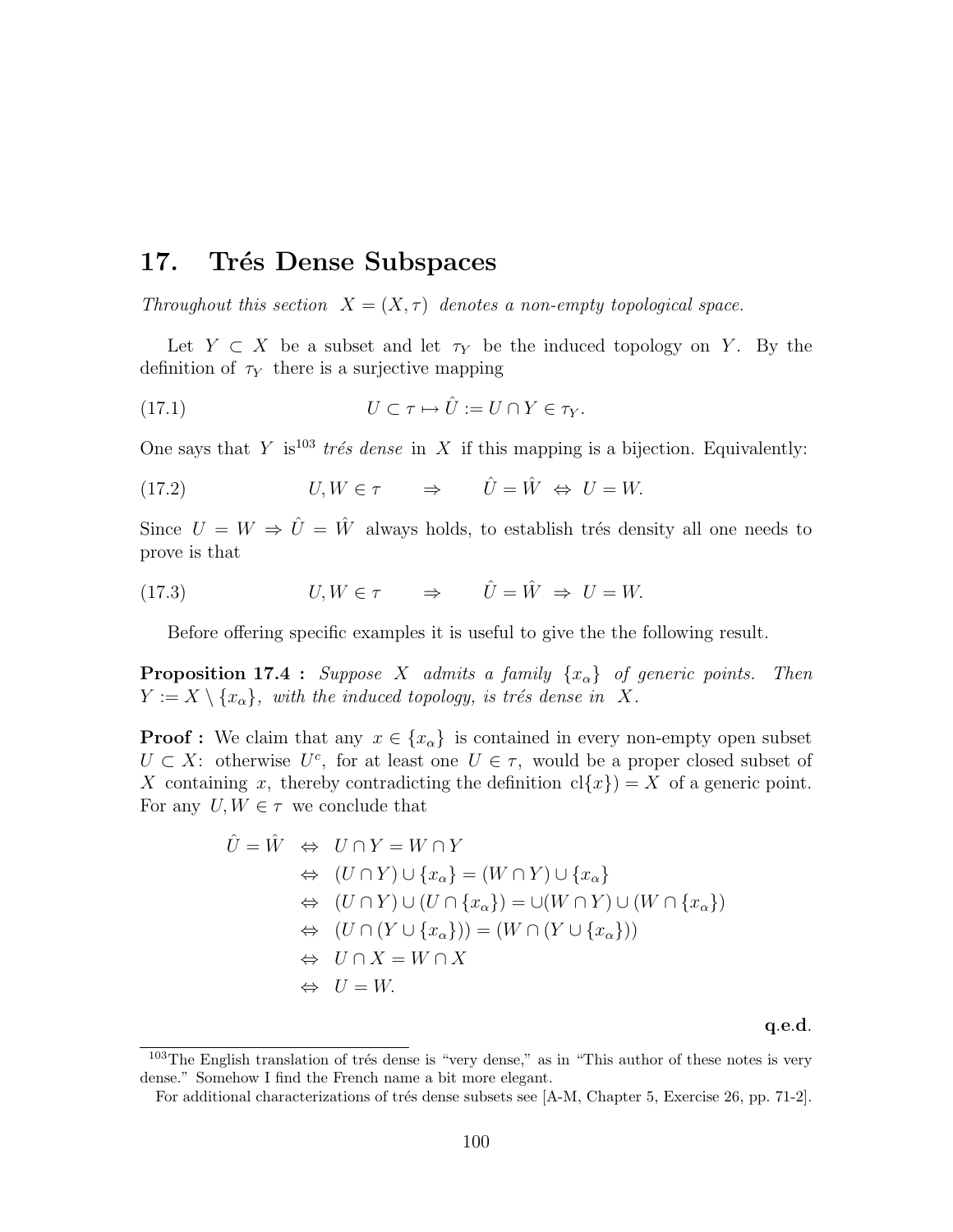## Examples 17.5 :

- (a) When R is a PID the subspace  $\max \operatorname{Spec}(R)$  is trés dense in  $\operatorname{Spec}(R)$ . In a PID the maximal ideals are the same as the non-zero prime ideals<sup>104</sup>, and the two sets therefore differ only by the single point  $(0) \in Spec(R) \setminus maxSpec(R)$ . Since (0) is a generic point of  $Spec(R)$  (see Example 14.3(d)), the result is then immediate from Proposition 17.4. (Alternatively, use Proposition  $17.6(c)$ .)
- (b) When the usual topology is assumed  $\mathbb Q$  is not trés dense in  $\mathbb R$ . For example, When the usual topology is assumed  $\mathbb{Q}$  is not tres dense in  $\mathbb{R}$ . For example,<br>the open sets  $U_{\sqrt{2}} := \mathbb{R} \setminus {\{\sqrt{2}\}}$  and  $U_{\pi} := \mathbb{R} \setminus {\{\pi\}}$  have the same intersection (namely  $\mathbb{Q}$ ) with  $\mathbb{Q}$ .
- (c) Let X be a two-point space  $\{a, b\}$  with the indiscrete topology<sup>105</sup> and let Y :=  ${a}$ . Then Y is trés dense in X.
- (d) Let  $X := \{ r \in \mathbb{R} : 0 \le r \le 1 \}$  with the "ray topology," i.e., only sets of the form  $(r, \infty) \cap X$ , with  $r \in \mathbb{R}$  arbitrary, are open. Let  $Y := X \setminus \{\frac{1}{2}\}$ . Then Y is trés dense in  $X$ .

**Proposition 17.6** : For any ring R the following conditions are equivalent.

- (a) max $Spec(R)$  is trés dense in  $Spec(R)$ ;
- (b) for any  $r, s \in R$  the condition  $D(r) \cap \max \operatorname{Spec}(R) = D(s) \cap \max \operatorname{Spec}(R)$ implies  $D(r) = D(s)$ ;
- (c) any prime ideal  $\mathfrak{p} \subset R$  is the intersection of all the maximal ideals containing  $\mathfrak{p}:$  and
- (d) for any prime ideal  $\mathfrak{p} \subset R$  and any ring element  $r \notin \mathfrak{p}$  there is a maximal ideal containing  $\mathfrak p$  which does not contain  $r$ .

Any ring satisfying any of these equivalent conditions is called a *Jacobson ring*, with (c) being the standard definition.

#### Proof :

(a)  $\Leftrightarrow$  (b) : Since the collection  $\{D(r)\}_{r\in R}$  forms a basis for the Zariski topology, this equivalence is immediate from the definition of a trés dense subset.

 $104$ We encountered this fact in I. of §13, where a reference is given.

<sup>&</sup>lt;sup>105</sup>I.e., the only open sets are X and  $\emptyset$ .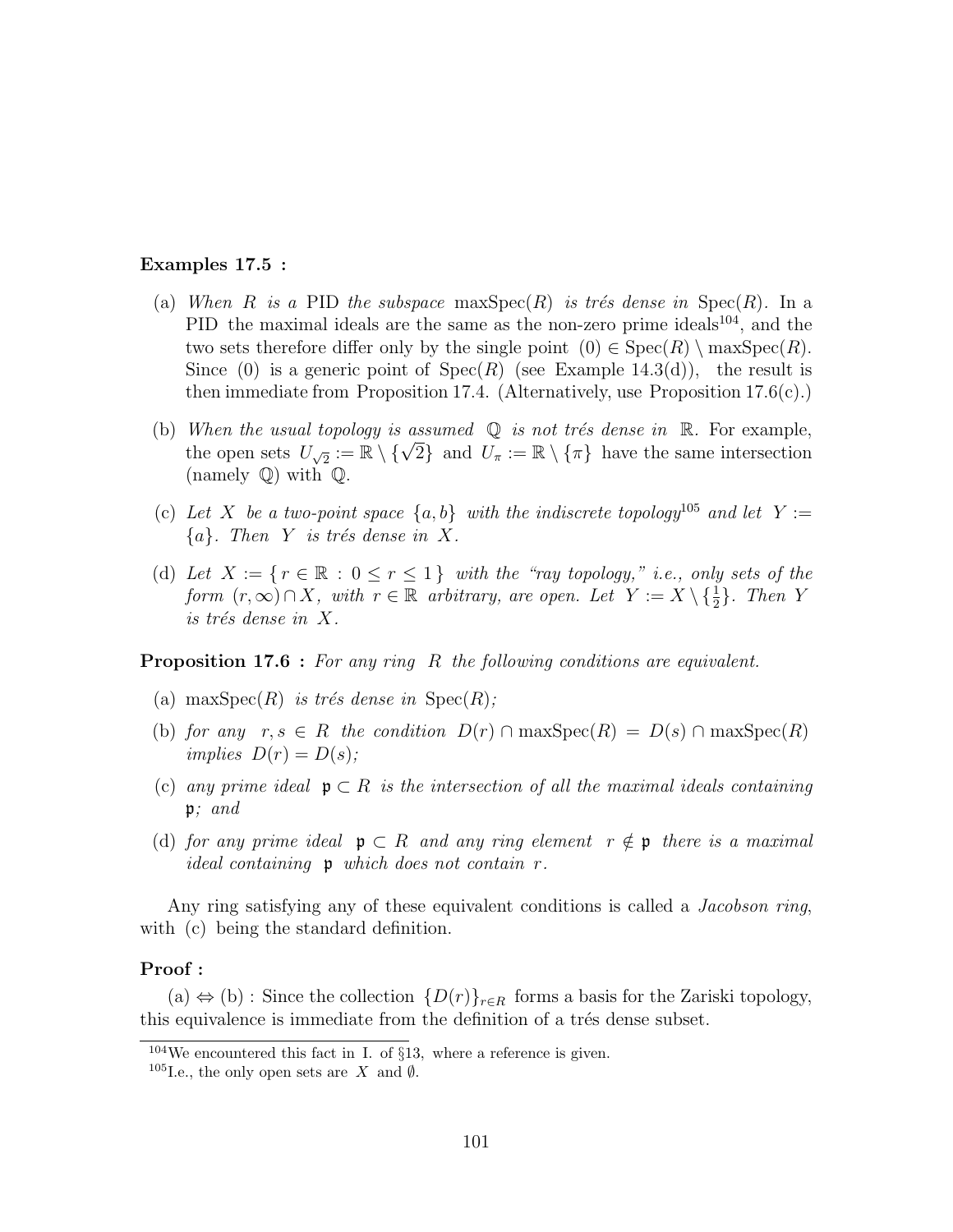For the remainder of the proof the symbols  $\mathfrak p$  and  $\mathfrak m$  will be used to denote prime and maximal ideals of R respectively, and maxSpec(R) will be written as  $\mathcal{M}$ . The assertion of (c) will be expressed in the abbreviated form

$$
\mathfrak{p}=\cap_{\mathfrak{p}\subset\mathfrak{m}}\mathfrak{m}.
$$

(a)  $\Rightarrow$  (c): If (c) fails there must be a prime ideal  $\mathfrak{p} \subset R$  which is properly contained in the ideal  $\mathfrak{q} := \bigcap_{\mathfrak{p} \subset \mathfrak{m}} \mathfrak{m}$ . One checks easily that the collection of prime ideals within a ring is closed under arbitrary intersections, and q is therefore prime. Now observe from  $\mathfrak{p} \subset \mathfrak{q}$  and Proposition 9.19(b) and (c) that  $V(\mathfrak{q}) \subset V(\mathfrak{p})$  is an inclusion of closed sets, and, since  $\mathfrak{p} \in V(\mathfrak{p}) \setminus V(\mathfrak{q})$ , this inclusion must proper. However, from the definition of  $\boldsymbol{q}$  we see that every maximal ideal containing  $\boldsymbol{p}$  also contains q, whence

$$
V(\mathfrak{p}) \cap \mathcal{M} = V(\mathfrak{q}) \cap \mathcal{M}.
$$

It follows that the distinct open sets  $V(\mathfrak{p})^c$  and  $V(\mathfrak{q})^c$  have the same intersection with  $\mathcal{M}$ , and this contradicts (a).

 $(c) \Rightarrow (b)$ : First note that

(ii) 
$$
\mathfrak{p} = \cap_{\mathfrak{p} \subset \mathfrak{m}} \mathfrak{m} \iff \forall r \in R, \mathfrak{p} \in D(r) \Rightarrow \exists \mathfrak{m} \supset \mathfrak{p} \text{ s.t. } \mathfrak{m} \in D(r) \cap M.
$$

Indeed, we have

$$
\mathfrak{p} = \cap_{\mathfrak{p} \subset \mathfrak{m}} \mathfrak{m} \iff \mathfrak{p}^c = \cup_{\mathfrak{p} \subset \mathfrak{m}} \mathfrak{m}^c
$$
  
\n
$$
\Leftrightarrow \forall r \in \mathfrak{p}^c \quad \exists \mathfrak{m} \supset \mathfrak{p} \quad \text{s.t.} \quad r \in \mathfrak{m}^c
$$
  
\n
$$
\Leftrightarrow \forall r \notin \mathfrak{p} \quad \exists \mathfrak{m} \supset \mathfrak{p} \quad \text{s.t.} \quad r \notin \mathfrak{m}
$$
  
\n
$$
\Leftrightarrow \forall r \in R, \quad \mathfrak{p} \in D(r) \Rightarrow \quad \exists \mathfrak{m} \supset \mathfrak{p} \quad \text{s.t.} \quad \mathfrak{m} \in D(r) \cap M.
$$

Now suppose that  $r, s \in R$  satisfy  $D(r) \cap M = D(s) \cap M$  and  $D(r) \neq D(s)$ . Then w.l.o.g. there is a prime ideal

(iii) 
$$
\mathfrak{p} \in D(r) \setminus D(s),
$$

and from  $\mathfrak{p} \in D(r)$  and (ii) we see that there must be a maximal ideal  $\mathfrak{m} \in D(r) \cap$  $\mathcal{M} = D(s) \cap \mathcal{M}$  containing p. However, this last equality gives  $\mathfrak{m} \in D(s)$ , hence  $s \notin \mathfrak{m}$ , whereupon the exclusion in (iii) then results in the contradiction  $s \in \mathfrak{p} \subset \mathfrak{m}$ .

 $(c) \Leftrightarrow (d) : By de Morgan's Law equality (i) holds if and only if$ 

$$
\mathfrak{p}^c = \cup_{\mathfrak{p} \subset \mathfrak{m}} \mathfrak{m}^c,
$$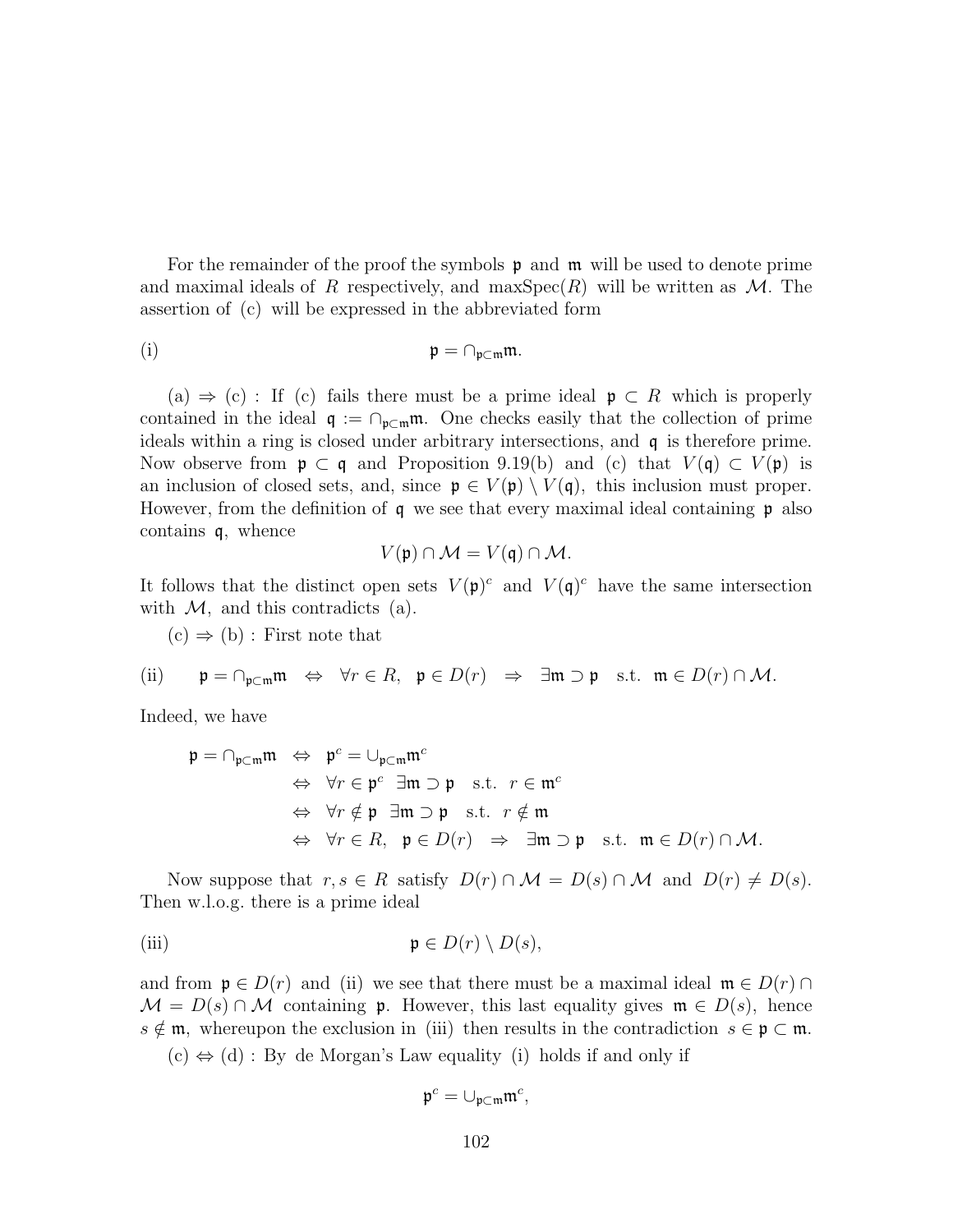and

$$
\mathfrak{p}^c = \bigcup_{\mathfrak{p} \subset \mathfrak{m}} \mathfrak{m}^c \iff \forall r \in R, \ r \notin \mathfrak{p} \Leftrightarrow r \in \mathfrak{m}^c \text{ for some } \mathfrak{m} \supset \mathfrak{p}
$$
  

$$
\Leftrightarrow \forall r \in R, \ r \notin \mathfrak{p} \Leftrightarrow r \notin \mathfrak{m} \text{ for some } \mathfrak{m} \supset \mathfrak{p}.
$$
  

$$
\mathfrak{q}.e.d.
$$

**Proposition 17.7** : A subspace  $Y \subset X$  is trés dense if and only if the mapping  $C \mapsto C \cap Y$  between closed sets of X and closed sets of Y in the induced topology is a bijection.

**Proof :** For any closed set  $C \subset X$  one has

$$
Y = (C \cap Y) \cup (C^c \cap Y).
$$

If  $\hat{C} \subset X$  is also closed it follows from the trés dense hypothesis that

$$
C \cap Y = \hat{C} \cap Y \iff C^c \cap Y = \hat{C}^c \cap Y
$$

$$
\iff C^c = \hat{C}^c
$$

$$
\iff C = \hat{C}.
$$

q.e.d.

When  $Y$  is trés dense in  $X$  many topological properties possessed by either of  $\tau$  and  $\tau_Y$  is also possessed by the other. Specifically, we have the following result.

**Theorem 17.8** : When Y is trés dense in X the following assertions hold.

- (a) Y is dense in X.
- (b) An open set  $U \subset X$  is a proper subset of X if and only if  $\hat{U}$  is a proper subset of Y.
- (c) A closed subset  $C \subset X$  is a proper subset of X if and only if  $C \cap Y$  is a proper subset of Y.
- (d)  $Y$  is irreducible if and only if  $X$  is irreducible.
- (e)  $Y$  is connected if and only if  $X$  is connected.
- (f) A subset  $Z \subset Y$  is compact w.r.t.  $\tau$  if and only if Z is compact w.r.t.  $\tau_Y$ .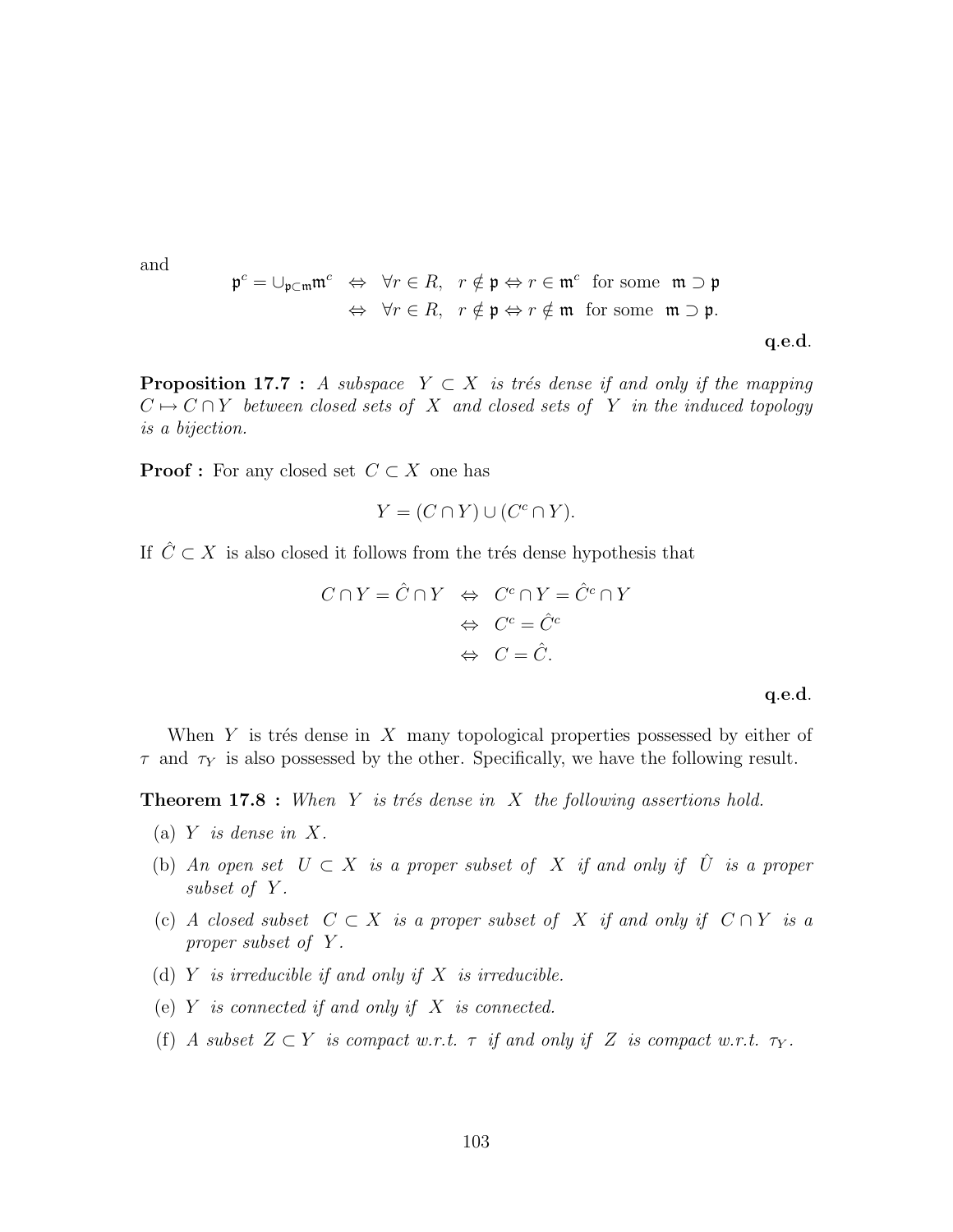## Proof :

(a) Since the mapping of (17.1) is a bijection we have  $\hat{U} = \emptyset$  if and only if  $U = \emptyset$ . It follows that every non-empty element of  $\tau$  has non-empty intersection with Y, hence that every point of  $X$  is a limit point of  $Y$ .

(b)  $\hat{U} \subset Y$  is a proper inclusion if and only if  $\hat{U} \neq Y = \hat{X}$  if and only if  $U \neq X$ if and only if  $U \subset X$  is a proper inclusion.

(c) Immediate from (b).

(d) In view of (c) the space X is the union of two proper closed sets  $C$  and  $D$  if and only if Y is the union of the two proper relatively closed sets  $C \cap Y$  and  $D \cap Y$ .

(e) One can take the definition of "connected" to be: there is no proper open and closed subset<sup>106</sup>. The result is then immediate from (b) and (c).

(f) From the hypothesis  $Z \subset Y$  one sees that a family  $\{U_{\alpha}\}\subset \tau$  is an open cover of Z if and only if  $\{\hat{U}_{\alpha}\}\subset \tau_Y$  is an open cover of Z in the relative topology.

q.e.d.

There are, however, topological properties not shared by a space and a trés dense subspace. Recall that a topological space is a  $T_1$ -space if all points are closed points. In particular, any Hausdorff space is  $T_1$ .

**Proposition 17.9** : When  $Y \subset X$  is trés dense no point of  $X \setminus Y$  is closed. In particular, when the inclusion  $Y \subset X$  is proper and Y is a  $T_1$  or Hausdorff space X cannot have the same property.

**Proof**: If  $x \in X$  were a closed point the open set  $X \setminus \{x\}$  would have the same intersection with Y as does  $X$ , and the bijectivity assumption on the mapping  $U \in \tau \mapsto U \cap Y \in \tau_Y$  would be contradicted.  $q.e.d.$ 

It is reasonable to ask if trés density behaves well w.r.t. mappings. Specifically, suppose Z is a topological space,  $Y \subset X$  and  $W \subset Z$  are trés dense subspaces, and  $q: Y \to W$  is a continuous function. Does q determine a unique continuous function  $f: X \to Z$  such that the diagram

(17.10) 
$$
\begin{array}{ccc}\n & X & \xrightarrow{f} & Z \\
\text{inc}\uparrow & & \uparrow \text{inc} \\
Y & \xrightarrow{g} & W\n\end{array}
$$

<sup>106</sup>See, e.g., [Mun, Chapter 3, §3.1, p. 147].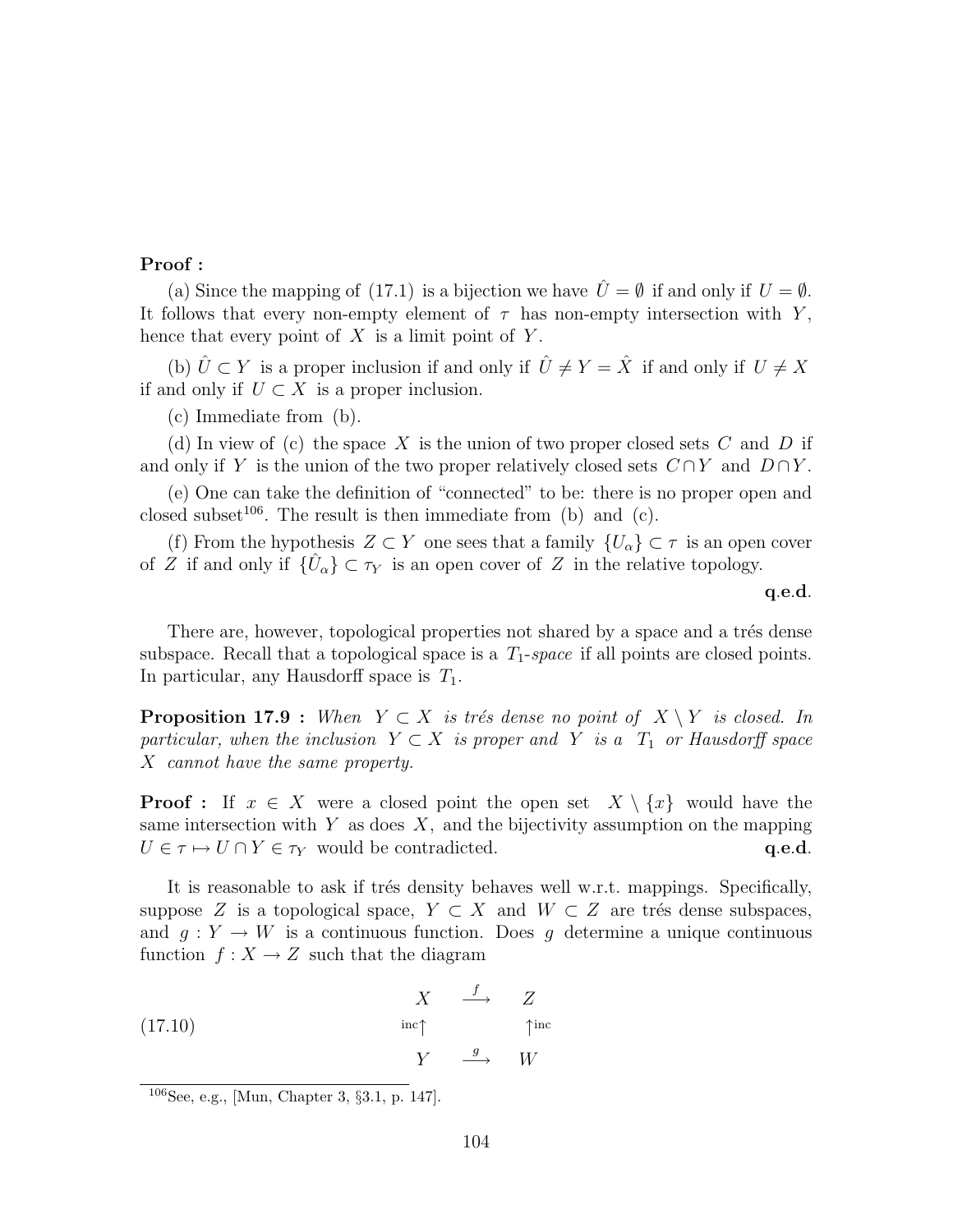commutes? The answer is no. For example, let  $X = \{a, b\}$  and  $Y = \{a\}$  be as in Example 17.5(c), set  $Z := X$  and  $W := Y$ , and let  $g: Y \to W$  be the identity mapping. Then the diagram commutes if we take  $f$  to be the (continuous) identity mapping, and it also commutes if we take  $f$  to be the (continuous) constant mapping  $f: x \mapsto a$ . The example also shows that when g is injective and/or surjective a lifting  $f$  (as in (17.10)) need not share that property.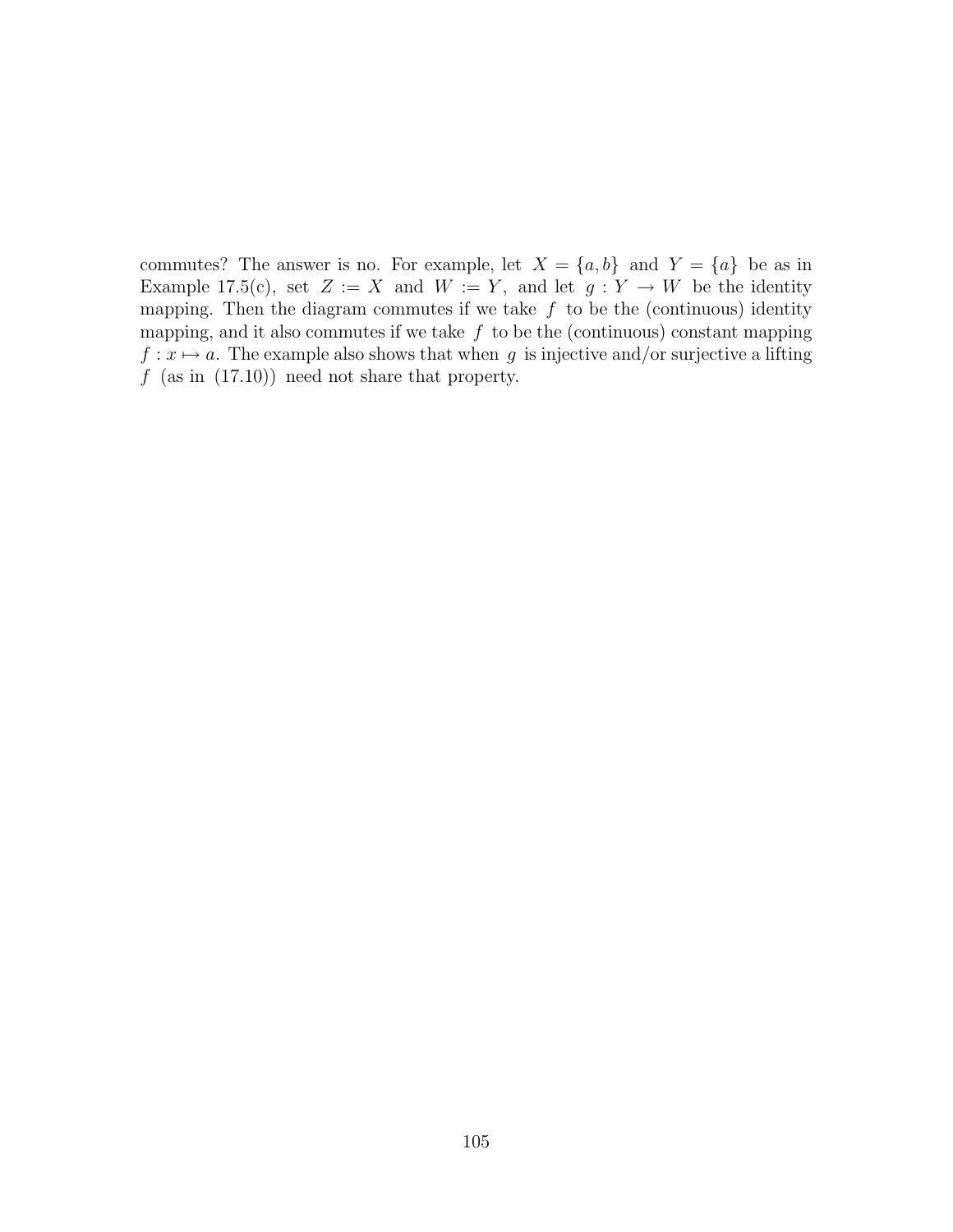# Part III - Algebraic Considerations

The two fundamental results underlying all of contemporary algebraic geometry are due to David Hilbert: the Basis Theorem and the Nullstellensatz ("theorem of zeros"). The first we have already encountered (Theorem 11.6); the second will be established, along with several important consequences, in this final part of the notes. We will see why algebraic geometers prefer to work over algebraically closed fields. Specifically, we will see that if  $B \supset A$  is an extension of fields, with B algebraically closed, the mapping  $i \mapsto V(i)$  of Corollary 4.6, from radical ideals of  $A[x]$  to classical  $(A, B)$ -affine algebraic subsets of  $B<sup>n</sup>$ , is a bijection (see Corollary 19.3).

## 18. The Weak Nullstellensatz

In this section we are interested in the following question: given a ring extension  $B \supset A$ , with A non-trivial, a positive integer n, and an ideal i within the polynomial algebra  $A[x] = A[x_1, \ldots, x_n]$ , does there exist at least one point  $c = (c_1, c_2, \ldots, c_n) \in$  $B^n$  such that  $p(c) = 0$  for all  $p \in \mathfrak{i}$ ?

If  $i = A[x]$  the answer is no: in this case i contains the polynomial 1, which has no zeros.

If the inclusion  $i \text{ }\subset A[x]$  is assumed proper the answer can still be no, even in the case  $n = 1$ : take  $A = B = \mathbb{Z}$  and let  $\mathfrak{i} = (x^2 + 1)$ . On the other hand, when  $n = 1$  and  $A =: K$  and  $B =: L$  are fields, with L algebraically closed, the answer is yes. Indeed, the polynomial ring  $K[x]$  is then a PID<sup>107</sup>, and i therefore has the form  $(q) = qK[x]$  for some polynomial  $q \in K[x] \subset L[x]$ . Since L is algebraically closed q admits a root  $c \in L$ , and since every element  $p \in \mathfrak{i}$  is a multiple of q it follows that  $p(c) = 0$  for every  $p \in \mathfrak{i}$ . The Weak Nullstellensatz ("Zeros Theorem") generalizes this last result to proper ideals of  $K[x_1, x_2, \ldots, x_n]$ .

We need a preliminary result: a counterpoint to the fundamental theorem of algebra.

**Proposition 18.1** : Suppose L is an infinite field and  $0 \neq p \in L[x]$ . Then there is a point  $b = (b_1, \ldots, b_n) \in L^n$  such that  $p(b) \neq 0$ .

The hypothesis on  $L$  applies when the field is algebraically closed<sup>108</sup>.

 $107$ See, e.g., [L, Chapter IV,  $\S1$ , Theorem 1.2, p. 174].

<sup>&</sup>lt;sup>108</sup>This follows, e.g., from [H, Chapter V, §5, Corollary 5.9, p. 281] or [L, Chapter V, §5, Theorem 5.5, p. 247].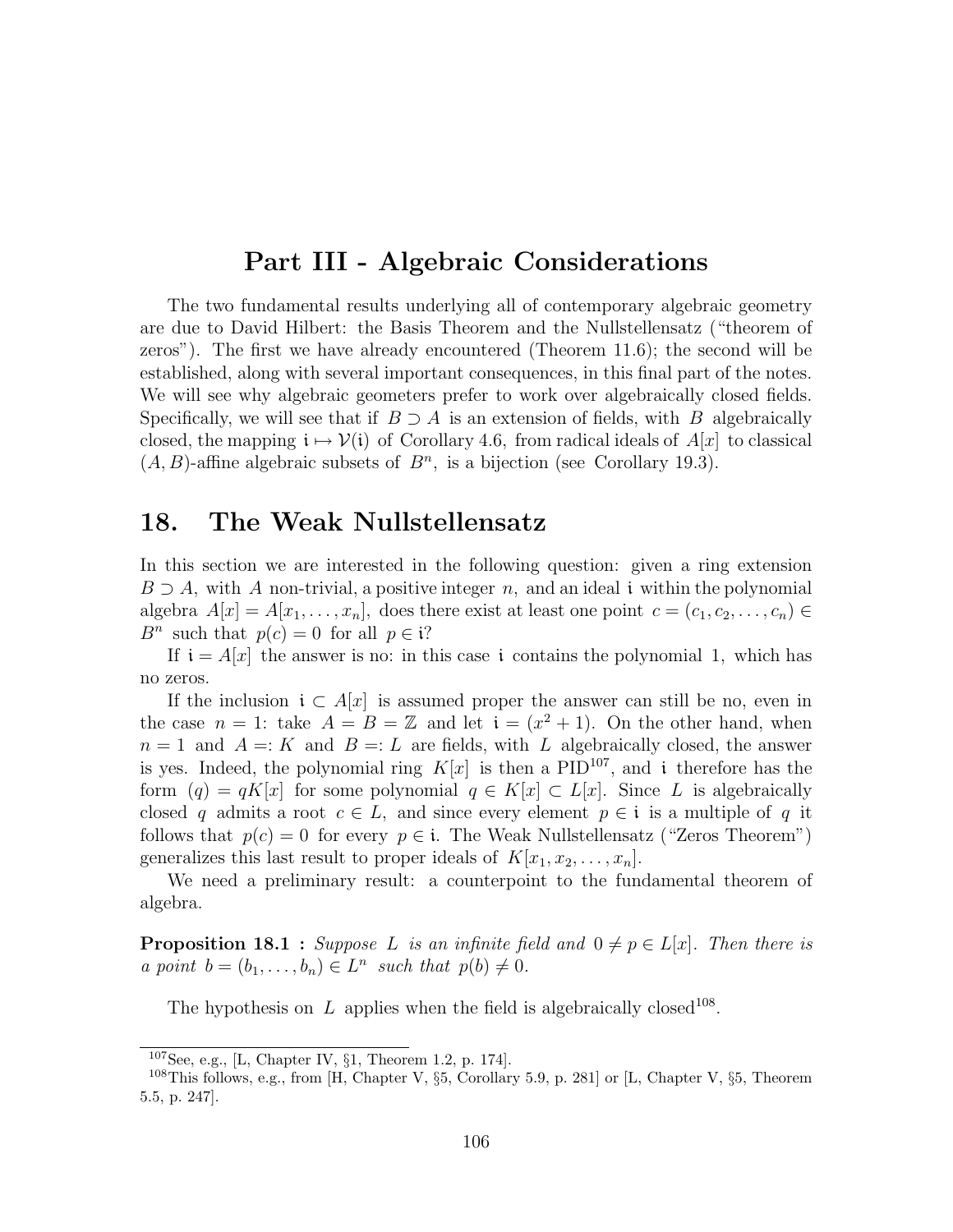**Proof**: For  $n = 1$  this is immediate from the assumption that L is infinite and the fact that non-zero polynomials in  $L[x]$  have only finitely many roots.

Assume the result for  $n \geq 1$ , suppose  $p \in L[x_1, \ldots, x_{n+1}]$ , and write  $p = \sum_{j=0}^d p_j(x_1, \ldots, x_n)x_{n+1}^j$ . Since  $p \neq 0$  this must also be the case for at least one Assume the result for  $n \geq 1$ , suppose  $p \in L[x_1, \ldots, x_{n+1}]$ , and write  $p =$  $p_j$ , and by the induction hypothesis we can choose  $b_1, b_2, \ldots, b_n \in L$  such that  $p_i (b_1, b_2, \ldots, b_n) \neq 0$ . The polynomial  $p(b_1, b_2, \ldots, b_n, x_{n+1}) \in L[x_{n+1}]$  is therefore non-zero, and for the reasons given in the previous paragraph we can choose  $b_{n+1} \in L$ such that  $p(b_1, b_2, \ldots, b_{n+1}) \neq 0$ . q.e.d.

We also need a preliminary lemma.

**Lemma 18.2** : Suppose  $L \supset K$  is an extension of fields and  $\{x_1, x_2, \ldots, x_n\}$  is a collection of elements algebraically independent over L. Suppose i is a proper ideal of the polynomial algebra  $K[x] := K[x_1, x_2, \ldots, x_n]$ . Then the ideal  $i_L \subset L[x] =$  $L[x_1, x_2, \ldots, x_n]$  generated by i is also proper.

One says that the ideal  $i_L$  lies over i.

**Proof :** Extend the singleton set  $\{1\} \subset K \subset L$  to a basis  $\{1\} \cup \{\ell_{\alpha}\} \subset L$  of the K-vector space L. Next, write the basis  $\{x_1^{i_1}x_2^{i_2}\cdots x_n^{i_n} : i_j \in \{0,1,2,\dots\}\}\,$  of the K-vector space  $K[x]$  as  $\{x^{I}\}\$ . Then  $\{x^{I}\}\cup\{\ell_{\alpha}x^{I}\}\$ is a basis of the K-vector space  $L[x]$ , by means of which any  $q \in L[x]$  can be expressed in the form  $q = q^{(K)} + q^{(R)}$ , where  $q^{(K)}$  is in the span of  $\{x^I\}$ , i.e.,  $q^{(K)} \in K[x]$ , and  $q^{(R)}$  is in the span of  $\{\ell_{\alpha}x^{I}\}.$ 

If  $i_L = L[x]$  we can write  $1 = \sum_j q_j p_j$  where  $q_j \in L[x]$ ,  $p_j \in i \subset K[x]$ , and the sum is finite. By comparing coefficients relative to the basis  $\{x^{I}\}\cup\{\ell_{\alpha}x^{I}\}\$ we then see that

$$
1 = 1^{(K)} = \sum_{j} q_j^{(K)} p_j + \sum_{j} q_j^{(R)} p_j = \sum_{j} q_j^{(K)} p_j + 0 = \sum_{j} q_j^{(K)} p_j \in \mathfrak{i},
$$

hence  $\mathbf{i} = K[x]$ , and we have thereby achieved a contradiction.  $\mathbf{q.e.d.}$ 

**Theorem 18.3 (The Weak Nullstellensatz)** : Suppose  $L \supset K$  is an extension of fields, L is algebraically closed,  $\{x_1, x_2, \ldots, x_n\}$  is any collection of indeterminates<sup>109</sup> over L, and i is a proper ideal of the polynomial algebra  $K[x_1, \ldots, x_n]$ . Then the classical  $(K, L)$ -affine algebraic set  $V(i)$  is not empty, i.e., there must be a point  $b = (b_1, b_2, \ldots, b_n) \in L^n$  such that  $p(b) = 0$  for all  $p \in i$ .

<sup>&</sup>lt;sup>109</sup>I.e., algebraically independent elements over  $L$ .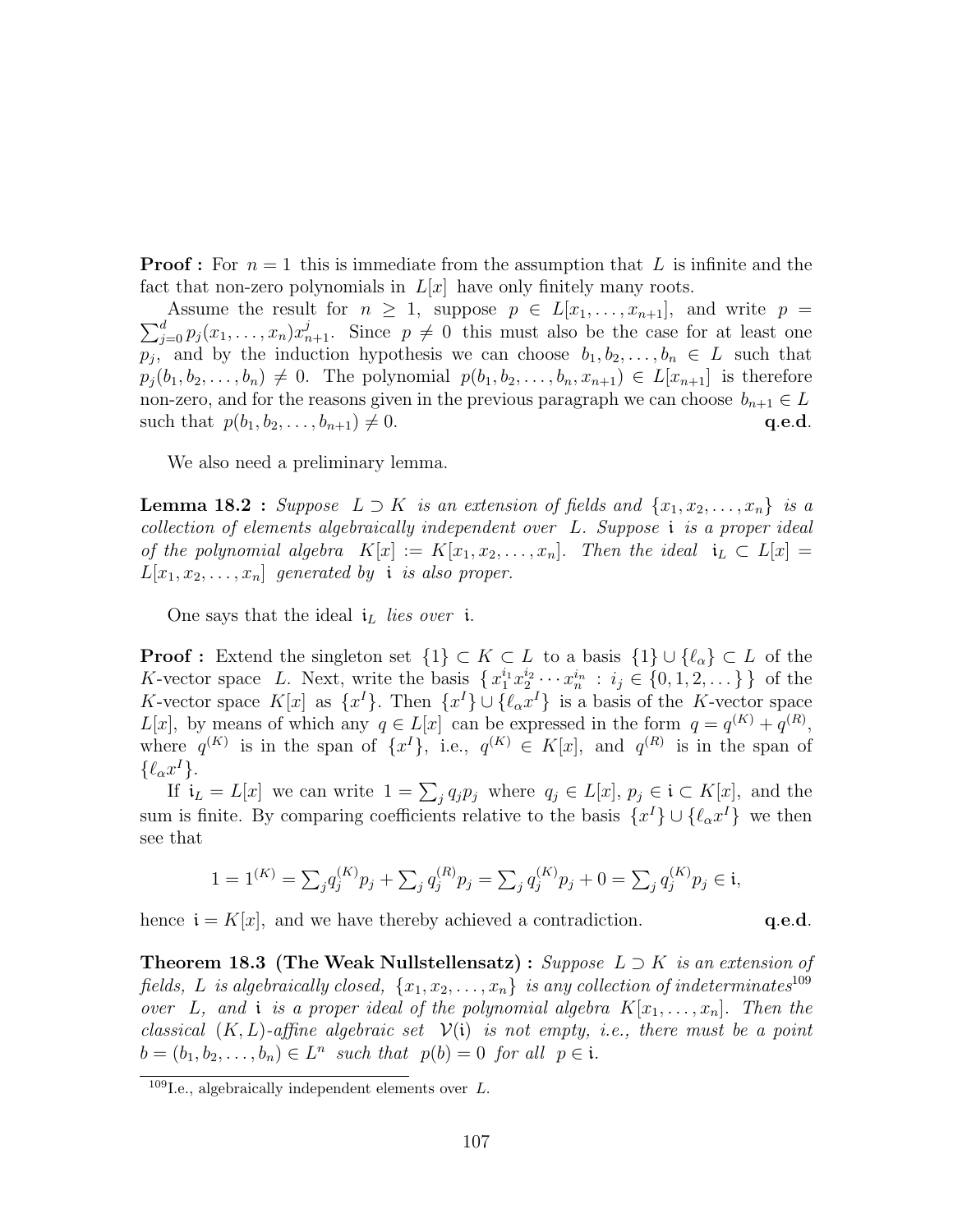**Proof :** The proof is divided into two parts: the first<sup>110</sup> deals with the case  $K = L$ ; the second deals with the general case. Interestingly enough, most of the work is involved in the first part.

Part I  $(K = L)$ : Assuming this more restrictive hypothesis we argue by induction on n, first noting that the case  $n = 1$  was already established<sup>111</sup>. We therefore assume  $n \geq 1$ , and that the theorem holds for proper ideals of  $L[x_1, x_2, \ldots, x_n]$ . Let i be a proper ideal of  $L[x_1, x_2, \ldots, x_{n+1}].$ 

For any *n*-tuple  $\ell = (\ell_1, \ldots, \ell_n) \in L^n$  the assignment

$$
x_j \mapsto \begin{cases} x_j + \ell_j x_{n+1} & \text{if } 1 \le j \le n \\ x_{n+1} & \text{if } j = n+1 \end{cases}
$$

determines a unique L-algebra automorphism  $\sigma_{\ell}: L[x] \to L[x]$ , and the image  $\sigma_{\ell}(i) \subset L[x]$  is again a proper ideal. If for  $p \in L[x]$  we let  $q := \sigma_{\ell}(p) = p(x_1 + p)$  $\ell_1x_{n+1}, x_2 + \ell_2x_{n+1}, \ldots, x_n + \ell_nx_{n+1}, x_{n+1}),$  then for any  $b = (b_1, b_2, \ldots, b_{n+1}) \in L^{n+1}$ and  $c := (b_1 + \ell_1 b_{n+1}, b_2 + \ell_2 b_{n+1}, \dots, b_n + \ell_n b_{n+1}, b_{n+1}) \in L^{n+1}$  we have  $q(b) = 0 \Leftrightarrow$  $p(c) = 0$ . Since b can be recovered from c via  $b = (c_1 - \ell_1 c_{n+1}, c_2 - \ell_2 c_{n+1}, \ldots, c_n - \ell_1 c_n)$  $\ell_n c_{n+1}, c_{n+1}$ , we conclude that it suffices to prove the theorem with i replaced by  $\sigma_{\ell}(i)$ . The trick is to pick the *n*-tuple  $\ell$  in a judicious way.

Select any non-constant polynomial  $p \in \mathfrak{i} \subset L[x_1, x_2, \ldots, x_{n+1}]$  and let  $d \geq 1$ denote the total degree<sup>112</sup> of p. We claim we can choose  $\ell = (\ell_1, \ell_2, \ldots, \ell_n) \in L^n$ such that  $\sigma_{\ell}(p)$  can be expressed in the form

(i) 
$$
cx_{n+1}^d + \sum_{j=0}^{d-1} q_j(x_1, x_2, \dots, x_n) x_{n+1}^j, \qquad 0 \neq e \in L.
$$

Indeed, for any monomial  $s_m = s_m(x_1, x_2, ..., x_{n+1}) = t \prod_{i=1}^{n+1}$  $_{j=1}^{n+1} x_j^{m_j} \in L[x_1, \ldots, x_{n+1}]$  $(t \in L)$  of total degree m we see that

$$
\sigma_{\ell}(s_m) = t \left( \prod_{j=1}^n (x_j + \ell_j x_{n+1})^{m_j} \right) x_{n+1}^{m_{n+1}}
$$
  
\n
$$
= t \left( \prod_{j=1}^n (\ell_j x_{n+1} + x_j)^{m_j} \right) x_{n+1}^{m_{n+1}}
$$
  
\n
$$
= t \left( \prod_{j=1}^n \left( \ell_j^{m_j} x_{n+1}^{m_j} + \text{monomials of total degree less than } \sum_{j=1}^n m_j \right) \right) x_{n+1}^{m_{n+1}}
$$
  
\n
$$
= t \left( \prod_{j=1}^n \ell_j^{m_j} x_{n+1}^{m_j} \right) x_{n+1}^{m_{n+1}} + \text{monomials of total degree less than } m = \sum_{j=1}^{n+1} m_j
$$
  
\n
$$
= s_m(\ell_1, \dots, \ell_n, x_{n+1}) + \text{monomials of total degree less than } m
$$

<sup>110</sup>The proof of the first part is from [Arrondo].

<sup>111</sup>Two paragraphs before the statement of Proposition 18.1.

<sup>&</sup>lt;sup>112</sup>The *total degree* of a non-zero monomial  $\ell x_1^{d_1} x_2^{d_2} \cdots x_{n+1}^{d_{n+1}} \in L[x] = L[x_1, x_2, \ldots, x_{n+1}]$  is  $\sum_i d_i$ ; the *total degree* of a non-zero polynomial in  $L[x]$  is the maximum of the total degrees of the associated monomials.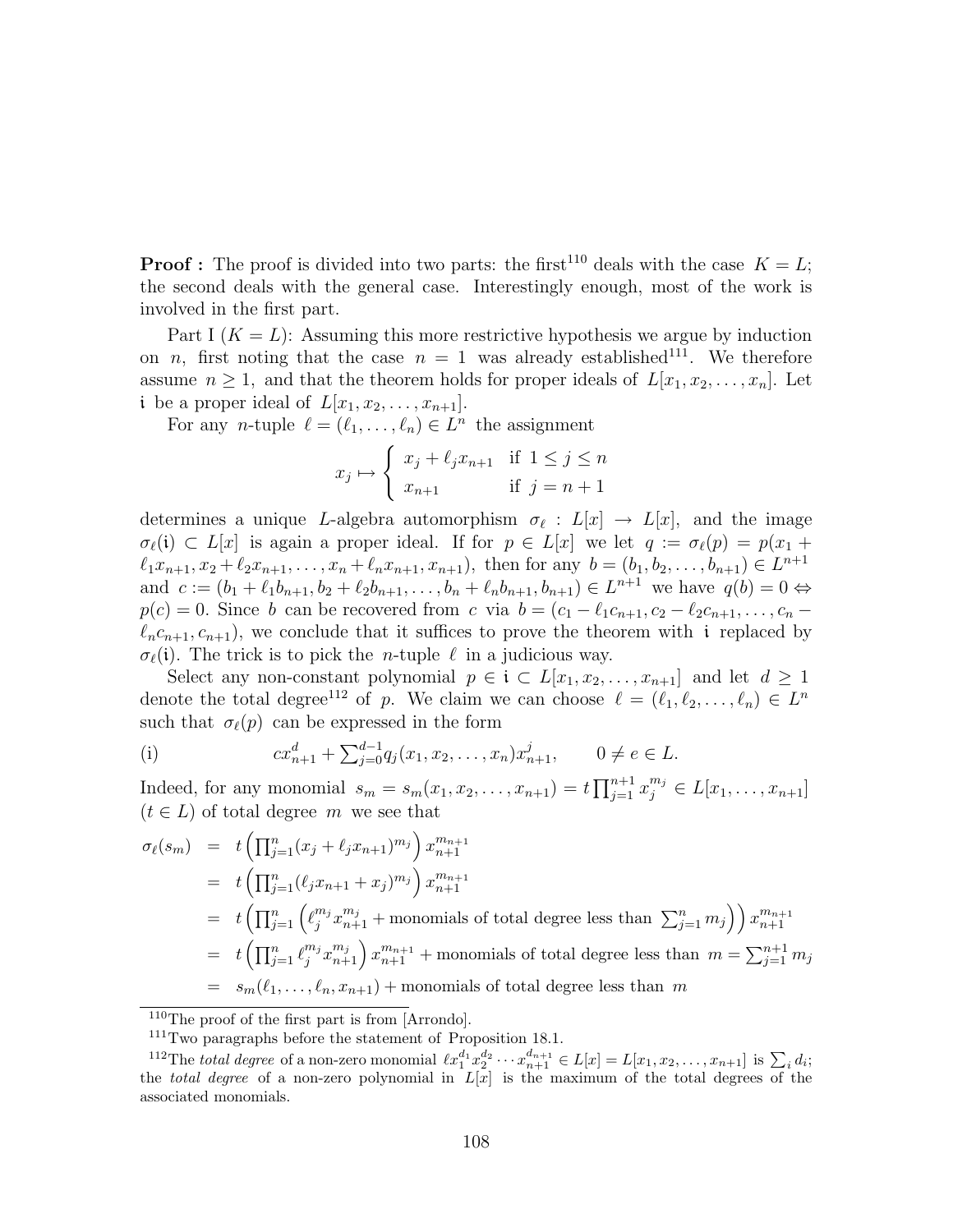It follows immediately that the homogeneous terms of  $\sigma_{\ell}(p)$  of total degree d are given by the polynomial  $p_d(\ell_1, \ldots, \ell_n, x_{n+1}) \in L[x_{n+1}]$ . By Proposition 18.1 we can choose  $(\ell_1, \ell_2, \ldots, \ell_{n+1}) \in L^{n+1}$  such that  $p_d(\ell_1, \ell_2, \ldots, \ell_n, \ell_{n+1}) \neq 0$ , and our claim is then established by taking  $\ell := (\ell_1, \ell_2, \ldots, \ell_n) \in L^n$ .

For this particular choice for  $\ell \in L^n$  it follows from (i) that the ideal  $\sigma_{\ell}(i)$ contains a non-zero polynomial  $g(x)$  which is "monic in  $x_{n+1}$ ," i.e., of the form

(ii) 
$$
g(x) = x_{n+1}^d + \sum_{j=0}^{d-1} q_j x_{n+1}^j = x_{n+1}^d + \sum_{j=0}^{d-1} q_j (x_1, x_2, \dots, x_n) x_{n+1}^j.
$$

Let  $\mathbf{i}' \subset L[x_1, x_2, \ldots, x_n]$  denote the collection of polynomials  $p \in \sigma_\ell(\mathbf{i})$  which do not involve the indeterminate  $x_{n+1}$ . This collection is easily seen to be an ideal of  $L[x_1, x_2, \ldots, x_n]$ , and since  $1 \notin \sigma_\ell(i)$  it must be proper. By the induction hypothesis there is a point  $\hat{b} = (b_1, b_2, \ldots, b_n) \in L^n$ , which we fix for the remainder of the proof, such that

(iii) 
$$
p(\hat{b}) = p(b_1, b_1, ..., b_n) = 0
$$
 for all  $p \in \mathfrak{i}'$ .

Now introduce

$$
(iv) \t j := \{ p(b_1, b_2, \dots, b_n, x_{n+1}) : p \in \sigma_\ell(i) \} \subset L[x_{n+1}],
$$

which is easily seen to be an ideal of  $L[x_{n+1}]$ . We claim j is proper. If not there is a polynomial  $p \in \sigma_{\ell}(\mathfrak{i})$  such that

(v) 
$$
p(b_1, b_2, \ldots, b_n, x_{n+1}) = 1.
$$

Express  $p$  in the form

(vi) 
$$
p = \sum_{j=0}^{e} p_j x_{n+1}^j = \sum_{j=0}^{e} p_j (x_1, x_2, \dots, x_n) x_{n+1}^j,
$$

and note from (v) that

(vii) 
$$
p_0(b_1, b_2,..., b_n) = 1
$$
,  $p_j(b_1, b_2,..., b_n) = 0$ ,  $j = 1,..., e$ .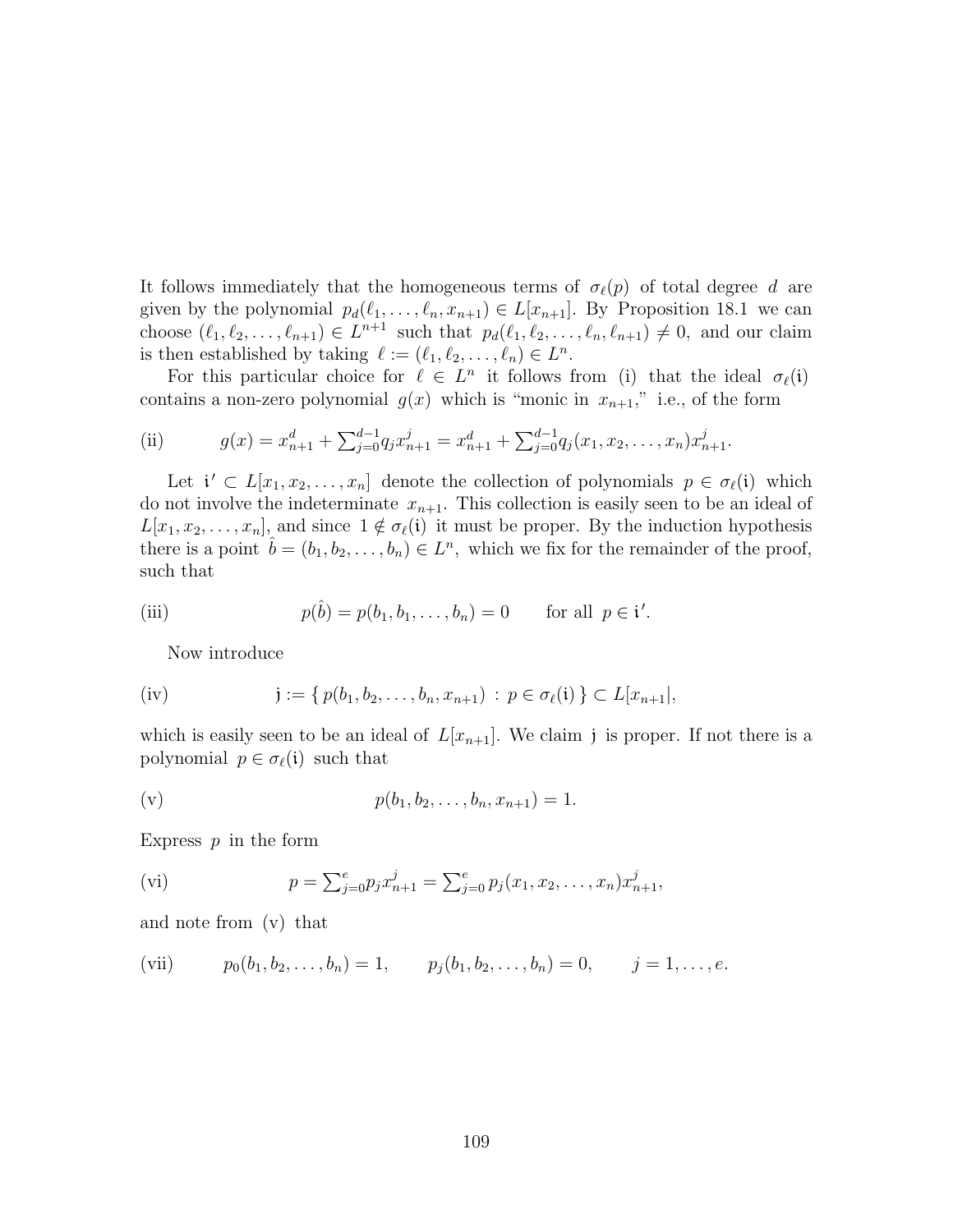Consider the polynomial  $r \in L[x_1, x_2, \ldots, x_n]$  defined by<sup>113</sup>

$$
(viii) \qquad r := det \begin{pmatrix} p_0 & p_1 & \cdots & p_e & 0 & 0 & \cdots & 0 \\ 0 & p_0 & \cdots & p_{e-1} & p_e & 0 & \cdots & 0 \\ & & \ddots & & & & & \\ 0 & \cdots & 0 & p_0 & p_1 & \cdots & p_{e-1} & p_e \\ g_0 & g_1 & \cdots & g_{d-1} & 1 & 0 & \cdots & 0 \\ 0 & g_0 & \cdots & g_{d-2} & g_{d-1} & 1 & 0 & \vdots \\ & & \ddots & & & & \ddots & 0 \\ 0 & \cdots & 0 & g_0 & g_1 & \cdots & g_{d-1} & 1 \end{pmatrix} \begin{pmatrix} 0 & \cdots & 0 & 0 & 0 & 0 & 0 & 0 \\ 0 & \cdots & 0 & 0 & 0 & 0 & 0 & 0 \\ 0 & \cdots & 0 & 0 & 0 & 0 & 0 & 0 \\ 0 & \cdots & 0 & 0 & 0 & 0 & 0 & 0 \\ 0 & \cdots & 0 & 0 & 0 & 0 & 0 & 0 \\ 0 & \cdots & 0 & 0 & 0 & 0 & 0 & 0 \end{pmatrix} \begin{pmatrix} 0 & \cdots & 0 & 0 & 0 & 0 & 0 & 0 \\ 0 & \cdots & 0 & 0 & 0 & 0 & 0 & 0 \\ 0 & 0 & 0 & 0 & 0 & 0 & 0 & 0 \\ 0 & 0 & 0 & 0 & 0 & 0 & 0 & 0 \\ 0 & 0 & 0 & 0 & 0 & 0 & 0 & 0 \\ 0 & 0 & 0 & 0 & 0 & 0 & 0 & 0 \\ 0 & 0 & 0 & 0 & 0 & 0 & 0 & 0 \\ 0 & 0 & 0 & 0 & 0 & 0 & 0 & 0 \\ 0 & 0 & 0 & 0 & 0 & 0 & 0 & 0 \\ 0 & 0 & 0 & 0 & 0 & 0 & 0 & 0 \\ 0 & 0 & 0 & 0 & 0 & 0 & 0 & 0 \\ 0 & 0 & 0 & 0 & 0 & 0 & 0 & 0 \\ 0 & 0 & 0 & 0 & 0 & 0 & 0 & 0 \\ 0 & 0 & 0 & 0 & 0 & 0 & 0 & 0 \\ 0 & 0 & 0 & 0 & 0 & 0
$$

We compute the determinant by means of elementary column operations while viewing r as a polynomial in  $L[x_1, x_2, \ldots, x_{n+1}]$ : first multiply column two by  $x_{n+1}$  and add the result to column one; then multiply column three by  $x_{n+1}^2$  and add the result to (the modified) column one, etc. From (vi) and (ii) the first column is ultimately converted to  $\overline{\phantom{a}}$  $\mathbf{r}$ 

$$
\begin{pmatrix} p \\ x_{n+1}p \\ \vdots \\ x_{n+1}^{d+e-1}p \\ g \\ x_{n+1}g \\ \vdots \\ x_{n+1}^{d+e-1}g \end{pmatrix}
$$

,

whereupon expanding the determinant of the full matrix down this column leads to the conclusion that r must be a linear combination of p and g. Since  $p, g \in \sigma_{\ell}(\mathfrak{i})$ it follows that the same holds for  $r$ , i.e., that

(ix) 
$$
r \in \mathfrak{i}'.
$$

However, one sees from (vii) that when the polynomials appearing in (viii) are evaluated at  $\hat{b} = (b_1, b_2, \ldots, b_n)$  the matrix reduces to a lower triangular matrix with entry 1 in each diagonal position. This gives  $r(\hat{b}) = r(b_1, b_2, \ldots, b_n) = 1$ , which by

<sup>&</sup>lt;sup>113</sup>This polynomial is commonly called the "resultant" of p and q.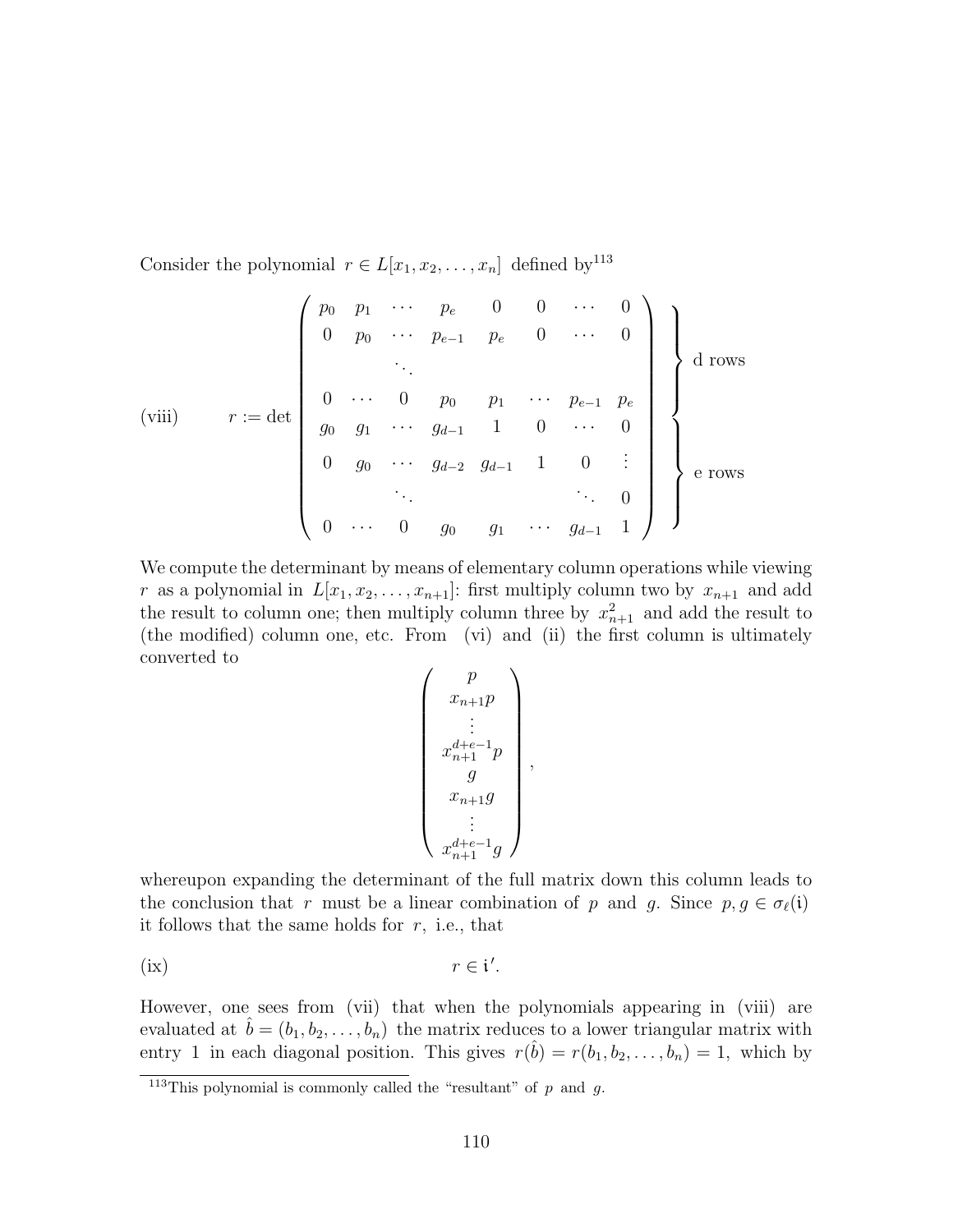virtue of (ix) is a contradiction to (iii). The claim, i.e., that the ideal  $j \text{ }\subset L[x_{n+1}]$ is proper, is thereby established.

Since  $L[x_{n+1}]$  is a PID we can write  $j = (s)$  for some  $s \in L[x_{n+1}]$ . If  $s \neq 0$ pick a zero  $b_{n+1} \in L$  of s, and we then have  $p(b_1, b_2, \ldots, b_n, b_{n+1}) = 0$  for all  $p \in \sigma_{\ell}(\mathfrak{i})$ . If  $s = 0$  we see from (iv) that for any choice of  $b_{n+1} \in L$  we have  $p(b_1, b_2, \ldots, b_n, b_{n+1}) = 0$  for all  $p \in \sigma_\ell(i)$ , and the proof of part one is complete.

Part II  $(K \subset L)$ : For the general case let  $i_L$  be the ideal of  $L[x]$  generated by i and recall from Lemma 18.2 that the inclusion  $i_L \text{ }\subset L[x]$  is proper. The work of Part I therefore applies, and we conclude that corresponding classical  $(L, L)$ -affine algebraic set  $V_L(i_L) \subset L^n$  is non-empty, hence contains a point b such that  $p(b) = 0$ for all  $p \in i_L$ . Since  $i \subset i_L$  it follows that  $p(b) = 0$  for all  $p \in i$ , hence b is contained in the classical  $(K, L)$ -affine algebraic set  $\mathcal{V}(i)$ , and  $\mathcal{V}(i)$  is therefore non-empty.

q.e.d.

In the following corollaries  $L \supset K$  is an extension of fields with L algebraically closed.

Corollary 18.4 : Suppose  $\{p_1, p_2, \ldots, p_m\} \subset K[x]$  is a non-empty collection of polynomials having no common zero in  $L^n$ . Then there are elements  $q_1, \ldots, q_m \in K[x]$ nomials having no common zero in  $L$ . Then there are elements  $q_1, \ldots, q_m \in K[x]$ <br>such that  $\sum_{j=1}^m q_j p_j = 1$ , i.e., the ideal  $(p_1, \ldots, p_m) \subset K[x]$  generated by  $p_1, \ldots, p_m$ is the algebra  $K[x]$ .

**Proof :** By the Weak Nullstellensatz (Theorem 18.3) the ideal  $(p_1, \ldots, p_m) \subset K[x]$ cannot be proper.  $q.e.d.$ 

**Corollary 18.5** : All maximal ideals of L[x] have the form  $(x-b_1, x-b_2, \ldots, x-b_n)$ , where  $b_i \in L$  for  $j = 1, 2, ..., n$ . By means of this association the maximal ideals of  $L[x]$  are in one-to-one correspondence with the points  $(b_1, b_2, \ldots, b_n) \in L^n$ , and all these points are closed in the  $(L, L)$ -Zariski topology.

**Proof :** First recall from Example 3.3(e) that the defining ideal  $i({c})$  of a point  $c = (b_1, b_2, \ldots, b_n) \in L^n$  must have the form  $(x_1 - b_1, x_2 - b_2, \ldots, x_n - b_n)$ ; then recall from Proposition 9.5 that

$$
\mathcal{V}(\mathfrak{i}(\{c\}) = \{c\},\
$$

and that the defining ideal of any point of  $L^n$  is proper.

We claim that any maximal ideal  $\mathfrak{m} \subset L[x]$  has the form  $\mathfrak{i}(\{e\})$  for some point  $e \in L^n$ . Indeed, by Theorem 18.3 there is a zero  $e = (d_1, d_2, \ldots, d_n) \in L^n$  of m,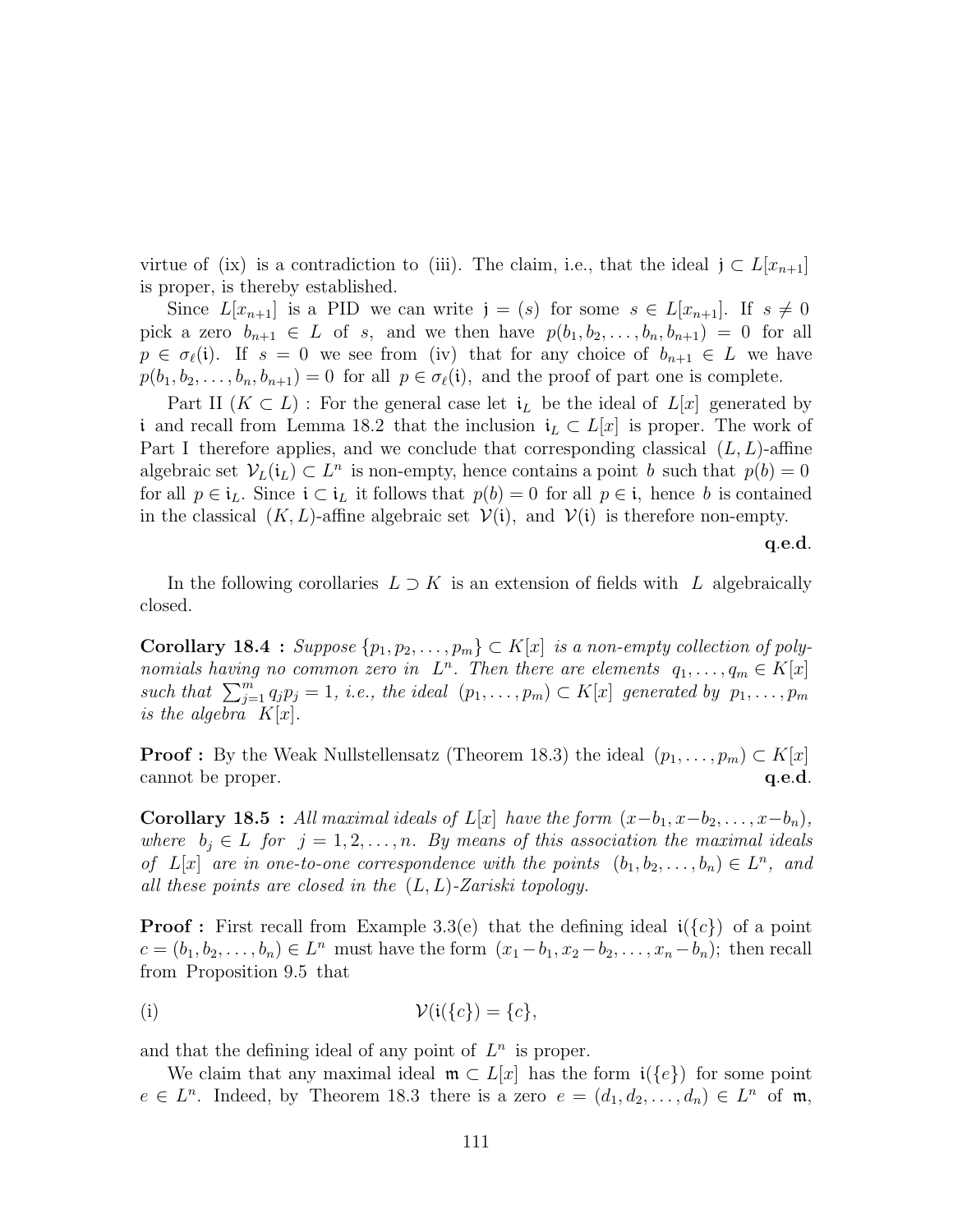and since any polynomial in  $\mathfrak{m}$  vanishes on e it follows that  $\mathfrak{m} \subset i({e})$ . Since  $\mathfrak{m}$  is maximal and  $\mathfrak{i}(\{e\})$  is proper this forces  $\mathfrak{m} = \mathfrak{i}(\{e\}) = (x_1 - d_1, x_2 - d_2, \dots, x_n - d_n).$ 

We claim that any ideal of the form  $\mathbf{i}(\{c\}) = (x_1 - b_1, x_2 - b_2, \ldots, x_n - b_n)$  is maximal. Otherwise we see from the proper inclusion  $\mathfrak{i}(\{c\}) \subset L[x]$  and Corollary 9.11 that there must be a maximal ideal  $\mathfrak{m}$  containing  $\mathfrak{i}(\{c\})$ , whence from the previous paragraph that  $\mathfrak{m} = \mathfrak{i}(\{d\})$  for some point  $d \in L^n$ . However, from  $\mathfrak{i}(\{c\}) \subset$ m and (i) we have  $\{d\} = \mathcal{V}(\mathfrak{m}) \subset \mathcal{V}(\{c\}) = \{c\}$ , hence  $c = d$ , and  $\mathfrak{i}(\{c\}) = \mathfrak{i}(\{d\}) =$ m is therefore maximal.

This proves all but the final assertion, and that is a special case of Proposition  $12.2.$  q.e.d.

The Weak Nullstellensatz has some further important consequences which at first glance appear to be of a purely algebraic nature.

**Corollary 18.6** : Suppose A is a subdomain of L and  $B \supset A$  is a finitely generated A-algebra. Then there is an A-algebra homomorphism  $r : B \to L$ .

If  $B \subset L$  we could take r to be inclusion. The interesting case occurs when  $B \not\subset L$ .

**Proof :** By assumption there is an A-algebra epimorphism  $f : A[x] = A[x_1, \ldots, x_n]$  $\rightarrow B$  for some positive integer n. Set i := ker f and let j be the ideal of  $L[x]$ generated by i. By Lemma 18.2 the ideal  $j \subset L[x]$  is proper, and by Theorem 18.3 we can therefore choose an element  $b = (b_1, b_2, \ldots, b_n) \in L^n$  such that

(i) 
$$
p(b) = 0
$$
 for all  $p \in \mathfrak{j}$ .

Let  $q : A[x] \to L$  be the ring homomorphism characterized by  $x_{\ell} \mapsto b_{\ell}, \ell = 1, \ldots, n$ . By (i) we have  $i \subset \text{ker } q$ , and since  $B \simeq L[x]/i$  the existence of r is now a consequence of the First Isomorphism Theorem of commutative ring theory<sup>114</sup>. q.e.d.

**Corollary 18.7** : Suppose  $M \supset K$  is a field extension such that M is finitely generated as a K-algebra<sup>115</sup>. Then the extension  $M \supset K$  is finite algebraic.

This result also goes by the name "Hilbert's Nullstellensatz."

**Proof :** By Corollary 18.6 there is a K-algebra homomorphism  $r : M \to L$ , and since  $M$  is a field this must be an embedding.  $q.e.d.$ 

<sup>114</sup>More precisely, of the straightforward analogue of that theorem for algebras. See Footnote 42.

<sup>&</sup>lt;sup>115</sup>In other words, there is a finite subset  $S \subset M$  such that every element of M can be written as a polynomial in the elements of  $S$  with coefficients in  $K$ .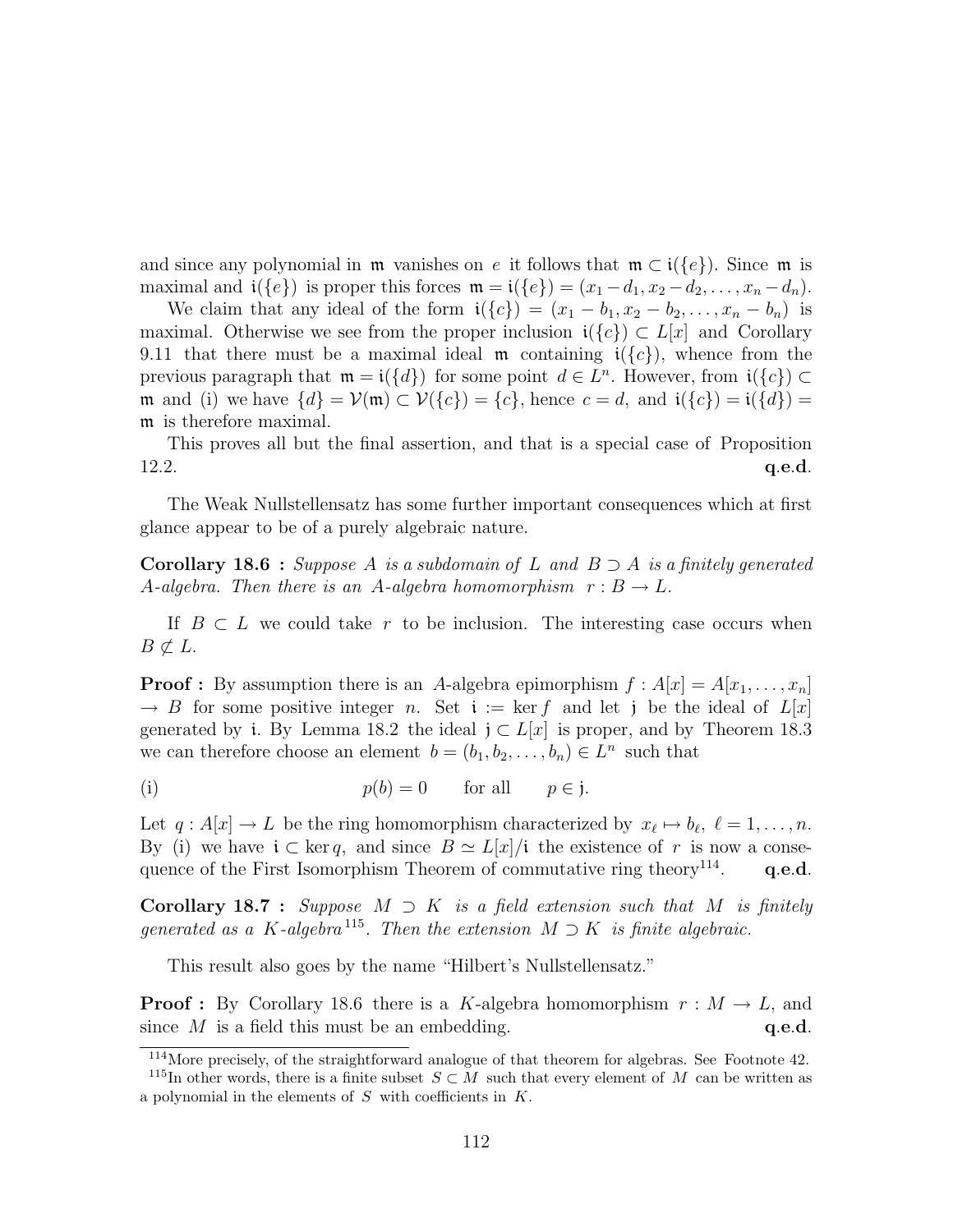**Corollary 18.8** : Suppose  $B \supset A$  is an extension of integral domains with  $B$ a finitely generated A-algebra. Then any embedding  $f : A \rightarrow L$  of A into the algebraically closed field L extends to an A-algebra homomorphism  $g : B \to L$ .

We derive this as a consequence of the weak Nullstellensatz, but it is in fact  $equivalent<sup>116</sup>$ .

**Proof :** Choose a set S disjoint from  $B \cup L$  having the same cardinality as  $B \setminus A$ . By definition there must be a bijection  $\alpha : B \backslash A \rightarrow S$ , and we can extend this to a bijection  $\beta : B \to \hat{B} := S \cup f(A)$  by

$$
\beta : b \mapsto \begin{cases} f(b) & \text{if } b \in A, \\ \alpha(b) & \text{if } b \in B \backslash A. \end{cases}
$$

Using  $\beta$  we can transfer the ring extension structure  $B \supset A$  to  $\hat{B} \supset f(A)$ , and  $\beta$ then becomes a A-algebra isomorphism<sup>117</sup>. By Corollary 18.6 there is an A-algebra homomorphism  $r : \hat{B} \to L$ , and the composition  $r \circ \beta : B \to L$  is then an A-algebra homomorphism extending  $f$ .  $q.e.d.$ 

<sup>&</sup>lt;sup>116</sup>For a proof of the weak Nullstellensatz assuming Corollary 18.8 see, e.g., [L, Chapter IX,  $\S1$ , pp. 379-80].

<sup>&</sup>lt;sup>117</sup>Such set-theoretic constructions of extensions are common in field theory, e.g., see the proof of [L, Proposition 2.3, Chapter V, §2, p. 231].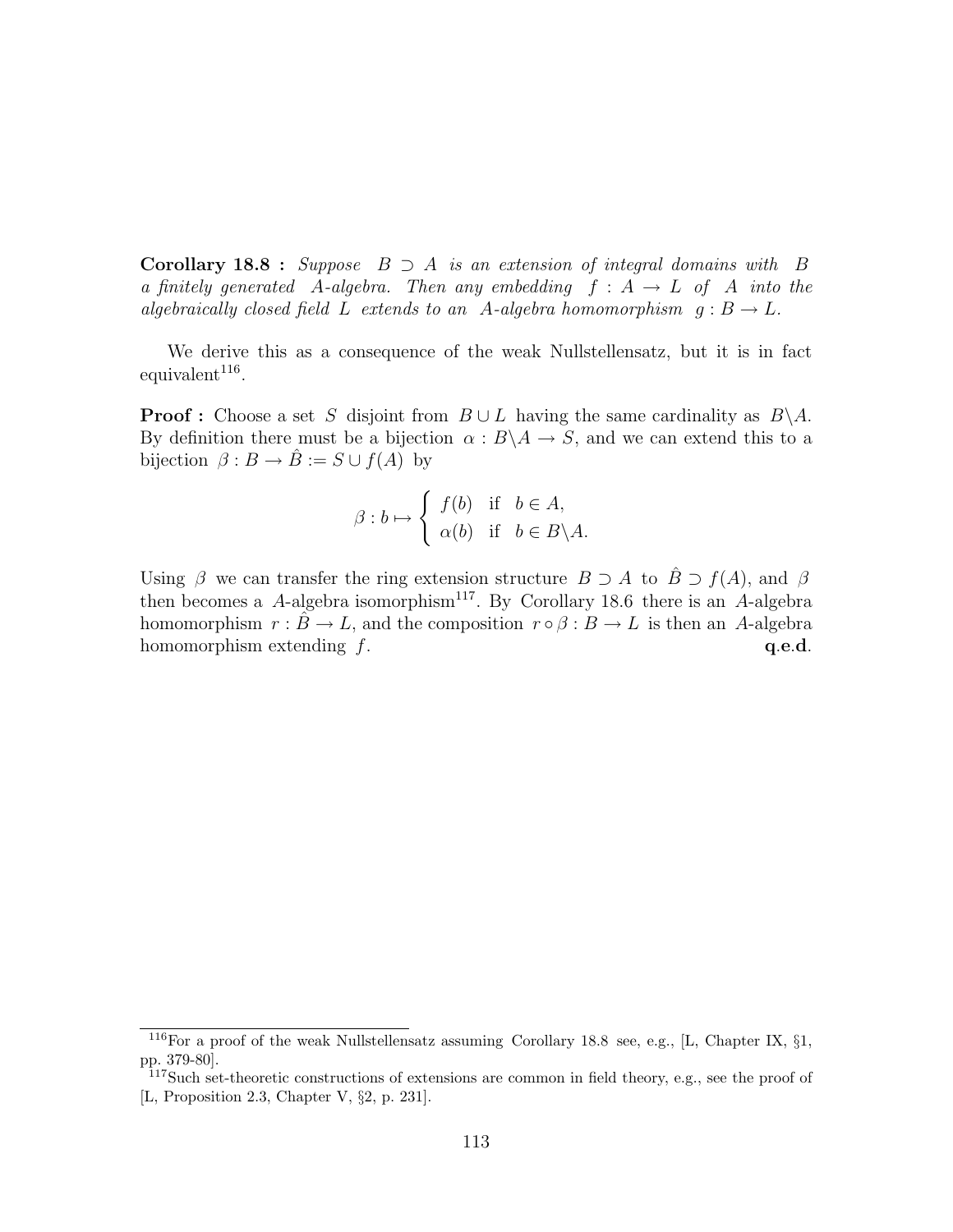### 19. The Nullstellensatz

**Theorem 19.1 (Hilbert's Nullstellensatz) :** Suppose  $L \supset K$  is an extension of fields, with L algebraically closed,  $\mathfrak{i} \subset K[x] = K[x_1, \ldots, x_n]$  is an ideal, and  $p \in K[x]$  vanishes at all zeros of i in  $L^n$ . Then  $p \in \sqrt{\mathfrak{i}}$ .

The conclusion can also be stated:  $p \in i(\mathcal{V}(i)) \Rightarrow p \in$ √  $\overline{\mathfrak{i}}$ , where  $\mathcal{V} \subset L^n$ .

**Proof :** If  $p = 0$  there is nothing to prove, so assume otherwise. By the Hilbert Basis Theorem (Theorem 11.6) the ideal i is finitely generated, say by  $p_1, \ldots, p_m \in K[x]$ .

The trick<sup>118</sup> is to add an additional indeterminate y to the collection  $\{x_1, \ldots, x_n\}$ and consider the ideal of  $K[x, y] = K[x_1, \ldots, x_n, y]$  generated by  $\{p_1, \ldots, p_m, 1 - yp\}$ . By assumption  $p_1, \ldots, p_m$  and  $1 - yp$  have no common zero, and from Corollary 18.4 we conclude that there are elements  $q_1, \ldots, q_{m+1} \in K[x, y]$  such that

$$
q_1p_1 + \cdots + q_mp_m + q_{m+1}(1 - yp) = 1.
$$

Substituting  $1/p$  for y and multiplying by a sufficiently high power of p to clear the resulting denominators we can convert the resulting equality to the form

$$
h_1p_1+\cdots+h_mp_m=p^r,
$$

and  $p \in$ √ i is thereby established.  $q.e.d.$ 

In the following corollaries  $L \supset K$  is an extension of fields with L algebraically closed, and the sets  $V(j)$ , where  $j \subset K[x]$  is an ideal, are classical  $(K, L)$ -affine algebraic subsets of  $L^n$ .

Corollary 19.2 : For any ideal  $i \text{ }\subset K[x]$  one has

(i) 
$$
\sqrt{i} = i(\mathcal{V}(i)).
$$

In particular, for any radical ideal  $\mathfrak{r} \subset K[x]$  one has

(ii) 
$$
\mathfrak{r} = \mathfrak{i}(\mathcal{V}(\mathfrak{r})).
$$

**Proof :** We have  $i(\mathcal{V}(i)) \subset$ √ i by Theorem 19.1. For the reverse inclusion first recall from Proposition 9.3(b) that  $i \subset i(\mathcal{V}(i))$ . By Proposition 9.1 the last ideal is recall from Proposition 9.3(b) that  $i \in i(\mathcal{V}(i))$ . By Proposition 9.1 the last ideal is radical, and  $\sqrt{i} \subset \sqrt{i(\mathcal{V}(i))} = i(\mathcal{V}(i))$  follows. q.e.d.

<sup>118</sup>Called the "Rabinowitsch trick."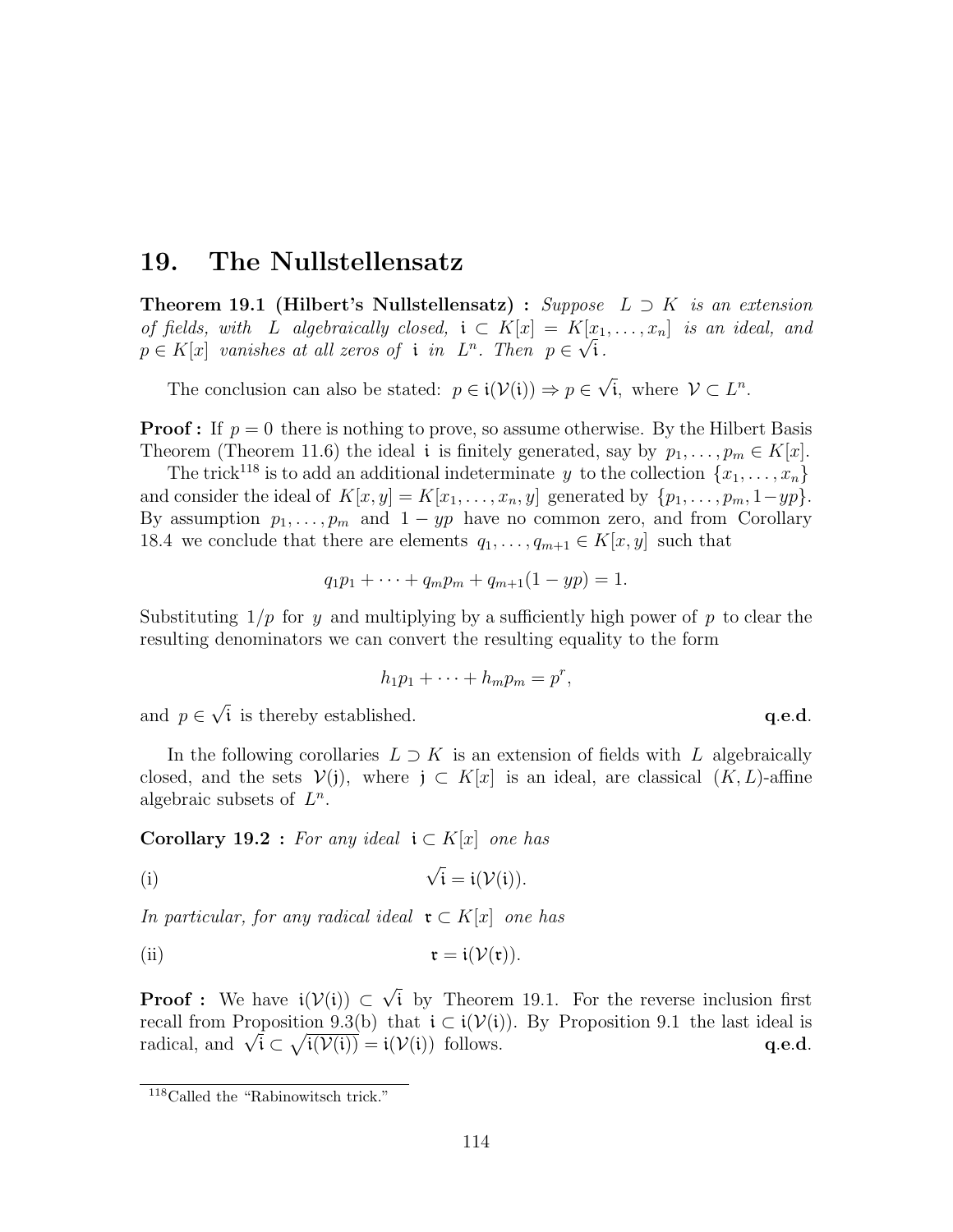**Corollary 19.3** : The mapping  $\mathfrak{r} \mapsto \mathcal{V}(\mathfrak{r})$  from radical ideals of  $K[x] = K[x_1, \ldots, x_n]$ to classical  $(K, L)$ -affine algebraic subsets of  $L^n$  is an inclusion reversing bijection with inverse  $\mathcal{V} \mapsto \mathfrak{i}(\mathcal{V})$ .

**Proof :** By Proposition 4.7, Proposition 3.8, and (ii) of Corollary 19.2. q.e.d.

The remaining consequences of Theorem 19.1 are concerned with how much information is lost when the functor  $\alpha$  of Theorem 3.15 is applied. As we will see, the answer, up to isomorphism, is: none.

Corollary 19.4 : Any reduced affine K-algebra is (up to isomorphism) the coordinate ring of some classical  $(K, L)$ -affine algebraic set.

**Proof**: By Proposition 3.9 a reduced affine K-algebra S must be isomorphic to a factor ring of the form  $K[x_1, x_2, \ldots, x_n]/\mathfrak{r}$ , and by Proposition 3.7 the ideal  $\mathfrak{r}$  must be radical. From (ii) of Corollary 19.2 we then see that the coordinate ring  $K_L[\mathcal{V}]$ of  $\mathcal{V} := \mathcal{V}(\mathfrak{r}) \subset L^n$  satisfies

$$
K_L[\mathcal{V}] := K[x_1, x_2, \dots, x_n]/\mathfrak{i}(\mathcal{V}(\mathfrak{r})) = K[x_1, x_2, \dots, x_n]/\mathfrak{r} \simeq S.
$$
q.e.d.

**Corollary 19.5** : Suppose  $f: T \to S$  is a morphism of reduced affine K-algebras. Then there are classical  $(K, L)$ -affine algebraic sets V and W with coordinate rings isomorphic to S and T respectively, and for any such choice of V and W there is a unique morphism  $g: V \to W$  giving rise to a commutative diagram

(i)  
\n
$$
K_L[\mathcal{W}] \xrightarrow{\sigma^*} K_L[\mathcal{V}]
$$
\n
$$
\approx \uparrow \qquad \qquad \uparrow \approx
$$
\n
$$
T \xrightarrow{f} S
$$

of reduced affine  $K$ -algebra homomorphisms in which the vertical mappings are isomorphisms.

The K-algebra homomorphism  $g^*$  in (i) is that defined from the morphism  $q: \mathcal{V} \to \mathcal{W}$  as in (3.14).

**Proof**<sup>119</sup>: As in the proof of Corollary 19.4 write  $S \simeq K[x_1, x_2, \ldots, x_n]/\mathfrak{r}$  and, analogously, write  $T = K[y_1, y_2, \ldots, y_m]/\mathfrak{t}$ , where  $\mathfrak{r} \in K[x] := K[x_1, x_2, \ldots, x_n]$  and

 $119$ The proof is adapted from that of [C-L-OS<sub>2</sub>, Chapter 5, §4, Proposition 8, pp. 243-4].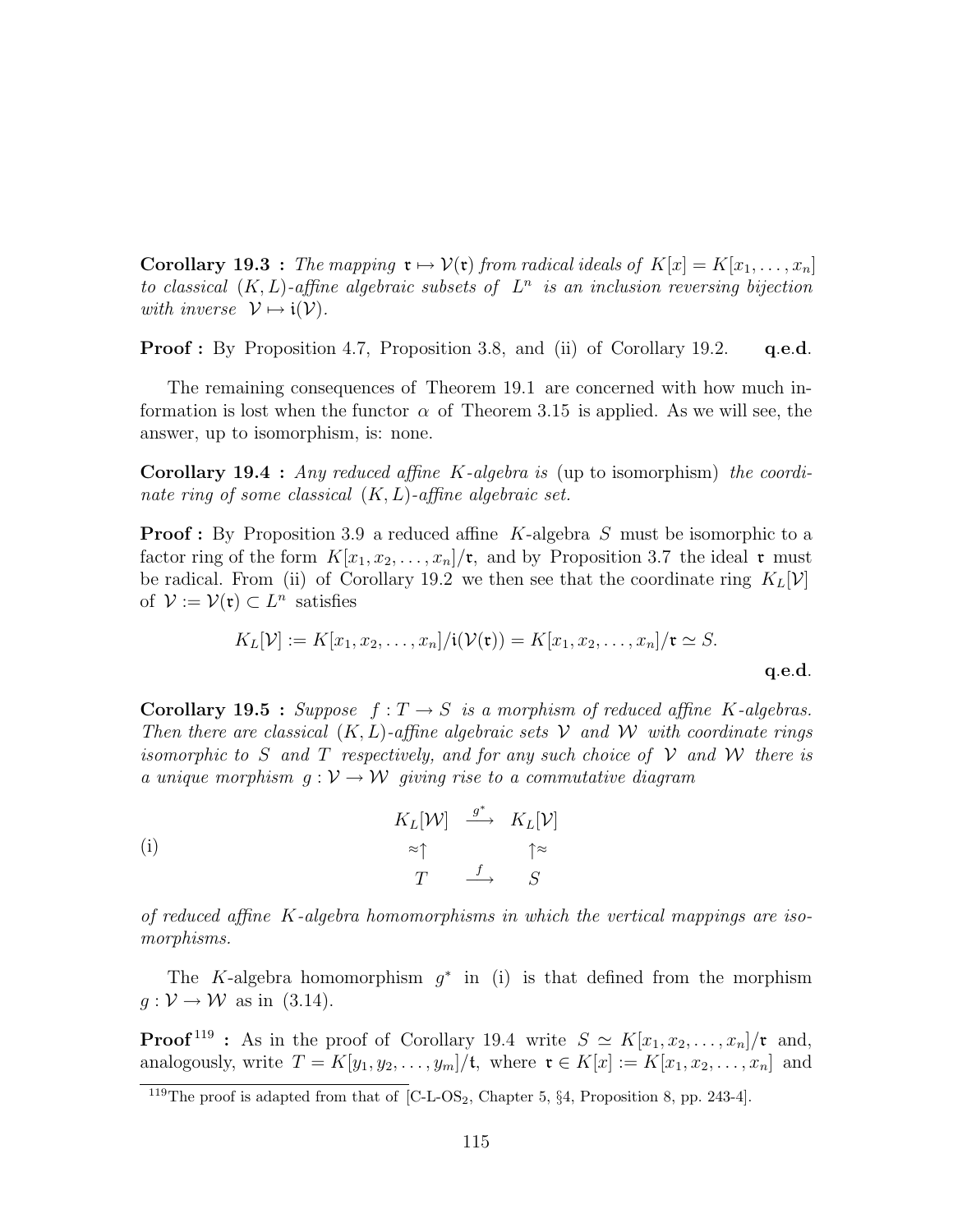$\mathfrak{t} \in K[y] := K[y_1, y_2, \ldots, y_m]$  are radical ideals. As in that proof define  $\mathcal{V} := \mathcal{V}(\mathfrak{r}) \subset$  $L^n$  and, again analogously, define  $\mathcal{W} := \mathcal{V}(\mathfrak{t}) \subset L^m$ . The resulting identifications

$$
K_L[\mathcal{V}] \simeq S \qquad \text{and} \qquad K_L[\mathcal{W}] \simeq T
$$

(given by Corollary 19.4) correspond to the vertical mappings in (i). We use these identifications for the remainder of the proof so as to regard  $f$  as a homomorphism of  $K_L[W]$  into  $K_L[V]$ . What we must prove is that f is induced by a polynomial mapping, i.e., we must produce a polynomial mapping  $h = (h_1, h_2, \ldots, h_m) : L^n \to$  $L^m$ , with  $h_j \in K[x]$  for  $j = 1, 2, \ldots, m$ , such that:

- I. the restriction  $g := h|_{\mathcal{V}}$  maps V into W; and
- II.  $f = g^* : K_L[\mathcal{W}] \to K_L[\mathcal{V}]$  (as defined in (3.14)).

To this end denote cosets by brackets and write

(ii) 
$$
f([y_j]) = [h_j(x_1, x_2, ..., x_n)], \quad j = 1, 2, ..., m,
$$

where the  $h_j$  are polynomials<sup>120</sup> in K[x]. Define a polynomial mapping  $h: L^n \to L^m$ by

$$
h = (h_1(x), h_2(x), \dots, h_m(x)), \qquad x = (x_1, x_2, \dots, x_n).
$$

Suppose  $q \in K[y]$ , say

$$
q = \sum_{(j_1,j_2,\dots,j_m)} k_{(j_1,j_2,\dots,j_m)} y_1^{j_1} y_2^{j_2} \cdots y_m^{j_m} =: \sum_{J} k_J y_1^{j_1} y_2^{j_2} \cdots y_m^{j_m},
$$

wherein the sum is finite and all indices are non-negative. Then

$$
[q \circ h] = [q(h_1, h_2, \dots, h_m)]
$$
  
=  $q([h_1], [h_2], \dots, [h_m])$   
=  $q(f([y_1]), f([y_2]), \dots, f([y_m]))$   
=  $\sum_J k_J f([y_1]^{j_1}) f([y_2]^{j_2}) \cdots f([y_m]^{j_m})$   
=  $f(\sum_J k_J[y_1]^{j_1}[y_2]^{j_2} \cdots [y_m]^{j_m}),$ 

from which we see that

(iii) 
$$
[q \circ h] = f([q]).
$$

<sup>120</sup>As can be seen from the discussion of Case (c) in the paragraph preceding Proposition 3.9.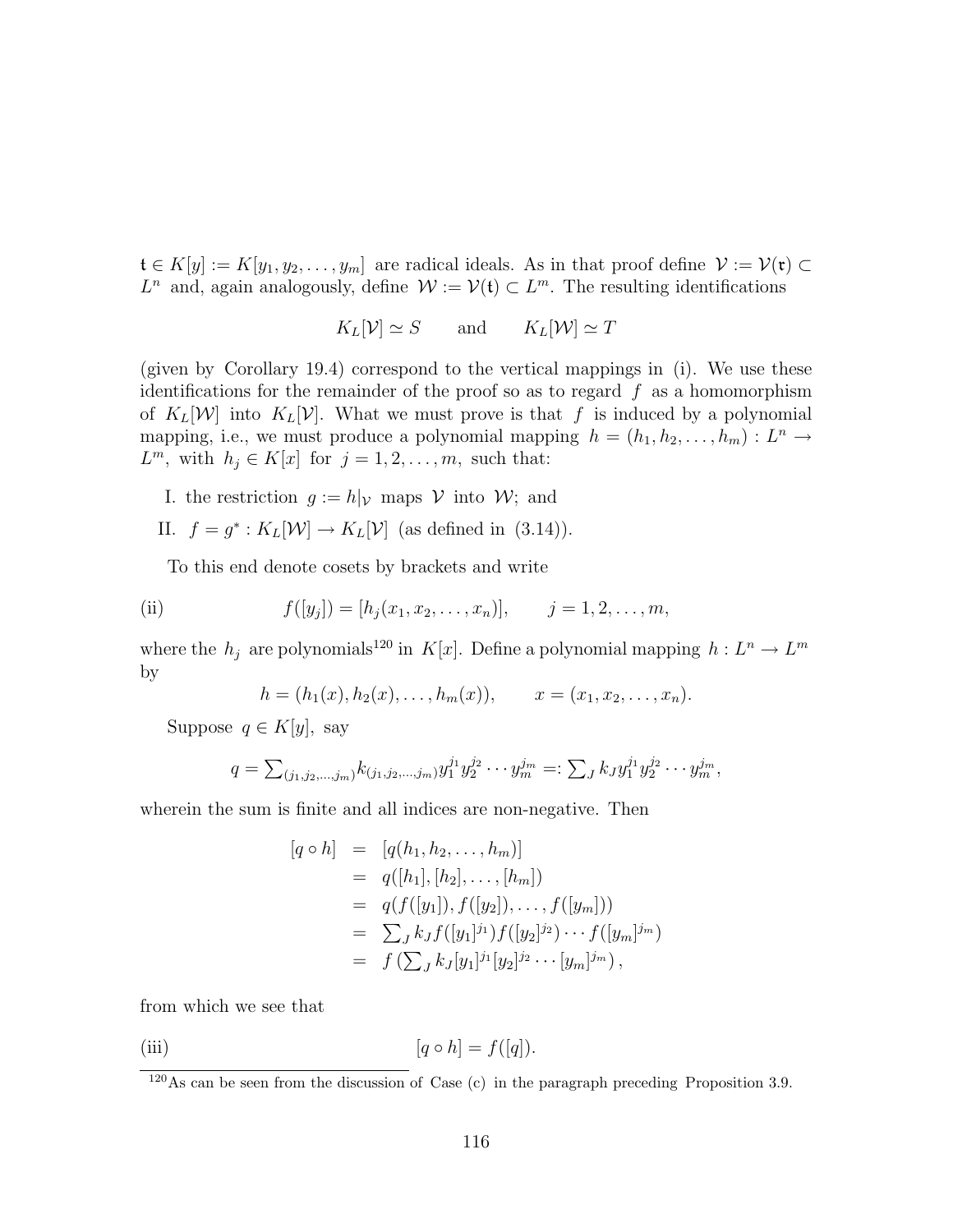I. Suppose  $\ell \in i(W)$ . Then  $[\ell] = [0] \in K_L[W]$ , and since f is an algebra homomorphism it follows that  $f([\ell]) = [0] \in K_L[\mathcal{V}]$ . For any  $c = (b_1, b_2, \ldots, b_n) \in \mathcal{V}$ we then have  $[0] = f([\ell])(c) = [\ell \circ h](c) = \ell(h(c)),$  hence  $h(c) \in \mathcal{W}$ , and I. follows.

II. The desired equality  $f = g^*$  is immediate from (iii) and (3.14). Indeed, by means of (3.14) equality (iii) can be written  $g^*([q]) = f([q])$  for all  $q \in K[y]$ .

To prove uniqueness suppose  $\hat{g}: V \to W$  is a morphism such that diagram (i) commutes when  $g^*$  is replaced by  $\hat{g}^*$ . Further, suppose  $p = (p_1, p_2, \ldots, p_m) : L^n \to$  $L^m$  is a polynomial function with  $p_j \in K[x]$  for  $j = 1, 2, \ldots, m$  such that  $p|_{\mathcal{V}} = \hat{g}$ . Then from  $\hat{g}^* = f$  we have the analogue

(iv) 
$$
f([y_j]) = [p_j(x_1, x_2, ..., x_n)], \quad j = 1, 2, ..., m,
$$

of (ii) for p. However, it then follows from (iv) and (ii) that each of  $p_j$  and  $h_j$  have the same restriction to V, and the same therefore holds for the restrictions  $p|_V = \hat{g}$ and  $h|_V = g$ . This gives  $\hat{g} = g$ , and the proof is complete.  $q.e.d.$ 

**Theorem 19.6 :** Suppose  $L \subset K$  is an extension of fields with L algebraically closed. Then two classical  $(K, L)$ -affine algebraic sets are isomorphic if and only if their coordinate rings are isomorphic as K-algebras.

Less formally: knowing the coordinate ring is equivalent to knowing the algebraic set.

**Proof**: The forward implication is immediate from Theorem 3.15.

To establish the reverse implication suppose  $V \subset L^n$  and  $W \subset L^m$  have isomorphic  $(K, L)$ -coordinate rings. Specifically, suppose  $f: K_L[\mathcal{W}] \to K_L[\mathcal{V}]$  is an isomorphism. Then by Corollary 19.5 there are unique morphisms  $g: V \to W$  and  $\hat{g}: \mathcal{W} \to \mathcal{V}$  which make the diagram

$$
K_L[\mathcal{W}] \xrightarrow{g^*} K_L[\mathcal{V}] \xrightarrow{\hat{g}^*} K_L[\mathcal{W}]
$$
  
= $\uparrow$  = $\uparrow$   $\uparrow$  =  
 $K_L[\mathcal{W}] \xrightarrow{f} K_L[\mathcal{V}] \xrightarrow{f^{-1}} K_L[\mathcal{W}]$ 

commute. Since the outer rectangle also commutes when<sup>121</sup>  $\hat{g}^* \circ g^* = (g \circ \hat{g})^*$ :  $K_L[\mathcal{W}] \to K_L[\mathcal{W}]$  is replaced by  $\mathrm{id}_{K_L[\mathcal{W}]}$  we conclude from the uniqueness assertion of Corollary 19.5 that  $g \circ \hat{g} = id_{\mathcal{W}}$  and, similarly, that  $\hat{g} \circ g = id_{\mathcal{V}}$ . q.e.d.

<sup>&</sup>lt;sup>121</sup>The equality  $\hat{g}^* \circ g^* = (g \circ \hat{g})^*$  is a straightforward consequence of definition (3.14).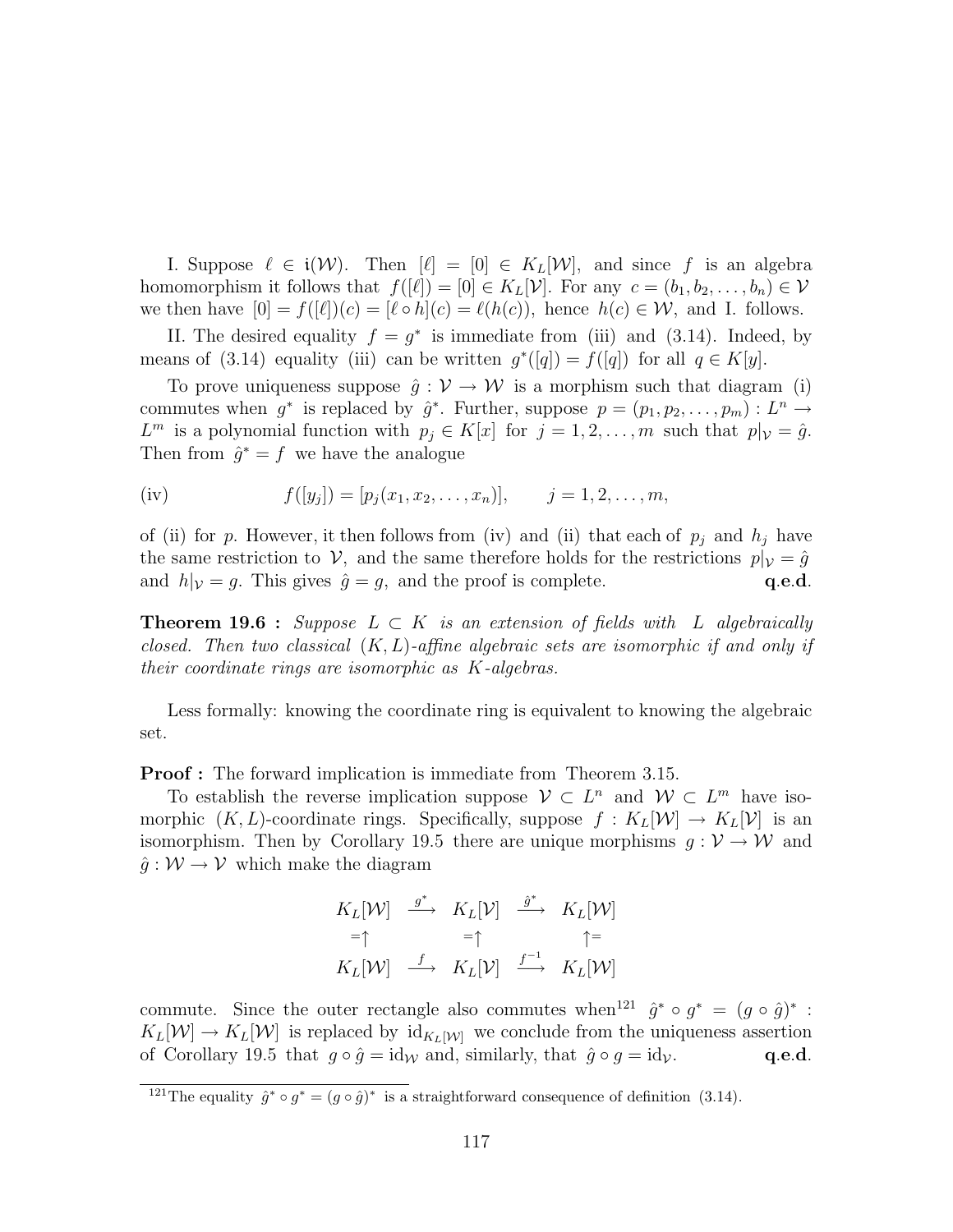# 20. Localization

In this section  $R$  is a (commutative) ring (with unity).

Recall that a subset  $S \subset R$  is<sup>122</sup> multiplicative if S is closed under multiplication and contains 1. An important example to keep in mind for this section is  $S := R \backslash \mathfrak{p}$ , where  $\mathfrak{p} \in \text{Spec}(R)$ .

Any multiplicative subset  $S \subset R$  defines a relation  $\sim$  on  $R \times S$  by  $(r_1, s_1) \sim$  $(r_2, s_2)$  if and only if there is an element  $s \in S$  such that  $sr_1s_2 = sr_2s_1$ . This is an equivalence relation; the verification is straightforward. Write the equivalence class of an element  $(r, s) \in R \times S$  as  $a/s$  and denote the set of equivalence classes by  $S^{-1}R$ . Addition and multiplication are well-defined on  $S^{-1}R$  by

$$
r_1/s_1 + r_2/s_2 := (r_1s_2 + r_2s_1)/s_1s_2
$$

and

$$
(r_1/s_1) \cdot (r_2/s_2) := r_1r_2/s_1s_2
$$

respectively, and the collection is thereby given the structure of a (commutative) ring with unity 1/1; this is the *ring of fractions of R by S*. The mapping  $f : r \in$  $R \mapsto r/1 \in S^{-1}R$  is easily seen to be a ring homomorphism, called the *canonical* homomorphism. Note that for any  $s \in S$  the element  $f(s) = s/1 \in S^{-1}R$  is invertible (with inverse  $1/s$ ).

When R is an integral domain and  $S \subset R \setminus \{0\}$  one has  $(r_1, s_1) \sim (r_2, s_2)$  if and only if  $r_1s_2 = r_2s_1$ . Argue as follows: by definition one has  $(r_1, s_1) \sim (r_2, s_2)$  if and only if there is an element  $s \in S$  such that  $sr_1s_2 = sr_2s_1$ , which in turn holds if and only if  $s(r_1s_2 - r_2s_1) = 0$ . However, since R is an integral domain and  $s \neq 0$  this is equivalent to  $r_1s_2 = r_2s_1$ .

When R is an integral domain and  $S \subset R \setminus \{0\}$  the canonical homomorphism  $f: R \to S^{-1}R$  is an embedding. Indeed, from the previous paragraph one has  $f(r_1) = f(r_2) \Leftrightarrow r_1/1 = r_2/1 \Leftrightarrow r_1 \cdot 1 = r_2 \cdot 1 \Leftrightarrow r_1 = r_2$ . In this context f is used to identify R with the subdomain  $f(R) \subset S^{-1}R$ . For example, one might replace the notation  $f: R \to S^{-1}R$  with  $R \subset S^{-1}R$  and refer to the ring  $S^{-1}R$  as an extension of R. Moreover, when  $r \in R$  is identified with  $f(r) := r/1 \in S^{-1}R$ one would more likely write  $r \in S^{-1}R$  than  $r/1 \in S^{-1}R$ .

In general one thinks of  $f: R \to S^{-1}R$  as "pushing" R into a ring stocked with inverses for the elements of S, i.e., in which the elements of S become units. Of

<sup>&</sup>lt;sup>122</sup>The definition first appears immediately before the statement of Proposition 9.8.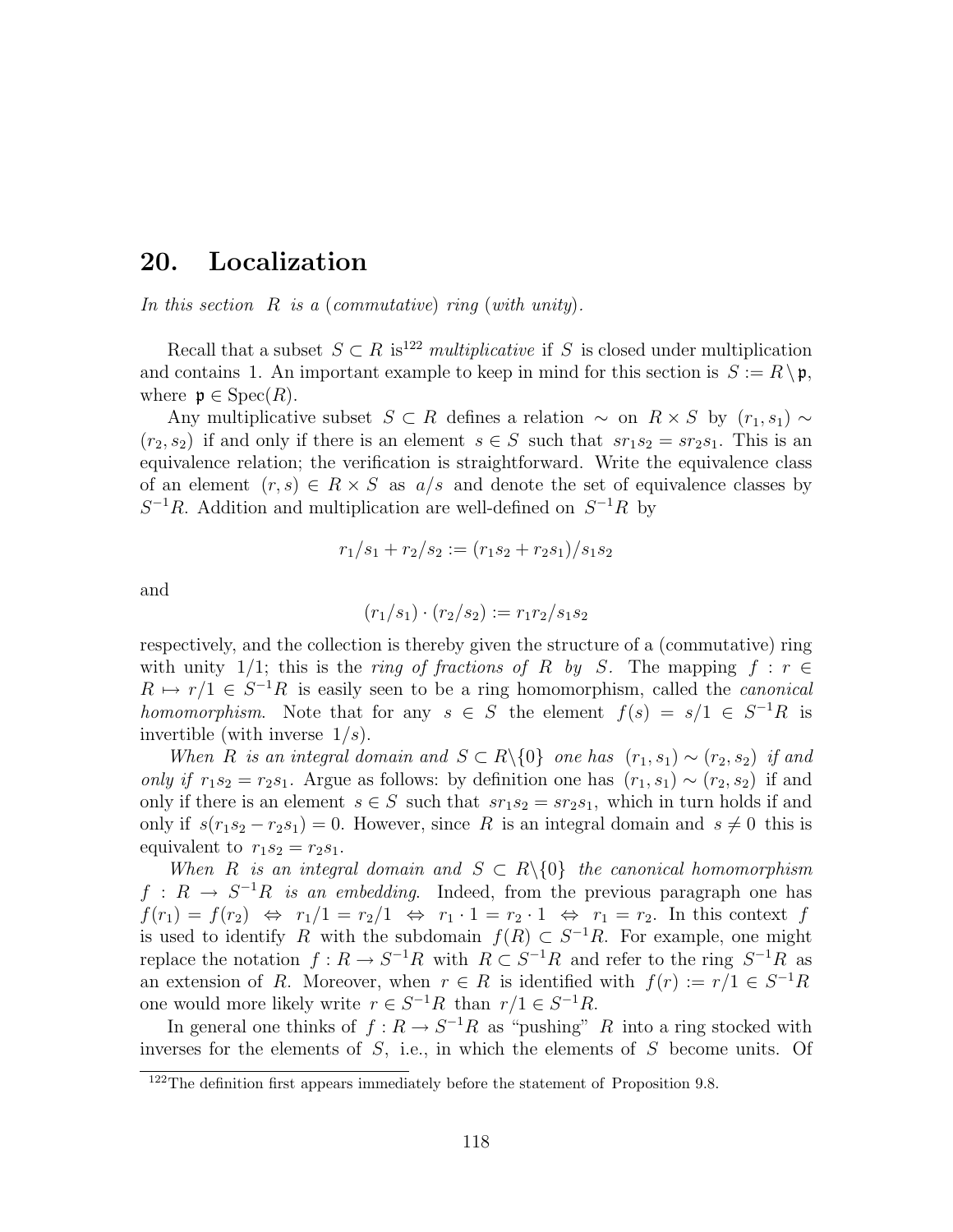course when  $f$  fails to be an embedding one cannot take this intuitive viewpoint very seriously. In practice one tends to identify an element  $s \in S$  with the element  $f(s) = s/1 \in S^{-1}R$ , even going so far as to write  $s/1$  as s, and one often does this regardless of the injective nature of  $f$ . The reader is hereby on notice that we will follow this practice.

### Examples:

- (a) When  $R = \mathbb{Z}$  and  $S = \mathbb{Z}\backslash\{0\}$  the ring  $S^{-1}\mathbb{Z}$  is the usual field  $\mathbb{Q}$  of rational numbers and the canonical homomorphism is the standard embedding  $\,n\in\mathbb{Z} \mapsto$  $n/1 \in \mathbb{Q}$  used to regard Z as a subdomain of Q.
- (b) More generally, when R is an integral domain and  $S := R \setminus \{0\}$  the ring  $S^{-1}R$ is nothing but the quotient field of  $R$ , and the canonical homomorphism is again a ring embedding. For example, when R is the polynomial ring  $\mathbb{Z}[x_1, \ldots, x_n]$ in *n* indeterminates the quotient field is  $\mathbb{Q}(x_1, \ldots, x_n)$ , i.e., it consists of all quotients of polynomials in  $\mathbb{Q}[x_1,\ldots,x_n]$ . The canonical homomorphism carries a polynomial  $p \in \mathbb{Z}[x_1,\ldots,x_n]$  to the element  $p/1 \in \mathbb{Q}(x_1,\ldots,x_n)$ .
- (c) When  $\mathfrak{p} \subset R$  is a prime ideal and  $S := R \setminus \mathfrak{p}$  the ring of fractions  $S^{-1}R$  is written  $R_{\mathfrak{p}}$  and is called the *localization* of R at  $\mathfrak{p}$ . When R is a PID such an ideal **p** will have the form  $(p) = pR$ , where  $p \in R$  is prime, and one then refers to  $R_{(p)} = R_p$  as the *localization* of R at the prime p. This particular construction is very important in algebraic number theory: the canonical embedding  $f: R \to R_{(p)}$  pushes R into a ring which emphasizes factorization by p. Indeed, within  $R_{\mathfrak{p}}$  the element  $p/1$  is, up to multiplication by units, the only prime.
- (d) Fix any non-zero element  $s \in R$  and let  $S := \{s^n\}_{n=0}^{\infty}$ . Then  $S^{-1}R$ , which is generally written as  $R_s$  or  $R[s^{-1}]$ , consists of all quotients  $r/s^n$  with  $r \in R$ and  $0 \leq n \in \mathbb{Z}$  arbitrary. Alternatively,  $R[s^{-1}]$  can be viewed as the collection of "polynomials  $r_0 + r_1 s^{-1} + \cdots + r_n s^{-n}$  in  $s^{-1}$  with coefficients in R;" any such expression is easily reduced to the quotient form  $r/s^n$ . One refers to the ring  $R_s$  as R localized at s. Within this ring the element  $s \simeq s/1$ , and all powers thereof, become units.
- (e) When  $S \subset R$  is multiplicative and contains 0 all pairs within  $R \times S$  are equivalent and  $S^{-1}R$  is the trivial ring 0 (i.e., the ring with only one element). In particular, in this context identities such as  $0/1 = 1/0$  make sense.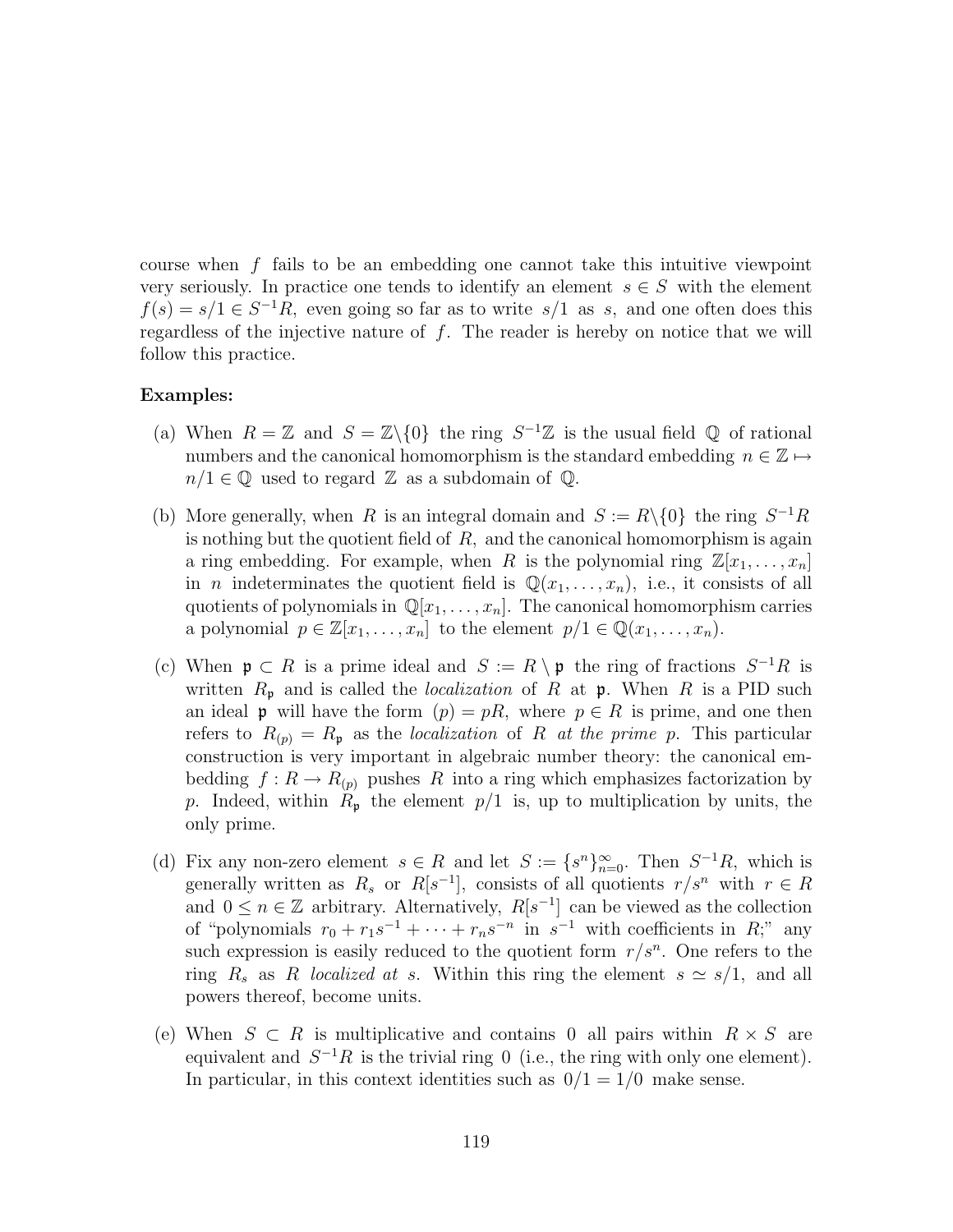By taking  $R$  to be a non-trivial ring we see that the canonical homomorphism  $f: R \to S^{-1}R$  need not be an embedding. In particular, our intuitive description of f "pushing" R into another ring is a bit misleading, since we now see that collapsing can occur.

(f) In Example (c) take  $R = \mathbb{Z}/6\mathbb{Z}$  and  $s = [2]$ , in which case  $S = \{[1], [2], [4]\}.$ The ring of fractions  $S^{-1}R = (\mathbb{Z}/6\mathbb{Z})_{[2]}$  consists of the three elements<sup>123</sup> [1]/[1],  $[2]/[1]$  and  $[3]/[1]$ ; it is a field isomorphic to  $\mathbb{Z}/3\mathbb{Z}$ . This provides a second example in which  $f: R \to S^{-1}R$  is not an embedding.

Recall that a ring is Jacobson if every prime ideal is the intersection of all the maximal ideals containing it<sup>124</sup>.

**Theorem 20.1** : Suppose L is an algebraically closed field,  $n \geq 1$  is an integer, and  $x_1, x_2, \ldots, x_n$  are indeterminates. Then the polynomial ring  $L[x] := L[x_1, x_2, \ldots, x_n]$ is a Jacobson ring.

**Proof**: Write  $L[x]$  as R. To establish the theorem it suffices, by Proposition 17.6(d), to prove that if  $\mathfrak{p} \subset R$  is a prime ideal, and if  $r \in R \setminus \mathfrak{p}$ , then there is a maximal ideal  $\mathfrak m$  containing  $\mathfrak p$  which does not contain r. To this end choose any prime ideal  $\mathfrak{p} \subset R$  and any  $r \in R \setminus \mathfrak{p}$ .

By Theorem 9.8 we can choose a prime ideal<sup>125</sup>  $\mathfrak{m} \subset R$  which is (not necessarily a maximal ideal but is) maximal w.r.t. those ideals containing  $\mathfrak p$  but not containing  $r. \,$ 

Let  $R_r$  be the localization of R at r and regard R as a subring of the ring  $R_r$  by means of the canonical embedding  $R \to R_r$ . Since  $K \subset R$  this justifies the picture

$$
(i) \t K \subset R \subset R_r.
$$

Now check that the collection  $mR_r$  of all finite sums  $\sum_j q_j r_j$  with  $q_j \in \mathfrak{m}$  and  $r_i \in R_r$  is an ideal which (obviously) contains m, and therefore contains p. We claim that

(ii) 
$$
r \notin \mathfrak{m}R_r.
$$

<sup>&</sup>lt;sup>123</sup>For example, one sees from  $[2]([5][1] - [2][1]) = [0]$  that  $[5]/[2] = [1]/[1]$ . More generally, one checks easily that  $[1]/[1]$ ,  $[2]/[1]$  and  $[3]/[1]$  are distinct, and that  $[1]/[1] = [4]/[1] = [2]/[2] =$  $[5]/[2] = [1]/[4] = [4]/[4], [2]/[1] = [5][/[1] = [1]/[2] = [4]/[2] = [2]/[4] = [5]/[4],$  and  $[3]/[1] = [3]/[4] = [4]/[4] = [4]/[4] = [4]/[4] = [4]/[4] = [4]/[4] = [4]/[4] = [4]/[4] = [4]/[4] = [4]/[4] = [4]/[4] = [4]/[4] = [4]/[4] = [4]/[4] = [4]/[4] = [4]/[4] = [4]/[4] = [4]/[4] = [4]/[4] = [4]/[4] = [4]/[$  $[0]/[1] = [0]/[2] = [0]/[4] = [3]/[2] = [3]/[4].$ 

 $124$ The definition appears immediately after the statement of Theorem 17.6.

 $125$  We use the notation  $\mathfrak m$  because we will eventually prove this is a maximal ideal as desired.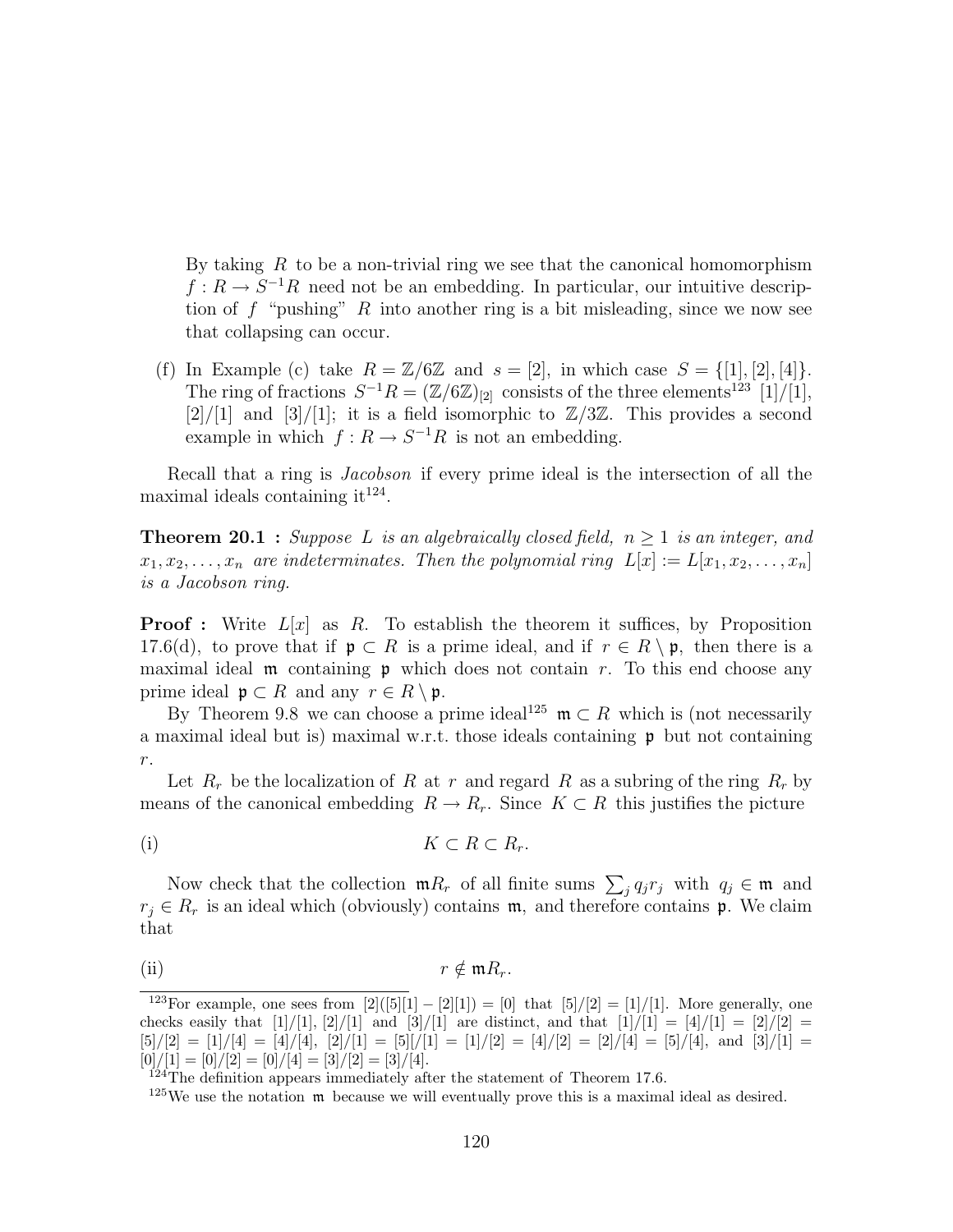Otherwise r can be written as a finite sum  $r =$  $\overline{ }$  $_j q_j r_j$  with  $q_j \in \mathfrak{m}$  and each  $r_j$ of the form  $t_j/s^{n_j}$  with  $t_j \in R$  and  $1 \leq n_j \in \mathbb{Z}$ . Multiplying by a sufficiently high power of s then results in an equality of the form  $s^{m}r = \sum_{j} q_{j}v_{j}$  with all terms in R and the right-hand-side in  $\mathfrak{m}$ . Since  $\mathfrak{m} \subset R$  is prime this forces at least one of  $s \in \mathfrak{m}$  and  $r \in \mathfrak{m}$ , and either possibility results in a contradiction.

From (ii) we have  $mR_r \neq R_r$ , and we can then conclude (from Corollary 9.11) that there is a maximal ideal  $\mathfrak{M} \subset R_r$  containing  $\mathfrak{m} R_r$ . Since  $r \simeq r/1 \in R_r$  is a unit<sup>126</sup> we have

$$
r \simeq r/1 \notin \mathfrak{M}.
$$

Because L embeds into  $R_q/\mathfrak{M}$  we see from (i) and  $\mathfrak{m} \subset \mathfrak{M}$  that (up to identifications) we have the following chain of inclusions:

(iii) 
$$
L \subset R/\mathfrak{m} \subset M := R_a/\mathfrak{M}.
$$

Since the ideal  $\mathfrak{M} \subset R_r$  is maximal the factor ring M appearing in (iii) is actually a field<sup>127</sup>. Since  $R = L[x_1, x_2, \ldots, x_n]$  is finitely generated as a K-algebra it is clear that from the quotient representations  $r/s^m$  that  $R_a$  is also finitely generated as such (in fact by  $x_1, x_2, \ldots, x_n$  and  $1/s$ ), whereupon from Proposition 3.9 we conclude that M is finitely generated as an L-algebra. Since M can be regarded as an extension of  $L$  it then follows from Corollary 18.7 that this extension is algebraic, hence from the algebraically closed assumption on L that  $R_a/\mathfrak{M} = M$ . The inclusions (iii) then force  $R/\mathfrak{m} = L$ , and we conclude that  $\mathfrak{m} \subset R$  is a maximal  $ideal.$   $q.e.d.$ 

Corollary 20.2 : Every finitely generated L-algebra is a Jacobson ring.

**Proof :** Use Propositions 3.9 and 5.5 together with Corollary 7.4. **q.e.d.** 

**Corollary 20.3** : The coordinate ring of any classical  $(L, L)$ -affine algebraic set is a Jacobson ring.

**Proof :** Recall Corollary 3.10. **q.e.d. q.e.d.** 

Keep in mind that  $L$  is assumed algebraically closed in these last two corollaries.

<sup>&</sup>lt;sup>126</sup>This is the key to the proof: push R into a ring in which r is a unit and then pick a maximal ideal containing p. This will keep the ideal "away from" r. Then push this ideal back down to the original ring to obtain the desired maximal ideal. (Unfortunately, the argument is not quite so straightforward.)

<sup>&</sup>lt;sup>127</sup>Up to this point of the proof no use has been made of the polynomial structure of R, i.e., everything stated thus far is valid in any (commutative)  $K$ -algebra  $R$  (with unity). But from this point on this is no longer the case.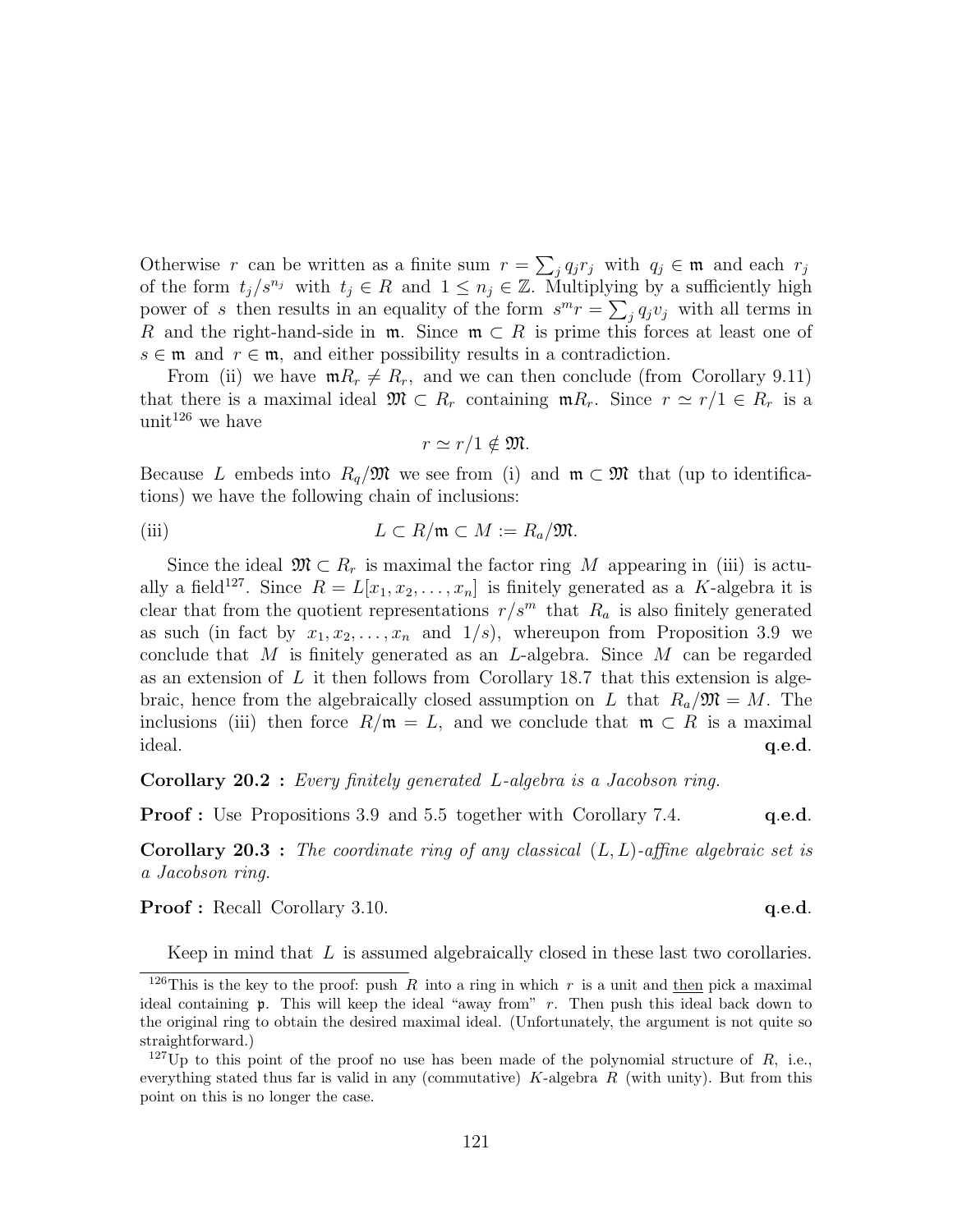## 21. Finishing Touches

In this section L is an algebraically closed field,  $n \geq 1$  is an integer, and  $\mathcal{V} \subset \mathbb{A}^n_L[L]$ is a classical<sup>128</sup> L-affine algebraic set.

The mapping  $\varphi_{\mathcal{V}}: \mathcal{V} \to \text{Spec}(L_L[\mathcal{V}])$  was introduced (in greater generality) in (6.5). For ease of reference we recall the definition:

(21.1) 
$$
\varphi_{\mathcal{V}} : c \in \mathcal{V} \mapsto f(\mathfrak{i}(\{c\})) \in \text{Spec}(L_L[\mathcal{V}]),
$$

where  $f: K[x] \to L_L[\mathcal{V}]$  is the canonical homomorphism. We have seen (in Proposition 6.6(b)) that  $\varphi_{\mathcal{V}}$  is continuous. As we now show, with the algebraically closed assumption on  $L$  we can say much more.

**Theorem 21.2** : Under the algebraically closed assumption on L the mapping  $\varphi_{\mathcal{V}} : \mathcal{V} \to \text{Spec}(L_L[\mathcal{V}])$  satisfies the following properties.

- (a) It is an embedding with range  $\max Spec(L_L[V])$ , i.e., it is a homeomorphism onto this range.
- (b) The range maxSpec( $L_L[V]$ ) is trés dense in Spec( $L_L[V]$ ).

Particular consequences are:

- (c) max $Spec(L_L[\mathcal{V}])$  is dense in  $Spec(L_L[\mathcal{V}])$ ;
- (d) V is irreducible if and only if  $Spec(L_L[V])$  is irreducible; and
- (e)  $V$  is connected if and only if  $Spec(L_L[V])$  is connected.

Assertion (a) shows how V can be recovered from  $Spec(L_L[V])$ . In particular, replacing  $V$  with  $Spec(L_L[V])$  involves no loss of information.

#### Proof :

(a) For the injectivity and range assertions use (21.1) and Proposition 7.4 in combination with Corollary 18.5.

To establish the embedding assertion first recall that the continuity of  $\varphi_{\mathcal{V}}$  has already been established (in Proposition 6.6(b)). To prove that the inverse mapping  $\varphi_{\mathcal{V}}^{-1}$  $|\mathcal{V}|$ <sub>maxSpec</sub>(L<sub>L</sub>[V]) : maxSpec(L<sub>L</sub>[V])  $\rightarrow$  V is continuous begin by factoring  $\varphi$ <sub>V</sub> as  $f_* \circ g|_{\mathcal{V}},$  where  $f_* : \mathfrak{i}(\{c\}) \in \max \operatorname{Spec}(K[x]) \mapsto f(\mathfrak{i}(\{c\}) \in L_L[\mathcal{V}]$  and  $g : c \in$ 

<sup>&</sup>lt;sup>128</sup>Recall that "classical L-affine algebraic set" means "classical  $(L, L)$ -affine algebraic set."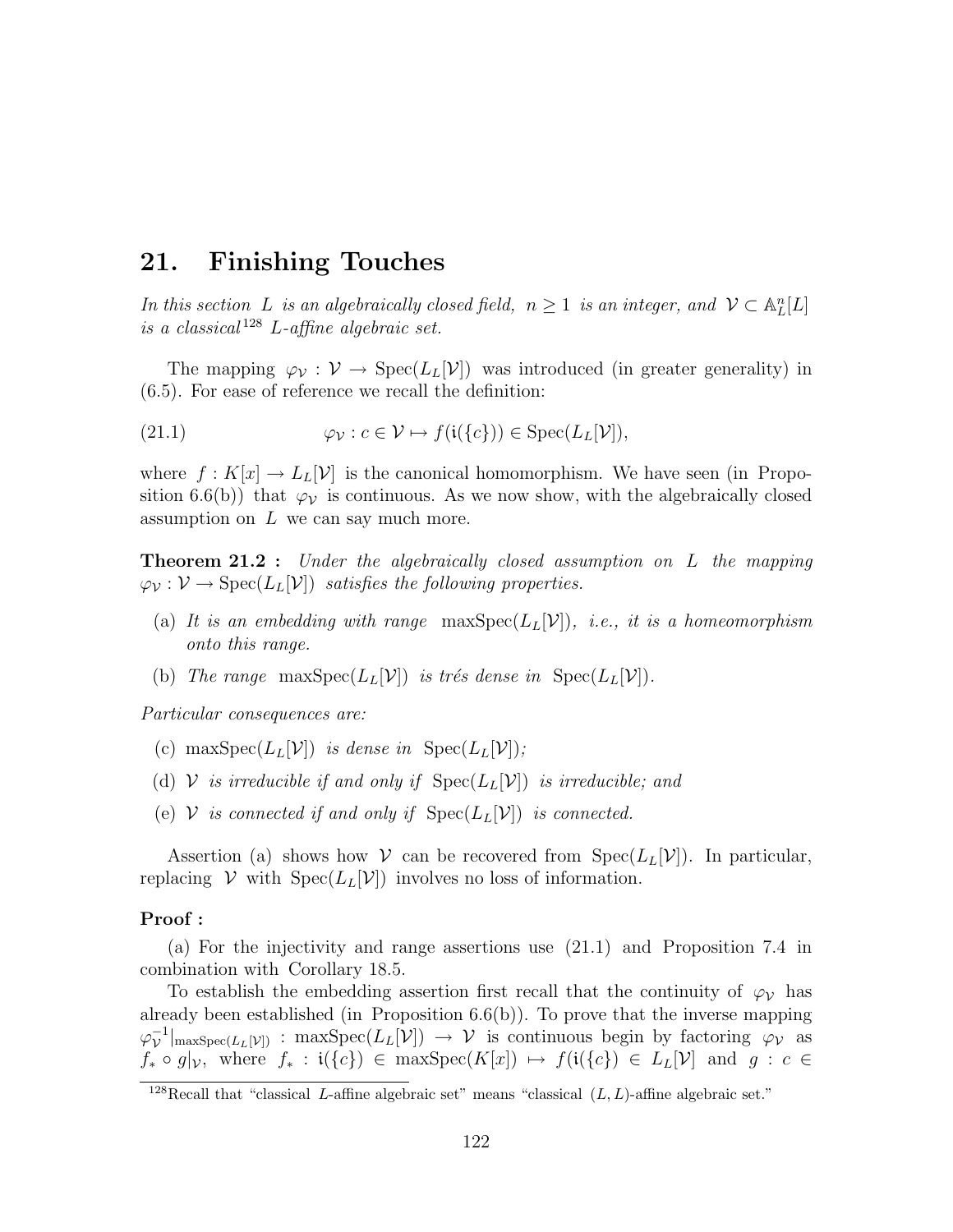$\mathbb{A}^n[K] \mapsto \mathfrak{i}(\{c\}) \in \max \operatorname{Spec}(K[x])$ . We have seen in Corollary 5.8 that  $f_*$  is a homeomorphism, and it therefore suffices to prove that

$$
h := g^{-1} : \mathfrak{i}(\{c\}) \mapsto c \in \mathcal{V}
$$

is continuous. To ease notation write maxSpec $(K[x])$  as M. Then for any ideal  $\mathfrak{i} \subset K[x]$  and any  $c \in \mathbb{A}^n[K]$  we have

$$
\mathfrak{i}(\{c\}) \in h^{-1}(\mathcal{V}(\mathfrak{i}))^c \Leftrightarrow h(\mathfrak{i}(\{c\})) \in \mathcal{V}(\mathfrak{i})
$$
  
\n
$$
\Leftrightarrow c \notin \mathcal{V}(\mathfrak{i})
$$
  
\n
$$
\Leftrightarrow p(c) \neq 0 \text{ for some } p \in \mathfrak{i}
$$
  
\n
$$
\Leftrightarrow p \notin \mathfrak{i}(\{c\}) \text{ for some } p \in \mathfrak{i}
$$
  
\n
$$
\Leftrightarrow \mathfrak{i}(\{c\}) \in D(p) \text{ for some } p \in \mathfrak{i}
$$
  
\n
$$
\Leftrightarrow \mathfrak{i}(\{c\}) \in \cup_{p \in \mathfrak{i}} D(p).
$$

This gives

$$
h^{-1}((\mathcal{V}(\mathfrak{i}))^c) = \cup_{p \in \mathfrak{i}} D(p),
$$

and continuity is thereby established<sup>129</sup>.

(b) Immediate from Corollary 20.3 and Proposition 17.6.

For (c), (d) and (e) recall (a), (d) and (e) of Theorem 17.8.

q.e.d.

$$
h^{-1}(\mathcal{V}(\mathfrak{i})^c) = D(\mathfrak{i}).
$$

 $129$ In view of  $(9.28)$  the calculation also establishes the identity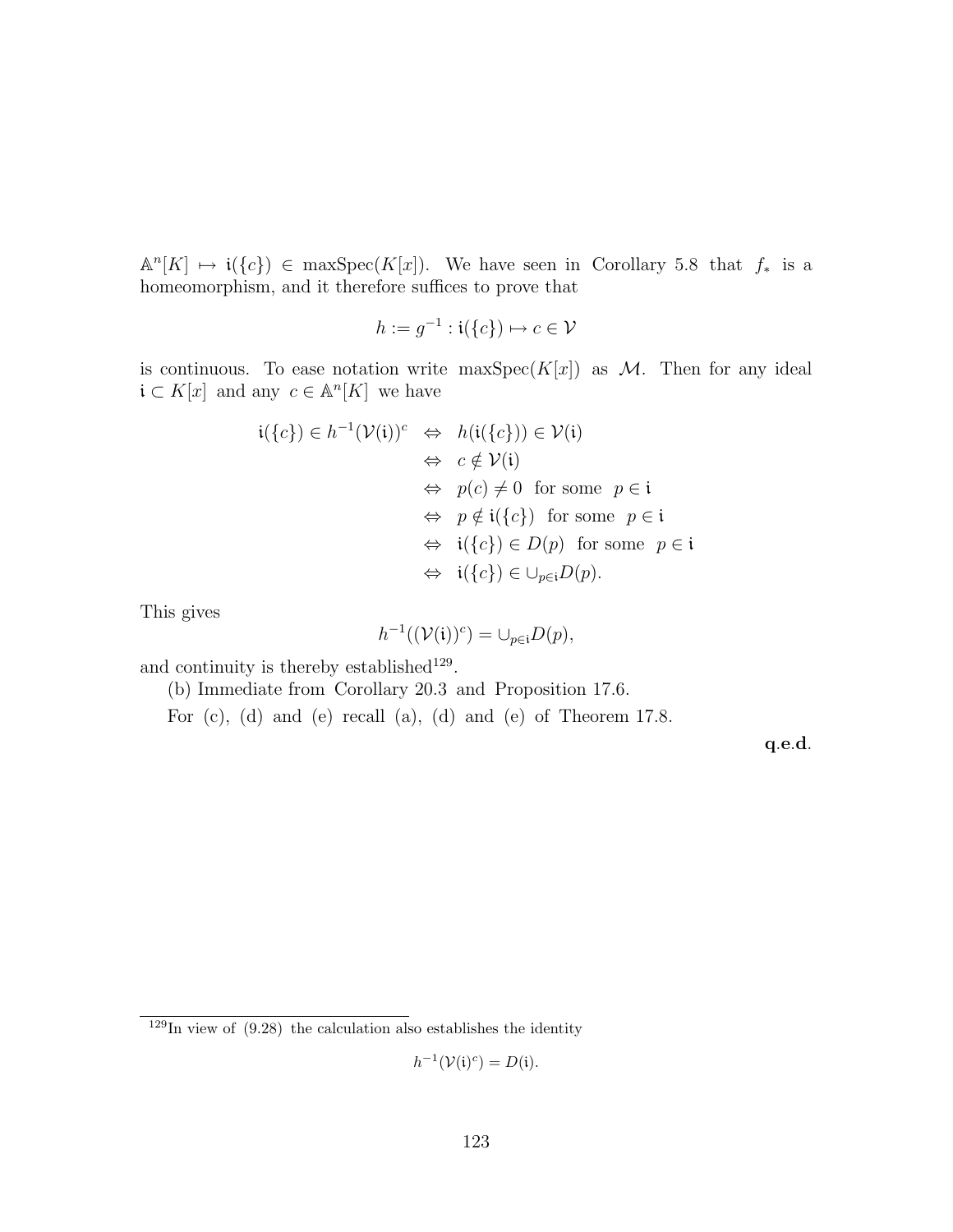#### Appendix: Schemes

An *étale space* over a topological space X is a local homeomorphism  $\pi : E \to X$ from a topological space E onto X. The pre-images  $\pi^{-1}(\lbrace x \rbrace)$  of the points of X are the *fibers* of the étale space. When  $U \subset X$  is open a mapping  $s : U \to E$  such that  $\pi \circ s = id_U$  is a local section of  $\pi$ ; a (global) section when  $U = X$ . When the fibers have algebraic structure (e.g., binary operations on each) this structure can often be transferred to the local sections, and a sheaf on  $X$  (whatever that means) can then result. There are (cohomology) groups associated with any (reasonable) sheaf, and these groups reflect the geometry of  $X$ , e.g., they can detect twisting within X as well as cavities and connecting tunnels of varying dimension.

An affine scheme can be regarded<sup>130</sup> as an étale space  $\pi_R : E_R \to \text{Spec}(R)$ associated in a particular way with some (commutative) ring  $R$  (with unity). The fibers of the space are the localizations  $R_{\mathfrak{p}}$  of R at the prime ideals  $\mathfrak{p} \in \text{Spec}(R)$ , and the global sections form a ring isomorphic to R. Most of the grunt work in developing the theory of such objects is in defining the topology on  $E_R$  so as to render certain local sections continuous. One has a functor from the category of rings into a category of such entities, and since the original ring can be recovered (up to isomorphism) from the global section one sees that applying the functor involves no loss of information. A *scheme* is an *étale space which results from patching together* affine schemes.

Algebraic geometers now study affine (and projective) algebraic sets by means of schemes, i.e., by means of étale spaces over concatenated prime spectra of various coordinate rings. One can sense from Theorem 21.2 why such an approach might prove useful, and the results have more than justified this optimism.

#### Notes and Comments

References [Ku] and [Mac] were very influential in the organization of the material herein. In particular, Proposition 14.4 is adapted from [Ku, Chapter 1, §4, p. 25]. References  $[C-L-OS_2]$ ,  $[Full, [lit], [Ueno-1]$  and  $[Ueno-2]$  were consulted with such frequency that it is difficult to attribute proper credit.

It should not surprise readers that Theorem 21.2 can be formulated in terms of a functor: see, e.g., [Hart, Chapter II, §2, Proposition 2.6, p. 78]. I simply felt that a less abstract version might be better for an initial exposure.

Heartfelt thanks my colleagues in the Kolchin Seminar on Differential Algebra for allowing me to speak on topics which many understood far better than I, and for

<sup>130</sup>However, this is not the standard definition.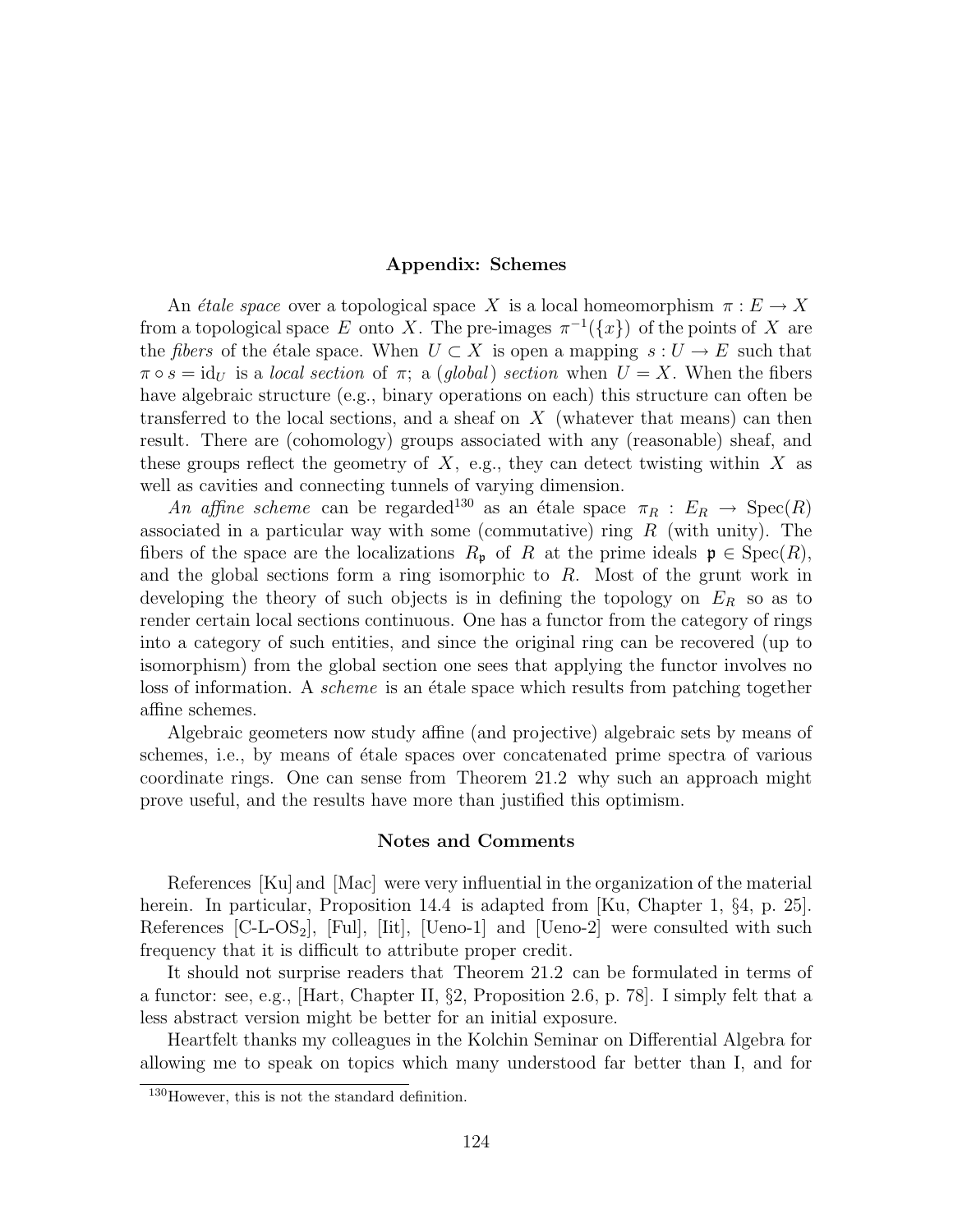graciously answering literally hundreds of questions from me on this material. Of course any mistakes which remain are my responsibly alone; I am confident there are many, and I would be happy to have them pointed out.

# References

- [Arrondo] E. Arrondo, Another Elementary Proof of the Nullstellensatz, Am. Math. Monthly, 113, 2006, 169-171.
- [A-M] M. Atiyah and I.G. Macdonald, Introduction to Commutative Algebra, Addison-Wesley, Reading, MA, 1969.
- [B-M-R] G. Baumslag, A. Miasnikov and V. Remeslennikov, Algebraic geometry over groups. I. Algebraic sets and ideal theory, J. Algebra 219 (1999), no. 1, 16-79.
- [Bour] N. Bourbaki, Elements of Mathematics, Commutative Algebra, Chapters 1-7, Springer-Verlag, Berlin, 1989.
- $\begin{bmatrix} \text{C-L-OS}_1 \\ \text{D} \end{bmatrix}$  D. Cox, J. Little and D O'Shea, Using Algebraic Geometry, GTM 185, Springer-Verlag, New York, 1998.
- [C-L-OS<sub>2</sub>] D. Cox, J. Little and D O'Shea, *Ideals, Varieties, and Algorithms*, Third Edition, Springer, New York, 2007.
- [Eis] D. Eisenbud, Commutative Algebra with a View Toward Algebraic Geometry, GTM 150, Springer, New York, 1995.
- [E-H] D. Eisenbud and J. Harris, The Geometry of Schemes, GTM 197, Springer, New York, 2000.
- [El] N.D. Elkies, Pythagorean Triples and Hilbert's Theorem 90, Amer. Math. Monthly, 110, (2003), 678.
- [Fors] O. Forster, Lectures on Riemann Surfaces, GTM 81, Springer-Verlag, New York, 1981.
- [Ful] W. Fulton, Algebraic Curves, W.A. Benjamin, New York, 1969.
- [Für] H. Fürstenberg, On the infinitude of primes, Amer. Math. Monthly  $62$ (1955), 353.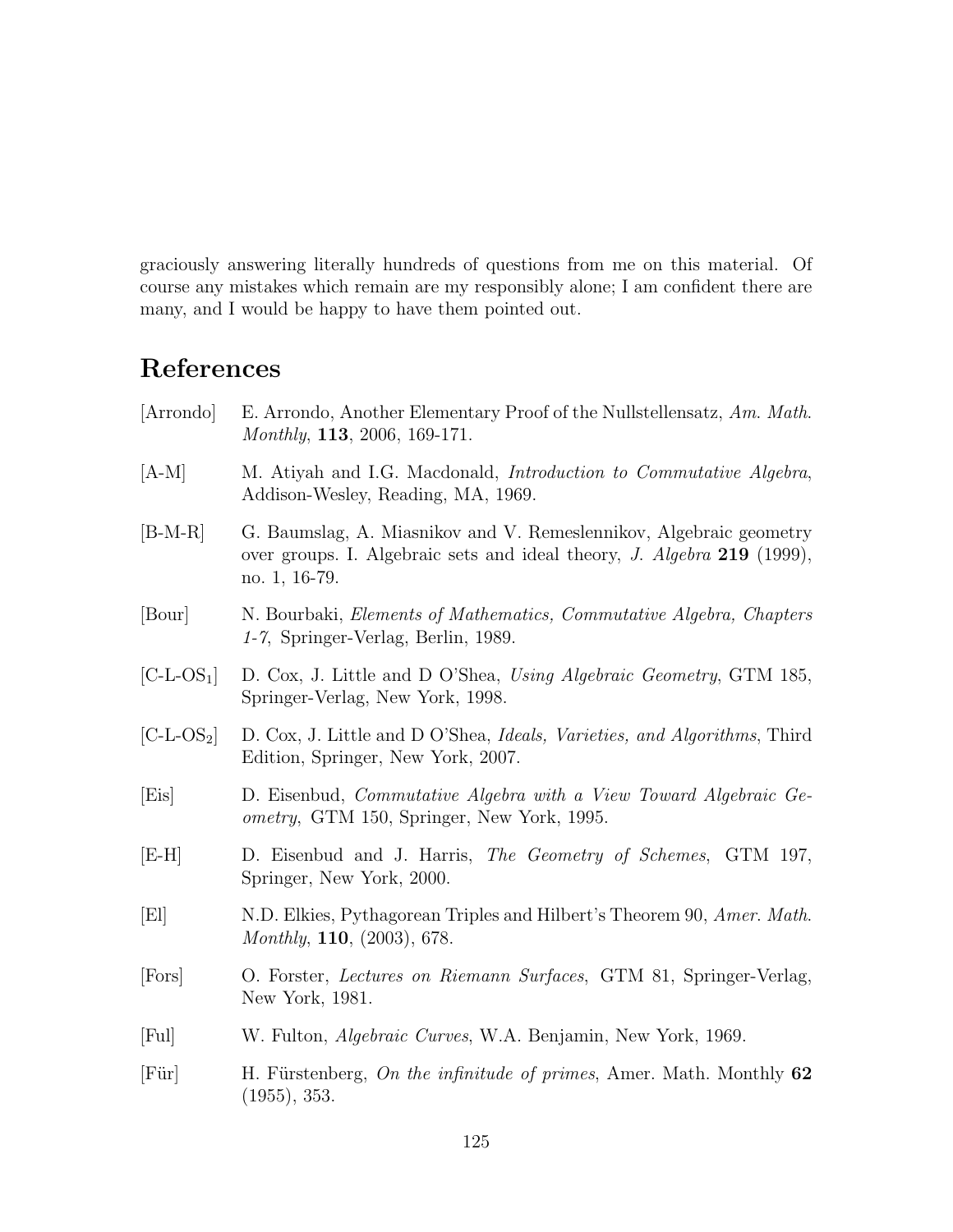| [Gunn]                                 | R.C. Gunning, <i>Lectures on Riemann Surfaces</i> , Princeton Mathematical<br>Notes 2, Princeton University Press, Princeton, 1966.                                |
|----------------------------------------|--------------------------------------------------------------------------------------------------------------------------------------------------------------------|
| [Hart]                                 | R. Hartshorne, <i>Algebraic Geometry</i> , GTM 52, Springer, New York, 1977.                                                                                       |
| [H]                                    | T.W. Hungerford, Algebra, GTM 73, Springer-Verlag, New York, 1974.                                                                                                 |
| $[$ Iit $]$                            | S. Iitaka, Algebraic Geometry, An Introduction to Birational Geometry<br>of Algebraic Varieties, GTM 76, Springer-Verlag, New York, 1982.                          |
| [EDM]                                  | <i>Encyclopedic Dictionary of Mathematics</i> , Second Edition, Volume I, K.<br>Itô, ed., MIT Press, Cambridge, MA, 1993.                                          |
| [Kol]                                  | E.R. Kolchin, Differential Algebra and Algebraic Groups, Academic<br>Press, New York, 1973.                                                                        |
| [Ku]                                   | E. Kunz, Introduction to Commutative Algebra and Algebraic Geometry,<br>Birkhäuser, Boston, 1985.                                                                  |
| $\left[$ Lang <sub>aaf</sub> $\right]$ | S. Lang, Introduction to Algebraic and Abelian Functions, Second Edi-<br>tion, GTM 89, Springer-Verlag, New York, 1982.                                            |
| L                                      | S. Lang, <i>Algebra</i> , Revised Third Edition, GTM 211, Springer-Verlag,<br>New York, 2002.                                                                      |
| $\vert M \vert$                        | S. Mac Lane, <i>Categories for the Working Mathematician</i> , GTM 5,<br>Springer-Verlag, New York, 1971.                                                          |
| [Mac]                                  | I.G. Macdonald, Algebraic Geometry - Introduction to Schemes, W.A.<br>Benjamin, New York, 1968.                                                                    |
| $[{\rm Maz}]$                          | B. Mazur, Number Theory as Gadfly, Am. Math. Monthly, 98, (1991),<br>593-610.                                                                                      |
| [Mat]                                  | H. Matsumura, <i>Commutative Ring Theory</i> (with corrections), Cambridge<br>Studies in Advanced Mathematics 8, Cambridge University Press, Cam-<br>bridge, 1989. |
| [Mum]                                  | D. Mumford, Algebraic Geometry I, Complex Projective Varieties, (Cor-<br>rected Second Printing), Grund. der math. Wissen. 221, Springer-Verlag,<br>Berlin, 1970.  |